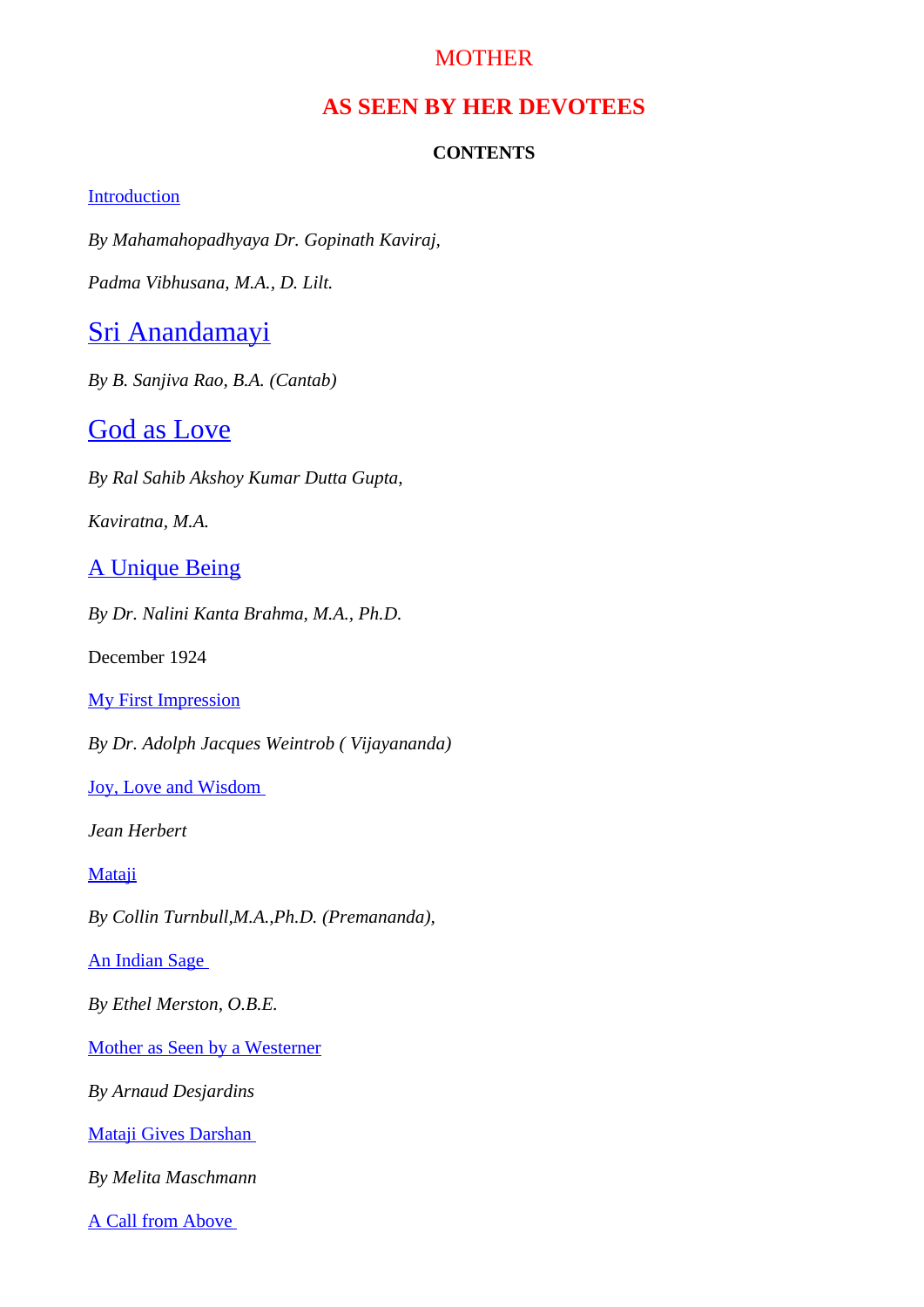*By Ganga Charan Das Gupta, M.A.*

[Mother - As I have Known Her](#page-64-0) 

*Girija Shankar Bhattacharya, M.A.*

[The Divine Mother](#page-69-0)

*By N.R. Das Gupta, M.A., B.L.*

[A Page from My Diary](#page-71-0) 

*By A. K. Dutta Gupta, M.A., B.L.*

**[Mother](#page-76-0)** 

*By Raja Durga Singh of Baghat (Yogi Bhai)*

[Mother the Great Healer](#page-78-0) 

*By Rajmata Anandapriya of Tehri Garhwal*

[What Mother Says](#page-80-0) 

*By Abhaya*

[Mother Anandamayiji's Lilamrita](#page-83-0)

*By M. A. Thakore, B.A., LL.8.*

[Anandamayi Ma](#page-89-0) 

*By S.C. Sarkar, J.C.S.*

[Mother Anandamayi](#page-92-0) 

*By Mahamahopadhyaya Dr. Gopinath Kaviraj,* 

*Padma Vibhusana, M.A., D. Litt.*

# <span id="page-1-0"></span>**INTRODUCTION**

The present work brings together some papers from a number of writers, Indian and Non-Indian, on what each of them thinks about Mother Anandamayi and of the reaction of each to the influence of Her superb personality. All these writers claim to be among Her devout admirers, and though some of them may have known Her for a short time only, others have been privileged to be in more or less close touch with Her for several years. What they have written is naturally interesting, being a sincere expression of their views, and for some it has indeed been a frank outpouring of the heart. It seems, however, that all of them have been deeply impressed with Mother's sanctity, wisdom and love, and greatly influenced by the extraordinary qualities of Her life and character; although none of them have anything to say, except incidentally, on the mystery of Her Being and Personality.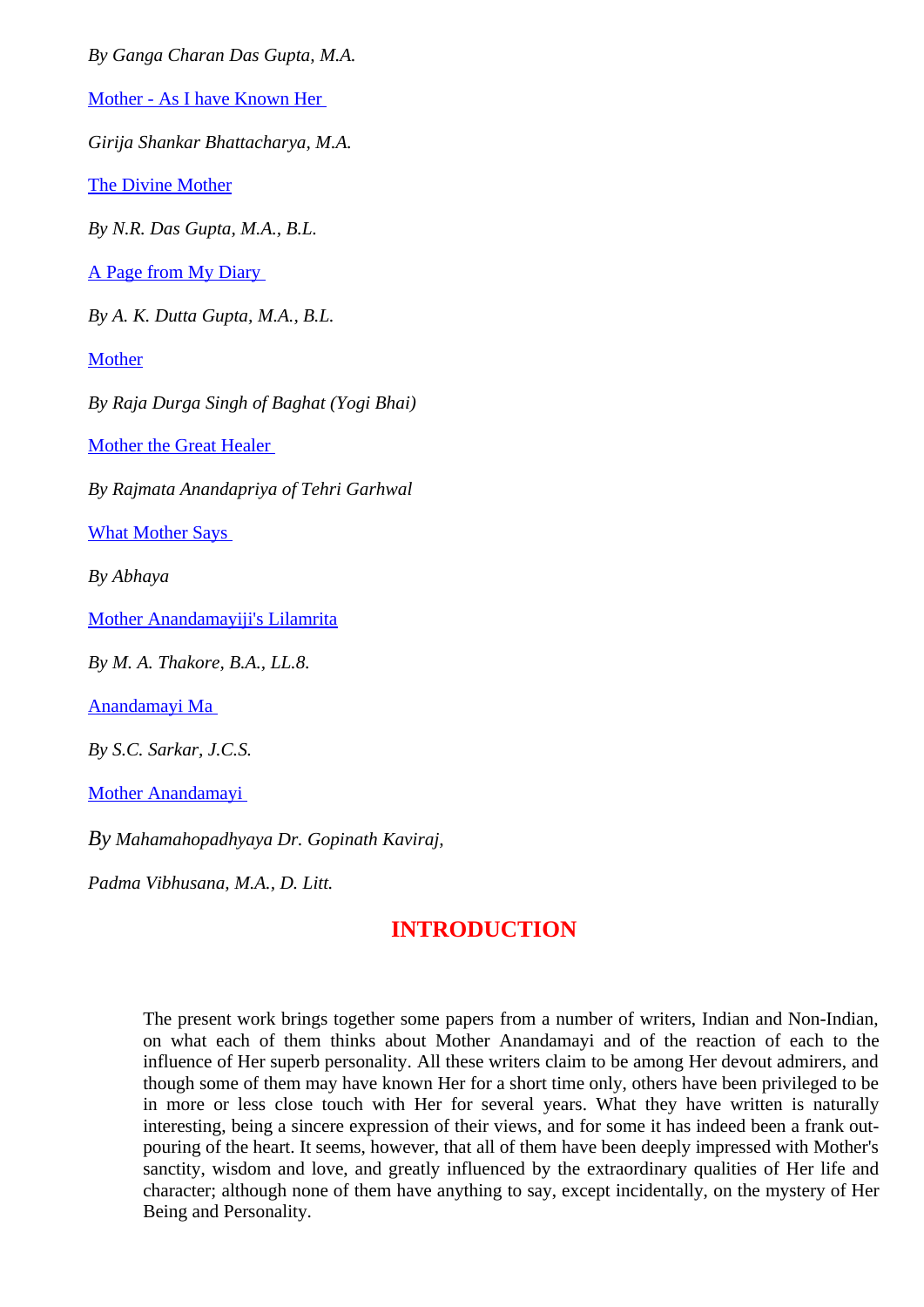This is as it should have been. For it hardly becomes us, children as we are, to analyse and dissect our Mother, nor is it possible for us, crying ourselves for light in the darkness of night, to shed any light on Her. It is evident that an attempt of this kind, even if it were made, is bound to be a failure.

## (2)

I have been asked by friends to write a few lines in appreciation of Mother, which might be prefixed, to the present volume as a brief introduction. I confess I could not find a way to decision so easily. Requests were insistent, but my indecision did not for a long time seem to give way. At last, however, I have had to yield and am now trying to comply with their request, though with the greatest reluctance. But what should I write in appreciation? I am simply noting my incompetence. I had already felt years ago, when writing a foreword to Mother's "Life" by Sri Gurupriya Devi (published in 1938) that it was beyond my power to delineate through words a faithful picture of Mother, showing Her not merely as She truly was in Herself, but even as She appeared to me. I feel the same difficulty and hesitancy even now, perhaps all the more strongly with the deepening of my sense of mystery about Her, consequent on closer and more immediate contact with Her personality.

#### (3)

I, therefore, sympathise with those to whom Mother is verily a riddle. She is so very unlike ordinary or even extraordinary persons known to us that it is extremely hard to make any positive statement about Her with any degree of confidence of accuracy. We know that similar difficulties leading to misunderstanding were experienced in the case of some of the supremely great persons of the past and that as a result many of these persons actually felt that they were not truly appreciated and were even misunderstood by those among whom they lived and for whom they worked. Sri Krsna, for instance, complained that most people - some of the gods as well - not knowing his true nature looked down upon him as an ordinary mortal. Gautama, the Buddha, too in a subsequent age spoke in the same strain saying that very few people understood him properly.

That Mother's life, even Her earliest life, should abound in extraordinary incidents is not surprising, - we are accustomed to such incidents in the lives of genuine saints, mystics and yogins.

They exist and have their place of honour in those lives.

But all these pale into insignificance before the wonderful poise and bliss of Her sweet but magnificent personality - a personality which, strong as it is, blends into the Impersonal, nay is utterly undifferentiated from it.

It is well-known that the illumination and liberation of saints and mystics presuppose an earlier stage of ignorance and bondage, followed usually by a period of aspiration, personal exertion and austerities. This stage is usually found in the present life itself, or, in exceptional cases, in a prenatal state of existence. But in the case of Mother we are told that such a prior state of ignorance never existed at all. The possibility of an ante-natal embodied existence is ruled out on Mother's definite assurance that Her life is not subject to the laws of natural causation and that She has no prior life to account for Her present existence. And even what looked like a path of discipleship in Her pre-marital and early post-marital life was not, as we shall see presently, more than a playful representative with self-imposed discipline in which She con-descended to take part merely as a matter of sport.

It had no meaning for Her subsequent life in any way.

Among the well-known mystics of the world we seldom find any in whom we do not observe a period of gloom and subjective torture antecedent to the descent of Light. Mother had no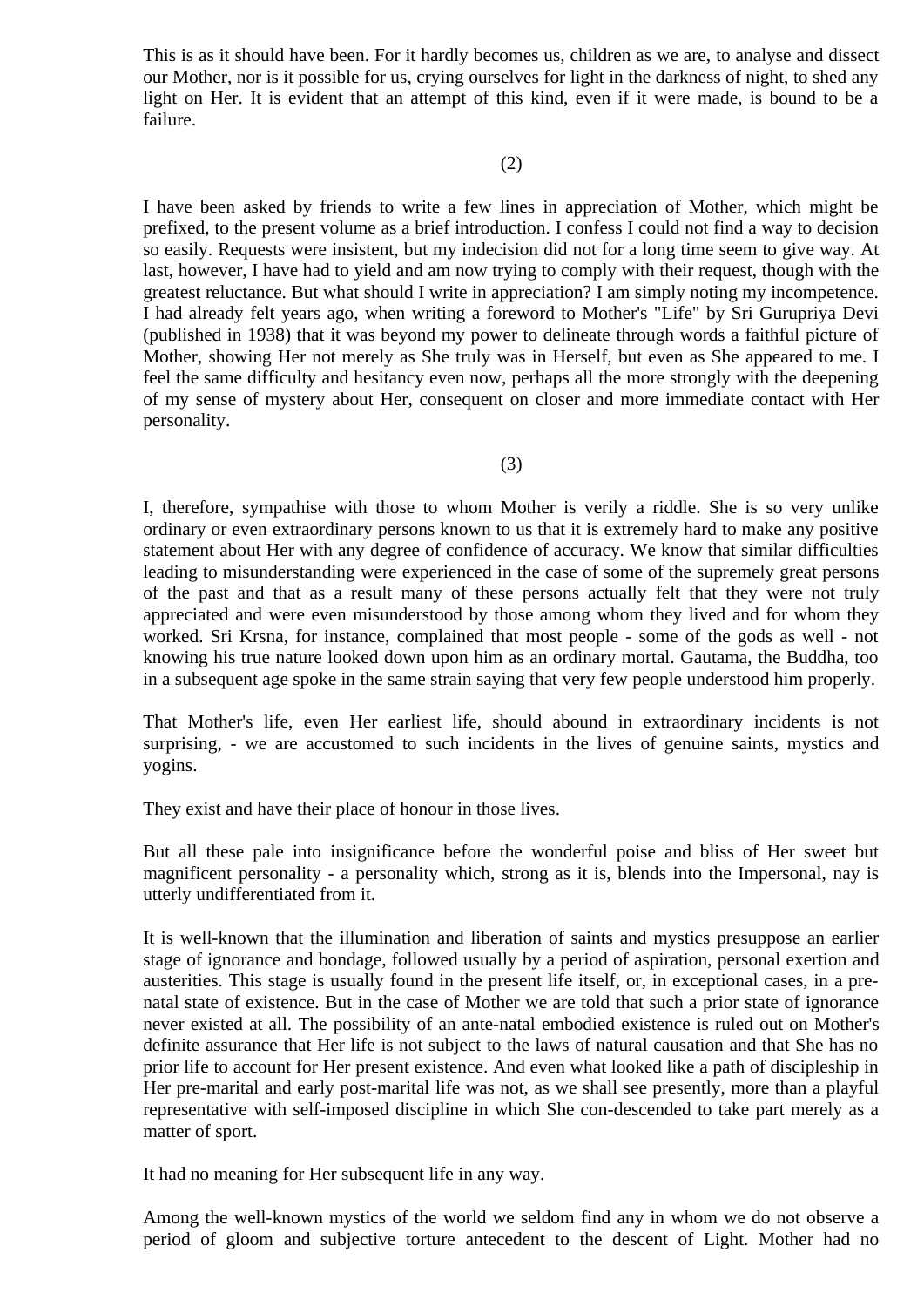experience of darkness in Her life, either of the soul or of the spirit nor had She any experience of the descent of Light except as a matter of play. It is said that from Her very birth She was aware of what She had ever been and what She would always continue to be and that there was no possibility of a deviation from Her self-conscious stature for a single moment.

Her self-knowledge, we are assured, did not arise under the impact of an extrinsic element outside of Herself - it was always with Her, being a state of Her nature. It was there already in its fullness, requiring no effort on Her part, nor any ace from above, to bring it into greater perfection.

(4)

Ordinarily three sources of illumination are recognised, viz.

(a) *Daiva,* (b) *Arsa* and (c) *Paurusa.*

In the first case knowledge dawns on the soul absorbed in contemplation of some heavenly form as illustrated by the knowledge of Arjuna coming from Sri Krsna. This contemplation may or may not be accompanied by the descent of self-conscious grace from the form of the deity concerned; and in the case of descent of grace it may be gross, subtle, more subtle, or even the subtlest depending on whether it is effected through touch, speech, vision or mere thought. Apart from the difference in degree of grace there may be difference in the quality of the grace infused, according as it results in the unification or otherwise of the soul with the source of its knowledge. There are cases known to history where such knowledge is not found accompanied by conscious grace at all, e.g. the knowledge of the analysis of the five-fold sheath of the soul which was received by Bhrgu from Varuna, or the particular *Vidya* which Yama imparted to Nachiketa.

The *Arsa* variety is called *pratibha.* It is not derived from anybody's verbal instruction, but is produced from within spontaneously. Its classical example is Trisanku who was engaged in continued *upasana* identifying himself in thought with the Supreme Brahman. This gave rise in due time to the actual intuition of *Brahman.*

The third or *Paurusa* type is the normal variety in which a human Guru communicates his wisdom to a human disciple as Suka Deva did to Pariksit. This type of *Brahma Jnana* arises in one devoted to one's teacher on account of the virtuous acts of one's previous lives having come to maturity. In this case too the possibility or otherwise of conscious *Saktipata* from the human teacher as an accompaniment is to be considered. Whether there is *Saktipata* or not, the alternative of *upasana* or its absence is also there, The quantitative classification as in the other types is possible even here.

We can easily dismiss the first and the third, as both of them imply the origin of knowledge from a separate source, divine or human, and as they refer respectively to one who meditates on God or who is devoted to Guru. The second variety is also discarded as it refers here to cases of persons who having attained to some degree of perfection have subsequently experienced a fall from the height. It is not true *jnana* at all. As regards genuine *pratibha* we shall revert to it later.

(5)

Now what is the nature of the self-knowledge which was innate with Mother?

It is clear from what has been said above that though self-knowledge, on the analogy of lower knowledge, has its roots within, its exciting cause is usually outside, as it is initiated by forces working without us. But it may also be, as already pointed out, due to initiation from within, in which case the external agencies would be no more than merely propagating forces. History records instances of illumination of both these types. The Divine Grace is the most important factor, not only in the awakening of religious consciousness in man but also in its subsequent development in him till the union with the Divine is accomplished. Granting this as a necessary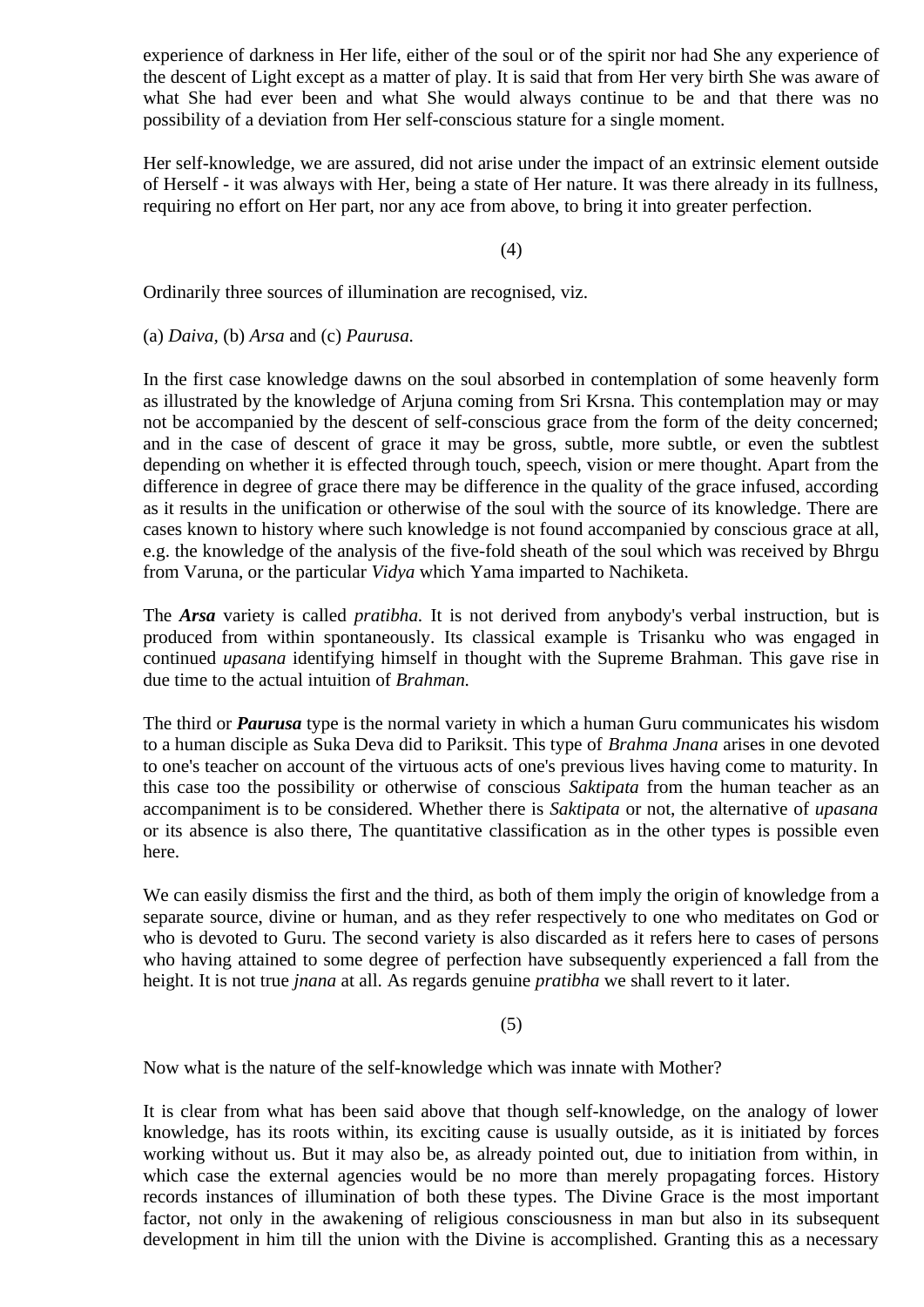pre-condition of active spiritual life, what is needed in ordinary cases is the operation of a mediating factor through which such grace may become accessible to man. For the bodily and the mental mechanism of an average individual is not capable of bearing the strain involved in the direct transmission of Divine Grace. As a rule God's Grace is said to act on a receptive vehicle free from contact with matter, i.e. on an un-embodied soul in a pre-creational state.

But if the soul in the process of creative evolution happens to take on a body of impure matter it can no longer receive grace directly from the Divine source, but receives it only through a medium. The medium would be an embodied being whose body may be of exclusively pure matter or of pure matter mixed with impure. Barring the immaculate bodies of the heavenly brotherhood entrusted with the guardianship of the world and with the task of imparting knowledge in the beginning of creation we have to consider in this context the hierarchy of Teachers consisting of three well-known groups *(Ogha),* viz. *Divya, Siddha* and *Manava.*

The *Divya* or celestial and *Manava* or human correspond loosely to the *Daiva* and *Pauru* mentioned above.

Between these two the *Agamas* place the *Siddha* or superhuman group.

This medium serves the purpose of an *Acarya* or Guru to the uninitiated seekers after Knowledge.

Thus Grace acts freely and immediately in the case of souls which are not clogged with material vestments. This is possible where Grace does not require any external support for its manifestation *(Niradhikarana Anugraha)* and it acts indirectly through pure bodies on recipient souls endowed with bodies of maya. This is an instance of Grace acting through a support as its medium *(Sadhikarana Anugraha).* 

By the term 'Grace' we should understand here the special Grace of the Lord and not the general grace which confers benefit other than Supreme Realization.

There are thus two ways of approach to Grace in Indian cultural tradition and the two ways generally meet and seem to be really two aspects of one and the same way. Both are concerned with one's outlook on Guru as the Principle of Divine Grace, functioning in one view by itself, and in the other through its concrete expression in a manifested form available for the purpose. In fact there appears to be no substantial difference between the two trends of thought. In actual practice the object of veneration is held from both these standpoints to be above the entire creation. But one should remember an important point in this connection which is likely to be lost sight of. During Manifestation each of the different Aspects of Pure Order beyond Time, where the sequence is only logical, involves complexities in its features, but in the simple Unity of the Eternal Self-luminous all complications are conspicuous by their absence, for the Transcendent is above all categories. For instance, Guru as an abstract principle is one of the eternal verities. The Universal Being pervades All and is one with All; by virtue of its presence it occupies every position simultaneously and is identified with each and yet it retains its transcendent character and uniqueness. An individual human being on the other hand by virtue of the spiritual elevation may very well occupy the position of a Guru for the time and perform the function connected with this position. This, however, is tentative and endures so long as the merit of the incumbent is not exhausted, whereupon he retires giving place to another individual of the same kind who continues the function and keeps the chain unbroken. This shows that Guru is both human and divine, human in view of the transitional character of the medium adopted by the Divine Power for its own purpose, and divine in consideration of the Supreme Principle of Compassion which is eternal and inspires the medium concerned. The Power of God functions through a man or any other embodied being. For this reason it is enjoined that even a secondary Guru, human, super-human and even celestial, should be looked upon by the disciple as divine. Strictly speaking, the Divine Being is free from all attributes incidental to contingent existence and does not deserve to be called by any of the names associated with human activities.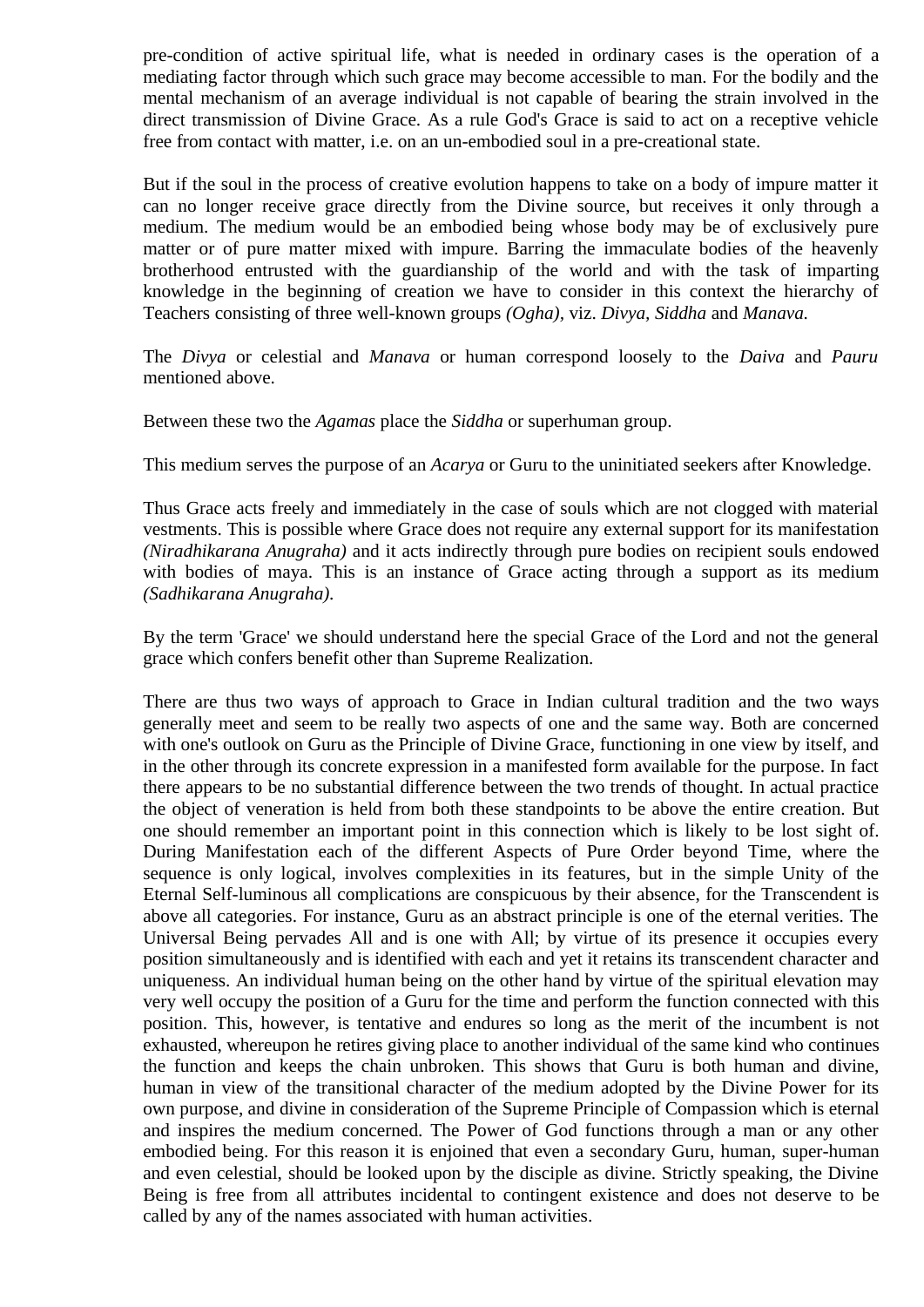Those in whom the supreme intuition does not arise from within, have naturally to depend for its origin either on illuminated persons or on revelation. But to one in whom it flashes up spontaneously revealing Truth fully and immediately, external aids are held to be unnecessary. Such a man is believed to be a master of every phase of spiritual life and possesses the ability to impart it successfully to the needy. It is said that the process of his so called self-initiation is in reality a process of introversion of senses and their subsequent unification with the true Self which awakens the latent divine consciousness. This is the secret of his self-acquired authority. He never feels any urge for resorting to an external teacher for interpreting the sacred word, for his inner sense reveals it to him. This is an illustration of how Pure Light, free from intellectual and conceptual elements, comes into manifestation. In the matter of communicating his wisdom to others, he is guided solely by the consideration of the receptive capacity and other qualities of the seeker Thus if the minds of the recipients are absolutely pure the beneficent Will of the Master is by itself sufficient to kindle their spiritual sense. But if they are not so pure, external accessories of a formal character consistent with their inner demands may have to be conceded to suit their requirements. Such a unique person is a Guru unto himself and is known as *Akalpita Guru,* possessed of Full Knowledge and Power manifested from within.

But when this self-derived knowledge and power is imperfect he has to remove it and bring the knowledge into perfection by some means or other, e.g. through a mental act viz. *bhavana* or contemplation or *japa* or yoga. Thus by constantly turning in his mind the thought that he is verily one with Brahman or by repetition of a potent mantra or by some such means he has to supplement the knowledge he has acquired from within. Such a person is called *Akalpita Kalpaka.* The difference between the two is that while in the former or superior type of self-illumination the co-operation of the mind, *prana,* senses or body is not essential, in the latter it is indispensable.

A superficial observer might find in Mother's self-knowledge some resemblance to the illumination of one of the two types mentioned above. If Her subsequent course of life be interpreted as a real process of *sadhana* intended to bring into perfection what She has derived from Her inner Self it would come, they say, under the second category. But if it means simply an outer expression of what She found within and does not convey the usual significance attached to *sadhana,* it would fall under the first category.

A little reflection would however show that Mother's case is exceptional and does not come under any of the two categories. The mere fact that Her knowledge did not originate from a Guru does not take us very far into its mystery.

In Vedic tradition we hear of one Trisanku as being blessed with such spontaneous illumination due to his deep contemplation on his self as identical with the Supreme Brahman. Recently we know of Jacob Boehme *(*1575-1624 A.D.) of Germany, the "God-taught philosopher", as blessed with some sort of intuitive *Jnana* directly from within or from above.

In the history of mysticism we come across cases of a sudden as well as of a gradual process of the on-coming of Light without the intervention of any mediating agency. The illumination differs, of course, in kind, quality and degree in each case. The self-evolved gnosis of the *Akalpita Yogi* stands also on a similar footing. But we must bear in mind that all this is a result of an intensive action of grace. For from a careful study of works on mystic theology, especially of the *Tantras,* it appears that there are three degrees of grace in respect of its intensity viz. high, medium and low, each of these being sub-divided into three similar classes. Thus in a general way we may speak of nine degrees in all, the first being the most intense and the ninth the mildest. The second degree of grace under this classification would by its descent enable the recipient soul to have selfknowledge without the aid of an external Guru. It purges and transforms the soul instantaneously. What is technically known as *Anaya* or *Sambhava Upaya* belongs to this class.

Here the *Upaya* or means is no other than the Supreme Power itself or its first manifestation as the Cosmic Will. It is certainly higher than *jnana* as well as *kriya.* But it is nonetheless a means to an end and not an end in itself and is intended to convert an animal soul or *pasu* into the divine Self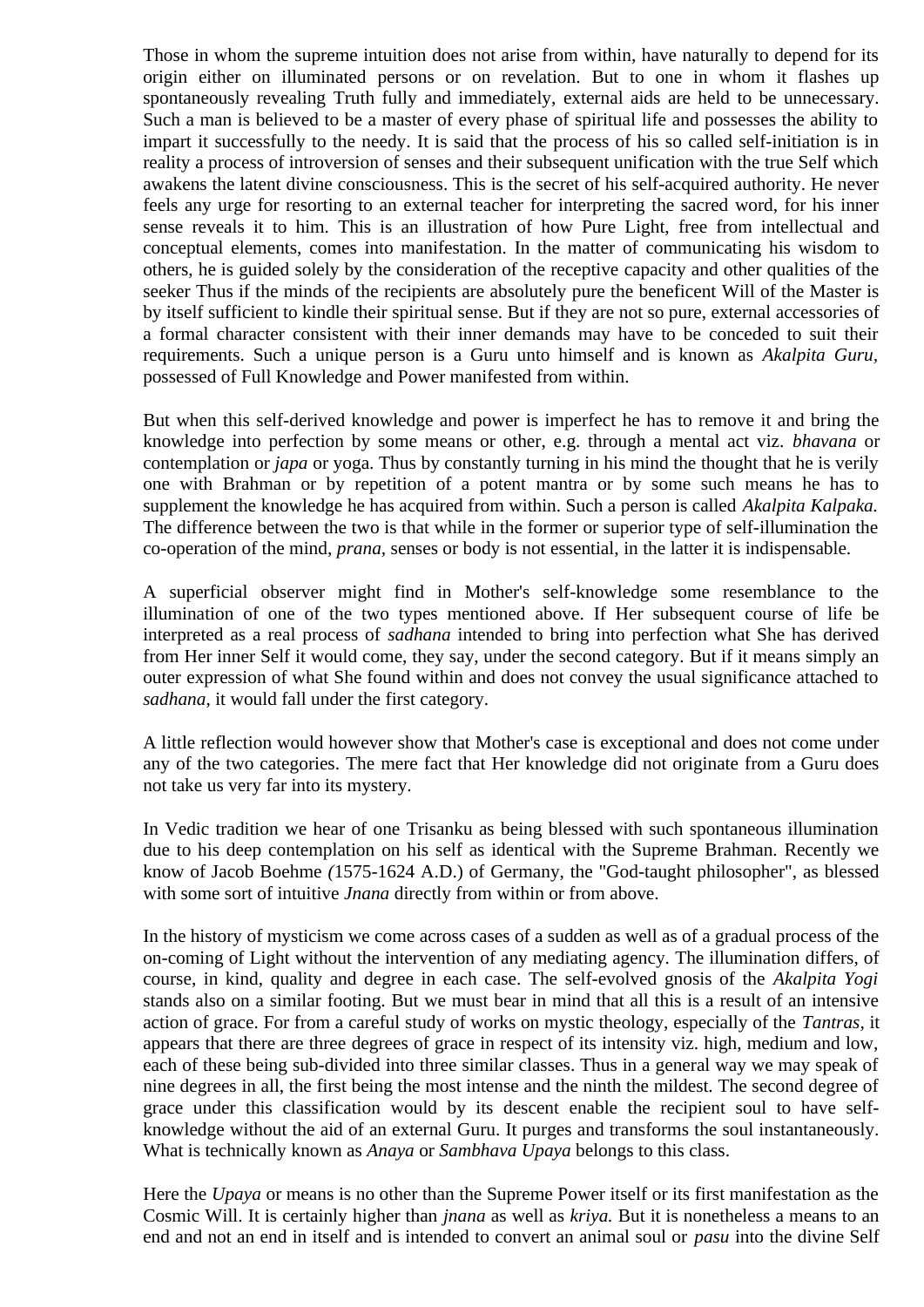or *Siva.* Its sole objective is to divinise the soul or rather to reclaim it into its divine status, which lay always inherent within itself.

Mother's self-knowledge as already pointed out is not easily explicable on the analogy of the cases referred to above. It cannot be interpreted in terms of the experiences of saints and sages. Hence the difficulty of estimating Mother's personality. We cannot ignore the fact that She was never subject to ignorance and the question of saving grace even in its highest degree can never arise in Her case. She played the role of a *sadhika* in Her earlier years, no doubt, and during this period She seemed to have passed through all the stages of a real *sadhika;* In this play She started with ignorance and proceeded through various austerities, observing silence, regulating diet, practising japa and yogic exercises and performing puja and other similar rites. Dawn of knowledge formed also a part of this play. A sense of agony and dryness of the soul followed by the bliss of union had Their own places in this self-enacted drama.

The whole affair was an imitation of *sadhana* and it was so arranged that it had all the air of naturalness in it. Her self-knowledge, fortified in its unshakeable purity, stood behind this play of self-assumed ignorance and the dramatic impersonation of an ordinary *sadhika* in quest of supreme Realization.

One should not take it as an illustration of divided self and of its activities - it is rather the outcome of an eternally vigilant and self-conscious will, playing the double part of impersonation of a *sadhika,* passing through the shadows and lights of a disciplined life and still is a witness behind observing and directing its own play on the stage.

Some people are inclined to regard Mother as an *Avatara* or incarnation of a god or goddess. This view, whatever its merits may be, is supposed to be free from the difficulties noted in the earlier view. But what is an *Avatara?* It is the descent of Energy to the earth level from the pure causal plane with the object of bringing order into a troubled world, establishing righteousness and restoring moral balance to humanity. The Energy which comes down to an *Avatara* is distinguished from what descends to a man on the ground that its connection with the source remains unbroken whereas in the case of a man it is discontinued.

Notwithstanding this its relation with the source is like that of a part with the whole, and even when the descending Energy is continuous with the source, it is only a projection and nothing more. The original source lies outside the field of the descended energy. The very expression *Avatara* mean descent and presupposes a higher source from which the descent is made. All the *Avataras* as such have their respective centres, their prototypes so to say, in the *Para Vyoman* (Highest Heaven) or *Maha Vaikuntha* and these are different modes of the Central Energy of the World Administrator.

We are not concerned here with the particular god or goddess of which She is claimed to be an *Avatara.* The difficulty is everywhere the same. Even if the god or goddess be taken to be divine in essence the difficulty remains.

Knowing Mother through personal contact in the light of what She says about Herself indirectly from time to time I cannot bring myself to believe that this view would solve the difficulty. If *Avatara* is understood in the sense in which a Buddhist would consider a *Nirmana Kaya* in relation to *Dharmakaya* it would be a different matter. But even then some difficulty would persist.

If the *Nirmana Kaya* is considered to be a projection of *Dharmakaya,* the difficulty of *Avatarahood* would remain as before. If the absolute unity of *all* the *Kayas* of the Buddha is recognised as a fact, the difficulty may perhaps be removed to some extent. We should then be left with the supposition of the *Adi Buddha* as it were and not with any of the historical Buddhas appearing in time. *In* the case of a historical Buddha we have a long history of strenuous *sadhana* extending over a series of successive lives with a view to eradicate the fundamental obscurations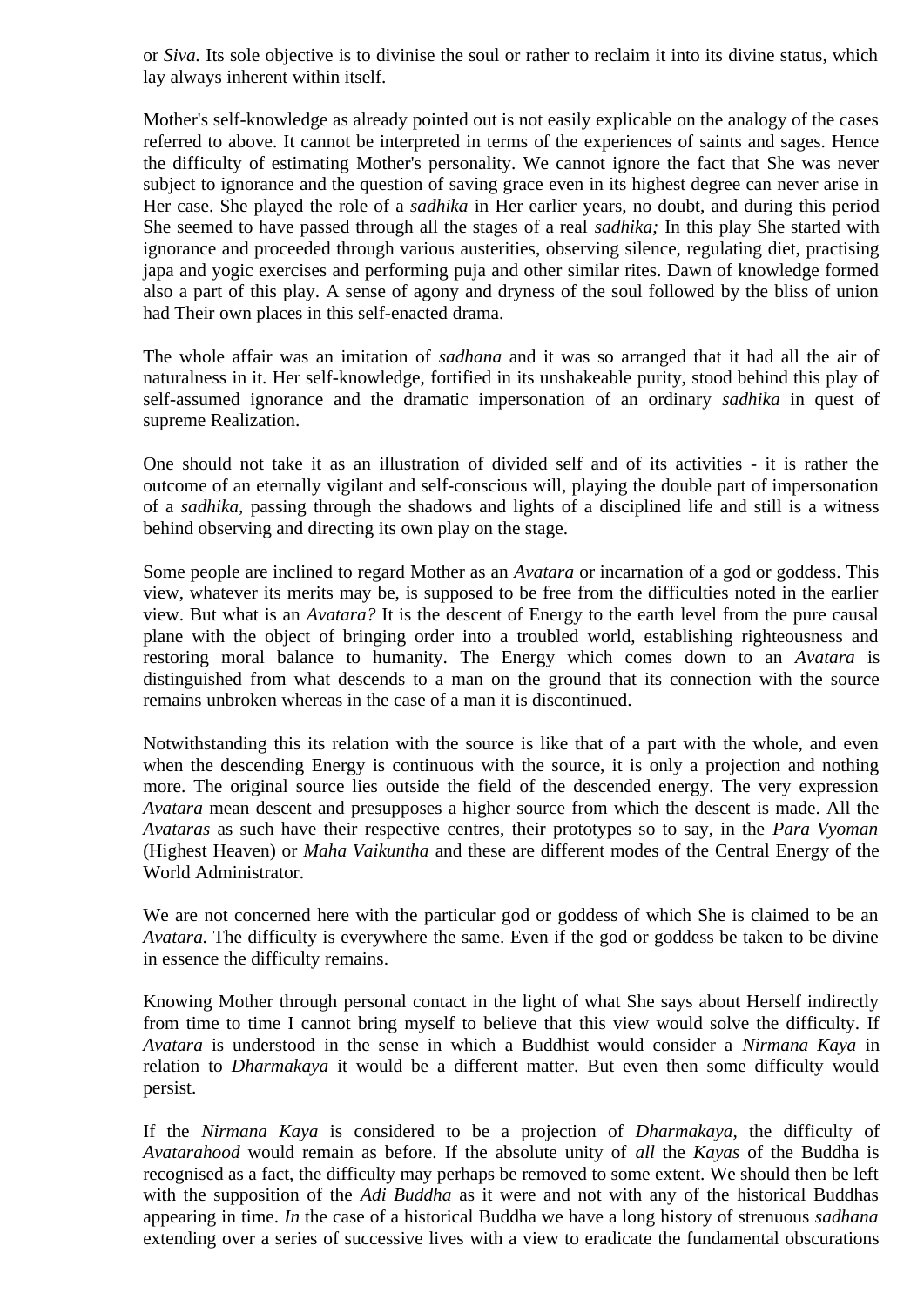and cultivate the basic virtues and seeds of knowledge.

As a result of this, the historical Buddha was endowed with fourfold knowledge, viz.

*Adarsa Jnana, Samanta Jnana, Pratyaveksa Jnana and Krityanusthana Jnana.*

In Mother all these types of *Jnana* are believed to exist from the very beginning. Of these the first kind means a general vision of all things of all times without any let or hindrance. It is like a mirror reflecting on its bosom the entire creation. The second kind refers to realization of the essential equality or sameness in all beings. The third variety of *Jnana* enables one to have a sense of absolute certainty in regard to everything in existence. The fourth *Jnana* has a bearing on the world and its good and is devoted to the service of humanity. It is a knowledge of manifesting an infinite number of *Nirmana Kayas* in response to the different needs of different persons.

Some people are disposed to look upon Mother as a *Vilasa,* a self-projection in time and space of the Timeless Divine. I do not know how far this view is tenable. If the conception *Narayana* (of *Vaikuntha)* as a *Vilasa* of Sri Krishna (of *Goloka)* be the true conception of Vilasa, which involves loss of power and knowledge in relation to the original, we shall find it difficult to explain her own statement regarding Herself like the following:-

"Yet here the aforesaid holds good, for this body responds strictly to the line of thought and to the spirit in which a question is asked. Consequently, what is the opinion of this body and what is not? If there is a line of approach, there must be a goal to which it leads and beyond that is the unattainable. But where the distinction between the attainable and the unattainable does not arise is THAT Itself. What you hear depends on how you play the instrument. For this body the problem of difference of opinion in no wise exists."

"Words of Sri Anandamayi Ma," p.119.

This statement cannot apply to a Vilasa for obvious reasons.

Is She then the Divine in its *Svayam Rupa,* in its plenary and perfect Form? Is She then a visible expression of the Absolute Itself? Is She the outer manifestation, within a self-imposed veil, of the Inner *Atma* of the world, of all of us, revealed to us clothed in a human form simply to draw us towards Herself away from the turmoils and tumults of fettered existence? Who can say?

These were some of the difficulties I anticipated in writing about Mother. I have placed them before my readers. Let them judge for themselves and draw their own conclusions.

It is believed by some that Mother has come down on a definite mission viz. to awaken divine consciousness in man and bring love and peace into the present world. But some deny this on the ground that Her actions are purposeless in the sense that they are actuated by Divine Will directly and not by a personal will of Her own as an ordinary individual. In any case it seems clear that a descent or manifestation so remarkably great as this cannot fail to have a great consummation in its own course.

She never claims to be a Teacher though she sometimes seems to some to function as such indirectly, for the Teacher is one who has the limitation of teacher-ship attached to him on account of his pure *Vasana.* But the Mother is free from every kind of *Vasana* as such from the very beginning. She claims to be Herself alone - nothing more and nothing less. In a sense She is perhaps the very Truth which the Teacher promulgates.

We are often told that Mother has no mind and no body. The meaning of the statement does not seem to be clear, at least to some of us. To me it means that the statement is intended to convey the sense that as an ordinary body or physical organism together with its term of existence as a vehicle of worldly experience is due to one's prior *karmas* maturing for fruition and having their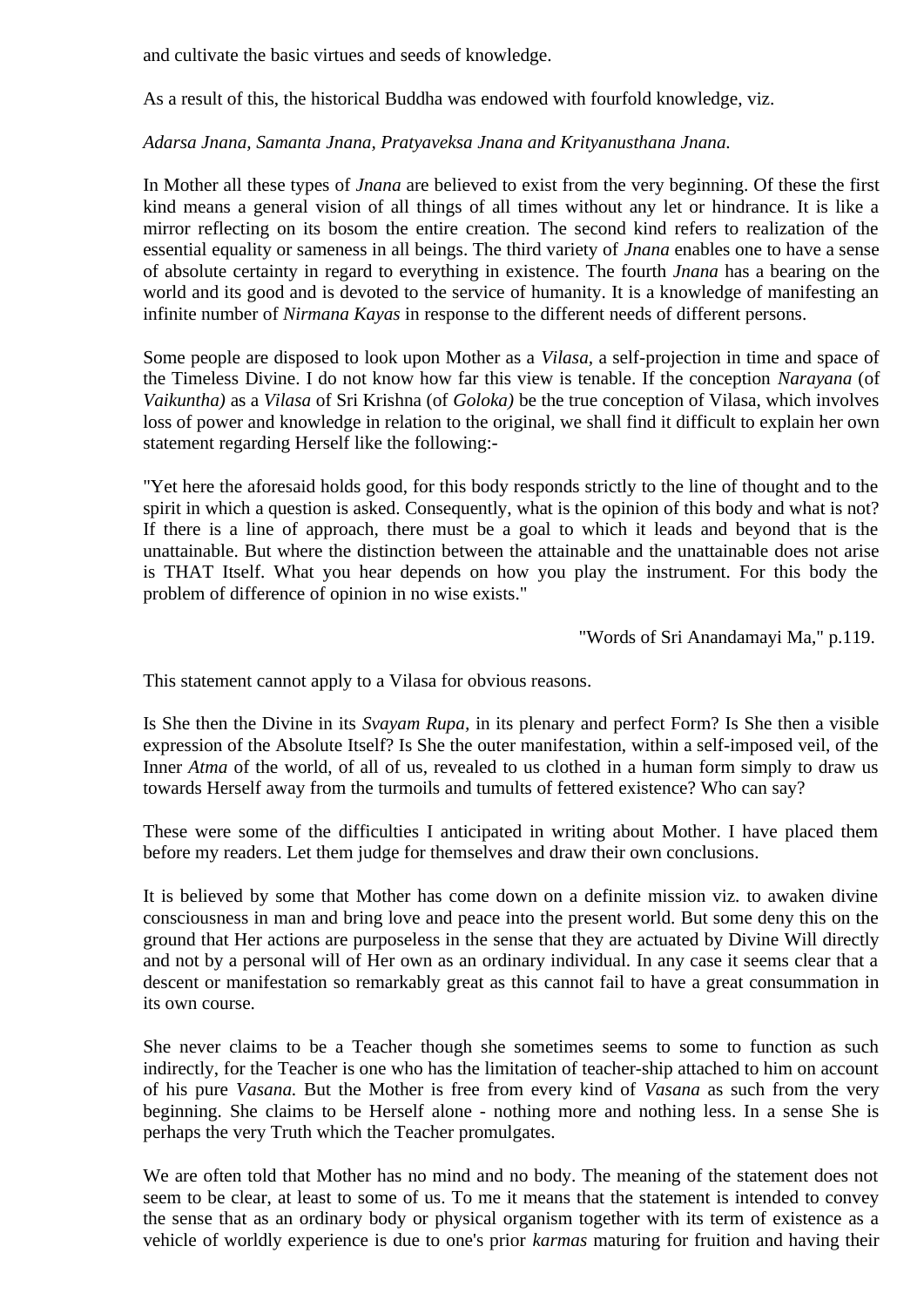roots in ignorance, Mother on account of Her immunity from these causal factors cannot be said to bear the burden of such a body and of such a mind. It means that even a pure body and a pure mind cannot be really attributed to a person who is eternally free from ignorance and *karma. (*Note*:*It is evidently for this reason that the human body of *Sakya Muni* was pronounced illusory in the ancient Buddhist work, *Saddhidharma Pundarika.* The view *of* this work on the life and achievement of Gautama Buddha has been ably summed up by Poussin and is reproduced below: "Although completely divine, Sakya Muni is not God, he is Buddha 'from the beginning' he is the father of the worlds, the father of the future Buddhas and Saints, the universal Providence in order to save human beings and to lead them to *Nirvana.* He appears in a human form which is illusory; he is born, teaches and enters *Nirvana* - at last as far as ordinary men can see; but in reality, while illusory Sakya Munis are appearing in this world, the true Sakya Muni reigns on a divine 'mountain of vultures' surrounded by future Buddhas and imparting to them the true teaching, the true law." Even the true *Sakya Muni,* according to the teaching of *Saddharma Pundarika,* though eternal and divine, is not God.

In all cognate schools of Indian thought we are familiar with a similar conception of the relation between *karma* and body. In Jainism, for instance, we are told that *Jivan mukti* follows on the wake of the cessation of what is called *ghati* or obscuring *karma,* viz. *karma* which deludes, obstructs and obscures knowledge and intuition. But *ghati karma,* which gives rise to experience of pleasure and pain, determines one's term of life and status and builds one's body, continues.( Note: These correspond *to Jati, ayu,* and *bhoga* of Patanjali.) Even a *Tirthankara* is not immune from this. When even these are destroyed there is an absolute cessation of *karmas* and the body ceases to exist. It is a bodiless state of *Atma. Kevala Jnana* emerges at the end of *ghati karma,* which implies the end of impure mind (and of impure body) while Perfection arises at the end of *aghati karma,* which means the cessation of pure body and pure mind as well.

Similarly in Buddhism we find that an *Arhat* or *Jivanmukta* is liberated from *kleshas* and is consequently free from a defiled mind. But this is not an essential character of *Arhat,* for even a person in *Nirodha Samadhi* as one in the meditation on nothingness or a *vitaraga* or an *anagami* has his lower mind inhibited (though not cleansed, as it re-appears on reawakening). The lower mind is held in abeyance in the supernormal Way also for a definite period. Even an *Arhat* has to experience the fruits of his earlier karmas.

Maudgalayana, for instance, was a great yogi, the greatest perhaps among Buddha's disciples, and yet he was tortured and his body cut to pieces by robbers and even the bones were powdered. Buddha explained that this was a retribution of heinous *karma viz.* patricide committed by him in an earlier life.

How then are we to account for what appears like Mother's body and mind? May they not be due to an act of the Supreme Will playing in its freedom or to the same Will in response to the cumulative *karmas* of humanity crying out for ages for a Divine Appearance? It comes to this, then Mother's body is no body and Her mind is no mind in the ordinary connotation of the terms. They are only apparent and exist for the ignorant who are under *maya* and unable to see behind the veil.

This is a docetic view to be sure, but there seems to be no escape from it. Did we not hear of it in connection with the Buddha's body and also the body of Jesus Christ? Did not Sri Krisna too says that he did not really take any birth and had no karma of his own like ordinary men and that his birth and karma were both divine in nature?

Mother Herself said once as to whether the persistence in consciousness of a body is consistent with the dawn of knowledge "For a Self-realized Being neither the world with its pairs of opposites exists, nor does the body. If there is no world there can obviously be no body either!

Who says the body exists? There is no question at all of name and form. To wonder whether a realized Being sees anything outside of himself is also beside the point. Who is there to whom he can say: "Give, give"? Yet this state of wanting is precisely the reason for one's belief in the reality of the body. Therefore, since there is no world and no body there can be no action either; this stands to reason.

To make it quite clear: after Self-realization there is no body, no world and no action not even the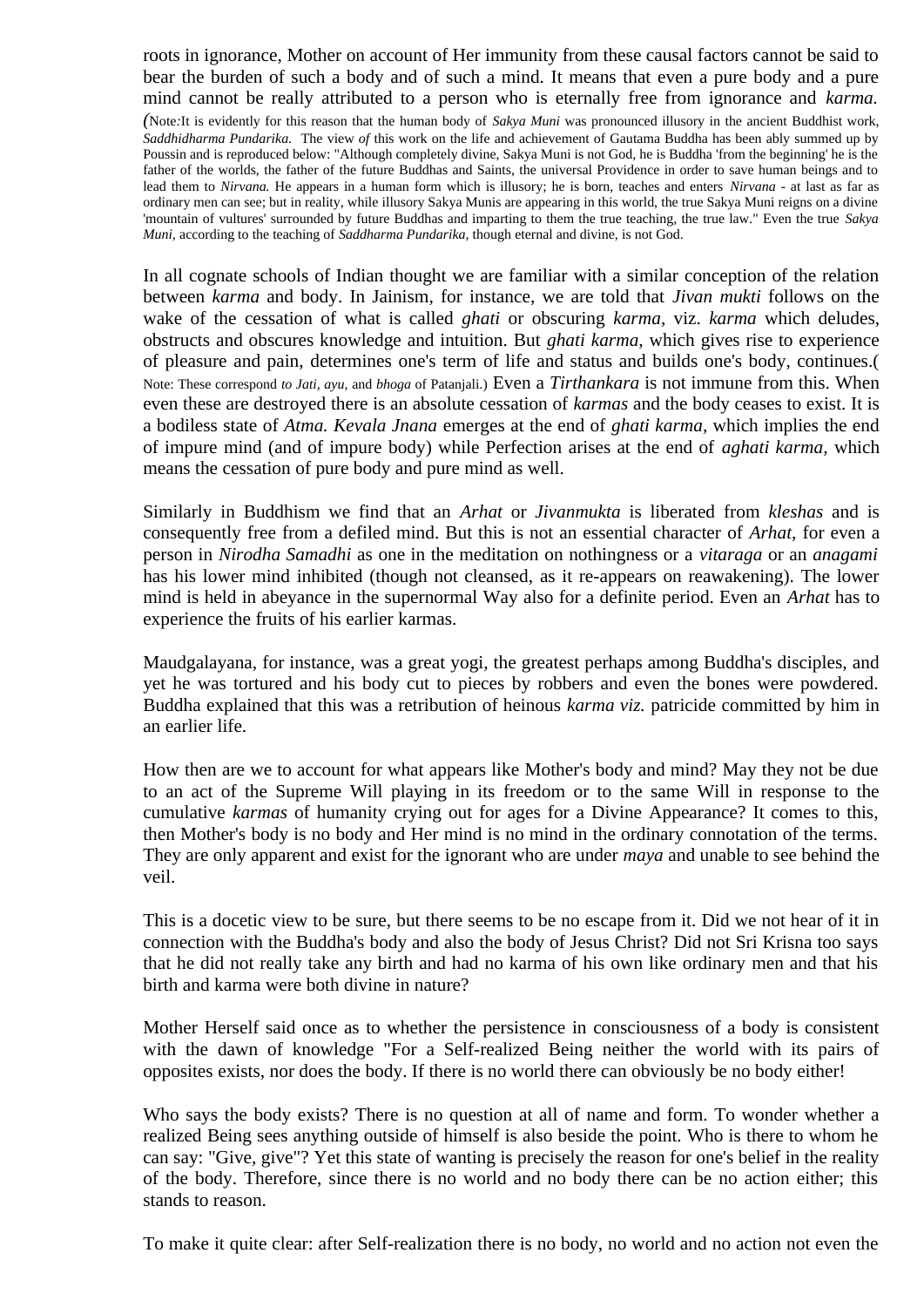faintest possibility of these - nor is there such an idea as "there is not". To use words is exactly the same as not to speak; to keep silent or not is identical - all is THAT alone."

This is in regard to persons who have awakened to eternal life from the torpor of worldly existence. (Note: The context refers to the life of the young queen Chudala who realized Self-knowledge through yoga and jnana and converted her ignorant husband Sikhidhvaja. It was asked how Chudala could possibly conduct the affairs of the world after her Self-realization instead of keeping her-self as the witness of all that happened in nature's course. Mother said in reply that true knowledge burns out the worldly life and with that the body also.) It is equally applicable certainly with a greater force to those who have never been in that existence.

#### (6)

We hear of a general complaint that Mother's language is not intelligible. The complaint is unfounded in go far as it relates to the language used by her in ordinary correspondence and conversation. The language of *Matri Vani* extracted from letters written to Mother's dictation is, for instance, simple, graceful, straightforward and luminous. The complaint is perhaps true when we consider the language employed for interpreting profound experiences and transcendent truths. But it should be remembered that supra-mental truths do not easily lend themselves to an expression on the lower or even on the higher mental levels to which alone our language is adapted. It seems to me that what appears to the average reader with his logical bent of thoughtstructure as a riddle is a plain truth on a higher level of consciousness and has been recognized as such by eminent philosophers and saints. What looks like contradiction in logic and on the finite plane of mind, is verily a truism when the threshold of consciousness is lifted and we are face to face with the Infinite.

I propose, therefore to analyse some of Mother's well-known utterances which are apparently meaningless, and try to see if we can discover any great significance in them. Out of a large number of sayings we have chosen a few by way of illustrations. This will give an idea of what for want of a better word we might call Mother's outlook on life and reality.

(a) *Yata*: This expression cannot be easily rendered. The usual rendering would be something like 'It is - what it is'.

These words are often uttered by Mother when She speaks of the Absolute. It is difficult to say what it exactly stands for. One may equate it with the conception of Pure Being, Non-Being, Self, the Infinite, the Ineffable, the Universal, the Immaculate, the Immutable etc. according to one's point of view. It is the Nameless referred to under different names and the Formless under different forms. She also speaks of it as *Charam Param* in the sense of Ultimate Reality. As for the implications of this enigmatical expression we may compare the following sayings of Mother Herself :

- **i. Whether you say it exists or does not exist, or that it is beyond both existence and non-existence, or even beyond that, as you please.**
- **ii. Whether you call it the One, the Two, or the Infinite, whatever anyone may say, all is well.**
- **iii.When this is possible the wall is not there although it exists and even if no wall exists, yet it is there.**
- **iv. For the Supreme it is possible to be everything and yet nothing.**
- **v. A state of being exists where it is immaterial whether He assumes a form or not what is, is He, In this state of complete poise nothing at all is any longer apart from Him, what is, is the Thing Itself.**

This shows that in it, there is no difference at all not even between Being and Non-Being, between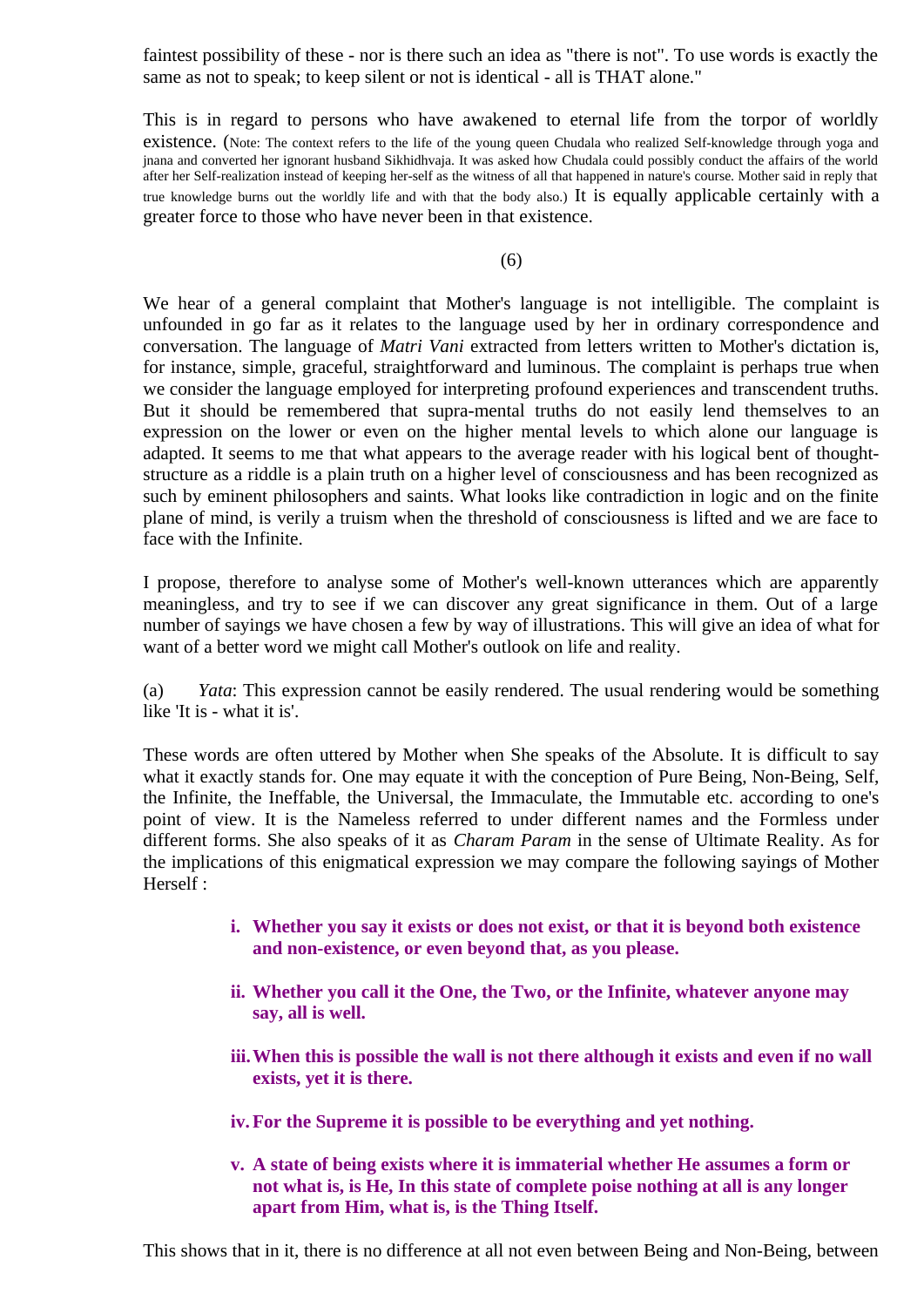Light and Darkness, between Good and Evil, between Motion and Rest and between Personal and Impersonal.

### All is one - one is all.

### **Even the equation is not possible, for True One is where there is no sense of the one.**

All this sounds paradoxical, but it is the highest truth. - Nagarjuna says: "- It cannot be described as void or non-void, nor even as both void and non-void simultaneously, or as above the two modes of statements whatever is expressed in language is only a thought and appeals only to the thought level of human consciousness."

We have a similar description of the Supreme Reality by Manjusri when he refers to *Dharma Kaya* of the Buddha.

Thus Manjusri says:

" The Body of Truth is neither - one nor many; it is the foundation on which the great wealth of individual or universal good is based. It is neither Being nor Non-Being; it is a state of balance like the *Akasa;*its nature is beyond man's power of imagination; it does not allow itself to be attached to anything and he soiled by it; it is free from change; it is auspicious; it is equal as well as unequal at one and the same time; it is all-pervading and transcendent."

We have an utterance in a similar strain from the great *yogi* Abhinava Gupta of Kashmir in a still later age. The following lines are addressed by the Guru to the disciple who has attained to Supreme Realization:

"Things do not emerge of themselves - they appear only when they are thought out by Thee (projected by Thy imagination). They are unreal and yet for a moment seem to he real due to experience which is only apparent. The glory and grandeur of this creation is the result of Thy will and has its source nowhere else. It is for this reason that Thou, though one, shining in all these worlds as many by virtue of Thy self-multiplying power.

Whatever shines in the mirror of consciousness - be it true or false, small or great, eternal or temporary, defiled through *Maya* or pure by itself. All these experienced on the dawn of the Supreme Wisdom as of the nature of *Prakasa* and marked by reflective self-knowledge Thou, the Lord of the world, realizing Thy greatness through personal intuition, wilt preserve in Thy memory."

The yogins speak of two-fold *Samadhi, viz. Nimilana* and *Unmilana.* I the former aspect One alone shines in its unity - undifferentiated unity and one may say that the sense of unity is absent. One is, but it is not aware of itself as one. This means that *Shakti* does not function. In the other aspect *Shakti* is unceasing in its movement producing in consciousness *a* sense of one, many-inone, one in-many and many. And yet the two aspects are mysteriously one and the same in reality. They are co-eternal, and truly speaking they represent a single truth. The Great *Prakasa -* infinite in its extension is wonderful - all contradictions are solved in that Light and it seems as if darkness and light have lost their difference in meaning in that unity.

(b) *Kheyala* (i) : It is also very difficult to render correctly and in terms intelligible to the average reader the exact significance of the expression *kheyala* used often by Mother in Her discourses. Ordinarily it means a sudden and unexpected psychic emergence, be it desire, will, attention, memory or even knowledge without any adequate causal antecedent behind to account for its origin. There is thus an -element of spontaneity in the act. It might thus seem to be analogous to the playful vagaries and caprices of an eccentric and non-purposive mentality. The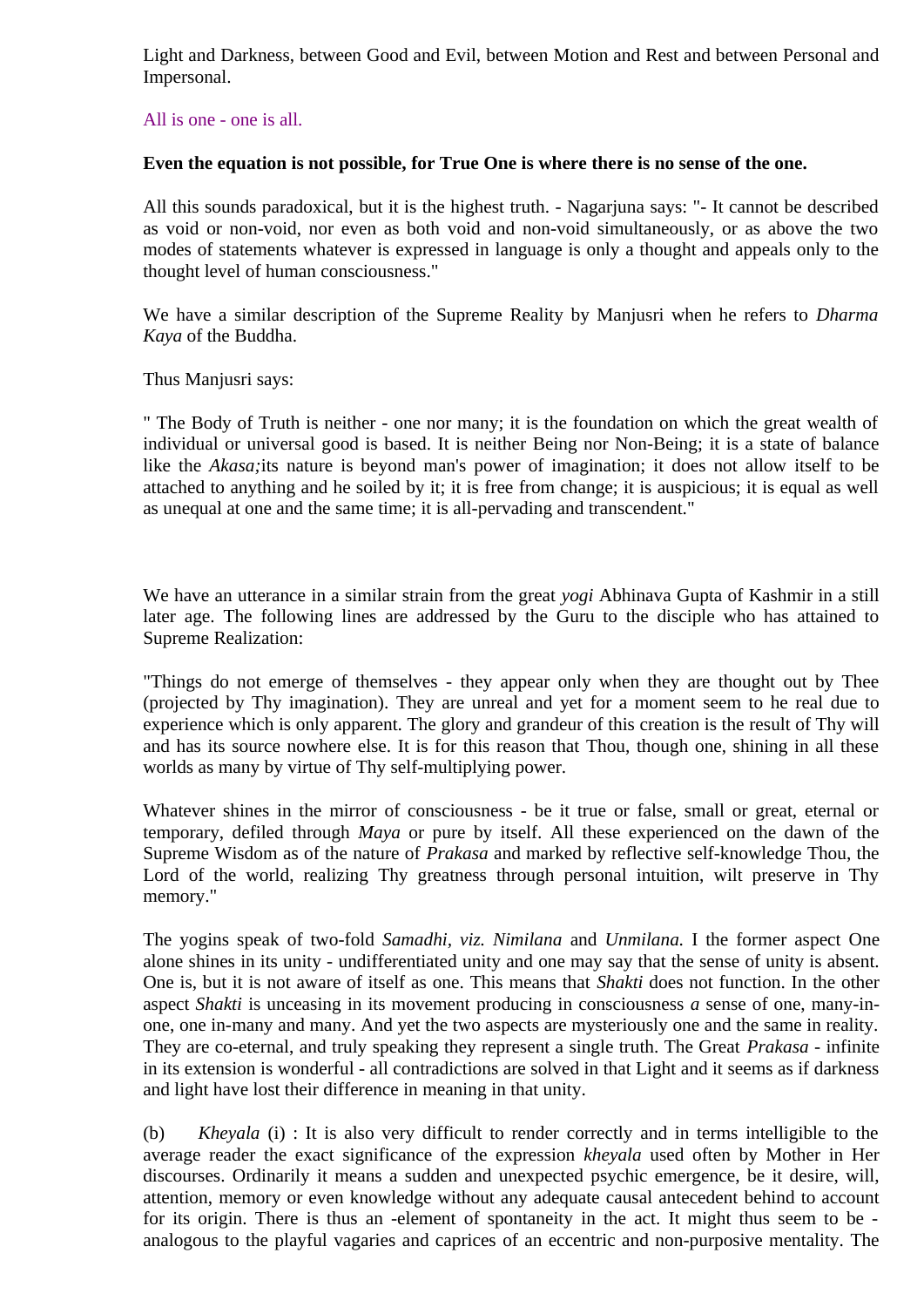word is in popular use. Mother has borrowed it and used it in Her own sense, enriching it with Her own associations.

Why One becomes many, why the primal Unity, Being and Power, divides itself into infinite varieties in creation, why the subject itself becomes the object of its own action, or why the Ineffable splits itself up into subject and object is a mystery which no man can dare to unravel. All that we can say is that it is due to an act of the ultimate One which is named *kheyala* by Mother and is variously named by various thinkers. By some it is called the Lord's *Svabhava,* for the One Being free from desires cannot have any desire:

By others it is called *krida* (play) or *lila.*

By others still it is called Will, emanating from the overflow of Bliss on the white screen of Eternal Consciousness and followed by creative action It is called the Divine Word or Logos. It is in fact the Will-to-become where in reality there is neither any will nor any becoming. It is called by different names in different Systems of thought. The expression *kheyala* as used by Mother covers all these senses.

We have spoken of the Supreme Reality, the Ultimate One as Mother refers to it, and of the expression of its outgoing inner act in the form of what She describes as *kheyaIa.* Divine Power is really inscrutable - it is one and yet embraces an infinite range, each being associated with a function appropriate to it.

But we should remember the general truth that behind the outer manifestation each power is within every other as identical with it, so that all powers- are latent within each. This is as true in the centre as in every sphere of the manifestation. Still, however, we should confine ourselves, in all schemes of intellectual analysis, to the basic powers of the Divine Reality. The following lines describing the working of some of the central powers may be of some use for a clearer understanding of the empirical side of Divine Mind. There are, if we may say so, different centres of Being and Consciousness in- the Divine Self, and corresponding to these there are different centres in man. So long as a man is ego-centric, his actions which follow from his individual will constitute *karma,* the consequence of which in the form of pleasure and pain he has to reap - in life. As he believes himself to be the doer of the action independently of Divine initiative, he is affected by its consequences. If he could realize truly that he had no power of his own and that even his will did not really belong to him but formed an expression of the Divine Will, he would get rid of the moral responsibility. It would be the beginning of Wisdom when a man could see the working of a general Will behind all phenomena in man and nature. Going deeper down along the line he would find that there is no will left in him no, not even a shadow of it. He then finds no will in the Divine Consciousness as well, for he cannot find in God what he is unable to find in himself.

Evidently it refers to a centre in God beyond will - a centre in which will is absent but from which will in the lower centre springs. This centre is the inner Divine *Sakti* from which Will, Knowledge and Action issue forth in separate streams - it is the centre of *Ananda* or Divine Bliss and Love. Behind *Ananda* is the uncoloured *Chit* or Supernal Light where even Joy transcends itself through self-obliteration. This is the Supreme Divine Power co-related and co-eternal with the Supreme Divine Essence in a sort of undifferentiated oneness. All contradictions and conflicts lose their strength of opposition and become one with the One.

The divine power of action *(Kriya)* is *Maya* controlled by *Isvara.* 

The world as we know it in its lower material aspect is a product of *Maya* and is under *Isvara* who, as its moral governor, is responsible for the maintenance of righteousness and justice. The principle of Justice called *niyati* as a natural and moral law operates in this world and is inviolable. Man being ignorant and ego-centred sows seeds of *karma,* the fruits of which are awarded by *Isvara* in strict conformity to the principle of justice. It is asserted by some that the *karmas* bear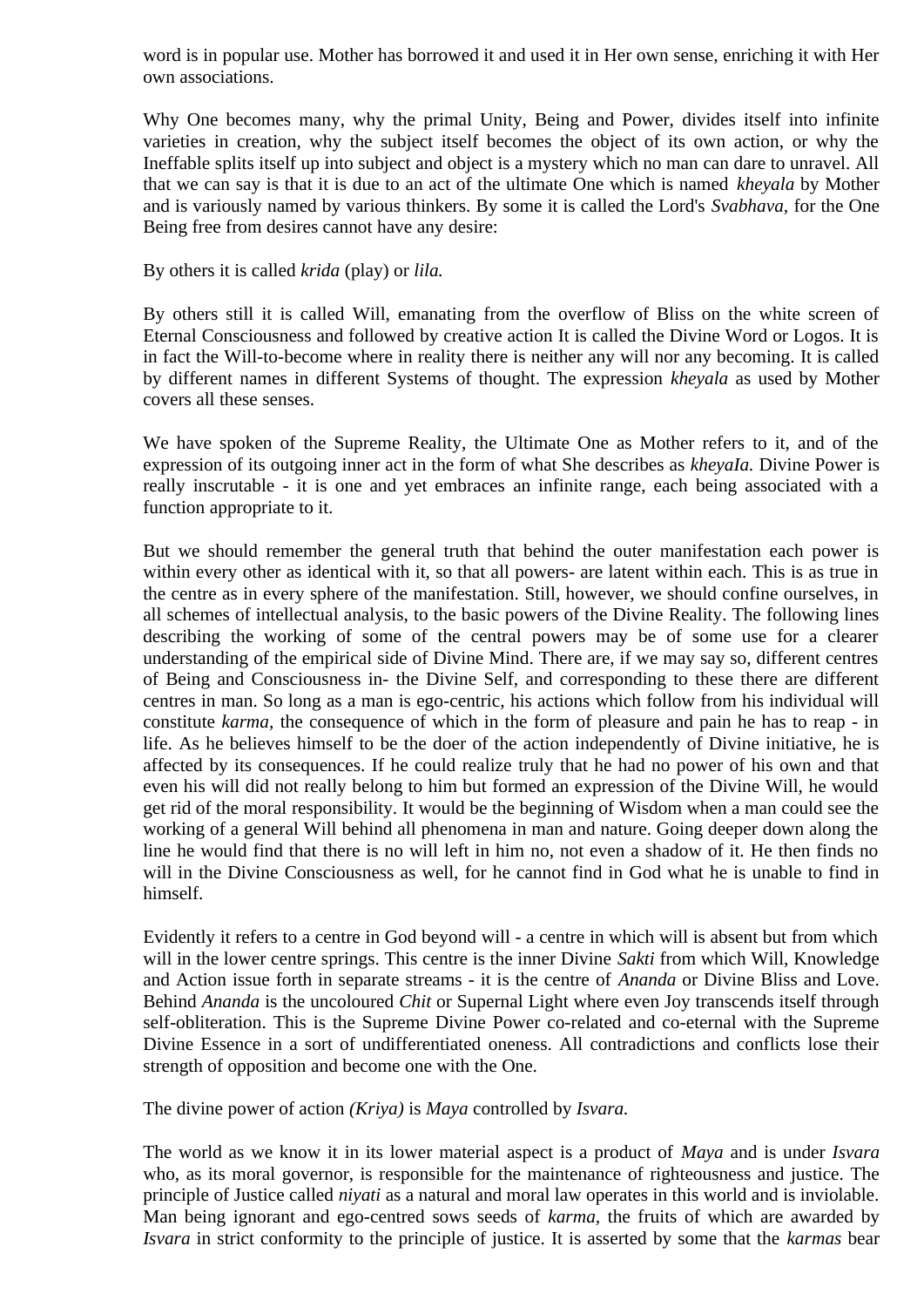their own fruits under the laws of Nature. But these laws are in the ultimate analysis explicable as the dictates of an inscrutable Will in the Divine Centre of that name. For God is law.

It was in this sense that *Dharma* used to be identified with the Buddha and Guru *Vakya* is identified with the Guru and Word of God with God.

This Will is of the nature of the general Will and has no special or individual reference. A man who has the insight to see behind his own will has the privilege of discovering in the Divine Will the hidden spring of the Cosmic Laws which regulate individual existence. He sees clearly that like the general Will special Will also has its place in the centre. Looked at from this view-point God would appear to him as love *(prema)* and compassion *(mahakaruna),* which is the fulfilment of Law. If it is true that Law prescribes penalty for its transgression, that any offence is bound to be visited with punishment in proportion to its gravity to meet the demands of justice in nature, it is also true that Love condones, makes - amends, forgives and atones. There is no conflict between the two - the special Will or Love when it is exercised simply supplements the general Will expressed in Law.

#### Both are forms of *Iccha.*

The overflowing qualities of Love and Grace are not in any way incompatible with the evenness of judicial outlook. For does not Sri Krisna say in the Gita that even in the midst of his evenness and impartiality there is a sort of hidden partiality towards those who love him - between Will and Action is to be found the place of Knowledge, both intuitive and rational. This is judgement, for action follows judgement, which is the function of knowledge as a power. In other words the special Will is in the inmost Centre where from Love and Grace flow out; and general Will functions as the judicial and the executive. With Knowledge it is concerned with judgement and with Action it is concerned with its execution. This is how the world administration is being carried on. (Note:We all know that some Vaishnava philosophers of the Mediaeval Ages used to distinguish between different aspects of Divine Unity. Thus for instance *Svayam Bhagavan* and *Bhagavan* on one baud and *Bhagavan* and *Paramatma* on the other are distinguished. There is no functioning of *Maya* and *Tatastha Saktis* (Extrinsic and Neutral Divine powers assbciated with ihe manifestation of the soul and with the creation of the world) within the central domain of *Svayam Bhagavan* (God in Himself) or even of *Bhagavan* (God), where the intrinsic Divine Powers consisting of *Sandhini, Samvit* and *Hladini* as connected with the triple aspects of Supreme Godhead *(viz.* Being, Consciousness and Bliss) alone prevail. But while the latter (Bhagavan) represents mainly the Majesty and Compassion of the Lord, the former *(Svayam Bhagavan)* adds to them is Beauty and Love. For this reason *Goloka,* the Abode of the former, is distinguished from *Vaikundha,* the Abode of the latter. Both are Heavens, but while *Vaikuntha* is Heaven proper in its highest form, *Goloka,* though higher than *Vaikuntha,* is centrally situated and is the most secret region resembling the earth *minus* its defects. Similarly the Lord of *Vaikuntha* is the proper Lord, being exclusively divine in character, while the Lord of *Goloka* is human and hides His highest divinity within humanity. Even in *Goloka* the most secret centre is the *Vrindavana* where humanity and love alone have their play. The Lord of *Goloka* is *Sri* Krishna as Divine Man and the Beloved in Vrindavana is Sri Krisna as man *per excellence.*

In the same way there is a distinction between *Bhagavan* and *Paramatma,* because *Bhagavan* as such has nothing to do with Maya and *Tatastha Saktis,* while *Paramatma* is the controller of both, as a result of which the worlds and the souls come out into light and begin to function. The Intrinsic Power is there too, for without it the souls or the spiritual monads could not have been manifested and the *Iksana* of *Paramatma*, which disturbs the equilibrium of *Maya* could not have been effected. The subsequent history of creation down to the formation of earth and of individual human beings is concerned with the four hypostases of Paramatma; viz. the four so-called *Vyuhas:* The world administration in all its phases including the making and enforcement of Law is entrusted to them. Lower Grace leading to Kaivalya (freedom from Maya) and higher Grace leading to admission into the higher world of Narayana (Vaikuntha) or of Sri Krishna (Goloka and Vrindavana) flow from the respective sources above the Vyuhas.

- All these plays are due to the action of Shakti or the Divine Power.
- Brahman, however, in which power is not manifest, stands in its eternity and self-centred aloofness as the silent witness at it were of all these plays.
- Really it cannot properly be described as the witness also, though it is self-luminous.

Beyond Special Will is the Centre where there is no longer any will at all. The entire creation is there in total abeyance.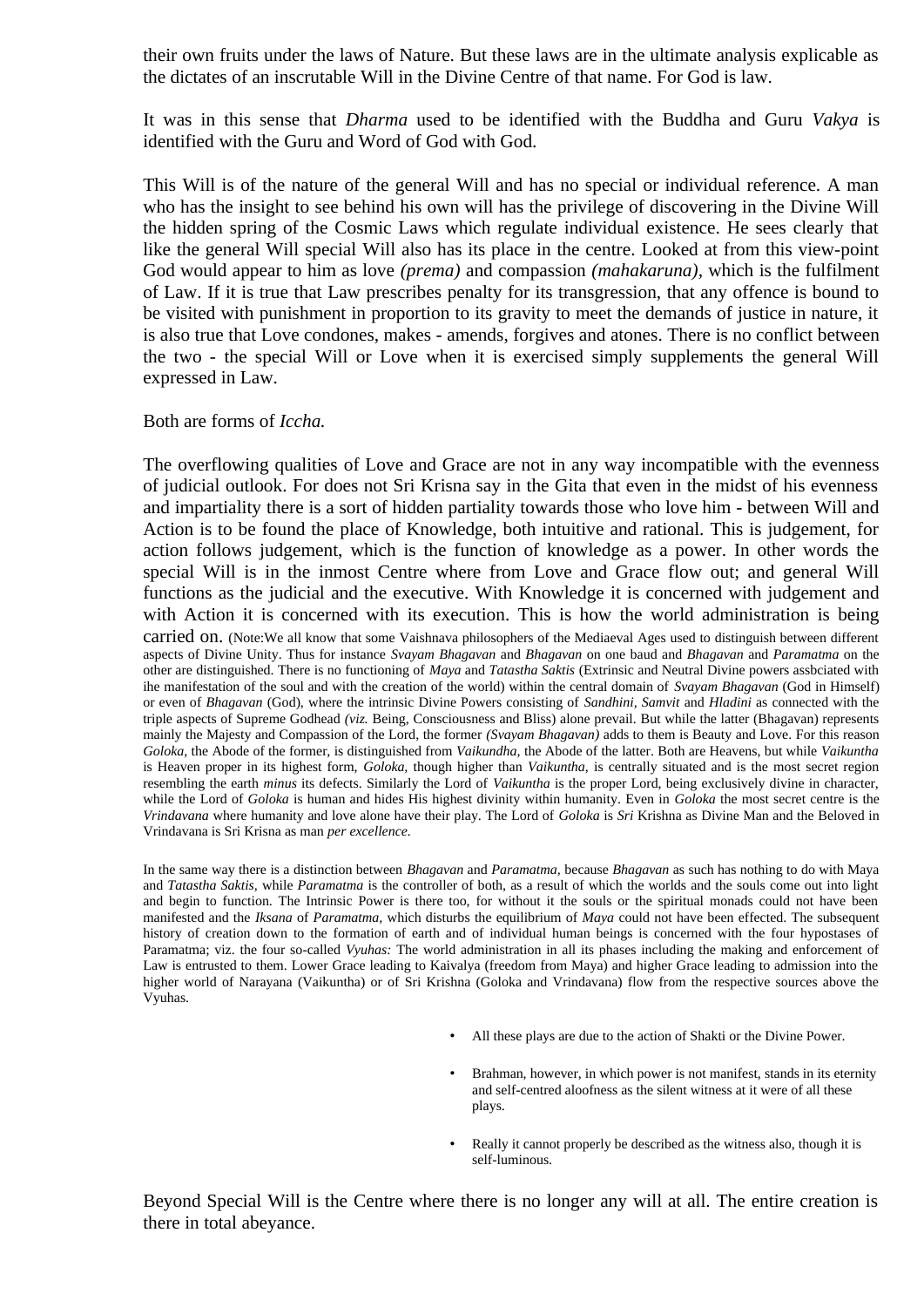Creation begins with will and ends with its cessation both in the individual and in the cosmos. The cessation of will opens out into the centre within the Divine Consciousness where one enjoys the bliss of communion with the Self, for what the mystics call 'spiritual marriage', generally from the view-point of a basically dualistic Self is a reflection of Self-delight of God.

This state is free from all outgoing urges and is self-contained. On the background of this *Ananda* there is the all-expansive *Chit* infinite in extension, continuous, self-revealed, unitary and *selfsufficient.* 

These two are expressions of the Divine Power, which is always in undivided union with the Godhead.

Now God in His Essence is above all activity, but His Power is always bubbling with activities, though it is also true that somewhere in the Beyond, God and his Power are absolutely One.

What Mother calls *kheyaIa* is really an upsurge of Will in a particular direction which is undoubtedly free and not indicated in the plan of things - it is usually connected with the domain of special Will rather than general Will. No law governs this region and there is no interruption in its freedom of activity. Even pie-destination which takes into consideration the triple flow of timecurrent is not an appropriate word for an urge which knows nothing but the Eternal Present. There is no consideration of an outside factor - karma (merits and demerits) or anything of the sort has no meaning there. It is also difficult to say whether it is intellectual or volitional. It has all the freshness of a playful and apparently un-purposive act holding within itself incomprehensible possibilities.

(c) *Ja haye jaya*: Literally the expression means the attitude of one's abiding by God's disposal by all means and at all times. It implies an unconditional surrender to the Divine Will which shapes the course of events. Man does not know what lies in store as a possibility in the womb of the future. Ordinarily he has his own likes and dislikes and wishes that the future should be according to his liking.

But his life of resignation begins when he is free from these likes and dislikes and is prepared to accept gladly and without murmur whatever turn events may take in future.. This attitude of perfect equanimity under all circumstances makes one really free in spirit, as it does not allow outer forces f6 disturb the even poise of the mind, but it also makes oneself strong enough to welcome even sorrows as joys.

Whatever happens in life or in the world has really the sanction of God's will and as this will, however it may affect the actual happening, is believed to be not only in consonance with the demands of justice but also truly auspicious, one is able to greet with joy everything that takes place in life or in the world. But the expression also implies an attitude of passive but selfconscious complaisance in Divine Dispensation. As coming from Mother's lips it cannot have the possible sense of forced resignation to the inevitable.

#### **(7)**

Mother says that the teachings of all lines and of all teachers, provided they are genuine and proceed from the right sources, are correct and should be followed by those for whom they are meant. They may be opposed to one another, but that does not detract from each its peculiar value as a distinct path leading to the goal set before it. If this path is self-consistent and lies unblocked till the end of the journey it will not mislead, though it may carry the pilgrim to a sectional truth and not the *whole* Truth. But if the pilgrim has within him genuine aspiration for the Supreme Reality, Reality will assert itself and overtake him at any point of the journey. In that case the sectional truth will be either brought into relation with the whole and make a step in its direction or will be converted into a medium through which the Supreme Truth will reveal itself. The Ultimate Truth is one and the Way to it is also one.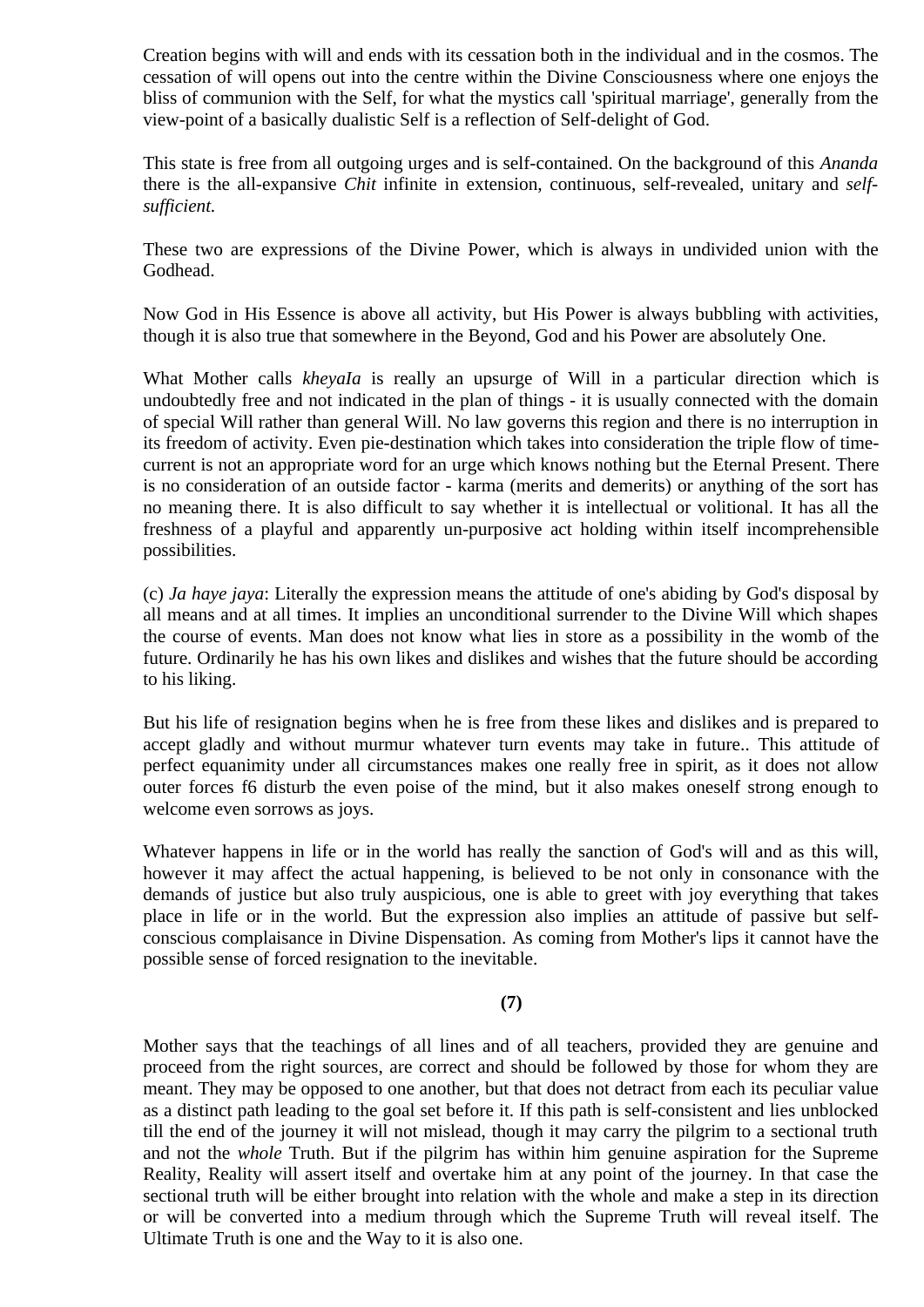An earnest Seeker, free from worldly attachments and desires, has no reason for disappointment. What is needed is unfailing patience, grim resolution, persistent endeavour, unflinching faith in Divine Providence and unconditional surrender to the Divine Will, preceded by a life of purity, devotion and self-dedication.

Mother has no line of Her own, no particular teaching or doctrine. She recognises that though at bottom the Way is unique, it assumes varied forms as the temperaments and capacities of individuals are varied. The true test of real advance in spiritual life lies in the gradual purification, illumination and transformation of the human soul whereby in the end it may be restored to its lost unity with the Divine. She is at times very eloquent on the deprecation of the so-called spiritual favours, including revelations, visions, locutions etc. and exhibitions of occult powers.

Not that they are always bad or inspired by dark forces, but the point to be remembered is that they have generally a tendency to deflect us from the right path, which consists in a single-minded and all-absorbing attention to the great Aim held in view. She does not, however, actually comment, even in an indirect manner, on anybody's personal experiences. She simply wants that we should be guarded against what Sri Aurobindo calls: - "the valley of the false glimmer".

Usually these experiences arise from perverted imagination or alien powers, hostile or neutral. Self-deception, She points out, is always possible on the path. In very rare cases these favours are real and welcome and may be helpful on the path. In such cases there is no harm in allowing them to continue, though even then the *sadhaka* should not actively co-operate with them until he feels strongly fortified against all outer influences. It is very important to bear in mind that the strength of personal will, self-consciousness and power of rational discrimination should not suffer in any way.

It is thus intelligible that Mother is tolerant to all. She sees the bright side of every object and every event and asks all to do the same as far as they can. Everything has its own use and importance. People have different points of view. what one says from his own view-point may be as true as what another says from his own view-point. She speaks to people from their own standpoints so that they may understand Her well, showing that She is familiar with all. This is the secret of Her universal sympathy and compassion. She always makes it clear that different people with different temperaments and intellectual backgrounds have to be led in different ways.

A great World-Teacher said "there are many mansions in my Father's house". Mother says that there are really infinite mansions and that there are infinite ways leading to each and yet what She insists on is that we should not forget the fact that the House is one. All the creatures live in the same house and are members of one and the same family. They all have descended from One and are parts of One and verily One and the Same. Differences are in appearance only; due to *Maya,* but even this is in reality the play of the One. When we are ourselves again we are bound to realize this. Though She moves about from place to place She is always aware that She is in the same house - movement and rest, many and one, are always co-existent in Her consciousness; nay, they are aspects of the self-same Reality, indeed the Reality itself is aspectless.

For the same reason people of different creeds and persuasions find in Her their strongest support, each for reasons best known to himself.

*Karma, Jnana, yoga* and *bhakti,* in fact all the ways of spiritual life, find their best exponent in Her.

She knows the value of each, the relation of one with the others and the fact that all are simultaneously operative.

She recognises the different grades of spiritual advancement and yet She is emphatic - of course to those who can appreciate it - that the universal and integral self-revelation of God is always sudden and the question of a Moment, for it never happens in time.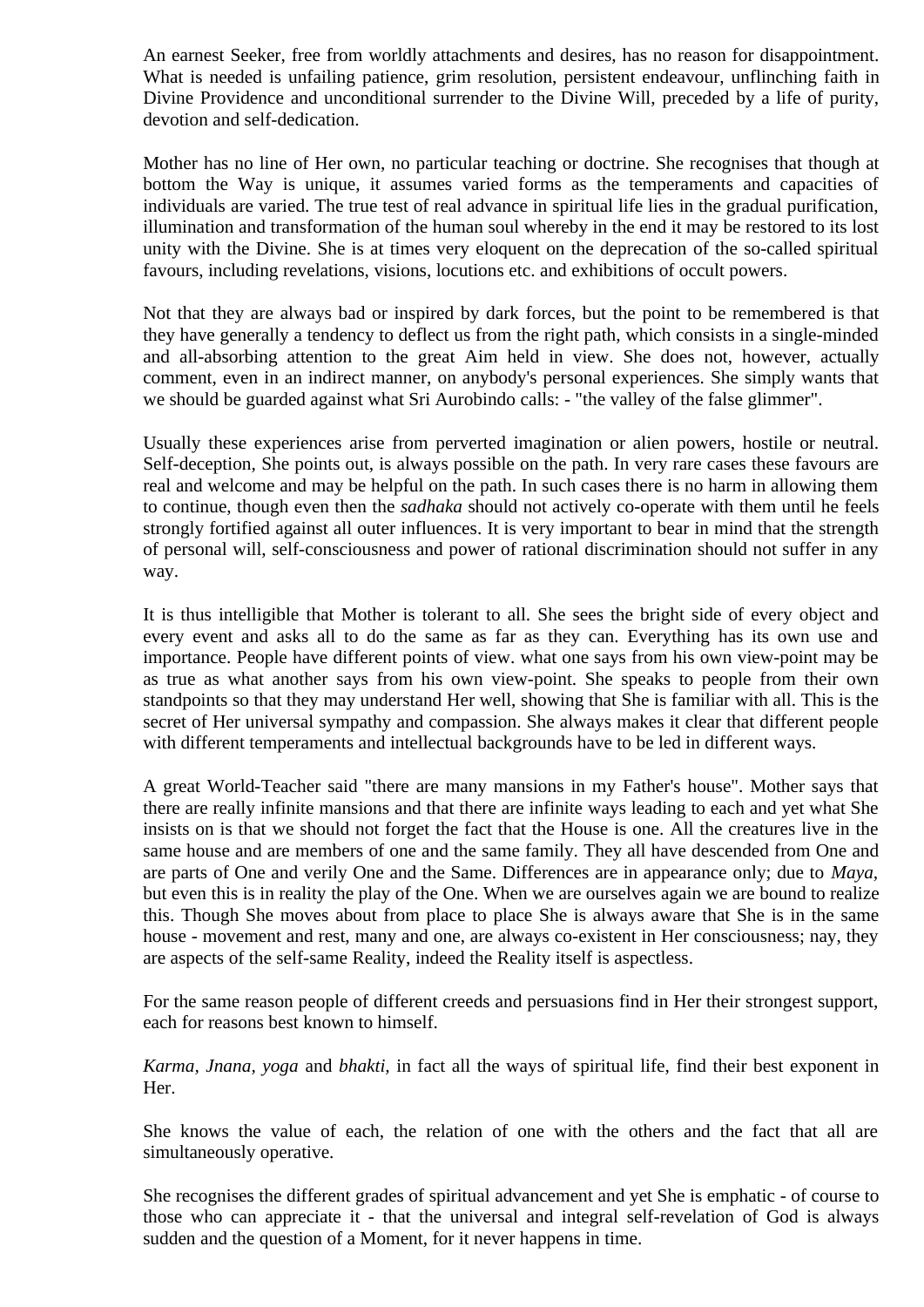She teaches the law of moral and spiritual causality on the analogy of natural law and yet She stresses the supreme value of Divine Freedom, which stands above all laws and restraints. She attaches great importance to Teachers and yet She holds that even Teachers are not indispensable.

She reconciles all conflicts in Her own inimitable way saying that behind all varieties and diversities one Truth shines in its own glory and adds strength to every position. It is not possible to speak at greater length on Mother's teachings within the brief compass of an Introduction which has already exceeded its scheduled limits. (Note: Readers, anxious to have some clear ideas of these teachings, may consult with profit *"Matri Vani"* and *"Words of Sri Anandamayi Ma',* published by the Shree Shree Anandamayee Sangha. The first of these books contains extracts from Mother's letters addressed to people seeking consolation and advice; and the second contains Mother's answers to questions asking for light on great metaphysical problems of a *sadhaka* inner life.)

There is a deep meaning in Mother's utterances some of which may seem to he obscure to a casual reader. It should not be thought that Mother is not accustomed to speak in plain language. So far as Her ordinary speeches are concerned, speeches addressed to the people of the world coming to Her in search of blessings or assurance or directions in a state of trouble or embarrassment, they are simple, straightforward, free from ambiguity and full of wisdom and compassion.

From what has been said above one may have a faint idea of what Mother is like and what Her central teachings are, but it would be a futile attempt to try to estimate Mother's position on the strength of what little we know about Her. We must go beyond surmises and grip Reality in its heart. The best thing for us- would be to try to love Her deeply and sincerely as Mother and by loving Her to bring ourselves into closer and closer union with Her true Self. I felt this years ago and feel this even now. I am convinced that as a result of this process Mother will surely reveal Herself to us more and more fully according to the degree of our fitness and receptivity and that we shall then be in a fortunate position to know *immediately,* and not through our intellect which sees through a veil and perverts what it sees, what Mother truly is. And in so knowing Her we shall be able to know our own selves also. For She is verily one with us.

No intellectual approach, however free from pre-dispositions and prejudices, is capable of revealing the heart of truth.

So much of disharmony and opposition in the world today, engendering bitterness and strife, is due to our lack of sympathy and sense of oneness. The root cause is the lack of self-knowledge. There is but one Self which is Love and Wisdom eternal and we shall share it if we but know it in a proper way. Discord and hatred are bound to disappear like mists before the light of the sun. It will herald the advent of a New Life in the world when the central principle of Unity and Love will reign and dominate all its thoughts and activities.

May Mother hasten that glorious day and shower Her blessings on humanity.

ii. (A) Sigra, Banaras.

Gopinath Kaviraj.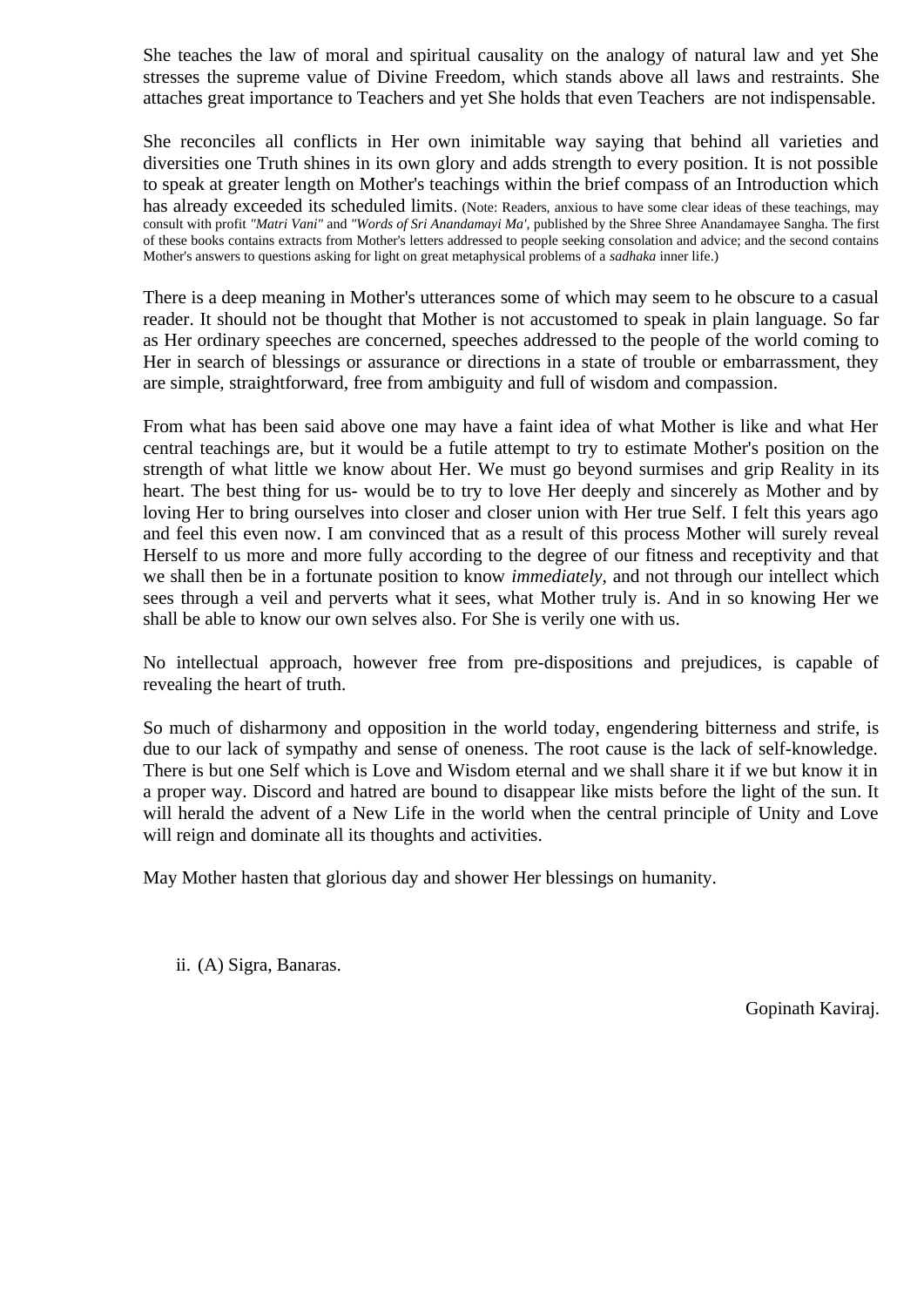# <span id="page-16-0"></span>**SRI ANANDAMAYI**

### **By B. Sanjiva Rao, B.A. (Cantab.),**

### *Late Principal, Queen's College, Benares.*

Many thousands of people, Her devoted followers, call Her MA, the great MOTHER, whose love fills the worlds visible and invisible with the radiance of an eternal peace and joy. I too will call Her MA.

Who is MA? What is Her special message or teaching, Her relationship to the world in which She has taken birth? What is the significance of Her life? These question naturally occur to the mind, especially to the one who undertakes the task of writing about Her. Swiftly the answer comes from the depths of my being, so beautifully expressed by Edwin Arnold:

Measure not with words

………..Immeasurable; nor sink the strings of thought

Into the fathomless. Who asks both err,

Who answers, errs. Say nought."

Whenever I have sat in front of Her, marvelling at the perfection of Her love, the profundity of Her wisdom expressing itself in the simplest of words intelligible to the least among us, I have realized that it is not by the mind that She can be under stood, that no mental plumb-line can ever discover the depths of Her being. Thousands have seen Her body, the radiance of Her wonderful face, but I do not know how many there are to whom She has revealed Her real presence.

To the mind She must ever remain a mystery. But to the heart that loves, She is no insoluble riddle - She is, in fact, intelligible only when the mind recognises its own limitations and surrenders itself to Her influence. To love Her is the indispensable condition for gaining a real insight into Her nature. It seems almost a paradox of the spiritual life that to under-stand the essence of things the mind must abandon its normal function of knowing - yet it is a fact of human experience, that so long as the mind is busy accumulating information about any object, it is incapable of gaining an insight into its real nature. The way of the artist and the mystic is not the way of the analytical scientist. So only those who love MA will understand Her. To them no evidence is needed to prove that She is one of those blessed ones through whom the Light and Love of the Divine pour into our world of darkness and conflict. She is Her own proof. She is self-luminous, *Swayam Prakasa.* 

#### *The function of the mind.*

The achievements of the mind have been truly amazing in the realm of scientific thought. This has obscured its true function. It has assumed the role of a judge, a tribunal before whose bar all experience must be justified and proved.

It is only recently that the West has begun to question the authority of the mind as an instrument for the discovery of Truth. It is beginning to discover that the supreme values of life are beyond the realm of the mind. Truth, Love, Bliss, all these come into being only when the mind recognises its own limitations, and surrenders itself to the Light of the Supreme.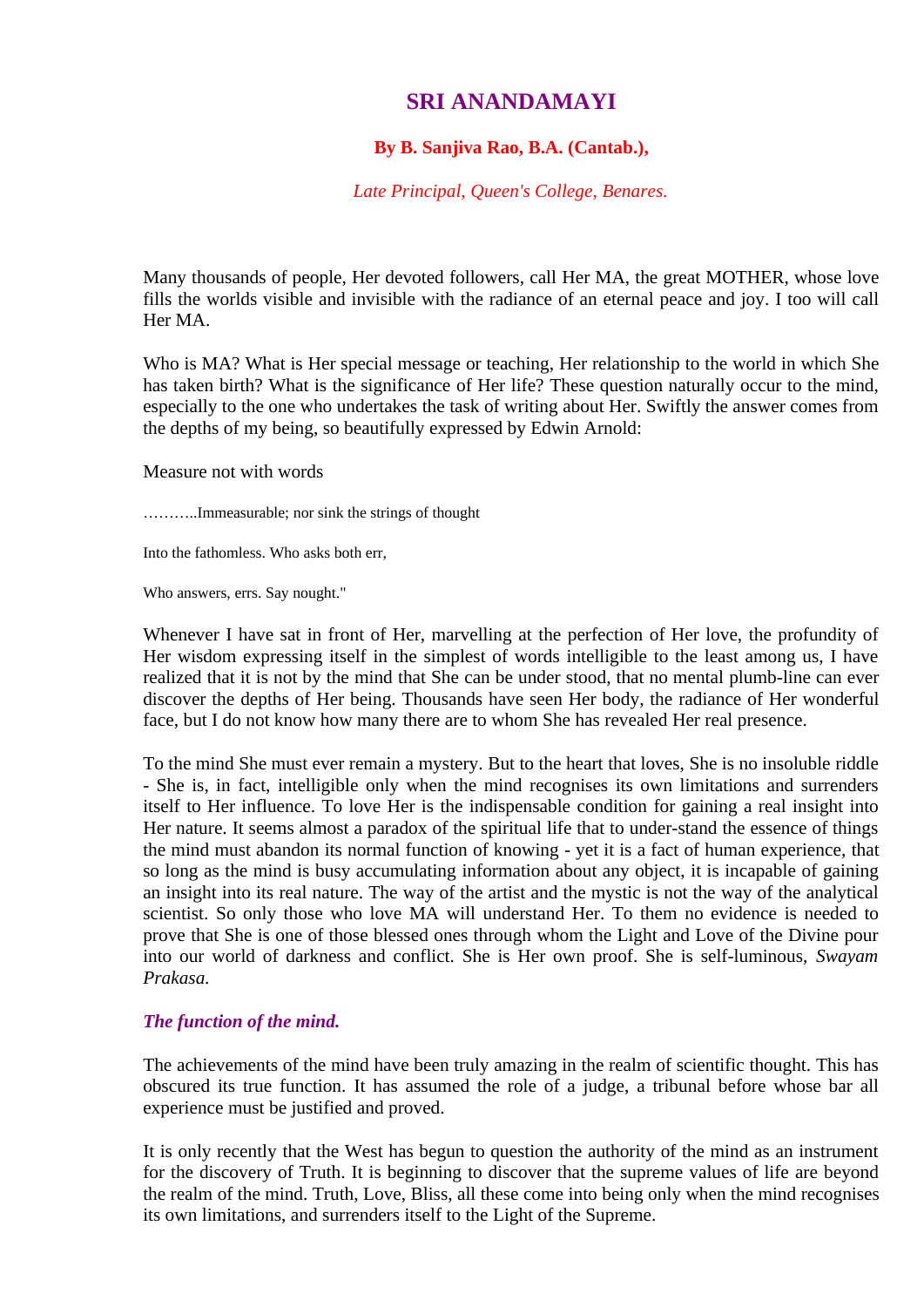It must quieten itself by the constant rejection of the false contents of its consciousness. The discovery of Truth, even in the domain of Science, has been the continual abandonment of the imperfect formulations of the mind in favour of less unsatisfactory ones. When the mind has purified itself *of* all that is false and become quiet by giving up all its demands, then it becomes ready for the reception of the Light of the Spirit. It is in this quiet state that Truth dawns upon the human consciousness. Not by an intensification but by complete cessation of its activity does the mind discover the Right, the True, the Beautiful.

Mind is not the master, but the tool of desire - what we ordinarily mean by its controlling desire is merely the attempt to control the expression of desire and not desire itself.

Such control is necessary in the interests of the social order to which we belong. But we have to see clearly that desire does not die by mere control. All that the human mind can achieve is a sublimation, a diversion of it from one channel to another so that it does not endanger the stability of social life.

### *Cessation of Desire.*

Desire dies when the mind surrenders itself to the Supreme. The soul must strip itself of everything, every possession, physical or psychological. It must have nothing, it must be nothing. It must make no claims, no demands.

This process of self-denudation is known as 'self-noughting'.

The self must learn to die. That is the condition for the gaining of Eternal Life. It is the secret of the mystic life that when the self or the mind gives up its own egoistic life, it enters into the larger life of the Spirit. Such a life seems an impossible one to the modern mind. If the self is annihilated, what remains? If the 'I' is destroyed, who is there to enjoy the bliss of *Nirvana?* These are the problems which the mind creates for its own diversion. There is n6 solution for these problems of the logical mind. They cannot be solved but only dissolved. Peace and joy form the very core and essence of our being. They do not depend upon outer conditions. They are unconditioned states of our essential being. Because of our fundamental knowledge or intuition of this truth, every satisfaction we derive from external objects is not enduring. Nothing can make us happy except being ourselves. To be just ourselves, neither more nor less than what we truly are, that is the beginning of wisdom. All things, all beings constituting what we call Nature, follow this way of life.

Therefore even in the midst of much destruction of forms, there is peace, beauty and splendour in the world of God's creation. It is only when man seeks to create his own world and lives in it as a prisoner that he is limited and creates ugliness and disorder. It is given to few human beings to live in the state of perfection, in the 'natural' state. In fact it is a rare experience to come into contact with one who is the living embodiment of this perfection. Ma is the living proof of the existence of what I may call the *advaitic* or non-dual state of consciousness.

Ma's psychological state is a rare phenomenon, which is worth examination and understanding. She contacts the world around Her, the world of people and of things without the mediation or interpretation of the mind. The mind carries on no independent activity of its own, but is a clear mirror for the reflection of Truth. It is like an extraordinarily sensitive, photographic plate, capable of recording without distortion or exaggeration the physical and psychic influences in the world around. Ma possesses an extraordinary gift of remembering people whom She has met or even of knowing those whom She is going to meet. The past and the future are blended in Her consciousness and fuses into the present. It is not memory, but what may be called knowledge of Being, some process which is the result of the non-dual state of consciousness. It is obviously impossible for one who has not attained this state to understand how this kind of knowledge is obtained.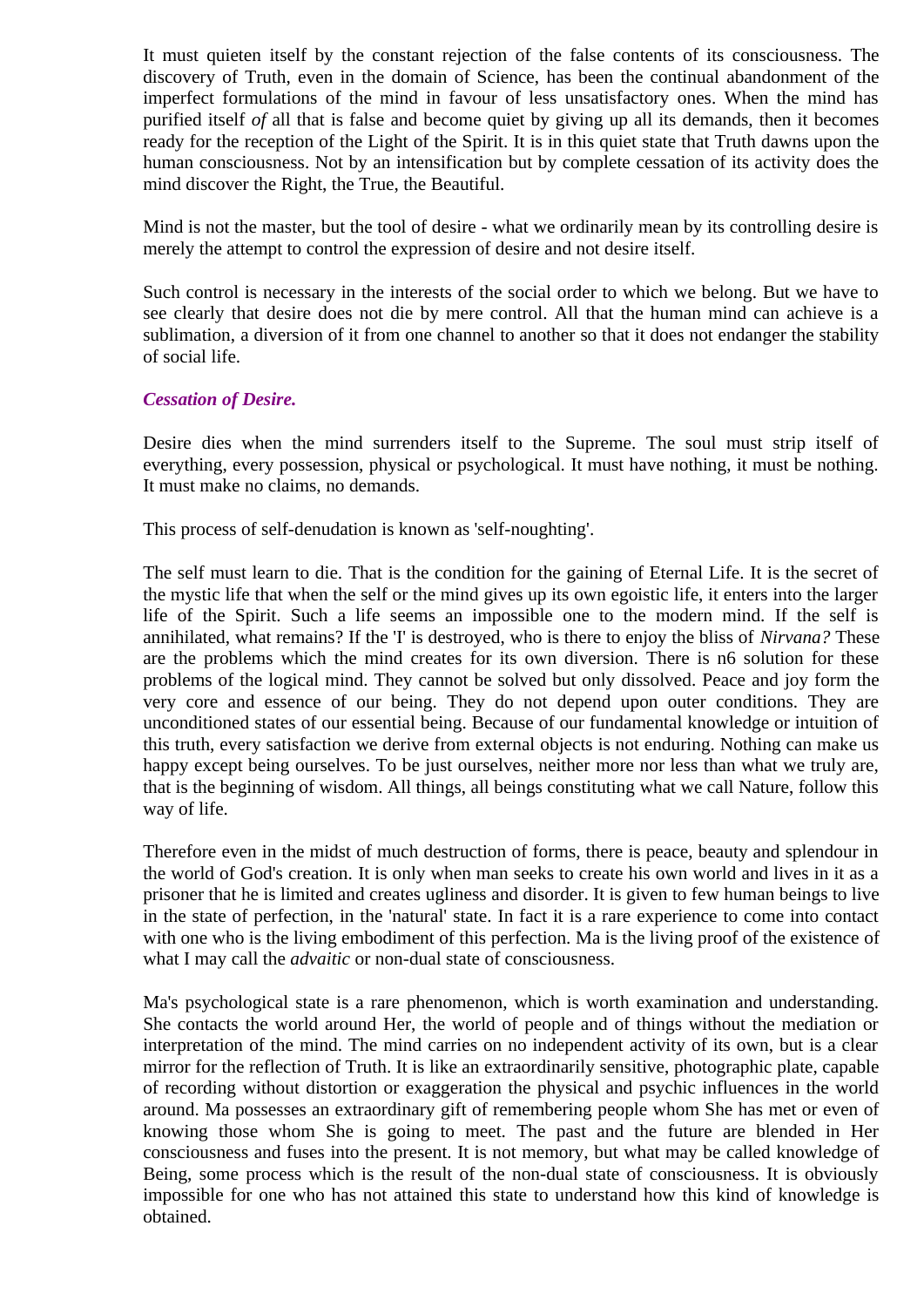But nevertheless it is an indubitable fact that Ma does possess this phenomenal power of remembering anyone whom She has met and being able to recall the details of such a meeting.

Ma repeatedly affirms that She does not use Her mind; I presume that it means that the mind does not indulge in its own independent activities, but is a focus for the Universal Life', which work through Her without obstruction. To the modern mind, or rather, to anyone who has not had experience of the super-mental condition, the idea of silencing the mind being a condition precedent to the manifestation of a higher state of consciousness, is completely unintelligible. *Nirvana* is to them a state of extinction, of nothingness. If the end of the spiritual life is nothingness, of what use is such a life? Ma's life is a complete answer to this natural question. She demonstrates that the mind is the 'slayer' of the Real and when the slayer is slain, the Real, the Eternal comes into being.

#### *Real Action.*

All action that comes out of this selfless state is true and right action. It is usual for the mind to distinguish between thought and action-between Being and manifestation. Such polarisation is the characteristic of the mental process. But in reality, Being is inseparable from its manifestation. To be is to be creative. Creation then is inseparable from Being. Ma ever acts from Her Being. That is what She implies when She says She does not plan, does not think. There is an activity which transcends the processes of the logical reasoning.

Plotinus said practically the same thing. Contemplation was to him true action. It is most important to understand the full significance of such a statement. It does not imply that right action is right from the standpoint of the world, of society or that it conforms to the ideas and standards of modern or ancient thinkers. It simply means at the only state of Being which is right, is the selfless state, when the personal will is completely surrendered to and is in conformity with the Divine Will; and as in such a state, Being and action are inseparable, right state of being is also right action. Right action then is 'what should be' - not according to the standards of the mind acting in ignorance but acting in harmony with the Divine Will. Such a state is intensely dynamic; it sets in motion a vast amount of unseen activity. To live a truly holy life is not so much to be engaged in ceaseless activity, but to be in that dynamic condition which, without haste or without rest, creates the right conditions, both material and psychic in the world around. Ma does not do much Herself, but wherever She is, She is the centre of an enormous activity. An occasional directive is all that is needed.

The full implications of 'right' action can be easily understood from Ma's own personal history. She had no visible, human Teacher or Guru. She has practised no *sadhana* in order to attain Her present state. From Her early years of childhood She has been in intimate contact with the invisible worlds and has been guided by unseen influences. All that we can surmise is that She has no 'personal' life of Her own and has been completely free from desire of any kind. God's will has been Her will. It is no wonder then that the Eternal Itself has been Her guide, prescribed for Her body the *sadhana* that it had to go through, for some purpose of its own. It would be presumptuous to suggest what this purpose is. To understand the psychology of Ma's inner life, one has to study deeply the lives of the mystics. It is clear that the physical, material plane is closely connected with the subtler planes of the manifested Universe. No plane is superior or inferior, lower or higher. The physical body is the manifestation or expression of the subtler bodies on the physical plane. When there is an internal surrender, the acceptance of the Divine in every detail of life, no matter how trivial it may appear to the limited mind, then the entire governance of such a life is taken up by the Divine'. All planning by the individual life ceases. Even when there is apparent attempt at *sadhana,* it is merely the Divine Power purifying the various vehicles in Its own way. Real yoga is not an individual effort. It is the Divine that does the yoga through an individual. It is not the individual seeking God through yoga. All that the individual need do, is to give up the sense of separateness. The moment such a surrender of self is achieved, there is a descent of the Divine and it is the Divine activity that results from such a union that we see as yoga. Ma explained on one occasion how the body moves in obedience to the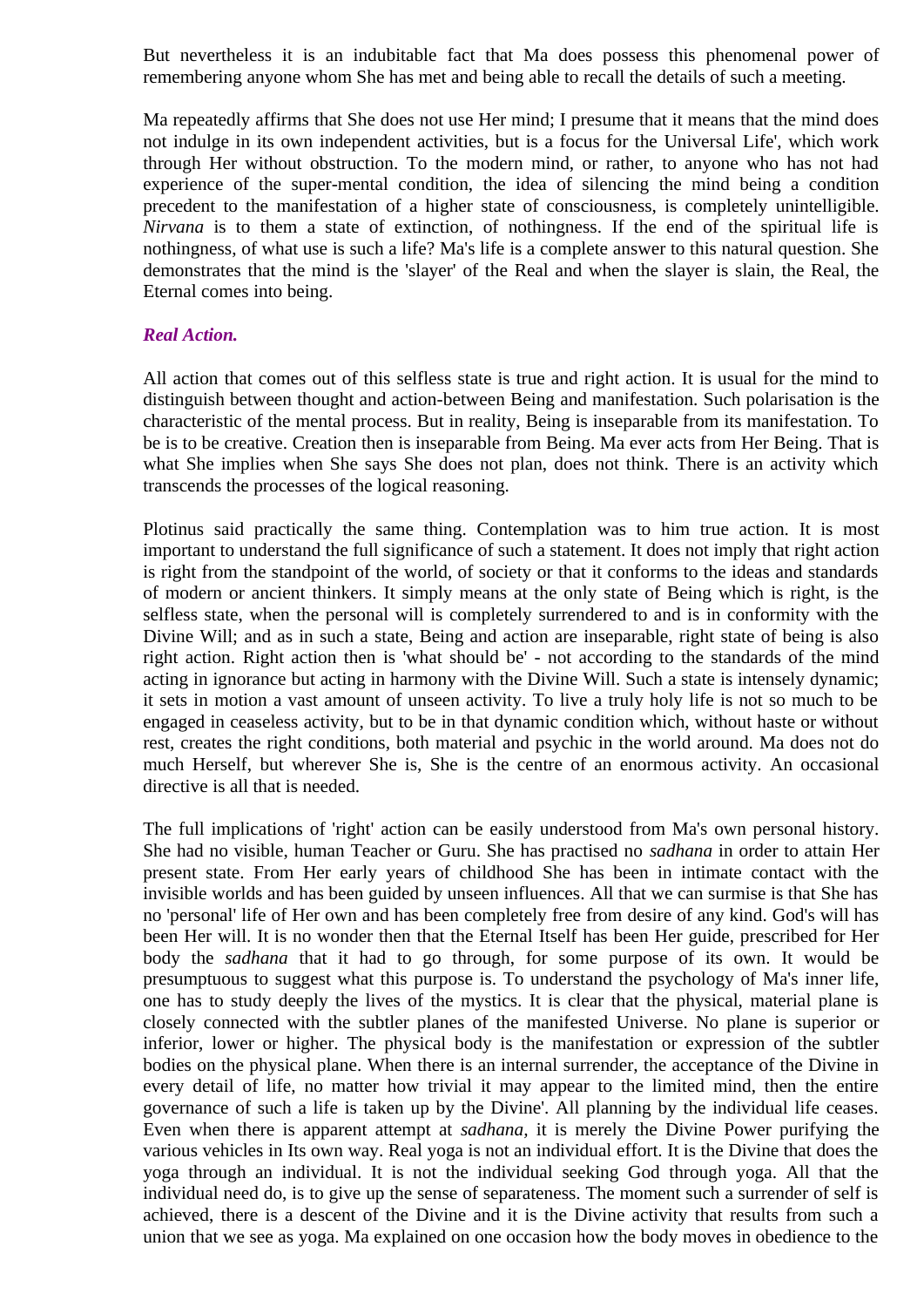rhythm -of music. The gestures of the musician are the spontaneous expressions by the body' of its response to music. Likewise all *asanas, mudras* are the natural poses resulting from certain psychological states of the mind. By a careful study of these, Indian psychology has built up an elaborate structure of ritual and form of worship. Religion is really applied psychology. Ma's own experiences are of great significance. She discovered that Her body was going through extraordinary experiences of which She was more or less a detached spectator; one such occasion was, when she suddenly discovered that Her body was performing with great accuracy the prescribed form of prayer or Namaz of the Muslims -with all its appropriate gestures. Her husband thought She had gone mad or was obsessed by some disembodied entity. The doctor who was consulted, however, seems to have been a man of deep understanding, and he declared that She was not mad and that She should be left alone. That anyone who surrenders himself to the Supreme is directly guided is borne out by the experience of several mystics. Sri Aurobindo had his inner voice, his Guide to whom he gave implicit obedience. Sri Anandamayi Ma was completely an obedient instrument of the Power that guided the activities of Her body. Her body and mind were given to the service of Her children, the devotees. It is stated that Ma is God, *Pur Brahman Narayana.* It is not for me to express an opinion on such a question and besides it seems to me not to be of any real importance. Whether She is the perfect instrument of the Divine, a channel for his S*hakti* or a Power of the Godhead acting directly, is impossible for us humans to decide. So the wisest answer is that given to us by Ma Herself: "I am, for you, what you think me to be." Speculation about Her spiritual status is both futile and presumptuous.

The study of Ma's psychological experiences throws a flood of light on what is called *sadhana.* There is the spiritual or rather psychological discipline which leads to the release of super-physical powers or *siddhis.* Popularly this is called yoga.

Undoubtedly yogic powers are a genuine manifestation of the hidden powers latent in the psyche. They lead to an expansion of the ego-consciousness. The psyche becomes powerful, with enormous control over the material and even the subtler worlds. This heightened selfconsciousness is attractive to minds which have not yet transcended the self-life. It is in the hands of the ambitious that such powers become dangerous. Power, material or super-physical, is not in itself either good or evil; but because it has a tendency to corrupt the wielders of such power that all spiritual teachers have warned *sadhakas* against the seeking of *siddhis.*

Ma's discipline is simply described as a complete surrender of the personal will to the Will of God. The release of Divine *Shakti,* which follows such surrender is never a source of corruption, never a danger, for the power is used by the Supreme Itself and never by an individualistic agency. The knowledge that is attained in such a state is not what is called conceptual knowledge. It belongs to a plane higher than the mental. Is it what in our ancient books is called the *Sat-chit-ananda* consciousness? It is difficult for those of us who are still living within the framework of the intellect, the logical mind, to speak of a supra-mental consciousness. But some of us have seen the manifestation of the results of such a consciousness. Even at the risk of being autobiographical, I cannot help mentioning a rather striking illustration of the power which Ma exercises with such extraordinary ease and spontaneity. I belong to a school of thought which looks upon running to a teacher for the solution of one's personal problems as rather childish. The pupil is expected to cooperate with the teacher in the helping of the world and not waste the teacher's time in diverting his attention to his own little self. But without any kind of warning, a problem, a conflict of a peculiarly difficult nature, arose in my mind. No amount of wrestling with it or attempts to quieten the mind in order to dissolve it, were of any avail. I felt that I could not waste more time over such a conflict. I asked for an interview with Ma, which was readily granted. I could only tell Ma that I had a problem - I was not in a position to explain the nature of that problem. So I sat quietly in front of Her. She spoke no word, offered me no verbal explanation; within a couple of minutes, the mind was in a state of a deep stillness, the problem was effortlessly dissolved - I was in a state of an ineffable peace and joy. She quietly said to me, - "Pitaji, you are in that state now -continue to be like that." I made my *pranama* and left Her presence. It is possible to give all kinds of psychological explanations of the manner in which such mental transformations are brought about. If I had been cured of some physical ailment as quickly, I am sure that such an event would have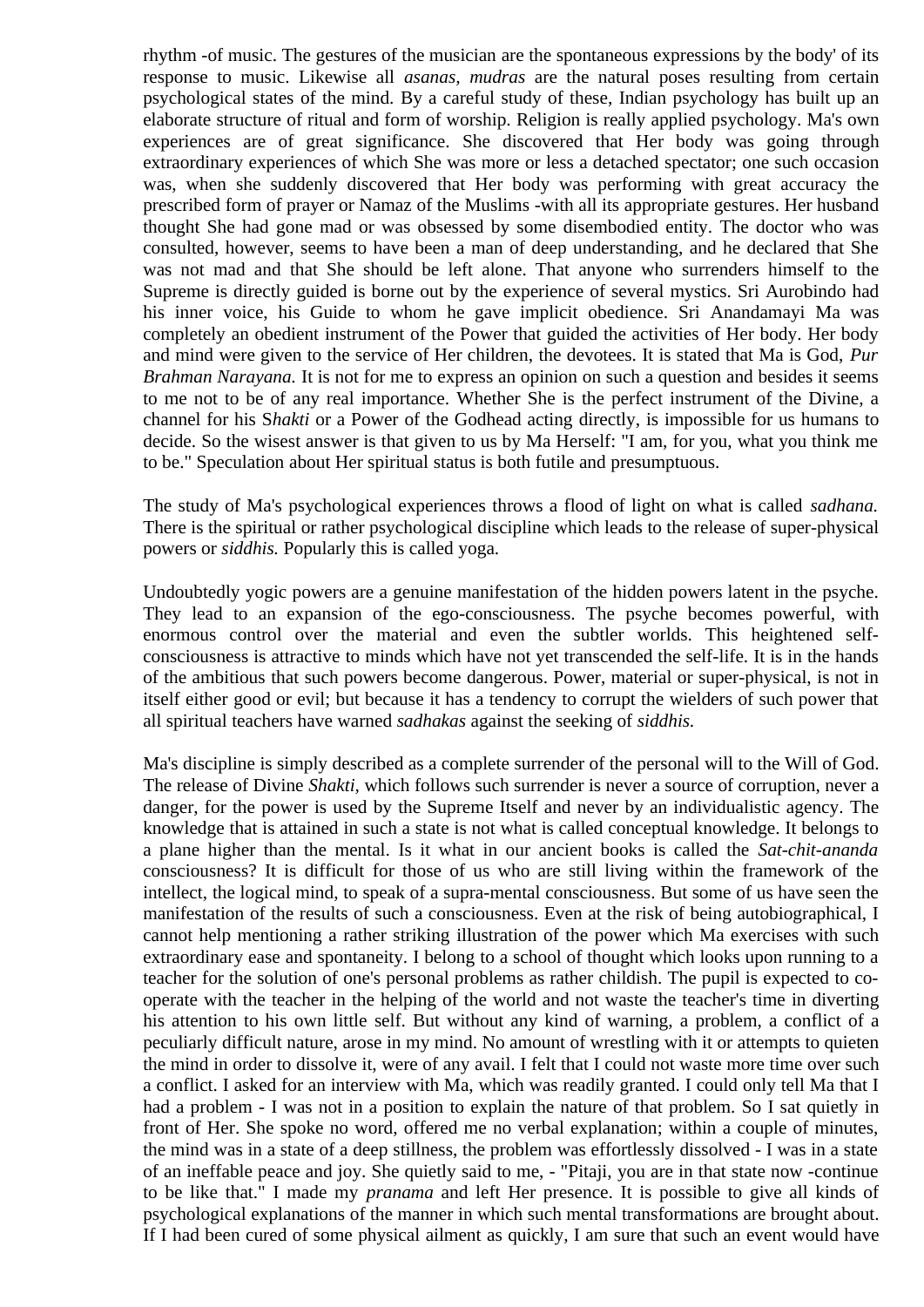been hailed as a miracle. But the cure of a psychic disease is just as significant as the healing of a physical one. I cannot pretend to explain such a phenomenon. I merely wish to draw attention to the fact that the state of 'no-mind' as it is called in Zen Buddhism, or the *Sat-chit-ananda* consciousness, is a very vital and dynamic condition. It is not out of the emptiness, but of the fullness of Life that the Divine *Shakti* performs its miracles of healing, physical or super-physical.

The state of 'no-mind' is not a mere negation, a mere emptiness. The mind has to be emptied of all purely mental creations. But the state of emptiness is immediately followed by the manifestation of a Divine Consciousness, which has always been there, ceaselessly at work, but of which we become aware only when the play of the mind has ceased. What we call emptying is merely the cessation of such play. What is the part that Ma plays in such an event? Obviously, the mind of the patient must be receptive, sensitive to the great current of Love and understanding that is poured on him. But when I recall this experience, I am forcibly reminded of the great statement of Sri Krishna that when the Supreme is seen, desire dies. All those who have had the privilege of contacting Ma, will bear out my own experience that if one allows oneself to be receptive to Her Grace, all desire dies. Evil does not and cannot live in the wonderful atmosphere which She carries with Her wherever She is, and yet it is not so much the destruction of desire, as the transformation of it into a thing of Beauty by the extra-ordinary power of Love. The no-mind state is apparently a state of nothingness. But what is it? To have nothing, to be nothing. When one is stripped of all that one has and all that is distinctive in oneself, there is nothing else that one can lose; and that destroys fear - for no one can take away anything from us. And the state of fearlessness is the state of absolute Love - the state of Divinity itself. This, as far as I can understand, is the secret of Ma's extraordinary influence over all those who have the privilege of being blessed by Her.

Is there any distinctive teaching, any special message, which could be considered as distinctive of Ma's spiritual relationship to the world ?

Can a flower teach us anything? Does the tree-top swaying in the breeze bring us any message? Is the Beauty, the Peace of the everlasting hills, communicable through the medium of the spoken word? I do not think so. The song of the sea, the wild music of the storm, they just form part of that Eternal Harmony which enters into our being but is incapable of being rendered into human speech.

Likewise the mind is enable to create an intellectual system out of Ma's answers to the questionings of Her pupils. She is no teacher who accepts disciples and yet She is loved and revered as the Mother who loves, guides and protects, who is able to give, out of the inexhaustible store of wisdom, inspiration, solace and strength. Day after day She sits in the hall of Her Ashram in Benares and gives of Her rich experience and wisdom. The answers to the many questions that are put to Her come not as the result of deliberate thought but as a spontaneous pouring forth of an intuitive understanding.

"Why does not the Mother answer to the cry of Her children?" She was once asked. Immediately without a moment's deliberation, rang out Her voice, - 'Pitaji Pitaji". There was no response to Her call. Once more She called and someone stood up in the hall and responded. She laughed - and She laughs with the whole of Her being - and triumphantly said - "You did not answer, because you thought I was not serious in calling you. But you answered when you realised that I was calling you. Likewise the great Mother knows when Her children are at play and when they really need Her. They call Her often without really wanting Her. But when they fall and are hurt and cry for Her help, She answers immediately."

One is reminded of Christ's teaching, - "Ask and it shall be given you; seek and ye shall find; knock and ft shall be opened unto you." But this asking, seeking and knocking must be genuine, must come out of the depths of our being; only when there is this integral demand, will there be an appropriate answer.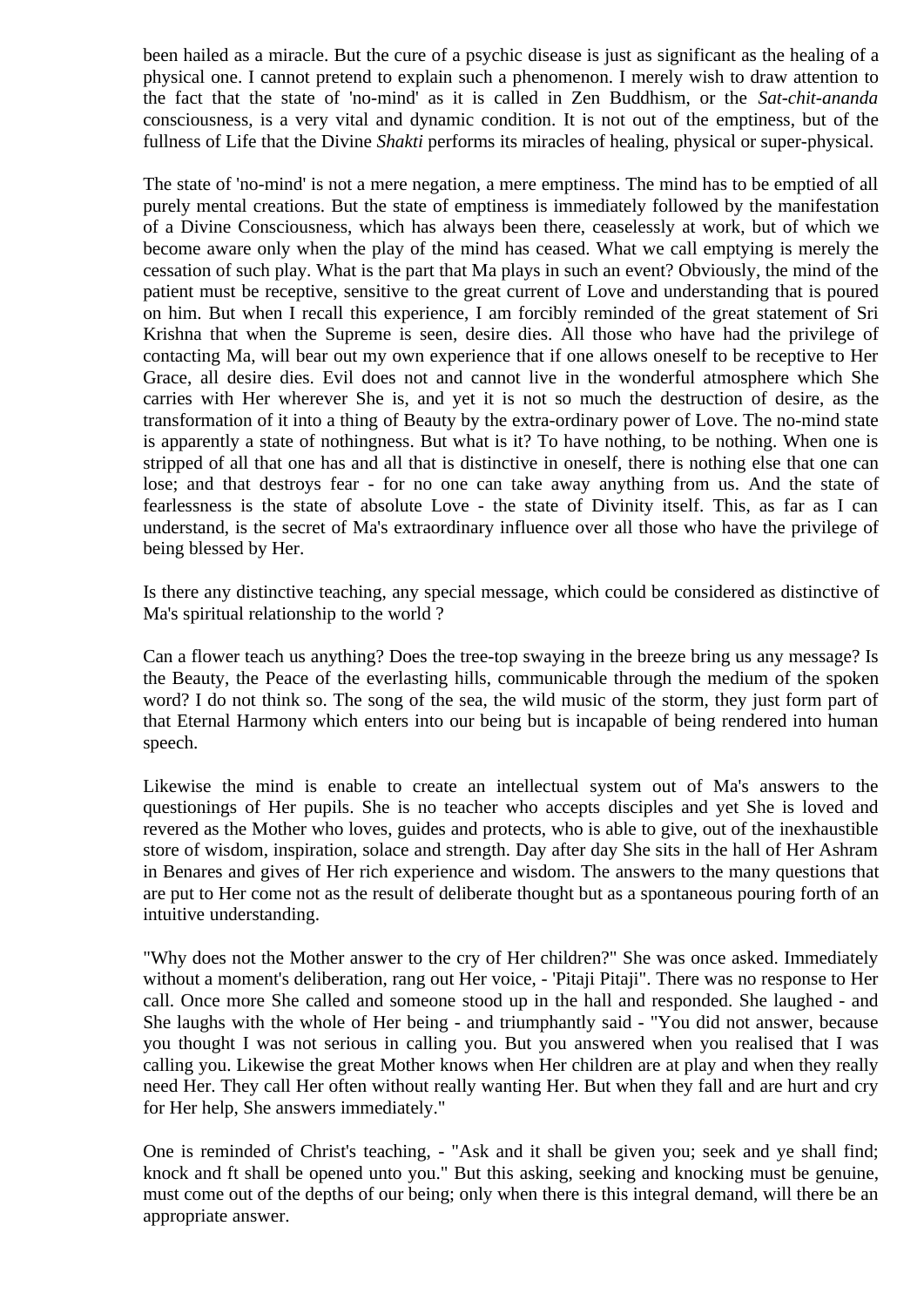One great quality of Her answers is worth noting: The answer is on the same plane as the question: She is able to read the thought behind the question, sense the precise need of the person who is asking for Her help. There is a completely perfect adaptation of the reply to the capacity of the individual concerned and to the demands of any particular situation. A friend of mine went to see Her after the loss of a dearly loved wife and was slightly annoyed when Ma greeted him with a loud peal of laughter. He asked "Ma, why are you laughing when I am so unhappy?" Spontaneously came the swift reply: "Pitaji, there is one less barrier between you and God."

For Ma, life has only one purpose, it is God. Whenever a barrier of attachment is removed, there is cause for rejoicing. It is not my intention to multiply such instances. I desire only to emphasise a point, which is significant: k is that the answer comes out of a consciousness higher than that of the logical mind.' Ma identifies Herself with the individual who is asking for Her help, and out of the knowledge and insight that arises out of such identification does the appropriate answer come.

What happens in these cases of individual response to human need is also true of the collective need of humanity. When the cry of a world in suffering reaches the Supreme, there is an immediate answer. Teacher after Teacher appears in response to the need of the Epoch - it is no coincidence that in this fateful crisis, when the world is facing the destruction of a whole civilisation, there should have appeared in this country spiritual Teachers of extraordinary wisdom and insight. It is not entirely a coincidence that India should have thrown up great personalities of almost superhuman stature. Sri Ramana Maharshi, Sri Aurobindo, J. Krishnamurti and others are no mere accidents in world history. What is Sri Anandamayi's relationship to these Teachers?

#### *The Disease and the Remedy.*

What is wrong with our world today? Long ago, at the beginning of the century, a writer of great spiritual insight, Edward Carpenter, summed up the symptoms of the disorder from which humanity was suffering in a book called 'Civilisation, Its Cause and Cure'. Civilisation is the disease which is afflicting humanity - that is his diagnosis. Two World wars and a third one in the offing are a justification of his prophetic insight. Stated in their simplest terms, the roots of war and conflict are to be found in the idea that an individual can possibly be happy at the expense of another. This delusion is responsible for all the conflicts in human relationship. What is true of the individual is also true of groups, of those mentally constructed entities, which we call nations or races. Conflicts arise out of the ignoring of the vital truth that man is not an isolated unit.

Individual life gains its significance only in the con-text of an integrated whole of which he is a part. Torn from the context, the individual man, isolated from the family or the social group, has no meaning. Man can only be a man in relationship and not in isolation. The man who lives only for himself and disregards his relation to the whole misses happiness. Likewise a group has no meaning except in terms of the individuals which constitute the group. If the individuals are selfish, corrupt, no organisational changes can create an honest group out of such dishonest individuals. All democratic, individualistic societies, as well as all the totalitarian ones, are guilty of practising one or the other of these delusions. Modern civilisation built upon the- idea of achieving happiness by perfect organisation on the material and even the social level is bound to crash and crumble. The cement which holds modern society together is self-interest, enlightened or unenlightened. Such a society must sooner or later disintegrate. There can be and there is no future for a generation consisting of individuals who live only for themselves, whose criterion of the 'good' life is the largest share for themselves of the 'good' things of life. So long as this view of life prevails, war and conflict are inevitable.

What then is the remedy for such a disease? Obviously there must be a complete change of values. It is not an easy process to convince a modern man that the way of self-assertion is the way of destruction. Yet when an individual realizes -and not merely accepts intellectually -that happiness, peace and liberation spontaneously result when the self is abnegated, that he finds himself in harmony with everyone and everything. No league of nations can achieve world unity by compromise formulas which seek to balance the interests of one nation by the interests of another.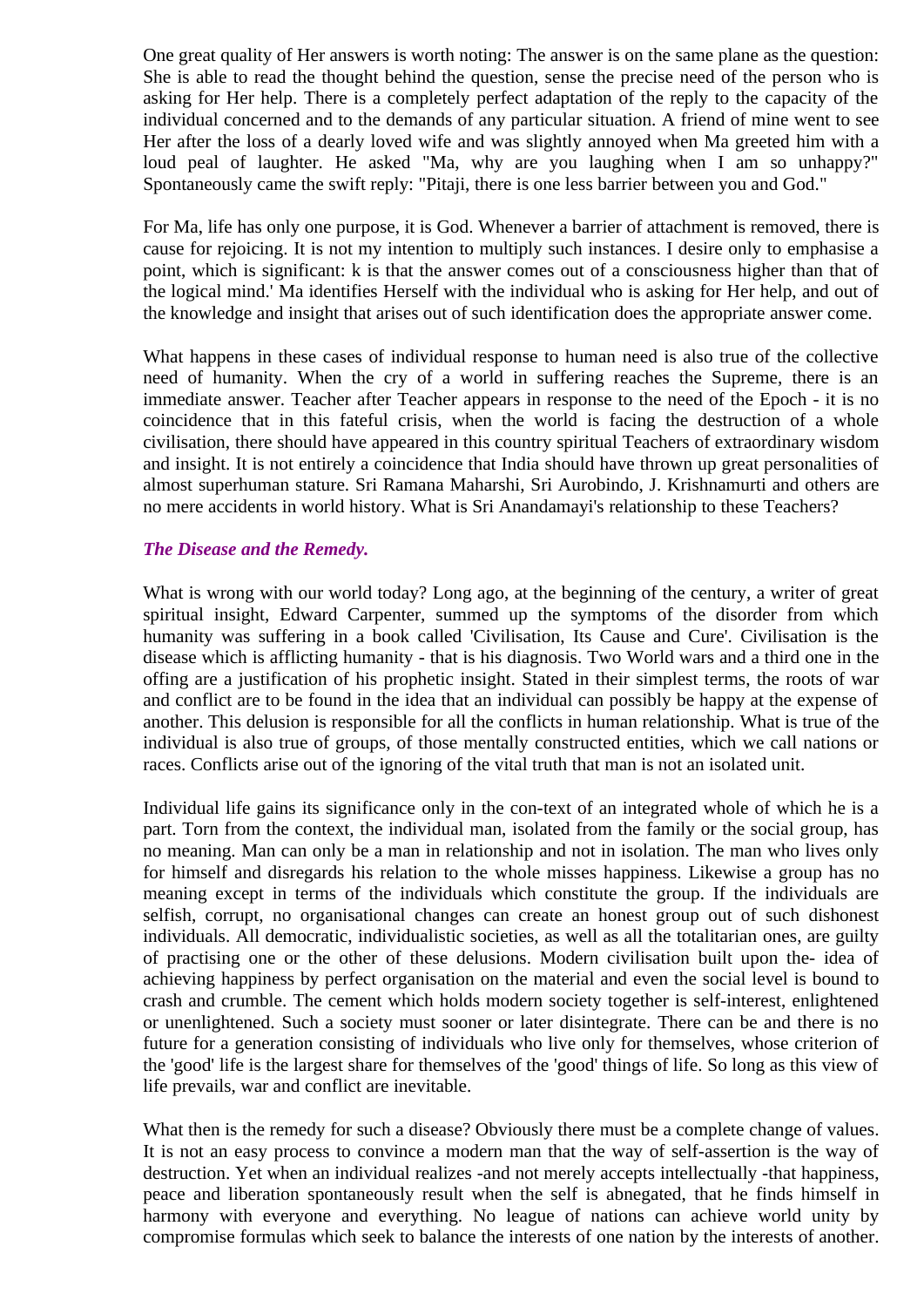Such a system of checks and balances is bound to break down. The imposition of a superficial unity by force, either physical or even 'moral', will prove a failure. Unity cannot be 'imposed' by any organisational methods, just as no law can compel a husband to love his wife. Unity is inner relationship of harmony.

Such harmony and unity can only be achieved by the removal of disharmony and disunity - you cannot impose health, you can only remove disease.Any social order which is to be stable must be based on the sure foundations of the law which governs all relationships. Dharma is properly a network of such relationships, not only between humans, but between the individual and the entire universe, living as well as non-living. Dharma is the expression in terms of behaviour and conduct of this universal law of harmony. This law states clearly that man can only be happy when he lives for the whole and not for himself.

This is not a Utopian ideal - it is the law which daily governs the universe and even our human body. My little finger cannot think in terms of its own growth and stature. If it did it would lead to a monstrosity. Even the growth of cells has to be bound by the law of harmony, which in the case of the body we call health. If they grow in defiance of this law, we call it 'cancer', a disease. Health is an indivisible state of harmony - one finger does not enjoy more of health than another - health is the harmony of the whole, the harmony of the inter-relationship of the parts. Such harmony can only exist when the smallest part, as well as the largest, the cell and the organ, both live in complete obedience to the law. In Nature there is no great and small, there is perfection, not a division f superior and inferior. Superiority and inferiority, which constitute the cause of all conflict, are the characteristics of our ego-centred civilisation. Where these are eliminated there are the true beginnings of a real community.

In the family, there is an inequality of capacity, of temperament, of experience. But in any well ordered family such inequalities result merely in a differentiation of functions without the idea of superiority or inferiority. The family is the only social unit in which an individual can be fully himself. There is no ulterior purpose for which the different individuals have come together.

The child is not branded with the stamp of inferiority, of a lower status, because it is unable to earn its own way. Differentiation of functions involves no psycho-logical superiority or inferiority: out of such a relationship of love comes peace and joy. The family system in the West, and slowly in the East also, is beginning to feel the influence of political, economic and social organisation and less and less does the family fulfil man's fundamental need for communion, for love. All social disorders, all conflicts at whatever level of our existence, are due to the increasing mechanising of man's consciousness, his mind, his work. Man is essentially a living force and his whole being revolts against the crushing burden of organisation. The Church, the State, increasingly direct his activity and thwart his spontaneity. It is man's attempt to be free from this deadening influence of his environment that results in all the hideous tragedies that are taking place around us. What will bring back to man the happiness, the peace, the living creative power of his being which are now almost hopelessly lost? Our spiritual Teachers speak with one voice in answer to the demand of the entire human race for the bread of life, the living waters that shall bring healing to a sorely afflicted world - only Love can bring salvation to man.

Sri Anandamayi is the refuge of thousands of despairing hearts - among them are many from western lands. They do not understand Her spoken words. But they do not fail to catch the fragrance of Her marvellous love. It heals the wounds of the heart, broken by all the cruel things that have happened to them.

"Peace is not to be found in the world outside. Dive deeply in the depths of your own being and find therein the pearl of great price." That is the message of every Teacher since the beginning of days. It is Ma's message. Love is the very core of our being and Peace and Joy. Shri Aurobindo speaks of the Supra-mental Power, Sri Ramana Maharshi and Krishnamurti speak of the Power of the Eternal, the only Reality. The Truth is the same. There is but one Reality, one Truth. That Truth is Beauty, it is the very heart of Love. It manifests itself in a heart purified *of* self. Ma is the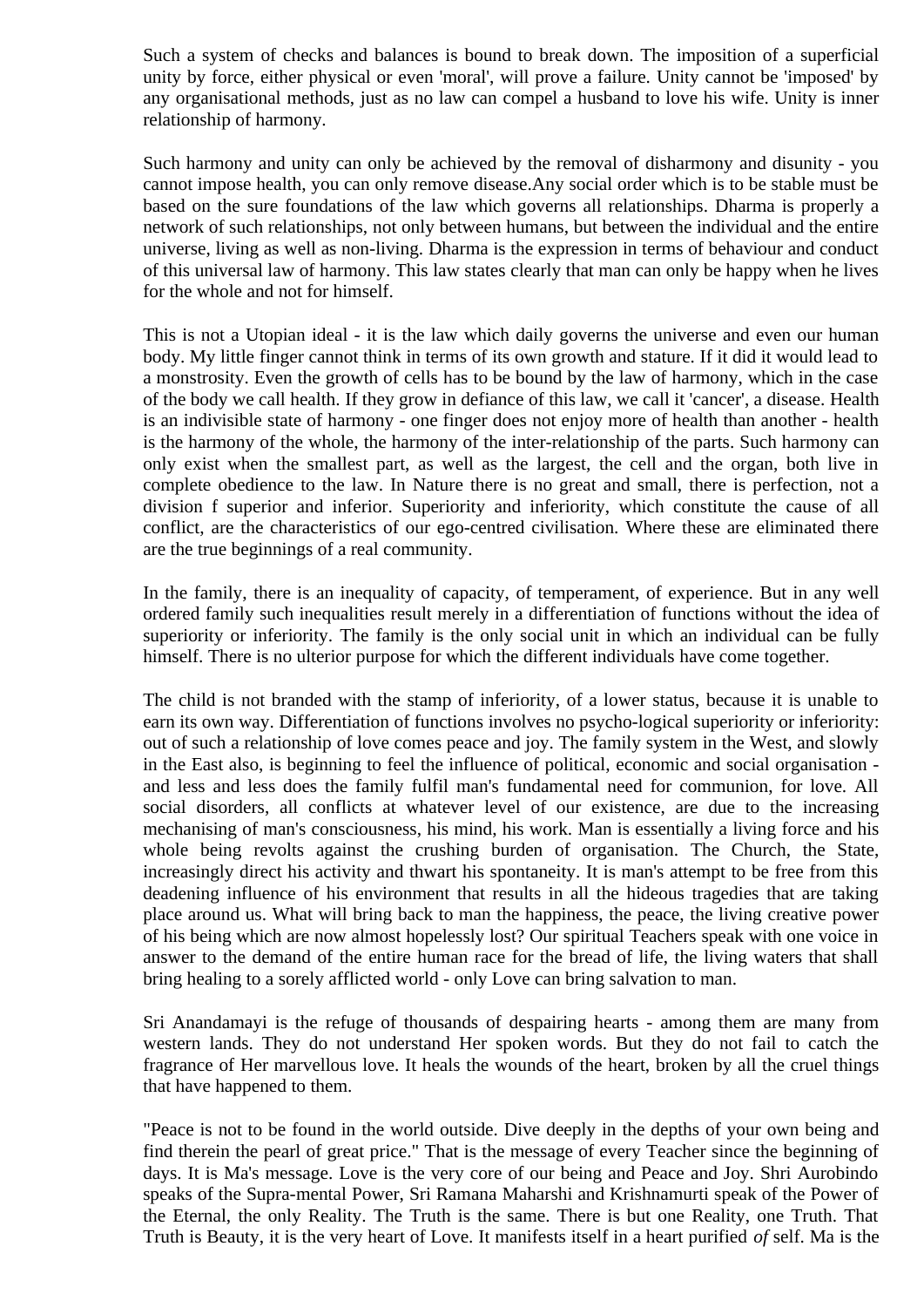living proof of such Love and Joy. Effortlessly She pours out that Love on - all who come to Her. She is the Mother, and the men and women of the world are Her children. Their hearts are an open book to Her. The pattern of their individual lives is clearly visible to Her. She has come in answer to the cry of a world which has lost the power to Love. All problems are dissolved by and in Love - conflicts cease when men are prepared to break down the walls of prejudice, the walls created by self-interest. Problems, whether they are individual or national, are only capable of solution where there is a completely disinterested search for Truth. Truth becomes manifest when the false is given up. The life of sensation is false, the life which seeks satisfaction in power is false, whether that power is physical or super-physical. When all that is false in our thought is given up, Truth dawns upon us. Likewise when all that is false in our feelings is eliminated, Love comes into manifestation. Love and Truth and Beauty cannot be taught, are incommunicable through the medium of thought. They are directly apprehended by the spirit. Such immediate experience of Reality seems to be possible in the presence of one, who, like Ma, lives in the super-mental consciousness - one begins to sense the life beyond thought when one is in contact with Ma. Such a state of being becomes more concrete, is felt as even more real than the life of sensation. One has only to watch the results of the working of this higher consciousness, to realize how problems dissolve themselves around a person living in this state. On every occasion when men and women gather around Her the most noticeable feature is the quality of the atmosphere. Rich and poor, Maharani and humble devotee, the learned Pandit or Professor and the ignorant seeker, the Sannyasi, the Yogi and the Devotee a meet on a common level - they all drop their titles, distinctions, wealth, power and feel like common children of the great Mother. In Her blessed presence, all differences, inequalities are dropped with an ease that borders on the miraculous and yet people are perpetually discussing the problems of Peace and War, of the way of removing international tensions. There is only one way, the way of Love. When people meet in the name of the Supreme, there the spirit of Love and Peace abides. Even a casual visit to Ma's Ashram is sufficient to make us aware of this Truth. The answer to every problem is Love. For a problem is an ever-varying manifestation of the spirit of isolation, the expression of the ego. There is only one essential problem - the self, the ego. Love dissolves this knot of the heart. In Ma's presence one achieves this sense of freedom, this release from the tension of self-consciousness. One realizes that the loss of the false life of the self is the gaining of Eternal Life. The teaching of the great Masters of Divine Wisdom is seen to be the only way out of this terrible crisis, the impending tragedy of a third global war.

Once in a long while Humanity puts forth a rare flower of exquisite Beauty and Fragrance. It cannot be said to teach, to have a message, it lives for only one purpose, to demonstrate the existence of a Power, that is ever at work creating by Its transforming influence, Beauty out of ugliness, Love out of strife. Such a Power is Sri Anandamayi.

May She bring peace and harmony into this world of strife.

# **GOD AS LOVE**

<span id="page-23-0"></span>Raj Sahib Akshoy Kumar Datta Gupta,

Kaviratna, M.A.

God is Love, say the wise.

But it may be asked: Is not there also Law, the natural antithesis of Love, which rights wrongs, decrees penalties, and so upholds the moral order of the world? So it has been said in the Gita that the Lord incarnates Himself from time to time in order to protect the good and destroy the wicked' for the rehabilitation of *dharma.* Here certainly the Lord speaks more of Law than of Love as the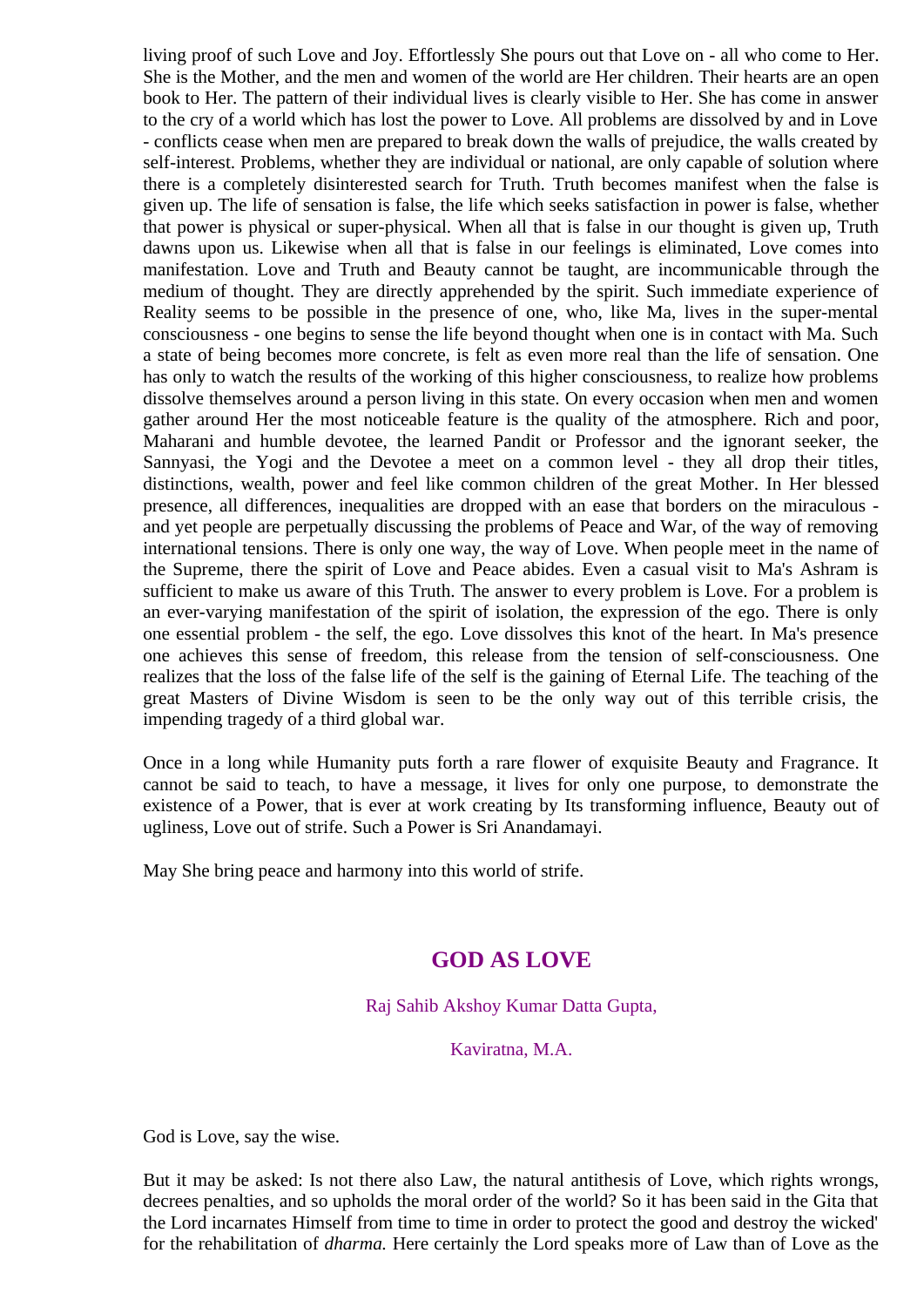*raison d' etre* for His direct personal intervention in the affairs of this world.

In fact, however, the antithesis between Love and Law as applicable to the ways of God to men is more apparent than real. They are like the two faces, obverse and reverse, of a coin which in essence is the same. Love in fact is the fulfilment of Law.

In past aeons when the passions were more elemental and, therefore, more subversive and more catastrophic, God had to come down in person the more quickly and effectively to make short work of them. But as stated in the *Durga-Saptasati (Chandi)* the Divine Mother, instead of reducing the asuras to ashes by a mere glance, took the trouble of engaging in open battle to kill them in order that being purified by the weapons hitting them, they might have access to heaven.

And again "In Thee alone, O Divine One, that dispensest blessings, in all the three worlds, is to be seen ruthlessness in battle combined with compassion in the heart. "

Indeed such were the circumstances in those days that Lord Krishna in his early sports *(Lila)* in Vrindaban, designed chiefly to show how to love and be loved, had nevertheless to go -apparently out of his way to kill Putna, Agha, Baka, Kaliya, and a few other demons, not to speak of Kansa, Kesin, Sisupala and others who were disposed of after the Lord had left the serene precincts of Vrindavan.

Circumstances would appear to have changed very considerably since then. Even in this much maligned Kali Yuga the Divine does not have to descend in person to kill or otherwise to deal condign punishment to the wicked.

That is left to be accomplished by Law, the wheel of which grinds quite effectively, though somewhat slowly. So Buddha's message was *ahimsa* (non-violence), forgiveness and mercy and according to the Mahayana School, the essential nature of a Bodhisattva is a great loving heart *(Maha Karuna Chitta)* and all sentient beings constitute the object of his love.

So Christ's message was forgiveness and charity (love), and "forgive" was one of the last words that fell from his lips before his spirit left the mortal body. Nearer home we see Jagai and Madhai overwhelmed less by Sri Gauranga's call for the *Sudarsana Chakra* than by the matchless love of Sri Nityananda who is supposed to be the second self of Sri Gauranga.

If, therefore, agreeable to changed circumstances of the present epoch of the so-called iron age, the milder way of love commends itself to the Divine about to operate in human form for the rehabilitation of *dharma* by encouraging the good, sustaining and energizing the despondent and weaning the wicked from sinful ways, what more appropriate and attractive form can the Eternal Formless One assume than that of Mother?

For in all human relations, the Mother alone is all love. You may be peevish, you may be rude, you may be cheeky, you may give pain and offence in a hundred foolish and inconsiderate ways, but your Mother is ever the same soft, patient, self-forgetful self that hugged you to her gentle breast in your infancy and is ever ready to forgive and forget. When weary or despondent or ill, no matter how old you are, you go to your Mother and without any ceremony recline on her lap as a storm-battered ship betakes itself to the nearest haven for shelter and safety.

So it has been truly said by Sankaracharya: There may be a bad son, but never, never a bad Mother.

Christ preferred to call God father, and Father, Son, and Holy Spirit constitute the Christian Trinity. "Thou art our Father," says Sruti (Yajur-veda). But the *Shakti Tantra, which* originated and flourished in Bengal at least a thousand years ago, knows only the Mother and would not recognise any other independent reality by Her side on the same plane.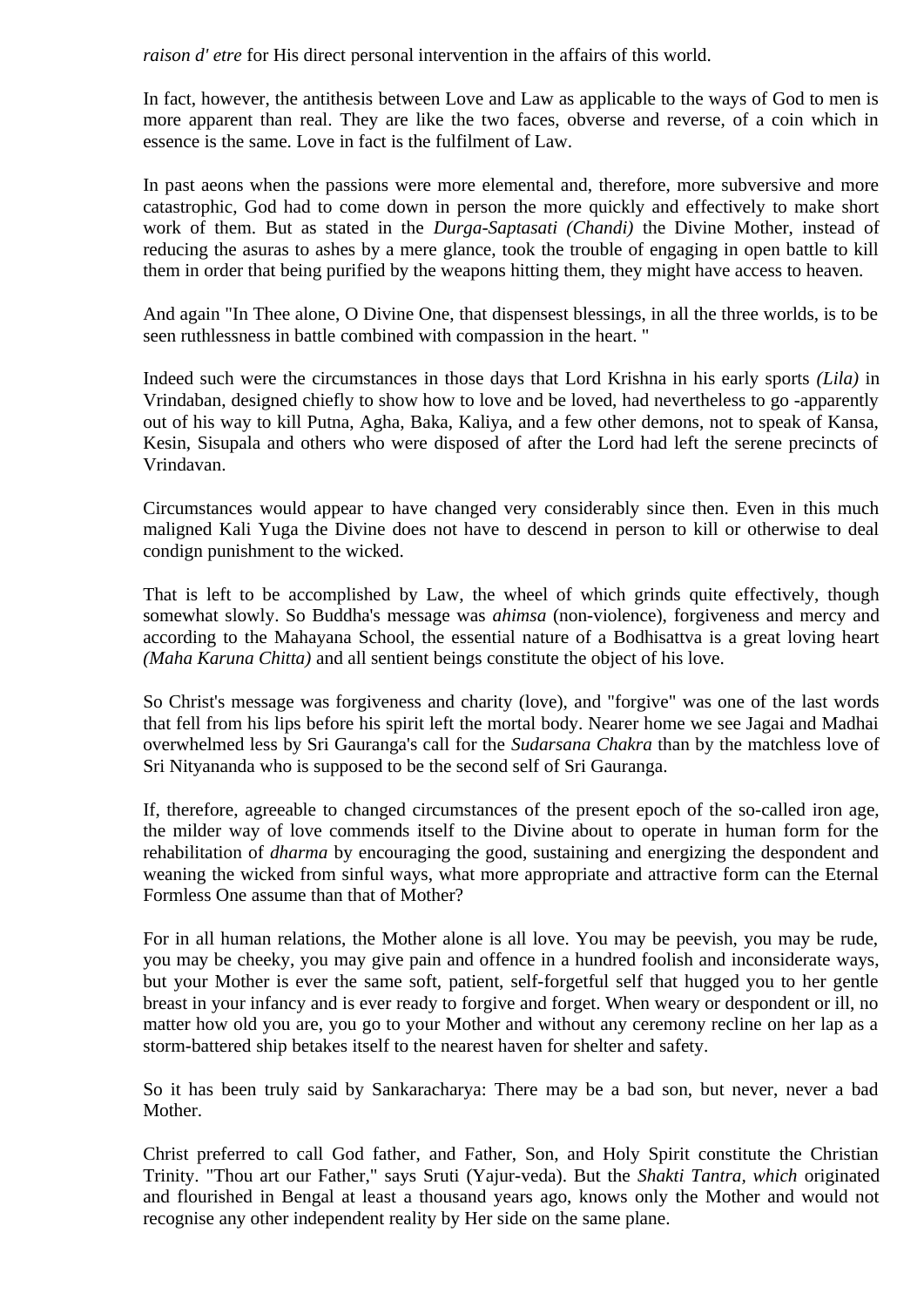For Isvara or Siva is only an emanation from Her and waits for invigoration by Her before setting about his appointed task. So says the well-known *Ananda Lahari: "*Only when joined by Sakti can Siva function. Otherwise he lacks even the pulsation of life force."

Bengal has been worshipping the Divine as Mother from the time when the *Shakti Tantra* was revealed to her and that was some centuries before the advent of Vaishnavism, the other popular creed, from South India. The Mother cult is still going strong here. Not so long ago Ramprasad Sen (d. 1775 A.D.), the great poet devotee, attained *siddihi,* that is, the goal of spiritual endeavour and aspiration, by his songs, beautifully rich in emotional fervour and reflecting in a superb way all imaginable moods, stable or fleeting, of filial love and devotion. Ramprasad's songs still ring in the throats of all classes of Hindus in both parts of Bengal. Many other devotees on this side of India, including even a few Bengali Mohammedans, have invoked the Divine Mother by means of songs instinct with beauty and emotion of no mean order before and after Ramprasad Sen.

The great Ramakrishna Paramahansa, who is now regarded as an *Avatara* by many, also was a devotee of the Divine Mother, often singing entrancingly, as only he could sing, the songs of Ramprasad and others. If, therefore, the Divine chose to operate here below in the role of Mother, what other region in all India might be thought to be more worthy of the honour of receiving Her on its lap than Bengal? Besides, dire misfortunes including vivisection after vivisection planned from political motives and attended by orgies of murder, rapine, rape and famine were ominously in the offing. As dispensations of Law or Karma of the Hindus who have suffered the most, these could not perhaps be prevented, but it was most necessary that they should not be left to wander miserably adrift on the uncharted sea of life at the mercy of the winds and waves of adverse circumstances, cut off from their age-old spiritual moorings.

It must also be said here that if Bengal's condition was much graver, the whole of India was standing on the edge of a precipice.

So here you have Ma Anandamayi come to give you the much needed spiritual succour. A tiny peaceful village in a remote corner of a remote East Bengal district, Tippera (Tripura), was elected to have the glorious privilege of first receiving Her on its lap in the holy month of *Vaisakha* of the Bengali year 1303, that is, 30th of April 1896 A.D.

Here the reader will kindly put up with a little digression. The district of Tippera, like most East Bengal districts, has long had a Mohammedan population, mostly descendants of converted Hindus. But when Mother was born, there were as yet no base communal feelings rampant in any part of Bengal and little religious acrimony. Indeed there had been a few well-known and esteemed members of that community in the Tippera district who sang of and worshipped the goddess Kali. The house where Mother was born was surrounded by houses of Mohammedans, mostly illiterate peasants, and was some years later purchased and occupied by a Mohammedan family. (Note: The house has since been acquired by the Shree Shree Anandamayee Sangha.)

Mother in Her childhood used frequently to visit the houses of those Mohammedan neighbours who all loved and liked Her, as She also had a soft corner of Her heart for them. No religious scruples were violated. At one time the revered Ramani Mohan Chakravarti (later called Bholanath), Mother's late husband, was employed as keeper of Shahbagh, a garden at Ramna, Dacca, belonging to the well-known Nawab family of that town. He had his quarters within the extensive compound of the garden. Mother had already attracted many devotees who performed *Kali Puja* within the garden, without any objection raised by or on behalf of its owners. Indeed some members of the Nawab family, both ladies and gentlemen, soon learnt to appreciate and respect Her.

There was within the compound of Shahbagh the grave of a *siddha fakir* supposed to have hailed from Arabia. On one occasion Mother had the *kheyala* to go quite close to the grave and at once felt like performing *namaz,* uttering words She knew not of what language. A Mohammedan worker in the garden saw all this and soon a report of the incident reached the ears of the owners.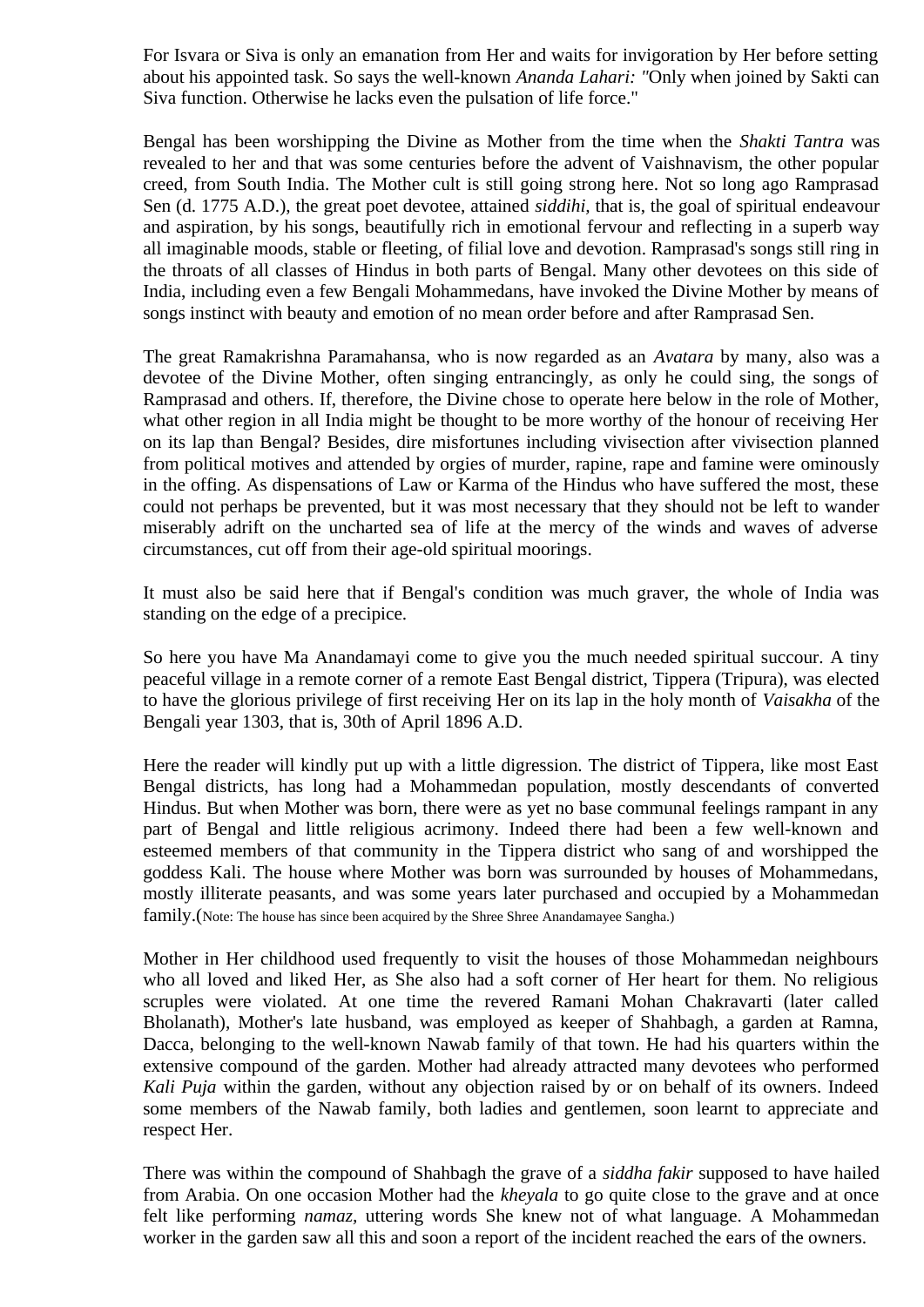They came in great curiosity and the ladies among them earnestly requested Mother to repeat the performance; and though She at first declined, the old feeling came upon Her again when She was taken by them to the vicinity of the grave. They recognised that She was repeating portions of the *Quran.* Mother gave out later that the long, long departed fakir had revealed himself to Her with a disciple in his company at Bajitpur, the former place of Bholanath's employment, and invited Her to come and stay in Shahbagh where later She again saw him.

Another long departed saint, not a Mohammedan, who also played some, though not fully revealed, part in Mother's *Lila,* may be mentioned here. He followed Mother in the not very attractive form of a cobra at Vindhyachal (U.P.) and Dacca and lastly when She was going in a boat along a *beel* in Tippera District. He also was accompanied by a disciple. He bit a toe of Mother's foot at Vindhyachal, and at Dacca meekly allowed Her to tread on his reptile body. About the bite Mother said later that it had been no more than a caress. The saint had been interred at a spot in Ramna which later was chosen to be the site of Mother's Ashram at Dacca. The snake was given architectural commemoration and honour round the top of a small temple erected over the spot where the mortal remains of the saint were supposed to have been buried. A *lingam* was installed in the temple.

The whole of East Bengal and the Dacca town in particular, falling some years later into the jaws of a rabid communal spirit, it is small wonder that the above ashram has not been spared the tender mercies of fanatics and this in spite of the fact that Mother was held in great respect not only by many members of the Nawab family of the town but by many other highly respectable persons belonging to the Mohammedan community there as well as elsewhere.

Now to return to Mother's birth and early life. The more than cherubic looks of the baby charmed everybody, as they have done ever since. The proud Mother named her darling Nirmala (Taintless) and no truer name could be given to the One whom *Sruti* has described as "holy and immaculate." About three decades later a spiritual son (the late Jyotish Chandra Roy) in a flash of genius called Her Anandamayi (All Joy), and the name caught on instantly, side-tracking the one given by the parents who had brought Her into the world. It was Mother's son's triumph over Her own mother, as perhaps it should be.

One or two years' very irregular attendance at a moribund lower primary *pathasala,* the only educational institution available for Her, was the only schooling She has ever had. Even rapid reading was not one of Her accomplishments when She left the school to be married. But is She or the world any the worse for it? Thousands have listened and still listen, to their intense delight and incalculable benefit, to the words of supreme knowledge and wisdom acquired at no second hand but welling up from Her nature. Long established custom which allowed to be transgressed only in the interests of Kulinism and had also at that time just begun to be defied in the cities by English education (both of which circumstances were absent in this case) required that girls should be given in marriage before they acquired either physical fitness or desire for motherhood. So the humble parents selected an equally humble husband for their girl before She completed Her thirteenth year, and She went to live in the husband's family in Dacca district, hiding Her angelic face under a cubit long veil, as village girls of those days invariably did for years after their marriage. Something unworldly was noticed in the girl even in Her childhood. She was often absent-minded, seeing or dreaming of we know not what, but nothing connected with play or work in hand. This trait developed after marriage into frequent fits of apparent insensibility to external surroundings, sometimes involving repetition of hymns or mantras in a tongue or tongues unknown to anybody near Her, although at other times She was perfectly natural, doing all that She was required to do to the satisfaction of every person concerned.

At first these fits were suspected to be hysteric or some distemper of that class. But they occurred generally, though not invariably, when religious chants came to Her ear and they had certain other characteristics that clearly marked them off from any morbid state of the mind. The result was that the young husband felt awe-struck in Her presence and soon enough ceased to look upon Her as wife proper. Thus in spite of marriage and staying with the husband, She continued a *Kumari*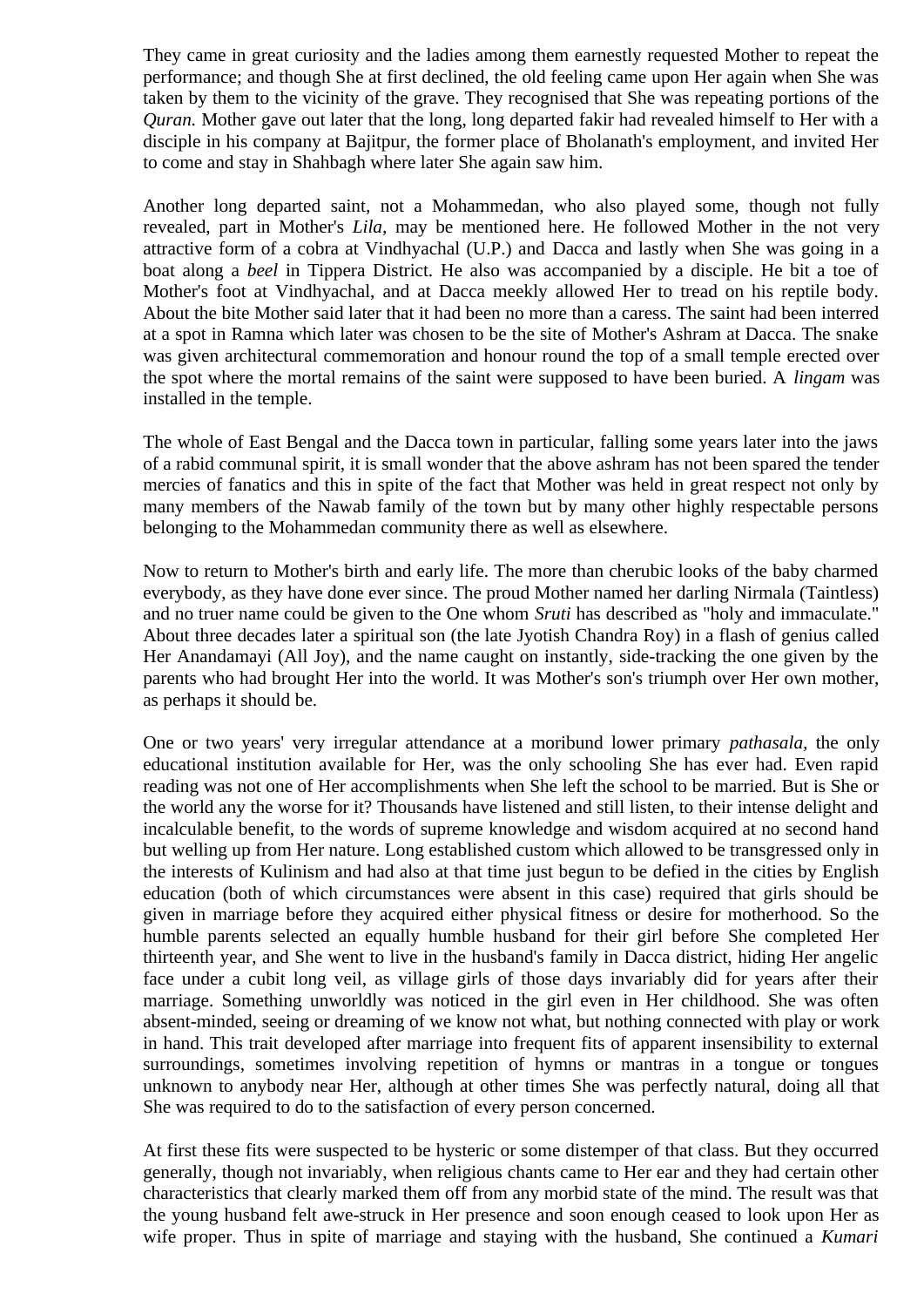*(chaste virgin),* under which living form the followers of *Shakti Tantra* have worshipped the Divine for ages.

The first man to call Her mother was Hara Kumar, a Vaidya by caste, at Bajitpur in the district of Mymensingh where Bholanath was employed at that time in the estate of the Nawab of Dacca. Hara Kumar was regarded as an eccentric fellow, but his feeling was genuine, and he confidently and as it now appears with a prophetic vision, predicted that a time would come when She would be acknowledged as Mother by all. Blessed be his eccentricity! Bholanath liked him and he used to come twice every day to kneel and bow at Mother's feet. But She was as yet very young and this first son of Hers failed for a long time to persuade Her to speak to him, until at last Bholanath pressed Her to overcome Her shyness.

So the Mother, without any possibility of bearing any child by Her physical body, got Her first son. Hundreds and thousands of sons, and daughters too, perhaps more in number than sons, were to follow in good time, as She said later to some of them, "You may not want me, but I want you."This is Love. This is *Maha Karuna* (Supreme Compassion) as the Mahayana Buddhists say. This is *Ahetuki* Kripa (causeless mercy) as we say.

After Hara Kumar had set the ball rolling, others including men holding positions in the Nawab estate superior to that of Bholanath, and the ladies of their families who had already been much struck by the stamp of other-worldliness on the young wife's features and Her trancelike fits, began gradually to see things in a new light.

Perhaps, thought they, that eccentric fellow Hara Kumar was right. And when on the termination of Bholanath's employment at Bajitpur, he and Mother came to Shahbagh, it was found that reports about Her unique spirituality had preceded them to Dacca. People now began to come in larger numbers and view Her with admiration and amazement. Among them were Jyotish Chandra Roy (spoken of before), Personal Assistant to the Director of Agriculture, Bengal (whose headquarters were at Dacca), Dr. Sasanka Mukhei, a retired civil surgeon and his young daughter, familiarly called Khukuni, who, though married, continued a virgin by choice.

Some time later Jyotish Chandra Roy was snatched by Mother from the jaws of death, when lying helpless in an advanced stage of *phthisis*.

A few years afterwards he retired from the service of Government and devoted himself to the more congenial service of the Mother, his saviour in more senses than one. He even accompanied Mother and Bholanath to Kailas and Manas Sarovar, two most difficult places of pilgrimage across the Himalayas in Tibet, where he received *samnyasa* (the status of one who has renounced the world) and as a mark of renunciation received the name of Maunananda Parvat, and Bholanath about a year later the name of Tibbatananda Tirtha. The former died at Almora on his way back from Kailash in 1937 and the latter also departed from this life in 1938 at Dehradun. The urge for *samnyasa in* either case came from the inner Self - from *Antaryamin,* that is to say, who may be supposed thus to have completely snapped off their mortal coils - the fivefold as a student of the *Yoga Sutras* of Patanjali would say, in order to prepare them for higher life -the life divine - in the Mother.

Dr. Sasanka Mukherji and his daughter also practically renounced the world and dedicated their lives to Mother's service with a devotion and single-minded purpose rarely equalled and never surpassed by any other person. The former also finally adopted *samnyasa* at Mother's advice from a guru and came thence to be known as Swami Akhandananda Giri. Few people have a more pleasant temper than he had or devote their time more assiduously to *japa* (repeating God's name) than he did. He shuffled off his mortal coil some years afterwards. His daughter, renamed Gurupriya by Mother and called *Didi* by everybody else, is still Her constant companion and no Mother could wish for a daughter and no mistress an attendant more devoted and tireless and possessed of both understanding and imagination.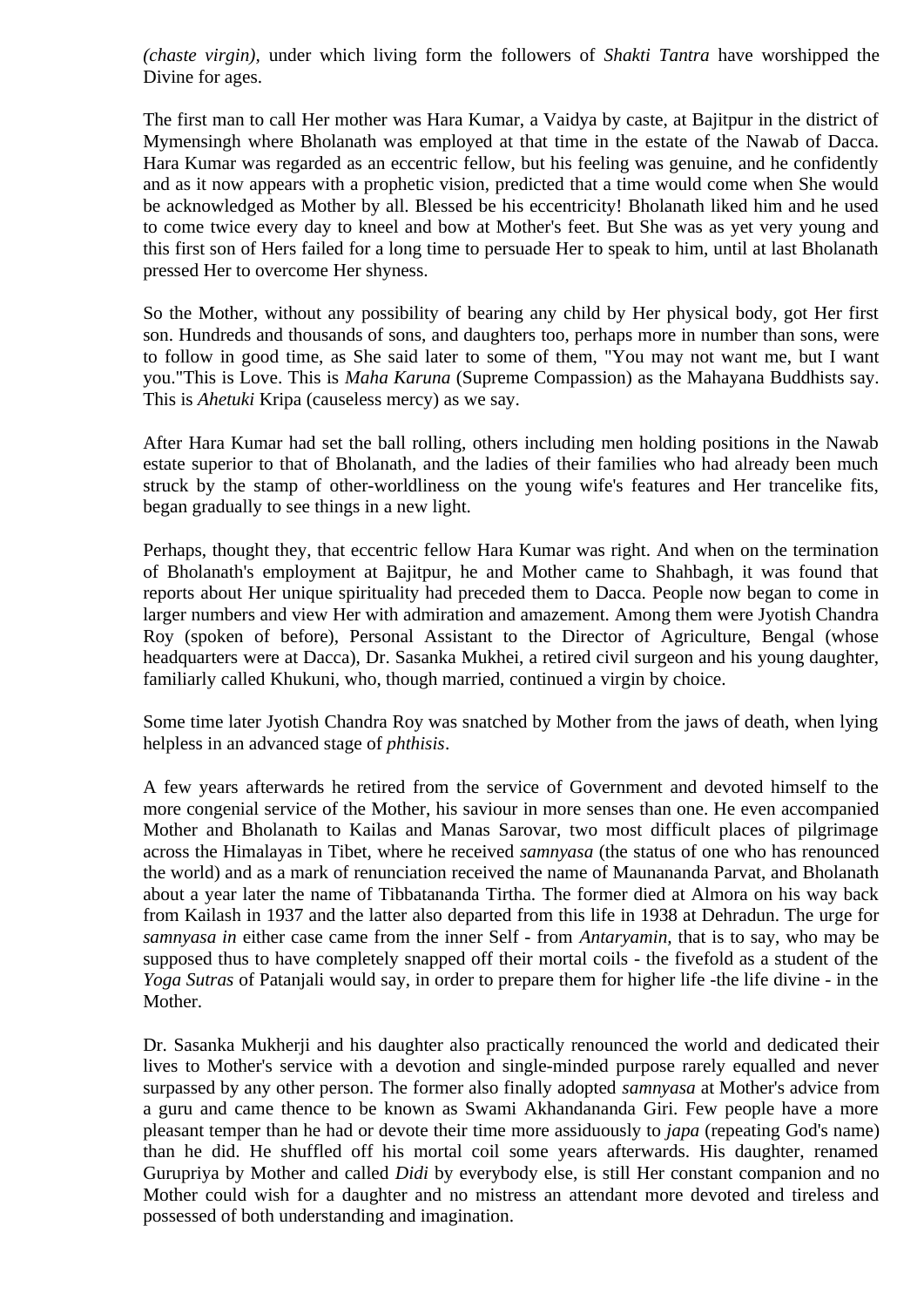If any of Mother's heavenly ("retinue") has come down to wait upon Her here, this *Didi* of ours must surely be such.

I hazard no guesses as to the identities of Swamis Tibbatananda Tirtha (Bholonath), Maunananda Parvat and Akhandananda Giri. It may not be generally known that the first, Tibbatananda, openly and loudly called Ma Anandamayi 'Mother' on his death-bed; that is to say, he acknowledged the status of a son in relation to Her.

All, the while that Ma Anandamayi (not yet so called) seemed to be in fits of insensibility to happenings in the work-a-day world, She was experiencing in regular order all the known *prakriyas* (processes) of *Yoga* such as *asana* (posture), *mudra* (disposition of the hands and fingers as symbolic gestures), *pranayama* (control of the breath), *trataka* (fixation of the eye balls), *japa* (repetition of *bija,* mantra or name) etc. It must be emphasised that She did all this under no outside guidance.

Next began Her 'ministry' proper, which was done and is still done in answer to questions asked by the inquisitive or merely curious. She would be seen in the early part of this ministry sitting absent-minded and when a question was asked, Her face would light up with a divine smile and straight would come out the proper answer, even arguments ending with a charming laugh. Next came those long, tireless, and almost incessant tours over the whole of upper and central India which are still continuing.

She scarcely stays more than a very few days continuously in any one place but gives *darshana* to all and advice to those that seek it, encourages *kirtanas* and *Nama yajnas,* sometimes Herself taking part in them, answers questions and solves doubts. She has picked up beautiful Hindi by which She makes Herself understood by most up-country people. Mother's tours, long or short, are always unplanned. (Note: Nowadays Her tours are sometimes planned.) She follows, so to speak, the bent of Her inclinations or movings of the spirit in every matter. That spirit as we see fails only in raising Her fingers to the mouth. So She has to be fed like a child by somebody else's hand.

Now, from the beginning there has been no end of questionings as to who or what She may be. Not presuming to offer any solution, I only proceed to discuss the matter and that also not without much diffidence. May not She, some have said, be a fully God-conscious devotee, who having lifted Her soul to the highest plane, is now in a true spirit of love and mercy going about advising and assisting others to lift their souls from the mire of worldly entanglements? It may be pointed out in reply that there is no evidence of Her having performed any regular *sadhana* (conscious and determined spiritual endeavour), such as most other eminent saints are reported to have done.

Nor does She appear to have ever had the guidance of a guru (spiritual teacher) indispensable on that path. But, the arguer would say, She might be a free and enlightened *(mukta* and *buddha)* soul that performed all or nearly all the necessary *sadhana* in the preceding incarnation under the guidance of a *Sad* (competent) *guru* and has now come to complete the inescapable round of rebirths and incidentally to give spiritual light and leading to those coming in contact with Her.

To this suggestion it may be replied that persons attaining some height in their upward spiritual progress come to recollect the details of their previous births and often relate them to their closest disciples. Mother on the contrary is positive that She has had no previous births.

Then is She an *Avatara?* ask others. Why not? reply some. No doubt this is a most natural supposition; and indeed I myself have commenced this humble tribute to the Mother by throwing out a suggestion of that kind. But the critical reader would not be satisfied with an *ipse dixit* and would want to know what constitutes *avatahood.* It is difficult to answer that question. Look at the ten universally acknowledged *Avataras.* Even leaving out the four non-humans, the Fish, the Turtle, the Pig, and the Man-Lion, as well as the fifth, the Divine Dwarf, it is not easy to discover any family likeness among the three Ramas: Parasurama, Rama, and Balarama, while a veritable spiritual gulf separates Buddha from all of them and most particularly from Parasurama on the one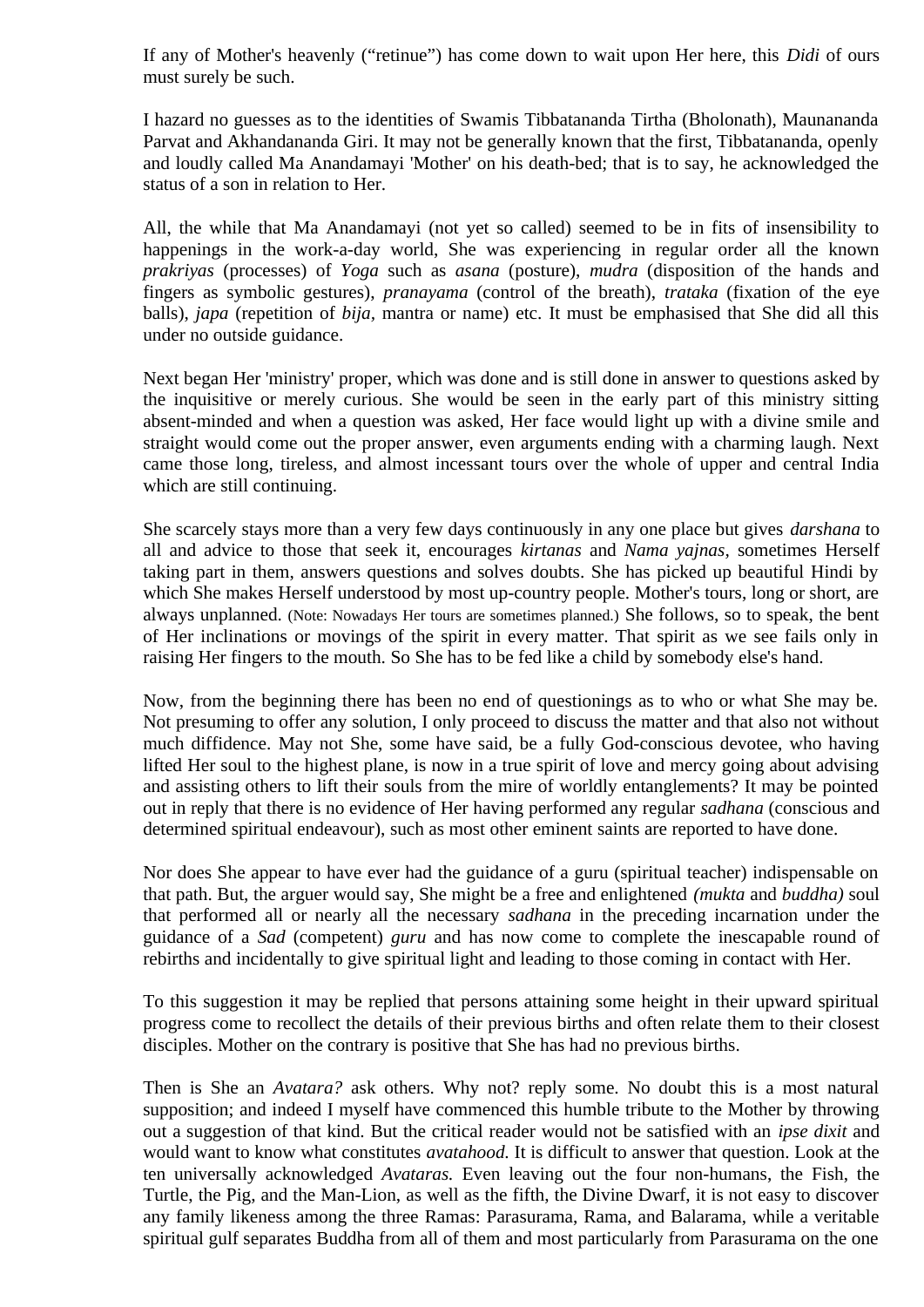hand and the future *Avatara* Kalki on the other.

What then is the criterion? How to tell the true penny from a seeming one? The fact is that *avatarahood* rests chiefly, if not wholly, on scriptural authority, though in a comparatively recent case that authority was greatly strained and in still more recent one or two cases not sought at all.

Here persons with a philosophical bent of the mind might say that as there is but One being in the Universe, all entities, animate or inanimate, are only His becomings; phenomenal manifestations, that is to say, of One all-embracing Noumenon. An incarnation of that One Being considered as a Person for directly interfering in the affairs of the world in a more or less arbitrary way is not admitted as a possibility in many schools of thought. But a phenomenal manifestation of outstanding power, grace, beauty or strength, may, according to some, accepting to that extent the authority of the Gita, be looked upon as God's *'Vibhuti'* and in special cases something of an *Avatara.* 

Mother Anandamayi with Her over-flowing abundance of grace, sweetness and love may, according to this view, well be looked upon as an *Avatara* in this sense. In this case there is no descent of Divine Personality into a human form, but only the ascent or exaltation of jiva towards Divinity as largely reflecting some of its glories. A *Vibhuti,* though euphemistically called an *Avatara,* would still be subject to *maya.* So the suggestion falls through.

Another possible view is what the Bengal School of Vaishnavism calls a Vilasa, which is a sort of second personality. According to this school Vishnu or Narayana functioning in Vaikuntha is a *Vilasa* of Krishna, who never steps out of Vrindaban. Balarama, ordinarily regarded as one of the ten *Avataras,* is also *Vilasa* of Krishna and even the Krishna functioning in Dwaraka or at Kurukshetra is not the *Parameswara* Krishna but a *Vilasa* of Him. So *Nityananda* is regarded as a *Vilasa* of Sri Gauranga.

All these are second personalities:the same yet not quite the same as the Principals. May not, it may be asked, Mother Anandamayi be a *Vilasa* of the Divine Mother, Durga or Mahalakshmi or by whatever name you choose to call Her? Who will answer?

Persons with preference for a more practical approach to the problem would like first to enquire what Mother Herself says about it. A great many statements of Her, bearing on this matter have been recorded in Sri Amulya Kumar Datta Gupta's *Sri Sri Ma Anandamayl Prasanga, Parts* I & II.

Once, we are told, Mother was asked point blank by a relative (Nisi Kanta Bhattacharya by name): "Who are you?" Mother at once replied: "*Purna Brahma Narayana".* 

To Bhudev Basu She said: "Who or what I am will probably come out of my mouth one day. Now it is not so happening". To Jotish C. Roy: "If there were *aham jnana* ( ), I-consciousness in me I could express who I am. As it is not there I am what you may choose to say about me." To Khan Bahadur Nazir-ud-din Alimed, Registrar, Dacca University : "This entire universe is my house. I am in my own house even when seeming to be roaming from place to place." To Amulya Kumar Datta Gupta:

a. I am conditioned as well as unconditioned. I am neither infinite nor confined within limits. I am both at the same time."

b."My will would be irresistible if I expressed it."

c."I am with everybody, whether twenty, fifty or a hundred years old ; I exist before there is any creation, duration, or dissolution of the world."

These, no doubt, are very significant statements but how to fit them into the framework of any known system of religious philosophy? As they are they are not calculated to silence speculation.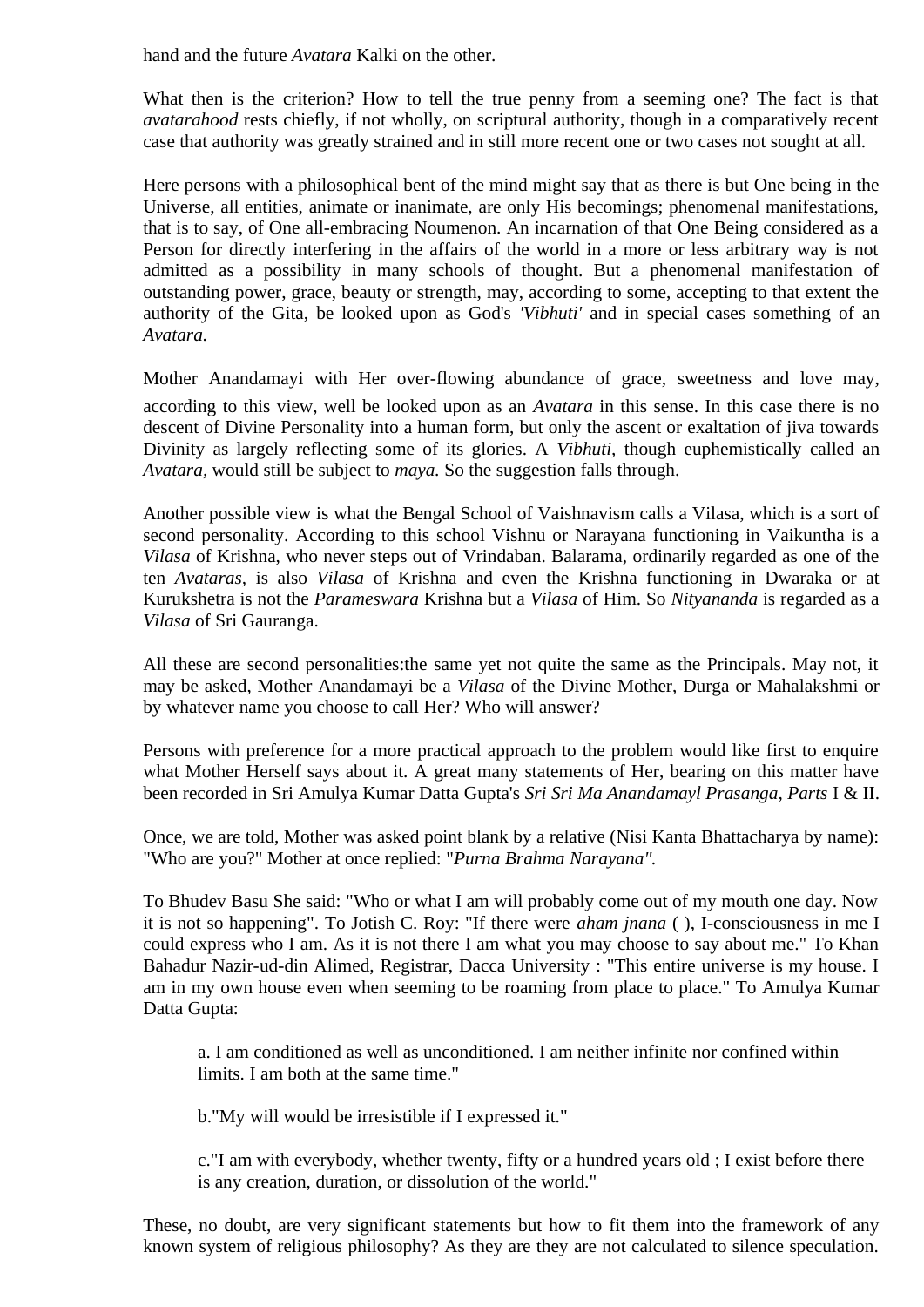For the learned would ask: Can the Mother not have said that She was the *Purna Brahma* and all that, in the same sense in which Indra is stated in the *Kaushliaki Upanishad* to have told Pratardana that he (Indra) was Prana (explained as Brahma) and should be worshipped by Pratardana as such, or as Vamadeva is stated in the *Bdhad Aranyaka Upanishad* to have claimed that he was Surya and Manu, or, to give yet another and a more striking example, as that immortal daughter of the *Rishi Ambhrina (wr),* named Yak, to whom the world is indebted for that gem of a hymn in the *RigVeda,* now known as the *Devi Sukta,* claimed in no faltering voice and uncertain terms that she was all in all the world?

All the above quoted words of Mother Anandamayi, interpreted in the light of thee well known analogies, would only take us back to the supposition already dealt with that She is no more than a freed and fully enlightened soul.

The common man and woman untroubled by any load of learning in their heads know letter. They trust to their unsophisticated hearts which tell them: "Here is *Jagadama* (the Mother of the world) smiling Her sweetest at you. Go and fall at Her feet." So they rush up, bow their heads in unfeigned reverence, throng round Her and feel quite gratified if they can throw a garland of flowers round Her neck and catch a word falling from Her hallowed lips.

All honour to Pandit Swarup Damodar who at a moment, no doubt, of spiritual exaltation, conceived the idea that Sri Gauranga was none other than Lord Krishna himself assuming the complexion and character of Sri Radha in order to taste of her supreme love for him and thus to give the world a lesson in devotion livened by love.

The conceit was literally swallowed with avidity by Sri Gauranga's followers and admirers; and the poets, scholars, and dialecticians among them at once set al: out illustrating, elaborating, supporting and popularising it in their own particular ways till it passed current as a gospel truth, Swarup Damodar being regarded as being more than a Rishi, that is, a *parshada* (companion) of Sri Krishna.

The times are different now ; but will it be too much to hope that a genius with true spiritual insight, a seer, will arise at o distant date to give an enlightened and convincing interpretation of Ma Anandamayi's personality and *lila?* 

Sri Krishna, we are told, was so named by the seer Garga because of his power of attracting all people. His smiles and glances attracted Gopis to distraction, his boyish sporting enraptured the foster parents, Nanda and Yasoda, his company filled the hearts of the cow-boys with ineffable delight, and his bewitching performances on the flute made the cattle forget their creaturely needs and the waters of the *Yamuna* flow backwards.

Now look at Ma Anandamayi. All roads lead to the spot where She stops even for a day or two in the course of Her unplanned ramblings, and men and women as soon as they come to know of it flock with eagerness to have a *darshana.* It makes no difference whether they understand Her words or not, as it often happens in parts of Gujerat, Baroda State, Rajasthan, Madras, Bombay, etc., where common people do not understand Hindi, not to speak of Bengali.

She was once taken to Rameswaram and certain other places of pilgrimage in South India. We are told by Khukuni Didi that at one place boys and girls (no beggars) surrounded Her, singing and dancing in great delight though not knowing who or what She was or understanding a single word falling from Her lips and though there was nothing in Her attire to show that She was not a Bengali woman of the common run. This is how love makes the whole world kin.

In verses breathing ecstatic delight and admiration a Vaishnava poet has described how the face, the smiles, the lips, the gait, - in fact everything pertaining to the Lord of Madhura (Mathura) is *madhura* (sweet). Again look at our Mother and see if there is any feature of Her physiognomy or any trait of Her character, deportment, and conversation anything but exceedingly sweet.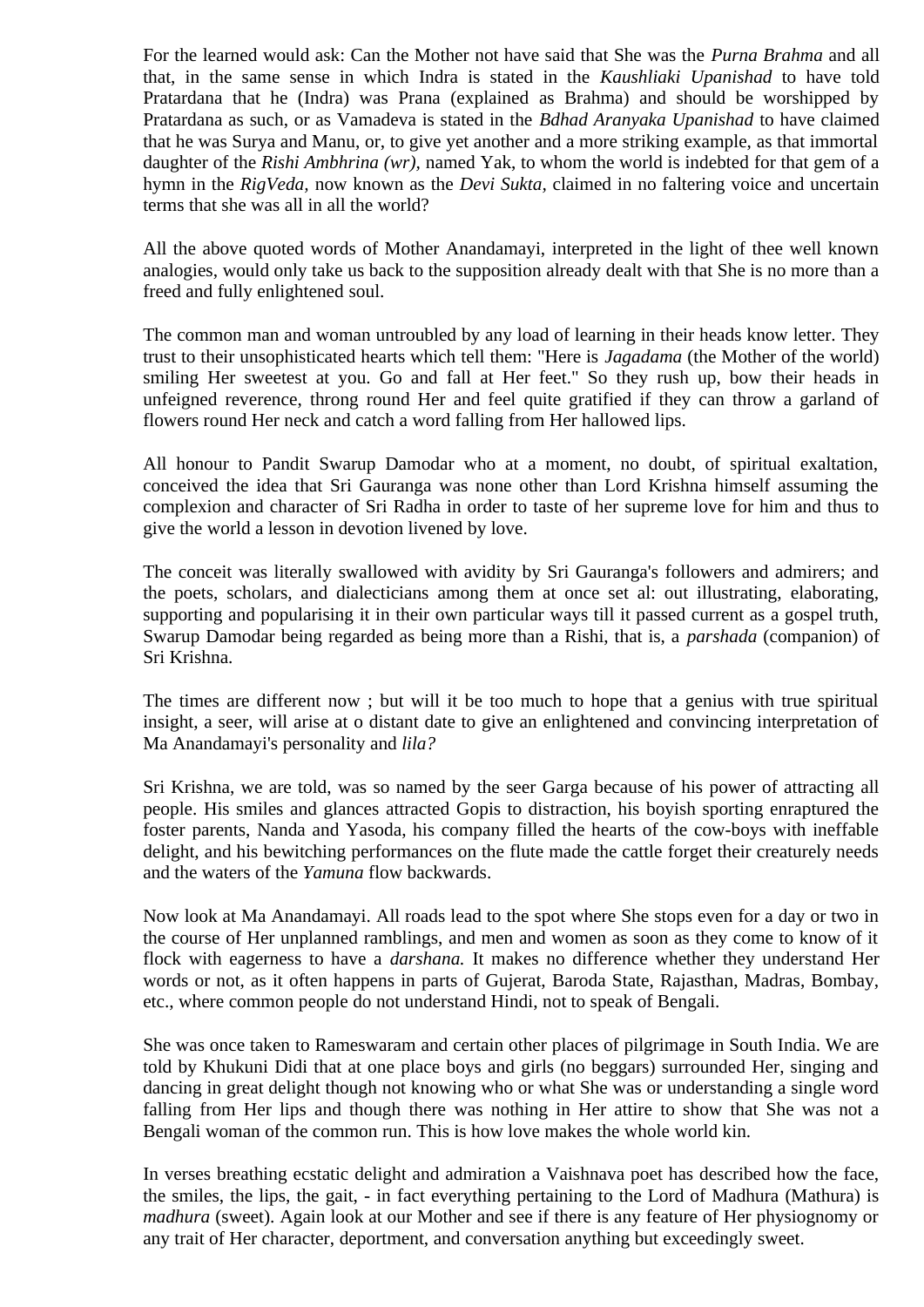It has been said of Sri Gauranga that he was extremely wayward and naughty in childhood and by his boyish pranks drove to exasperation even elderly men and women bathing in the *Ganga* near his house or performing *puja* on its bank.

There may, of course, have been more in these than appeared on the surface. For it is said that Murari Gupta, a respectable Yaidya physician) both by profession and caste and a worshipper of Rama, on whom was perpetrated what may more fitly be called an outrage than a boyish prank and who later became an ardent devotee and the first biographer of Sri Gauranga, took the outrage in astonishingly good part.

We also hear of Gauranga's pride as a young scholar. Genius, they say, is often restless in its early manifestations.

But he suddenly turned a remarkably new leaf after his visit to Gaya where he was initiated in Krishna mantra by Isvar Pun, a disciple of Madhavendra Pun, a most eminent Vaishnava saint. Sri Gauranga then became a model of modesty and tearful humility, thus teaching by ideal example his own precept that to adore Han one must be lowlier than grass and more patient of suffering than a tree. In the child Nirmala (Anandamayi) we see no trace of eccentricity of any kind nor any sign of a native or assumed spirit of mischief. She was docile and obedient to a degree, though sometimes absent-minded. As a young married girl She was a pattern of modesty, shyness and other domestic virtues according to the exacting standard of those days, particularly in rural areas, though, again, often subject to absorbing God-Consciousness.

As already indicated, in spite of untouched virginity and in spite of the absence of the shadow of a shade of any morbid or natural craving for motherhood of which we read so much in the so-called psychological novels of these days, the role of mother descended on Her early enough in Her youth and has stuck to Her with rare grace and dignity ever since. Young or old, no man ever feels the least embarrassed in Her presence; while women approach Her as if She were their very own, at times taking the most unreasonable advantage of Her patience. Yet when She proceeds to give a word of advice or admonition to anybody, She never assumes a patronising or superior air, which would not be unbecoming on the part of a Mother speaking to her Children.

She rather says: "Baba (daddy), just for the sake of this little daughter of yours, let the name of the Deity be always in your mind even when attending to the affairs of your family, office or business." To Pratap Chandra Sen, Health Officer, Dacca Municipality, she said: "Baba, I know you won't call me Mother; but I am your daughter. Will you comply with a small request of this daughter? Say whether you will. Just as you perform your other duties, so consider the contemplation and invocation of God as a bounded duty... Whatever you do, it is really His Work, for in this world He alone is. He is with you as your wife, He is with you as your official duty. Only you should be aware of it." To the late Pran Kumar Basu, a retired district judge and an old admirer, She said some time before his death, "Baba, are not the sands running out? Give all your time to the Deity's name." To some students of Dacca University She once said, "I am your daughter,so I ask you to comply with this small request of mine. No matter where and when, whether sitting or standing, give some of your time to your Maker, an hour, or half an hour or even only ten minutes every day in whatever condition you may be.

I beg of many persons to give me these ten minutes. But I do not like the word begging; for who ever begs of his or her own kith and kin?" It will be seen that there is no patronising air in all this. Like a fondling daughter She speaks direct to the heart and Her words have always a ring of sincerity that softens and wins over the most critical person addressed by Her.

On the two rather ticklish questions which often are put to Her by many people viz. first, whether there is any need for a guru (spiritual guide) and second, what particular name should be "taken", that is, repeated, She would say,

"A guru is surely necessary on an unfamiliar track, but you need not indolently wait for him.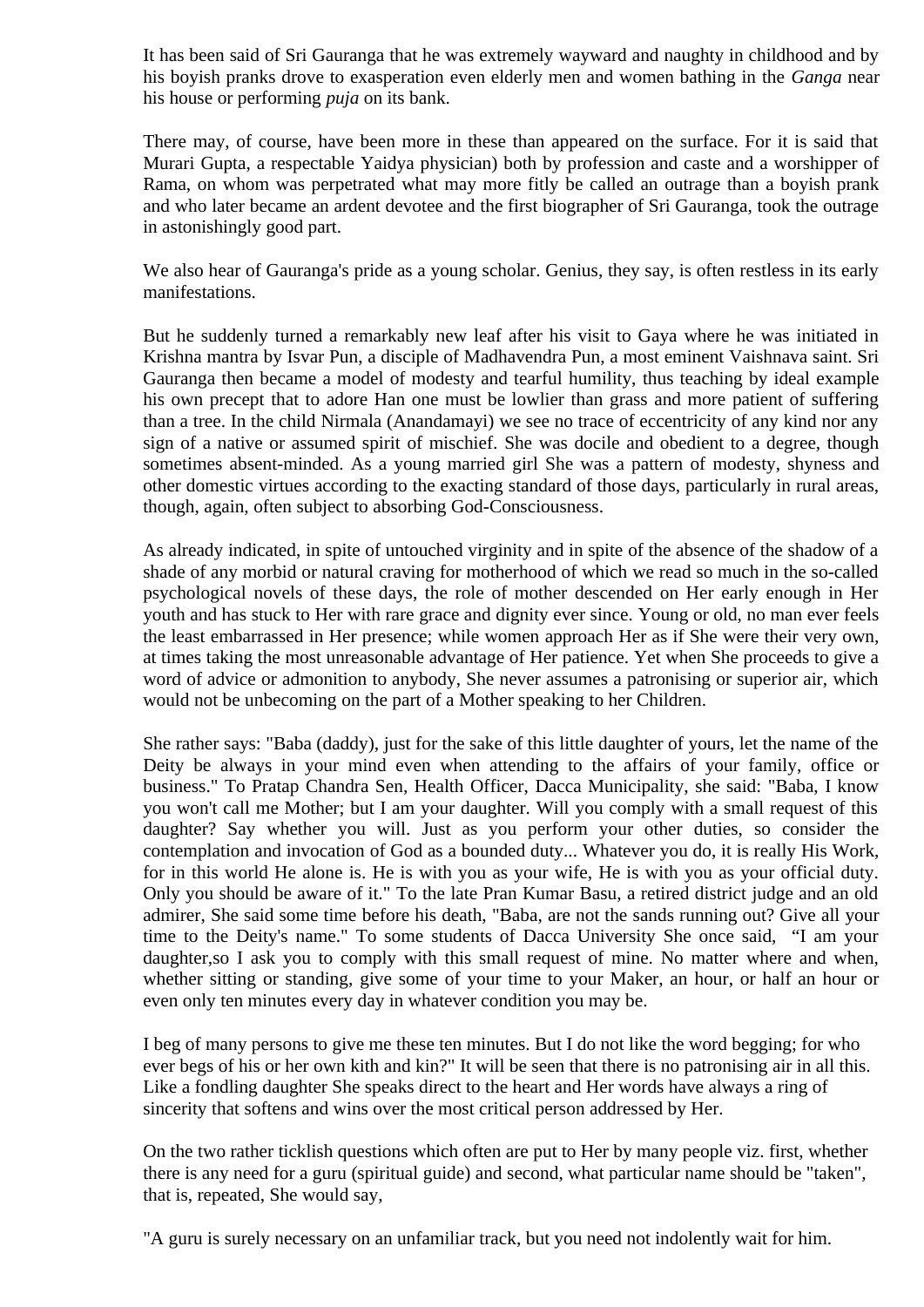Go on repeating God's name regularly and earnestly and he will surely send a Guru in His own good time. As for the name, if you have a Guru repeat the name that you have ceremoniously received from him. If not, take the name that appeals to you most. For all names are the names of the One Divine and all gods are His manifestations." Here also, it will be observed, there is no air of superiority and no attempt to impose any particular view. It may be stated incidentally that sectarianism has no place in Her advice or in Her ashrams. She values and encourages the true spirit of devotion irrespectively of credal affiliations or preferences.

Yet, though soft and rather modernish in outlook in many matters, it would be a mistake to suppose that She tolerates any lapses in morality and good behaviour in general on the part of anyone in any of Her ashrams. The sexes are not allowed to mix in a way that may spell danger. The Brahmacharinis are taught by women teachers well versed in the subjects taught. They are also kept constantly occupied in other useful work. The resident Brahmacharis are warned against associating with women visitors or seeking their admiration by discourses or skill in singing songs, though devotional. Anyone with a weakness in that direction is asked to retire to an ashram where there are no women inmates and give all time to prayer, meditation, etc. If the advice does not suit his taste, he leaves.

And with all Her breadth of view in regard to creed and "name", Mother sees to it that *pujas* in the ashram are performed strictly according to the rituals laid down in the *shastras,* and cleanliness, both physical and ceremonial, is meticulously observed by persons of either sex taking part or assisting in them. No compromise or laxity is permitted here.

Nor is She in favour of the abolition of the caste system, which, She says, came by the will of God for the maintenance of order in society. If it goes it will do so by His will only.Till then it should be conformed to.

While laying the utmost stress on *bhakti* (devotion) as a suitable path for all classes of people to follow, She never belittles, as some people do, *jnana* (knowledge) and, under proper guidance, *dhyana* (meditation) and yoga as suitable approaches to the Deity.

Nor does She say that the Vedic *Yajnas* are useless. Indeed only the other day (in January 1950) a *Yajna* involving a crore of oblations of ghee with repetitions of the *Gayatri Mantra* and of course with other appropriate rituals was completed at the Banaras Ashram where it had been commenced three years previously. The object of the *Yajna* was stated to be the good of the whole world. It was a right royal undertaking which it would be madness on the part of any person to set his hand. to unless he has ready at his disposal a pile of money that would do good to the heart of a Croesus.

The Mother has not, and indeed never had at any stage of Her life, a single copper in Her purse. In fact She has never had any purse at all. The ashrams also have no permanent funds.

The *Yajna* was commenced in a very humble way so as not to frighten any of Her nearest followers. Its nature was gradually revealed, and with the progress of the rite, money began to pour in amounts just sufficient for the immediate requirements as also pure bovine ghee from people, many of whom had but seen the Mother only once. Brahmans had to be fed whose number could not be less than one thousand, the normal being ten thousand. The number actually so entertained during the progress of the rite exceeded twelve thousand. They were drawn from all provinces and their respective peculiar customs were fully honoured. *Sadhus* of all descriptions in Banaras were also entertained, Mahatmas came from far off places like Uttar Kasi and Khanna and were suitably honoured. They all said that a gigantic rite of this kind so magnificently performed had never been witnessed at any time in the past.

It should be stated that the fire kindled for the performance of the above *Yajna* has not been extinguished, but is being kept burning with proper ceremony at the Banaras Ashram. So whatever certain other sects may think of them, the Vedic *Yajnas* are not an anachronism with Ma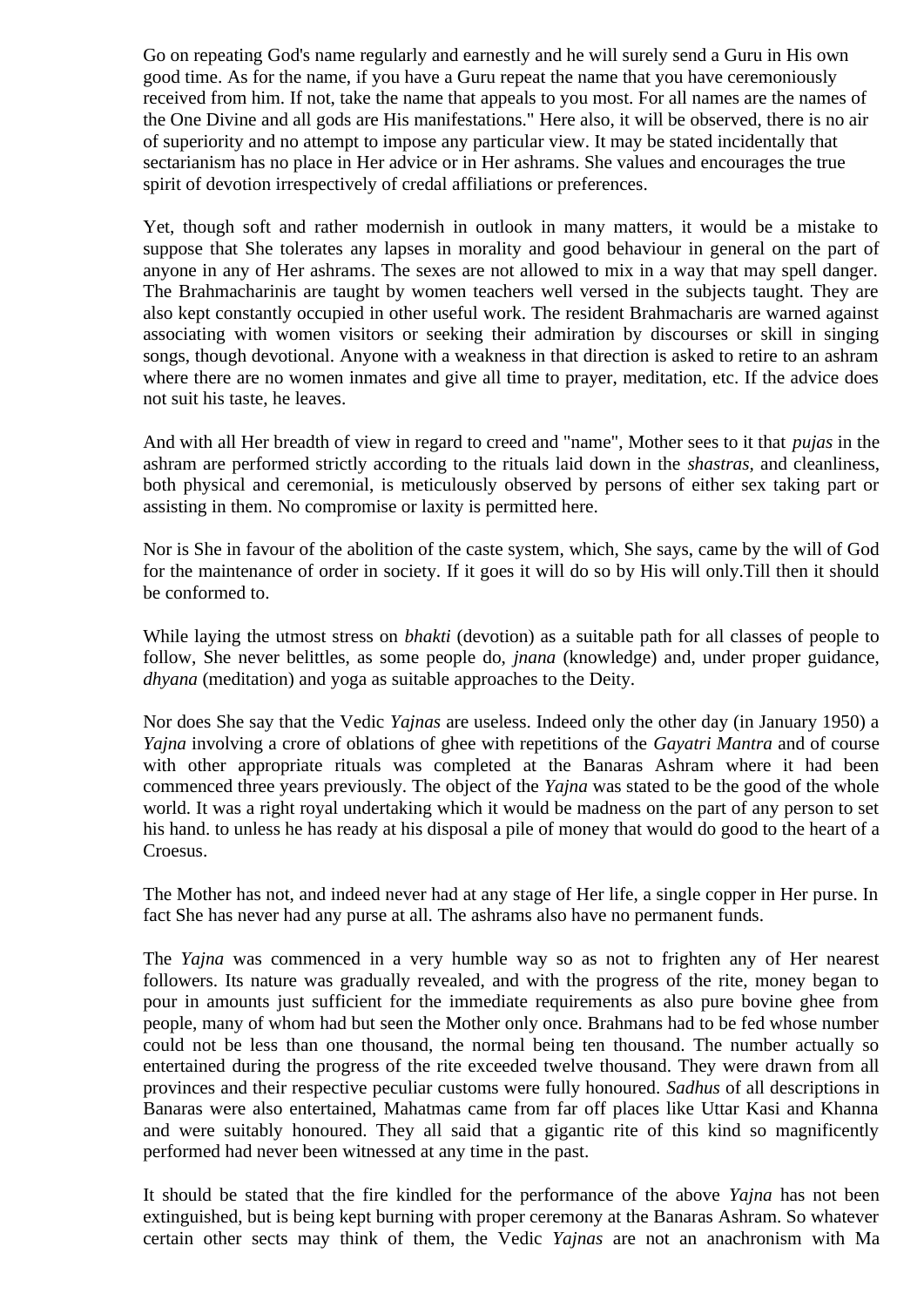Anandamayi, who sees into the heart of all religious rites and does not superciliously reject any.

I feel I have held forth much longer than I proposed to myself at the start and should now bring this artless prattle to a close. I may be permitted to do so by giving expression, in the words of the *Anandalahari stotra, (by Sri Shankaracharya)* to the fervent hope which has all along been at the back of my mind:

"As a piece of iron coming in contact with the philosopher's stone at once turns into gold, and drain water becomes holy by mingling with the stream of the Ganga, so why should my mind, very much soiled as it is by a hundred sins, not be cleansed by clinging to Thee (O, Mother) in loving adoration."

# <span id="page-33-0"></span>**A Unique Being**

*By Dr. Nalini Kanta Brahma, M.A., Ph.D.*

It was a cold evening in December 1924, when I was taken to Shahbagh for a *darshana* of the Mother by Rai Bahadur Pran Gopal Mukherji, the then Deputy Postmaster General of Dacca. He had already secured the permission of Her husband for the purpose and we were taken straight to the room where Mother was sitting alone deeply absorbed in meditation.

A dim lamp was burning in front of Her and that was perhaps the only thing in the room. Mother's face was completely hidden from our view as in those days She used to veil it exactly like a newly married village girl. After we had waited there for about half an hour, suddenly the veil loosened itself and Mother's face became visible in all its brilliance and lustre.

Hymns containing many "seed mantras" began to be recited by the Mother in uncommon accents, producing wonderful resonance, which affected the whole surroundings. The stillness of the cold December night, the loneliness of the Shahbagh gardens and above all the sublimity and serenity of the atmosphere in the Mother's room-all combined to produce a sense of holiness which could be distinctly felt.

As soon as the recitations ceased, Mother's father who was present that day at Shahbagh began to sing a few songs of Ramprasad with an exquisitely melodious voice, and Rai Bahadur Mukherji remarked that the sweet songs of the old man must have been instrumental in bringing about the descent of the Divine Mother. As long as we were in the room, we felt an indescribable elevation of the spirit, a silence and a depth not previously experienced, a peace that passeth all understanding. We came way from Shahbagh late at night with the conviction that we had been in the presence of a superior Being whom it is difficult to doubt or deny.

I had the good fortune of seeing Mother next in the summer of 1926 at Deoghar, where She had gone at the invitation of She Rai Bahadur Pran Gopal Mukherji. On that occasion stayed there for a week.

Sri Balananda Brahmachari Maharaj was alive then and used to have conversations on spiritual topics with the Mother for long hours both morning and evening. *Namakirtana* was held in the Ashram and Mother went into states of deep *samadhi* during the *kirtana.* One evening after the *samadhi,* Mother was almost dancing with joy whilst singing *'Han Om'.*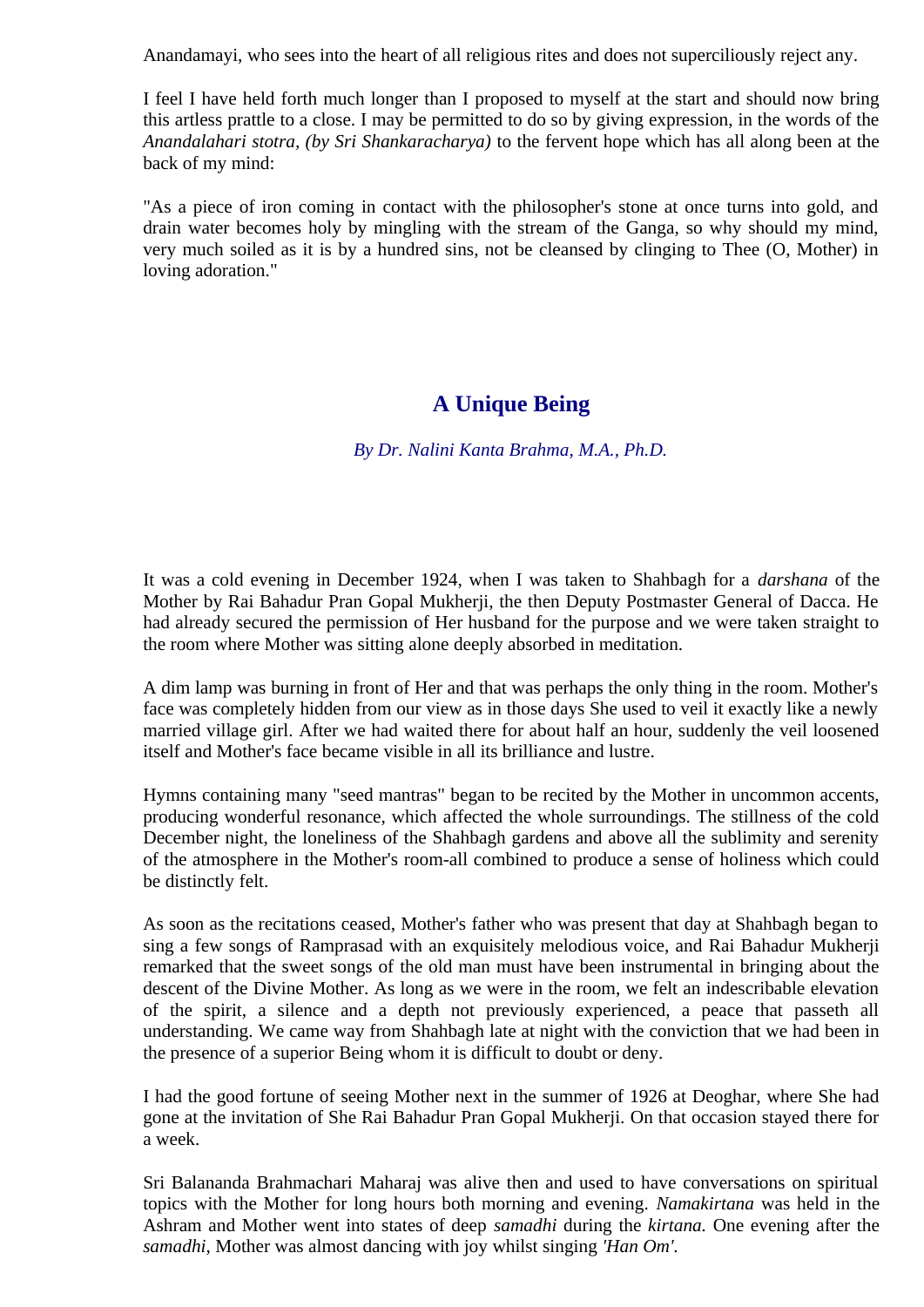She sang with such a sweet and melodious voice that it seemed to all present that She could not be any human being, but must be a Goddess in human form.

Sri Bralimachari Maharaj himself remarked that he had carefully observed that Her feet did not touch the ground and this was to him a conclusive proof that She was the Divine Mother incarnate. After singing *Hari Om, Hari Om* for about half an hour She took Brahmacharl Maharaj to his room in the upper storey of the "Dhyina-Kutir" and there told him certain very deep things.

As nobody else was allowed in the room, the substance of the conversation can only be conjectured. Sri Brahmachari Maharaj was very much impressed by the Mother and it was at his special request that She agreed to stay for a week, changing Her original programme of remaining for three days only.

Even after these twenty-five years *Hari Om* as sung by Her seems to be still ringing in our ears, and it had such a charming and wonderful effect that even agnostic youths and non-believers felt its influence and some of them were heard actually chanting *Hari Om* in their sleep. At that period, for the major portion of the day, Mother used to live in a higher world as it were and whenever She had to reply to any questions put to Her, it seemed definitely that She was descending from a higher level and for several minutes She could utter word only with great difficulty.

The look in Her eyes changed whenever She attempted to speak and proved beyond doubt that She was forcibly attempting to come down from a higher level.

This transition is not noticeable now and it is quite likely that She now always lives on the higher plane and that this has become so natural and spontaneous that it need not be shut off even when there is work at the lower level, and that the two go on simultaneously.

In the afternoon of the day of starting from Deoghar I was granted the privilege of a private interview. I asked Mother what I could do for spiritual advancement and was told in reply that what I did was all right and that nothing further could be done even if She instructed me to do so. I betrayed signs of doubts. Mother noticed it and said,

"Very well, I am telling you a very simple thing. Do not worship the portrait of a man who is alive." "I never do and why should I?" was my answer.

Mother merely smiled and said: "Very well."

After two years and a half I met Her in the house of Her husband's brother at Calcutta. I remember two or three missionary gentlemen coming to see Her that evening and She was busy with them. As soon as I approached Her, She said: "Well, you do not worship the portrait of any living man, do you?" I was bewildered. During the interval of those two years and a half I had got a bromide enlargement of a saint (who was then alive) kept in my puja room and had been worshipping it every day. She did not wait for an answer and said to me,

"You see, then, that what is ordained to happen, happens and nothing but that."

Mother is a great personality. It is impossible not to bow down in Her presence and not to obey Her commands. She is not the person to be persuaded by entreaties and whatever She wills must needs be performed. When She decides to go out on a tour alone and asks Her nearest associates to stay behind, however harsh and cruel the command may appear, it has to be carried out without a murmur.

Nobody has the courage to go against the decision of the dynamic personality.

Mother is kind-hearted, so soft and so tender, so merciful and so gentle, that it often seems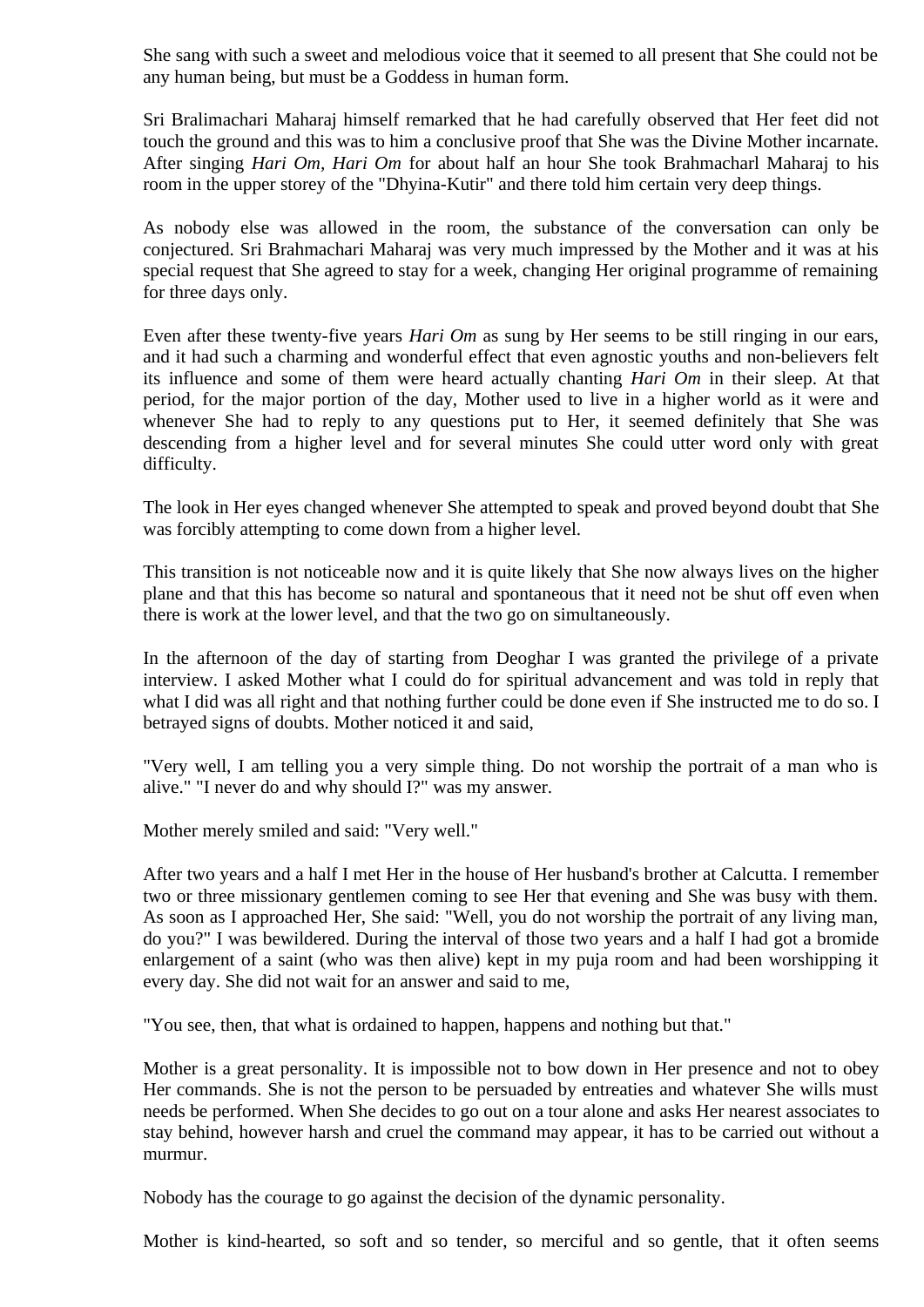impossible that She could wound the feelings of anybody.

Again, at times She is so strong and so resolute, that She seems harder than steel and almost heartless and cruel. It may truly be said of Her that She is "harder than thunder and softer than a flower, gentler than the gentlest and more beautiful than the most beautiful" and yet as dreadful as enraged Death Itself, as mild and sweet as the silvery rays of the moon and yet as harsh as Severity Itself merciful yet cruel.

These seemingly contradictory characteristics merely show that She transcends the ordinary human categories. Her beauty surpasses the most beautiful of all earthly things and so She is truly described as more beautiful than the most beautiful.

She is cruel when She has to fight against evil forces and then She knows no compromise. She is again exceedingly gracious to those who are striving towards righteousness and Her infinite love encompasses all. When She travels hundreds of miles to see an ailing patient in the hospital or to console a mother who has lost Her only child. Her mercy and love are evident. But who knows whether Her mercy and love are not even greater when She does not yield to entreaties and appears to be cruel? Fighting against evil forces is also an indication of mercy, because it is the only way to the Kingdom of Heaven that has been lost.

Mother's answers to questions are so simple and so forcible that they cannot but touch the hearts of those who listen to them. Wonderful solutions of difficult philosophical problems by an almost illiterate woman show that there is in Her the great Light that illumines everything.

Ceaseless activity without rest for *365* days of the year shows it must be the universal Life that is pulsating in Her.

The motherly affection that is bestowed on all who come to Her and captivates the hearts of them all bears out that it must be Absolute Love that is working. The single-minded devotion to Truth, the utter spontaneity and freedom in all Her actions, the steadfast adherence to the ideal, the constant reverence for all that is great and holy, the respect for tradition and custom, the utter disregard of worldly praise or blame - all these go to show that we have in the Mother a very unique being worthy of love and adoration, of reverence and worship.

# <span id="page-35-0"></span>**MY FIRST IMPRESSION**

Dr. Adolphe Jaques Weintrob Vijayananda

It is a difficult task to try and give a reader who often is only curious, if not indifferent, an idea of that which for you is the most precious thing, the jewel of jewels.

There are two dangers to be avoided:

The first is to let your heart run away with you, to write an account so enthusiastic, so extravagant that the reader gets the impression of having before him the product of an unbalanced mind or at least of a rank sentimentalist, and consequently hurries through the article with an amused smile full of ironic pity.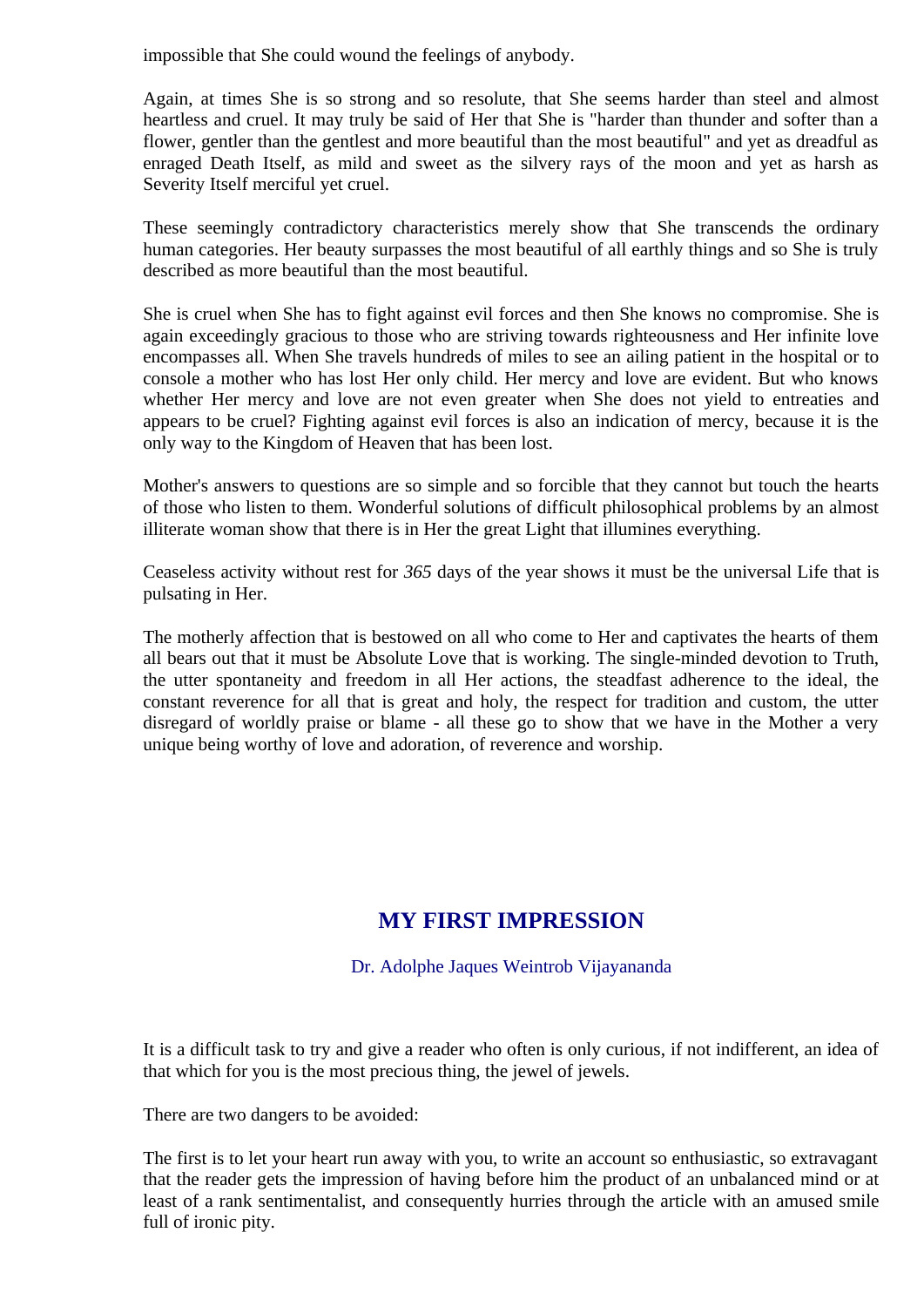The other danger would be to endeavour to remain completely cold and detached, to write like an impartial observer. This would be even worse, because one cannot speak of Her, who is the very embodiment of Love Divine, as if one were dealing with a scientific problem. I shall, therefore, try to restrain my heart, without however reducing it to complete silence.

It is bad taste to talk about oneself, but all I can do, is to relate the story of how I got in touch with "MA". For it is impossible to describe Her objectively: She is different for every one of us.

"I am whatever you think I am", She has often said.

It was on the 2nd of February, 1951, at about six o'clock in the evening that I saw Her for the first time in Her Ashram at Banaras.

Having "provisionally" placed a substitute in charge of my medical practice, I had left France in quest of spiritual guidance in this country, which since time immemorial has illumined the world.

Landing in Buddhist Ceylon, then proceeding along the East coast of India I had arrived in Banaras the previous day. Tired and disappointed, almost convinced that my journey had been in vain, and determined to return to France, I had already reserved a berth on the "Marseillaise", which was to sail from Colombo on February 21st.

I am frequently asked what was my first impression of Ma, what made me decide to leave everything-family, friends, country, profession, wealth-to follow Her.

Why I have clung to Her like a shadow for the last 11 months, suffering torments whenever I am unable to see Her for a few hours. Why, though I cannot understand what She says, I spend hours at Her - feet, without taking my eyes off Her.

It is very difficult to reply to these questions. Not because language lacks words, but because a word has not the same meaning for different persons, unless they all have experienced the sensation corresponding to that word. Thus one may well try with the aid of comparisons to make a child in France realize what exactly is the flavour of a mango. Even if one spent hours over it, he would only get a very vague idea and that also most likely false.

Having made room for all these unavoidable limitations I shall now make an attempt all the same.

What then was my first impression? It was in the evening of the 2nd of February, I found myseff in the presence of a woman of 55, looking younger than her age, still beautiful. But at that moment I did not notice Her beauty, it was only later that I became aware of it. I still see Her, focussing Her eyes on me with that strange gaze that seemed to embrace my whole destiny.

That same evening, at about ten o'clock, She had granted me an interview which lasted for about 20 minutes. She was supposed to answer my questions, but I had nothing to ask. I simply desired to make a spiritual contact. She seemed to divine thought. It was She who put the questions, clear, precise, going straight to the heart of things, raising exactly the points which interested me. But Her words were only a play on the surface. In those 20 minutes She had infused something into me, which was to last for a long time, which still continues. I returned to 'Clark's Hotel' after having secured Her permission to come back the next day to live in the Ashram.

I was in a trance state-my heart welled with jubilation, with joyful exaltation - the state of one, who has just found what he has always yearned for in the most secret recess of his heart. Her image did not leave me any more, even at night, and the very thought of Her drove tears into my eyes.

What exactly had happened to me? My critical sense, which had been submerged by the first wave, awoke on the 3rd or 4th day. "Take care", it told me: "you have fallen into the hands of a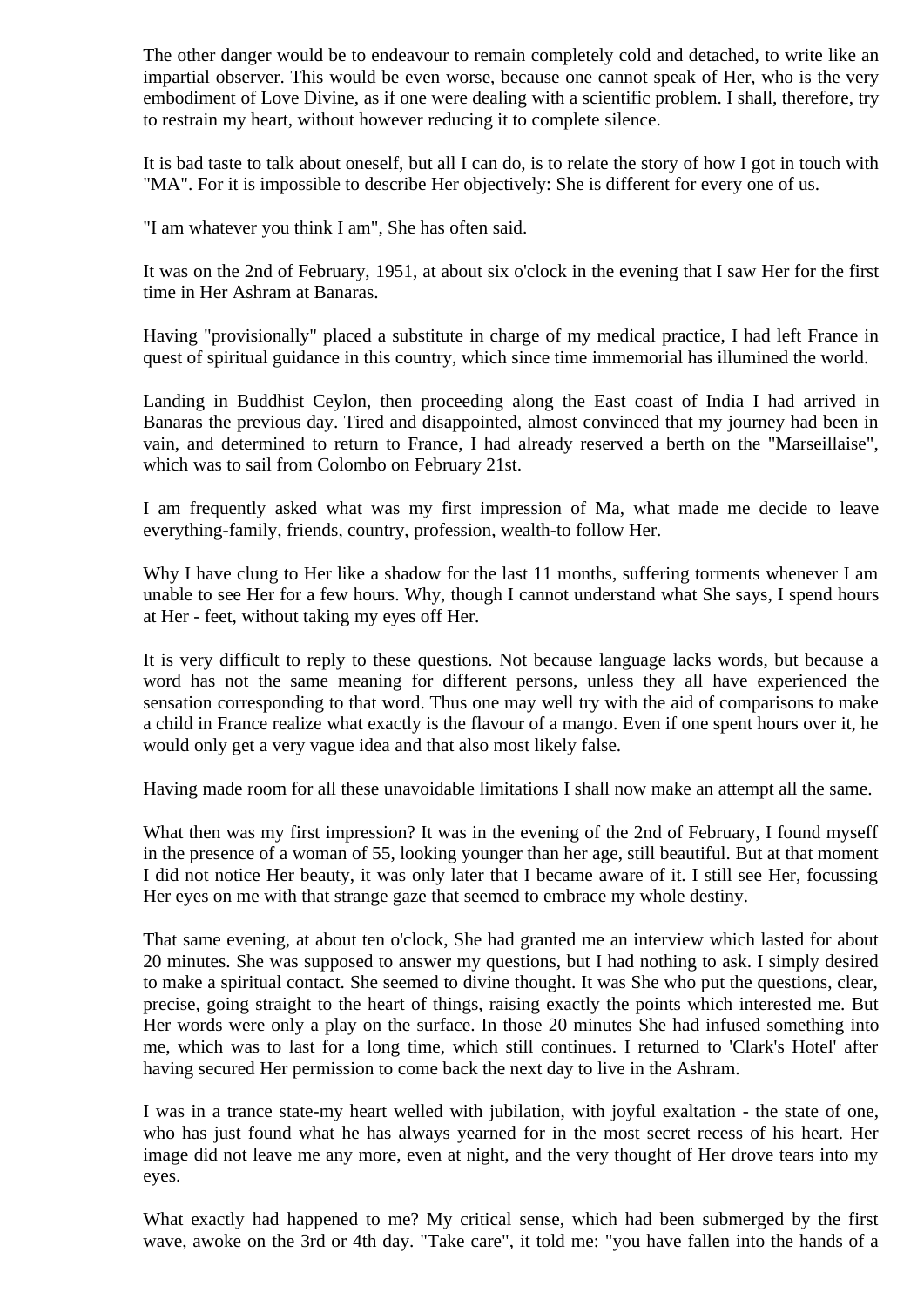great magician. She has cast a spell over you to make you her obedient slave." And I began to be on the defensive, to struggle against Her influence-rather feebly, I confess, for how can one fight Love; there is no power in the world mightier than Love.

But what kind of love was this? It is not directed towards the woman. It has nothing whatsoever to do with the love one may feel for a woman. As by a strange alchemy my entire potentiality for affection, all that one can love and admire in the world, had been transferred to Her. But at the same time this love became so pure, so sublimated, that it merged into and, greatly intensified the call for the Absolute that I had always felt. All worldly attachment lost its attraction and the spiritual ascent became easier, since She had donned me the wings of Love. In one single person all that one can love, admire, respect and adore became identified with the *Sad-Guru,* the Lord. For these eleven months that I have spent near Her, have given me the conviction that She is the Lord Himself, incarnate in the body of a woman.

I thought that this Love I am obliged to use this word for want of a better one, though it does not express exactly what it stands for would disappear or at least dwindle with time. The very contrary has happened: It has only grown in intensity. For it is like with those ancient cities buried underground; as one delves deeper, ever more new marvels are brought to light.

Something that has struck me from the very first day is the atmosphere of the miraculous in which one moves when one is with Her. Let me explain: In Europe and no doubt here also by the word "miracle" one conceives of a breaking away from the laws of nature, something that strikes one as impossible, as absurd. But this is only its crude, objective side. Its subtle, subjective aspect is quite different.

What does it matter to me if a certain yogi has walked across the waters or flown through the air?

The real miracle is, when that which one needs, which one desire keenly of feebly, comes at the very moment it is needed.

And still better when it comes, not only as one desired it, but as one would - have loved to see it in the innermost depth of ones heart. It has been for me as if I were guided on a path beset with obstacles by the hand of the most loving mother-an all-powerful mother. As you advance She removes all the thorns, all the stones, from your path and, when it is necessary, She even lifts you across in Her arms. And all circumstances adjust and adapt themselves with a marvellous precision, without hurt. "Coincidence;" I thought at first. But a coincidence that goes on repeating itself daily cannot be called so any more. And all this happens without apparently violating the laws of nature - for the Lord has no need to break any laws: He is the Law.

Should I give examples?

No, for those who do not know Her will not believe me and those who have lived near Her have already understood.

She is like the Ganges-Her very touch purifies. In Her presence one feels oneself getting better all the time. Not by the suppression of one's faults: The very fault is sublimated and becomes an aid in the search for the Divine. She does not seem to notice or does not want to notice the dark sides of the individual. She only sees our luminous aspects, enhanced considerably by Her Divine mercy.

All the *Jivan-Muktas,* all the emanations of the Divine give in broad outline the same message; and Ma Anandamayi does not make an exception to this rule. Yet there is an aspect of Her which no other *Sad-Guru* has ever before presented not to my knowledge at least except perhaps Sri Krishna: I am referring to Her power to attract human hearts.

It seems to me this is an entirely personal opinion that the first contact She makes with those who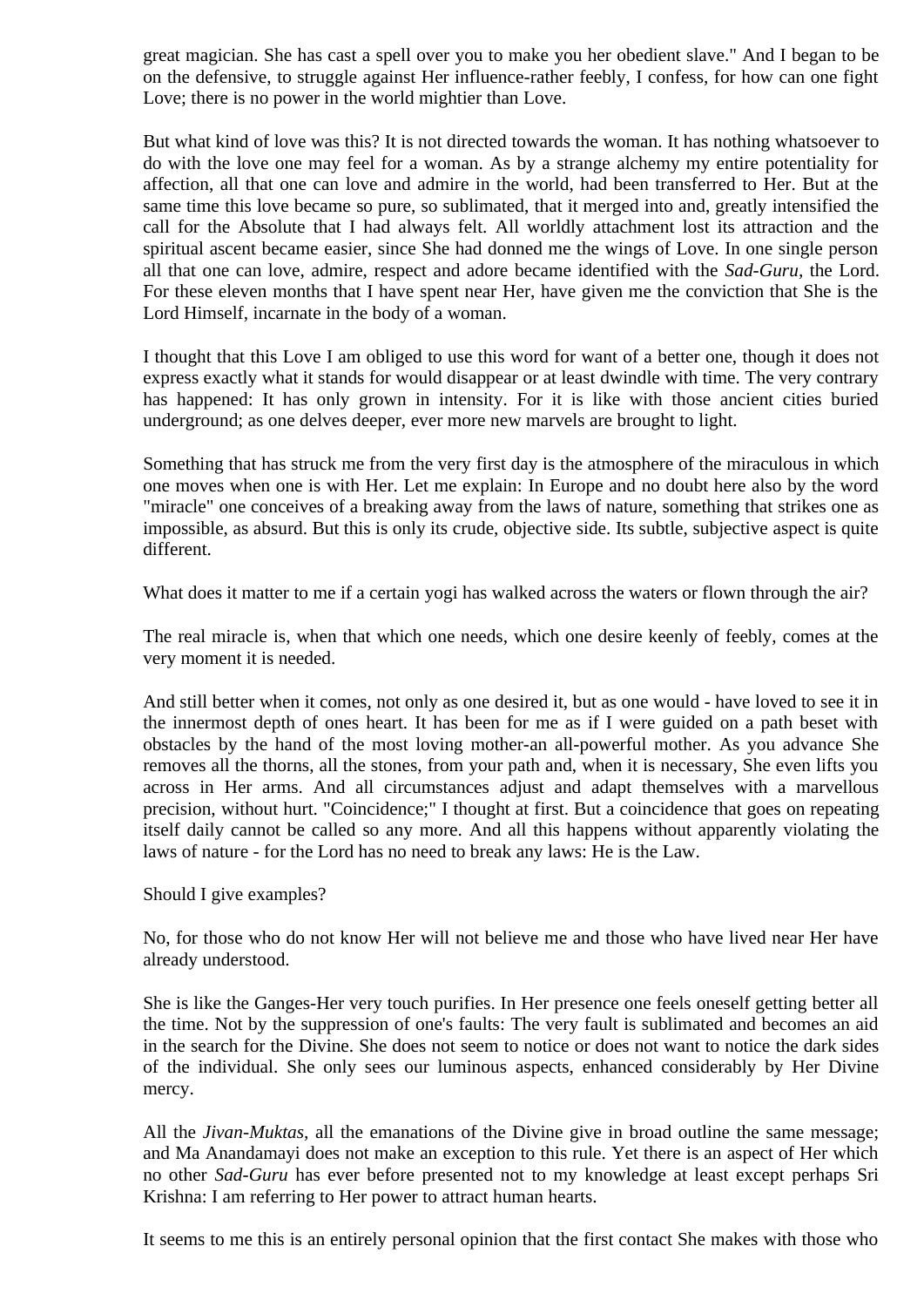come to Her, is essentially a contact of Love. Instantaneously She recognises the dominant note in the individual's emotional nature and it is this aspect in which She appears to him or her.

For some - for the great majority-She is a Mother, full of love and tenderness, to others a friend and elder sister or even their child. For others yet, who are spiritually more advanced, She is the Guru or an aspect of God: Durga, Krishna, etc.

And it is not only in the imagination of the *bhakta* that She represents these various aspects; Her physical appearance, Her behaviour, Her voice are actually transformed and adapted to the part She wishes to play. To illustrate this I should like to mention a striking little incident that I witnessed.

It was during the last *Janmashtami* festival Sri Krishna's birthday at Banaras.

She had been dressed up as Lord Krishna and we were all allowed to go and see Her. I went with a certain reluctance and with a slight irritation, for I do not like disguises. But when I beheld Her, I understood that there was no question of a disguise. Her face, though one could still recognise it, was completely transformed.

It shone with a Divine beauty, with a truly super-natural calm and sweetness. She had really become one with Sri Krishna Himself. This is only an example among a thousand.

- I have often seen Her features assuming entirely different aspects within a sine hour. According to the person who questions Her, She appears at times like an old mother with a sweet face, her features drawn and tired; a few minutes later the radiant face of a young girl of twenty emerges. At another time She takes on the noble, serious, almost severe, almost masculine, countenance of the Guru, a little later again Her laughter, Her caressing voice, Her tender look conjure up those of a child.

This contact of love or affection becomes in some way the lure that will entice him, who has had the great good fortune of getting in touch with Her, away from attachment to worldly things. For it will be transmuted and turned to the Divine.

What else can I say about Her? But have I not promised to limit my effusions? Perhaps it would have been better, had I acted like the friend who, when asked to write an article, replied "All I can say is: Ma, Ma, Ma."

May these few lines be not altogether unworthy of Her.

They have been written not from any ulterior motive, but as a humble testimony of the love, the veneration and the gratitude I feel for Her. And may they induce some readers to come and quench their thirst at that source of Life Eternal, which is Ma Anandamayi.

## **"JOY, LOVE AND WISDOM'**

#### **Jean Herbert**

Translation of the Preface of the French Edition of Sad Vani

published in the series: "Les Grands Maitres Spjrituels",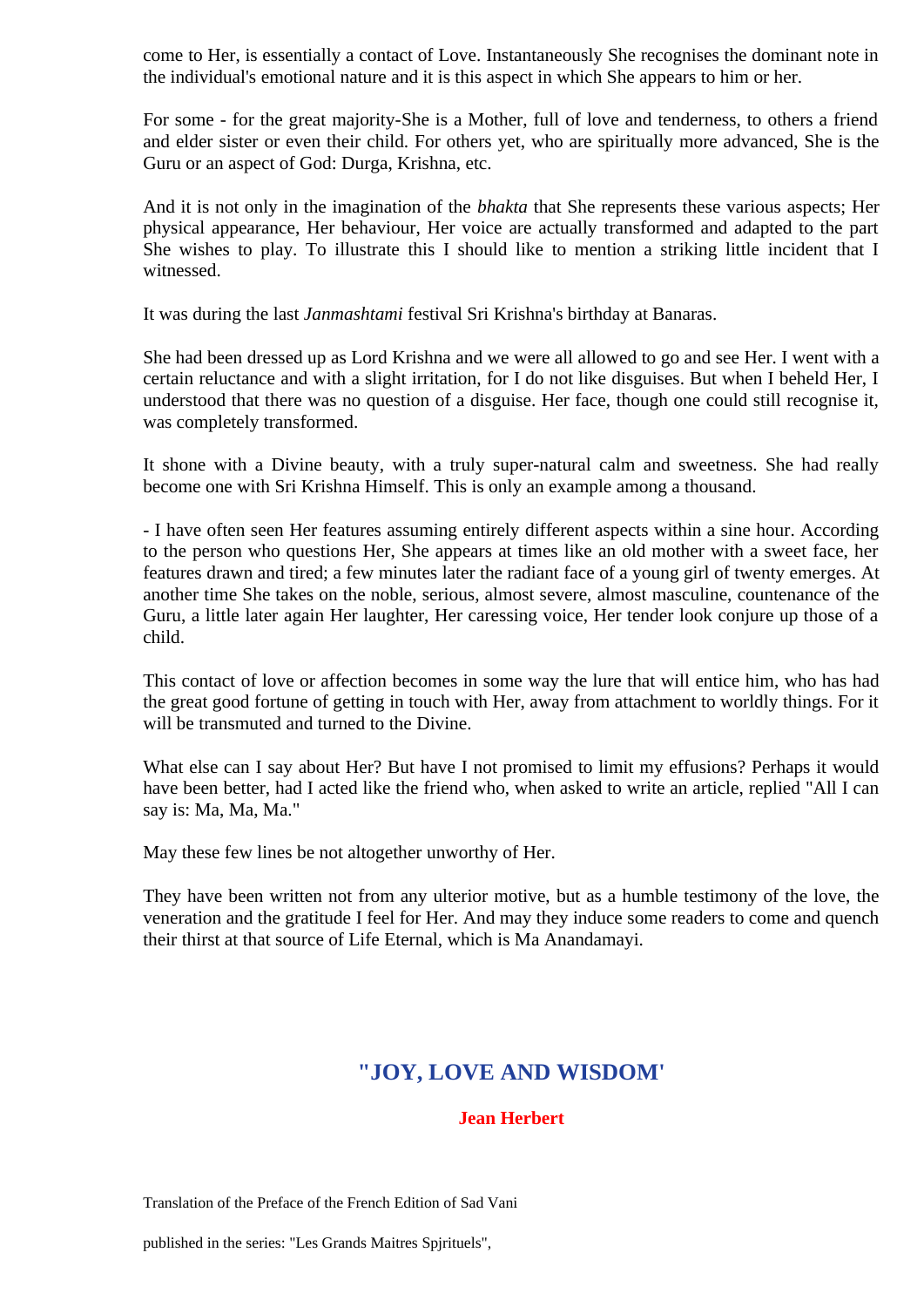dans 'L' Inde Coniemporaine, 1943. Editions Ophrys,

Adrien-Maisomicuve, II Rue Saint Sulpice,

Paris 6e and Delaehaux and Niestle, Neuchatel, Suisse.

The original work (Sad Vani) is in Bengali compiled by Jotish Chandra

Roy and contains instructions on spiritual matters by Ma Anandamayi.

Seeing the radiant face of Ma Anandamayi and hearing Her laughter, you guess that She is an incarnation of joy. Touched by the caress of Her glance you know that Her heart is overflowing with love for all beings. Listening to Her teaching, so simple and clear, you understand that She is in Possession of all wisdom. But one cannot say, whether it is *Joy,* Love or Wisdom that is the source of all this, for with Her all three are inextricably and indissolubly mingled one could not exist without the others.

The Joy which Ma Anandamayi lives is not that which we know in the worldly life, where pleasure and pain, hope, regret and disillusionment, attraction and repulsion follow on each other's heels, born one of another.

Nor is it an egocentric calm of the stoic rigidity that erects around itself a rampart of indifference. Hers is an overflowing, irrepressible Joy that expresses itself in gaiety, that knows no obstacles, because it is deeply rooted in the Absolute, beyond the dualities of good and evil, I and not-I, of pleasant and unpleasant, because its unshakeable base is Love and Wisdom.

The Love which Ma Anandamayi radiates is not the selfish, demanding attachment that men feel, that passion which often generates hate, which leads to bitterness and despair more easily than to peace. Nor is it the haughty, protecting benevolence of one who enjoys giving, but would consider it degrading to receive. Hers is a living, active, generous Love that links with a constant warm flow the hearts that open to it. For the Love of Ma Anandamayi is rooted in the fact of Unity : the oneness of all creatures, the oneness of man with God, the oneness of the lover with the beloved, and in all difference it sees only the joyous play of the Divine, for it is unshakeably based on Joy and Wisdom.

The Wisdom of Ma Anandamayi is not the knowledge found in books, always incomplete and hesitant, which all the time discovers yet unexplored regions, stumbles over contradictions, destroys its hypotheses in order to set up new ones and is not concerned whether its achievements lead to benefit or to cataclysm. Nor is it ethereal vision, born out of ecstasy, which has no connection with the world in which other human beings live and struggle.

It is Wisdom which at the same time embraces the most arduous metaphysical subjects, the most agonising problems of morality as well as the smallest details of daily life ; which sees everything in its right relation, because it knows the Reality of which our world is an appearance and of which all beings, all facts, all becoming, are but partial and changing manifestations, distorted by our senses and our thoughts, and to these also She has the key. This Wisdom has a clear and intimate knowledge of all that is, because it is firmly based on Joy which realizes all unity.

Since Ma Anandamayi lives in fact integrally and not only intellectually in that "consciousness of Oneness", She is no longer tempted to identify Herself, as men do, with Her own body and Her own mind. And this depersonalisation makes it possible for Her to fix Her centre of consciousness at once in the minds of those who come to Her for guidance. Identifying Herself with them She sees at the same time the true being of the one who questions (that is his divine perfect nature) and its appearance (that is the illusion in which he fights with all sorts of problems). And therefore to questions put to Her, She replies almost simultaneously on three planes:

monistically on the plane of the noumenal reality of monism, and dualistically on the plane of the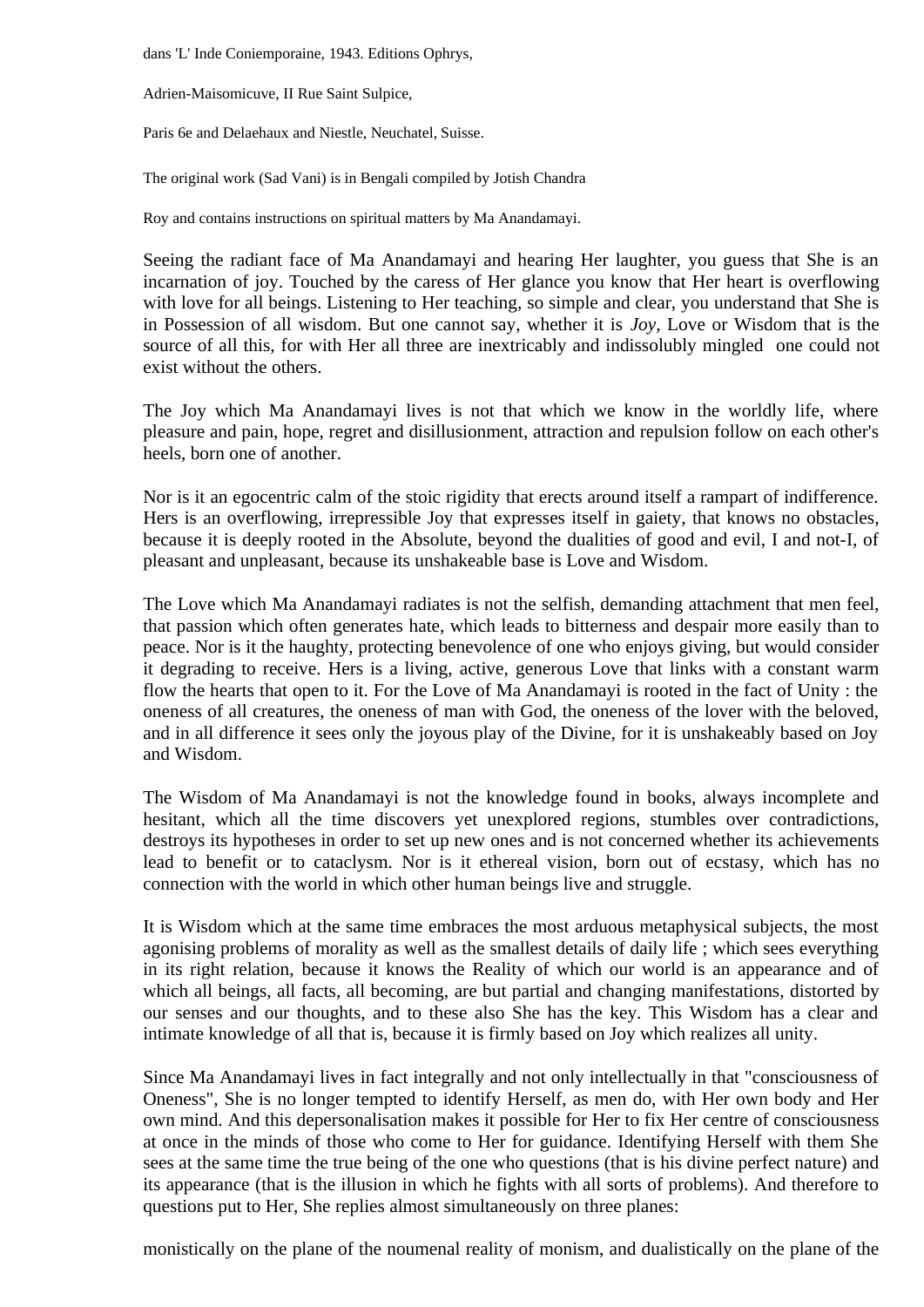religious attitude, and on the plane of practical morality. It is for him who asks to follow the advice that corresponds with his own state of consciousness - to live Unity, to listen to the voice of God, or to obey the rules of social life.

An example of this has been given by Lizelle Reymond in her study on Ma Anandamayi *(Etudes et Portraits,* Adriens Maisoneuve, Paris, 1943).

### **MATAJI**

#### **Colin Turnbull, M.A., Ph.D. (Premananda)**

The world is shaken by a series of wars, it is filled with suspicion and hatred, there is no peace for the body, mind or spirit. That is how we of the West felt at the end of the last World War, and we feel the same today. Everywhere there is disunity, unhappiness, and emptiness in our innermost lives.

The last war was, in some ways, necessary for our spiritual welfare. It shook us all into a momentary realization of our need for a firm spiritual foundation for our lives. The churches were filled and for a while it seemed that we were turning to God at last. The war ended, however, and the churches became empty again, and God was forgotten; man returned to his normal humdrum life, moved mainly by purely material considerations. Material considerations were, m fact, our only guide and standard, even morality was largely a matter of social convenience. There was a spiritual emptiness and although many were too engrossed in their whirl of activity, there were some of us who felt only a great loneliness, and a longing for something deep and lasting on which to build our shattered lives. Our eyes had been opened and we could no longer remain satisfied with a way of life, which not only ignored the world outside our own small society, but ignored the very deepest meaning and purpose of life itself.

I left my home and came to India for the sole purpose of discovering what it was that was missing in my life, and of filling that spiritual emptiness, which made life, seem so pointless. I had studied Indian philosophy and had a number of Indian friends, and felt convinced that in India I would find not only what I myself wanted, but what the whole of the western world needed.

It was not easy at first, although the Hindu family with which I lived in Baroda treated me as their own son. I learned to live the Indian way of life without too much difficulty, but all the time I was aware of some intangible difference between us, something which they had and I had not. Then I came to Banaras and settled own at the University to a serious and concentrated study of Indian philosophy. I found an increasing amount of intellectual satisfaction and yet that "something" still eluded me. Argue and reason as I might, I could not break that chain which anchored my inner life to the West and prevented me from feeling at one with my Indian friends. As long as I concerned myself with the intellect the Spirit eluded me.

I had read many books on yoga, and although again I could find myself in complete intellectual agreement with the system, yoga meant nothing more. Then, one day, a friend at the University told me that there was a woman in Banaras who was regarded as a saint and would I like to meet her? My immediate reaction was "No", but when I saw some of the articles in that book compiled by her devotees I felt less certain.

It was Anandamayi Ma, and although I still felt that my western ways of thought and conduct revolted against the idea of a woman saint, I could not help feeling a curiosity, and beneath that something more-irresistible attraction, which came through the pages of the book and filled my thoughts as I sat in the Guest House reading it.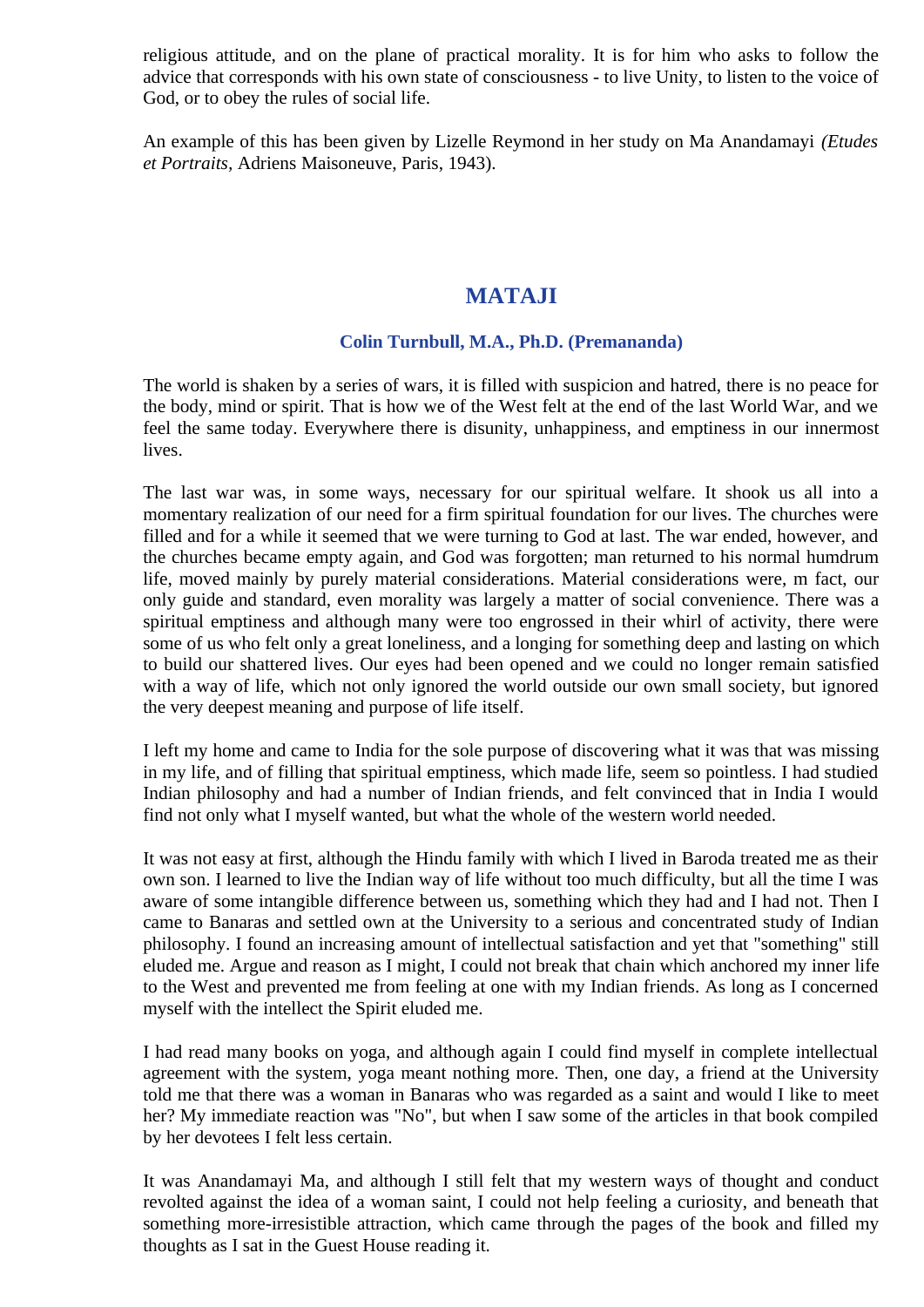It was through no will of my own, it was something inevitable, like the action of a magnet, and one evening I found myself wandering through Lanka and down to Assi, and then through the narrow twisting lanes until we came to Anandamayi Ashram. There were three of us, and we had all come to India from the West for the same purpose, the other two were Americans; one went to Ramana Maharshi and the other to Sri Aurobindo not long after the day we first met Anandamayi Ma.

I cannot describe that first meeting; there was a large crowd, all sitting on the lovely terrace over the Ganga. And there, in the midst of us, in simple white clothes, was Anandamayi Ma.

The first sight of Her unsettled me, and made me feel as though the precarious hold I did have on life was being swept away, and after She had said a few words to us I felt almost glad to get away and return to the safety of the University. It was, I suppose, the natural reaction to the impact of two worlds. I had been on the borders between East and West still holding grimly on to the West because it was all I knew, but now I had been plunged into the unknown by the mere sight of a woman.

The very next day, in the morning, I was again making my way to the Ashram, and this time I sat for an hour or more in the hall beneath the terrace listening to the *kirian* and to Anandamayi as She spoke and laughed and sang. She sang and She seemed to be singing to me. All the time She was asking me the question She had asked one of my friends the evening before: "Will you surrender, will you do whatever I tell you, without question?" Those were Her terms if I was to get any further, and again I felt a wild urge to run away. One of the devotees (Dr. Panna Lal) even asked me directly, in English, and although I opened my mouth I could say nothing.

It was not long afterwards that Anandamayi became "Mataji" and I became "Premananda", and from then onwards there was never any question of doubt. Mataji filled exactly that emptiness I had felt in the western world, and through Her I learned how to lead a whole life, how to carry the Spirit into the every-day world, how to lead an every-day life that is at the same time a dedicated life, and intensely spiritual. The combination of spirituality and practicality is one of the most valuable gifts that the East has to offer to the West, and Mataji taught accordingly.

In Her ashrams I felt the bond of brotherhood which will eventually unite the world, and in the mutual love and consideration which pervaded all those gathered around Mataji, I found a way of life which is yet but a dream among the majority of the peoples of the western world. There was no question of rich or poor, good or bad, high or low, there was perfect brotherhood among all. I think that perhaps the greatest things I learned were a love for Truth and a love for all my fellowbeings. Truth can be a hard master, but there are none better, for Truth is one of the ways in which the Spirit is revealed. Those around Mataji could not help but be impregnated with this wonderful ideal, and at the same time feel all the petty differences and distinctions which normally surround us, disappearing. Here was life as it should be led, life for the One Self, not for the little individual self, a life in which all of us could join equally, no matter how feeble and weak we were.

I find it impossible to describe Mataji, and have given up trying to do so. She is both a woman and not a woman, for in Her bodily form She gives us a living example of what life should be like -and just to see Her is to know - and yet after a few minutes in Her presence you know that the body is a mere shell, and that Mataji is essentially far beyond its narrow confines. Mataji is everywhere and at all times for those who want Her, and nothing is more delightful than complete surrender and a great plunge into the ocean of Truth, Goodness and Beauty with which Mataji surrounds Herself. She has something different for every one of us, each according to his innermost nature and it seems almost wrong to speak or Write about such a person, as that immediately limits Her.

Not long before I left India to return to the West; a number of us were returning in a bus from a visit with Mataji to Pao Puri and Nalanda. It was a tiring journey, but we were all singing *kirtan* for the first hour or so. We seemed to exhaust the possibilities of even this but one of Mataji's fondest devotees went on singing "Ma, Ma, Ma, Ma, Ma, Ma," until we reached home.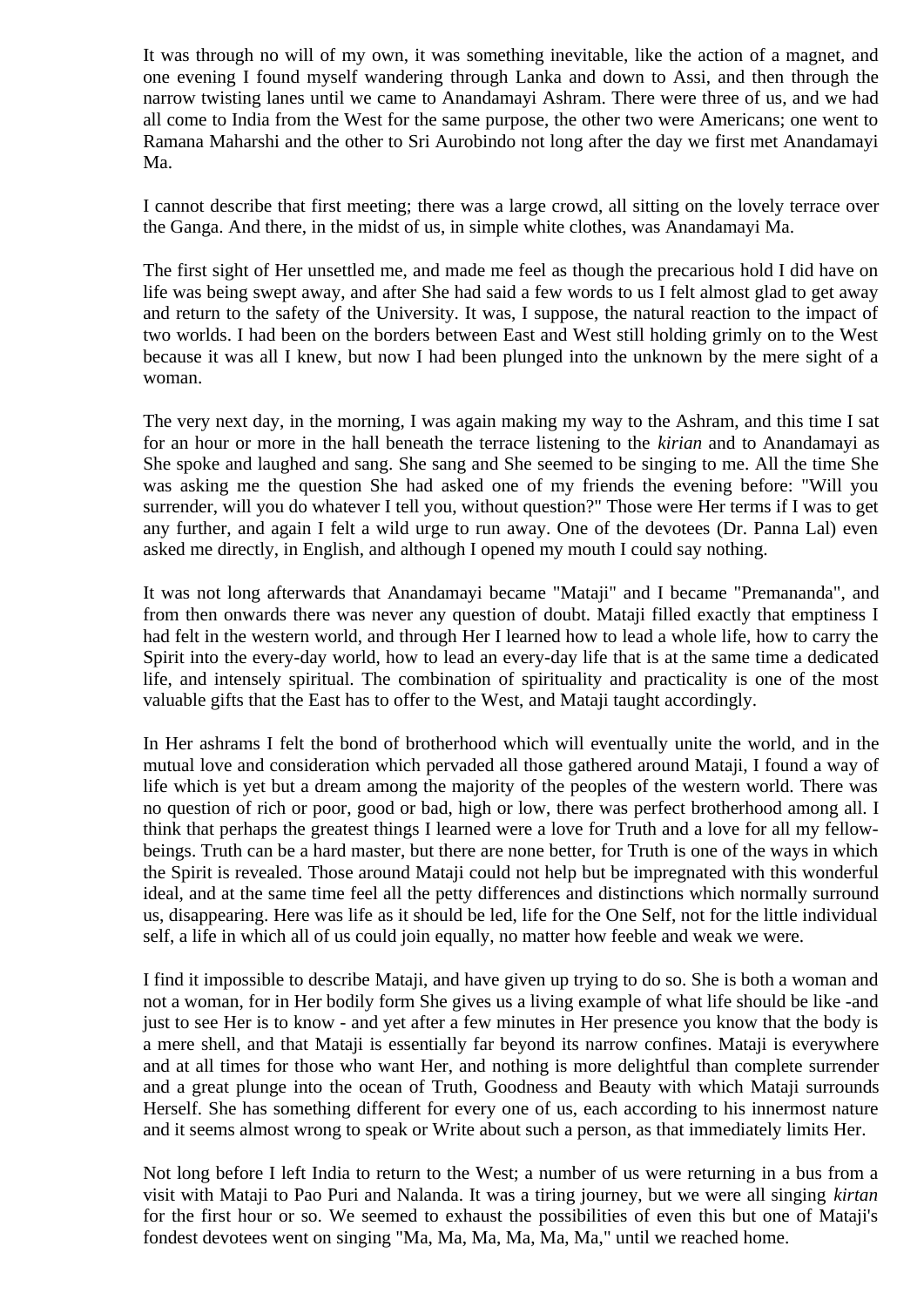We tried to persuade him to introduce some variety, but he resisted our attempts and even refused to add "Jay Ma, Jay Ma" for our benefit. He was right. How useless words are! And if we must use them it is better to confine ourselves to as few as possible. For him Mataji was the only reality in the world. He was a *samnyasi* and wanted one thing only - he could see that one thing in Mataji. So why sing elaborate *kirtan* when he could do just as well by singing the name of 'Ma" only?

Over here in the midst of the turmoil and trouble of western life I often think of that bus ride, and as I sit in the evenings and think of Mataji I find that all words and thoughts leave me, and I am conscious only of 'Ma" and all She stands for. It is the only thing which makes life worth while under such conditions, and it is an additional proof that it is in the eternal Truth which is so perfectly revealed in Mataji that the world today will find the foundations on which to build a happier future.

Mataji has a message for each one who comes to Her, but in Her very being She is a message for the whole of mankind.

### **AN INDIAN SAGE**

#### **By Ethel Merston, O.B.E.**

All books and articles about people are subjective to the writers, depending upon their attitude towards their comprehension of and their degree of capacity to contact the person of whom they write. Men and women are mostly so subjective that they can only know others in so far as they have found and known themselves, which is, for the greater number of us, scarcely at all.

If, then, we can so little know others who are more or less like ourselves, subjective, ego-ridden, desire-obsessed mortals, how much less can we know that rare Being, the ego-less, desire-less,

objective Soul? To be able to recognise His or Her Greatness is all that we can hope, and, even for that boon; we have much indeed, to be thankful for. But to describe them, to explain their actions, to postulate anything about them other than a love and wisdom so different in quality and so far surpassing our own that they appear to us as God incarnate, is an impossibility.

Such a Being is Anandamayi Ma or Mataji as Her devotees call Her. Impossible to describe Her with a subjective mind to each one She means something different according to how our limited ego-minds allow us to glimpse the whole that is such an ego-less Being. To some She is Love personified, to others God Himself, All-powerful, to yet others She is Wisdom, All-knowledge. In the stories told of Her, some see divine miracles and they worship Her, praying that She may exercise Her powers on their behalf; others again, are attracted by the radiance of Her smile and the rippling, infectious laugh, free as a child's.

What is the real purpose of the incarnation of such as Mataji? Has She a mission to fulfil towards others and the world? Or some obligation towards Herself, during the course of which those who come into contact with Her can get in their turn, the help they are capable of receiving? Or is such an incarnation as purposeless as our own lives often appear to be? And moreover of what concern is it to us? But what we can say is that we feel such an attraction to these rare Beings that we are ready to cast all the world to the winds to be near them, to live within their radiance content with a crumb of their Love and Wisdom rather than have all the riches of the earth.

In the West, too, men and women have given up the world for the Bliss that is Christ, and entered monasteries and convents to spend their lives with the Divine Name on their lips. In the East, to us living, the representative of God is adored, His or Her Name constantly repeated. In the West, Christ is one, although the methods taken to contact God through Him are numerous. So, too, in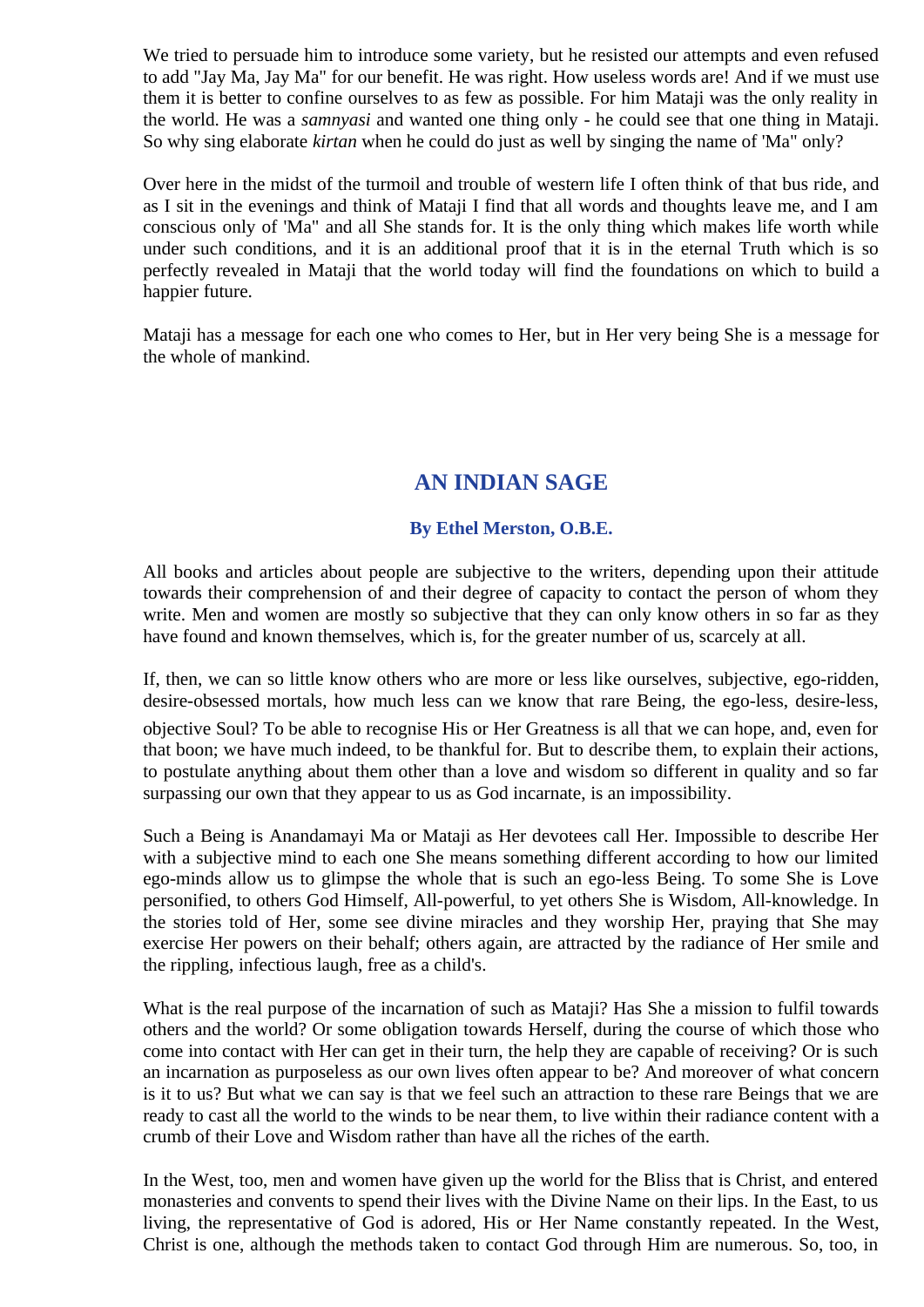the East different methods of approaches to the Divine have been recommended by sages from time to time. Be our *dharma* what it may, few, indeed, can attain without help from one such Great Soul, and, according to our *dharma* we find the Teacher we need to further us along our path.

In the world of today, as in that of four thousand years ago, when the Lord Krishna was teaching his disciple Arjuna, the way of devotion and worship is the easiest and most seekers take it, ever searching for an object through which they may worship the Divine, be the object wood, stone, a painting, or a living being.

Hence, most of the Hindu Sages of today are surrounded by devotees, adorers, and some of them, like Anandamayi Ma, apparently use this urge-to-worship to turn their followers away from selfish desires to selflessness and God. Through the trust Mataji inspires, verily as a mother is trusted by her child, we gradually become more sensitive to the impermanence and unreality of our cares, less identified with them, and so, more sensitive to the immeasurability of the power of Love and of its eternal quality; more gradually yet do we begin to feel that stillness and love within, which is beyond disturbance, apart from, yet infusing, life.

From the world over Mataji attracts seekers; French, German, Austrian, English, American, Dutch men and women are to be met in Her ashrams - all are welcomed by Her loving radiance. How often do we come to Her, worried by the cares of life, puzzled about ourselves and others, and in Her presence our problems resolve themselves, we find peace in the glory of Her smile and relaxed, we face life's cares afresh, energy renewed, understanding of ourselves and others deepened.

And even when devotion is not our *dharma,* and we cannot follow the *marga* of worship and *japam,* we recognise the greatness of all such Beings as Mataji, and, along with Her worshippers, but on our own path, find help and stimulation from the force of that Love which passeth understanding and which is Her Grace.

### **MOTHER AS SEEN BY A WESTERNER**

#### **Arnaud Desjardins**

The following are short extracts translated from the French book by

Arnaud Desjardins: *Ashram, Les Yogi el les Sages,* 

publishd by *La Palatine, Paris-Geneva,*

Flow on, Ganga, holy river, from the mountain to the gigantic plains, from Rishikesh to Benares, called Kashi or Varanasi by its children. I now intend to return to the sacred city.

At last I shall see face to face the sage whose two pictures, at an interval of several years, stirred me so profoundly that I could never forget them. When I had only just completed my studies, lost among the various problems that confront a young man hardly prepared for life, I one day, in a bookshop, glanced casually through the pages of *Autobiography of a Yogi* by Paramahansa Yogananda, the founder of the well known *Self-Realization Fellowship.* Among all the photos of austere sages and venerable old men that illustrate the work, the picture of a very young woman with closed eyes struck me like a shock. She seemed extraordinarily beautiful and I thought: this is the Woman, the Mother, the Virgin.

Eight years later someone presented to me the beautiful book *India* by the English photographer and writer Richard Lannoy. As I turn its pages, the face of an elderly woman with a look unlike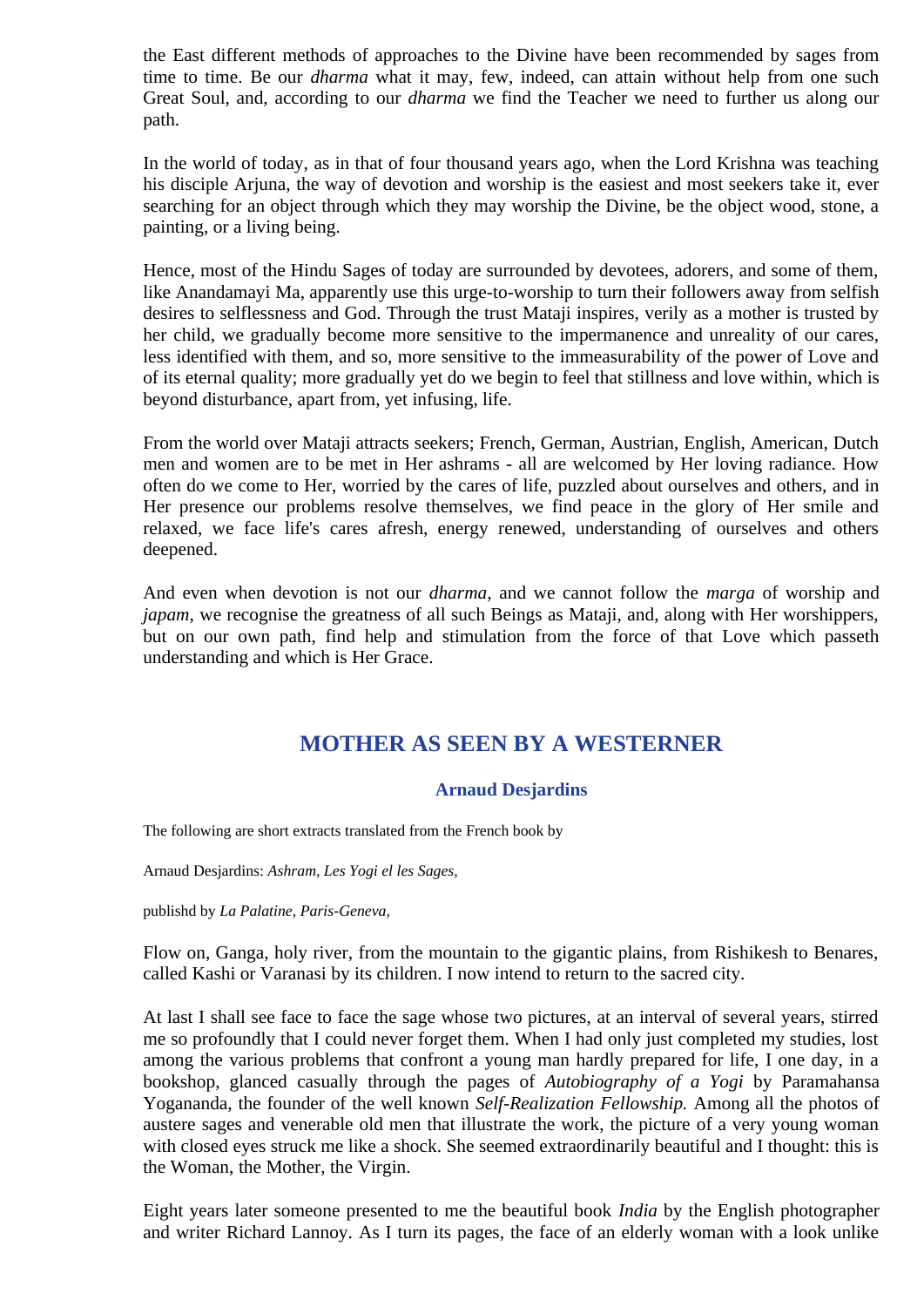any other, touches me to the quick.

I am reminded of the meaning of the name *Krishna:* "he who steals the hearts." I do not even skim through the rest of the book: it has remained open on that page and never been closed again.

And a few months ago, when in my own car I started on my first trip to India, I made my first halt in a small Swiss village, at a distance of several thousand miles from my destination. Two courageous women spend every summer in that village. They both have lived a number of eventful yeas in the country that I am about to explore. To my question:

'If I were to meet only one person in India, who should it be?" one of them replied very softly: "Ma Anandamayi."

When I mentioned Her to Swami Sivananda, he said: "She is the most perfect flower the Indian soil has produced."

Today I only think: 'It can hardly be that I shall not be disappointed."

And I am not even sure that I wish to meet Her.

\*\*\*\*

Benares is the touchstone for the love or the horror of India for Europeans. I have perhaps never been so perfectly happy as during the weeks that I spent in that city, and thanks to my friends Bhattacharya who made me discover the heart of their city, I lived as if in the Kingdom of Heaven. But I know a number of travellers for whom it remains the memory a veritable nightmare. I am sure that one could spend one's whole life in Benares without exhausting its riches.

At the very end of one of the narrow lanes that all resemble one another, and where it is easy to lose one's way, right at the bank of the Ganges, in the mohulla of Bhadaini is situated the main Ashram of the great Bengali saint and sage Sri Sri Ma Anandamayi. I arrived there for the first time one evening during the Durga Puja festival. I shall always remember it.

Having started at sunrise and succeeded in reaching Varanasi by nightfall, I am fairly exhausted. To locate Bhadaini is yet an event. At last I park my car in a road broad enough for carriages and, led by a few children, proceed on foot through the lane that seems even more mysterious and unreal in the dark of night.

A swarming multitude enters, emerges, and watches those who enter and emerge. One might think the bustle on the footpath due to a special performance at the Opera House or to a ball in some large hotel, of which the guests have been miraculously deprived of their shoes.

The narrow entrance, giving way under the streamers, is blocked by flower and garland-sellers and by a heap of shoes and sandals scattered all over the pavement.

Inside, the crush is indescribable tanned backs, *dhotis* shining white in the night, a rainbow of *saris.* A guide whose dark features I am unable to distinguish catches hold of me, and not without difficulty tracing out a passage for us, walks ahead of me up a narrow staircase.

Some wandering *sadhu* for whom this evening is but a halt on the road without end. The serene and silent peace that emanates from him, his ineffable smile and the light in his eyes give their meaning to the clangour of the brass under the blows of the clappers, Then he vanishes.

Instantaneously, abruptly there is silence, total, absolute, nourished by a thousand individual silences.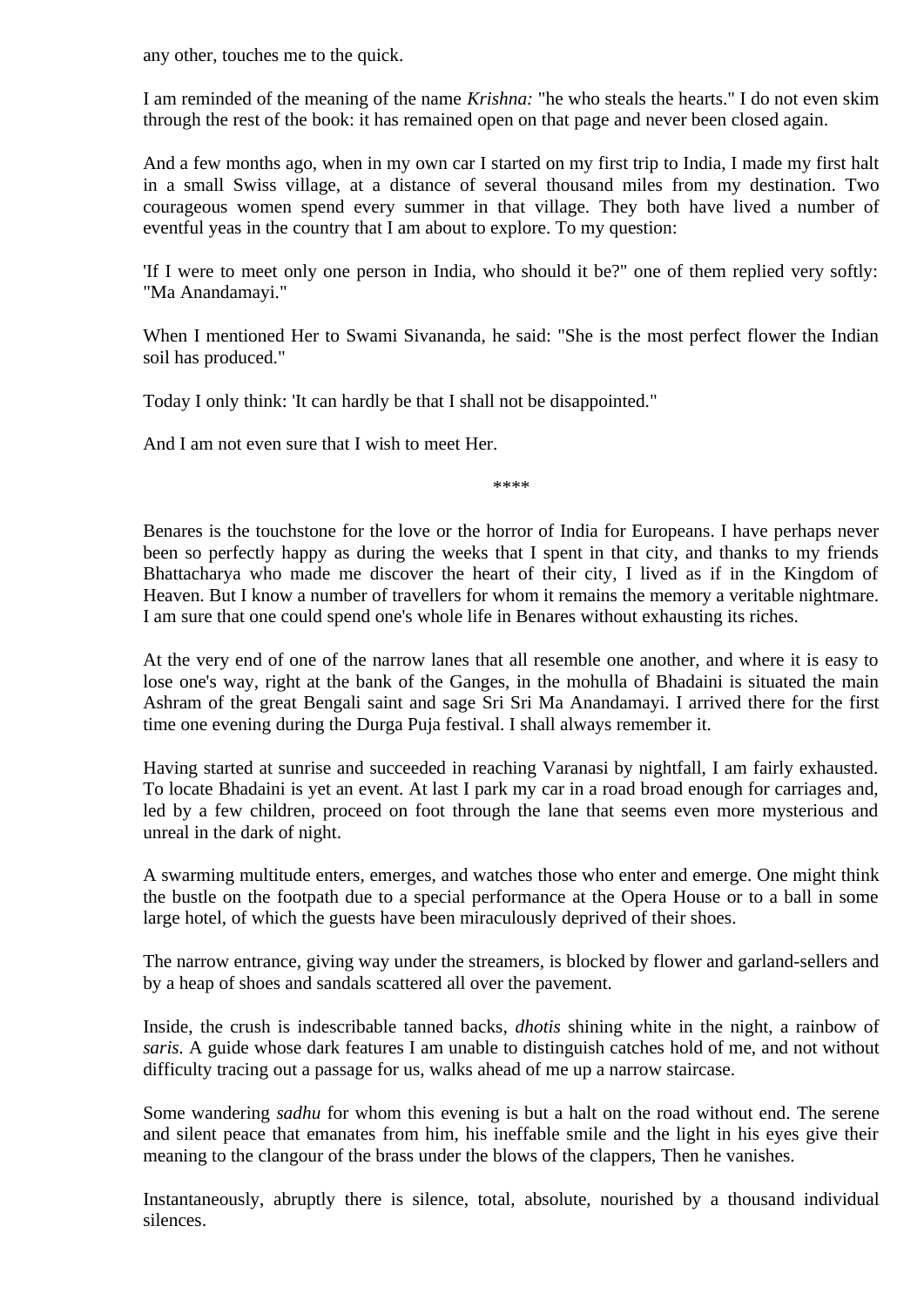The noise, the chanting, the music are deafening. But as we enter a terrace where the crowd becomes, if possible, even more dense, the threefold rhythm beaten on gongs, bells and cymbals bursts forth abruptly. Those who know it, will guess at once. Those who have never heard it, cannot imagine it. Thundering, sublime, piercing, overwhelming, shaking the whole body with its ever repeated three beats, capturing emotion, imposing silence on the mind, it raises in that wonderful autumn night the cry of the planet towards the sparkling sky. Across the white of a portico, amidst the black infinity of the plain far below, I distinguish the broad band of the eternal Ganga. In that frame, which opens out from a small outer staircase rising from the river, I see the most beautiful face of a man I have ever seen.

I do not know for how long.

And suddenly I am pushed through the once again moving and noisy crowd, towards Her whom I had almost forgotten. "Mother, Mother," says a voice close to my ear. A woman who seems at the most forty years old, with long black hair falling loosely over her shoulders, dressed in a spotlessly white *sari,* more beautiful than I ever dreamt, smiles at me.

There is no question of my prostrating and putting my forehead on the ground: I cannot tear away my gaze from Hers. I place one knee on the floor. I do not know how long this lasts. Then She turns round and walks away. I have had my first *darshan* of Mataji.

\* \*

Devotees and visitors are sitting around Mother in a cluster in order to have Her *darsana,* Her blessed sight, and She enlivens by Her supernatural presence and Her silent radiance the singing of the hymns. Close by Her, dressed all in white, the young girls who have dedicated their lives to Her. By Her side a woman of hoary age, very thin, very frail, a *samnyasini* with shaven head, clad in the orange robe. It is Didima, Mother's mother, the mother of Ma Anandamayi.

And I marvel at the extraordinary destiny of that humble woman of the village, who lost several children at a tender age, and whose baling little girl, more serious, more gentle and more joyous than all the others, the little girl who did not cry after she was born and who never wept except once during her childhood, has become the epitome of the Mother for millions of men and women.

While Didima's life was confined to her modest home how could she have thought that she would one day travel all over India and that the crowd of the small and the splendour of the great would come and bow at her feet?

Three young women share the honour of fanning Mataji, and their movements seem in rhythm with the music.

To the accompaniment of his little harmonium, a *brahmachari* sings. His singing has attained to such an abandon, to such an impersonality that he really seems to transmit something divine. Then two of the young girls, dressed all in white sing some songs and this is perhaps even more perfect, even purer.

Among the crowd are many children. Some play quietly in their corner. Others, curled up, sleep without the slightest movement. A few gaze at Mataji, unwearied.

Without a pause, newcomers worm their way to Ma, prostrate and offer a few fruits, flowers or a garland.

Indifferent to all this veneration, Ma Anandamayi is basking in peace and bliss.

Off and on Her eyes gaze into the far distance and Her expression takes on a beauty that is truly divine and beyond all description. What does She see at such moments? With which world is She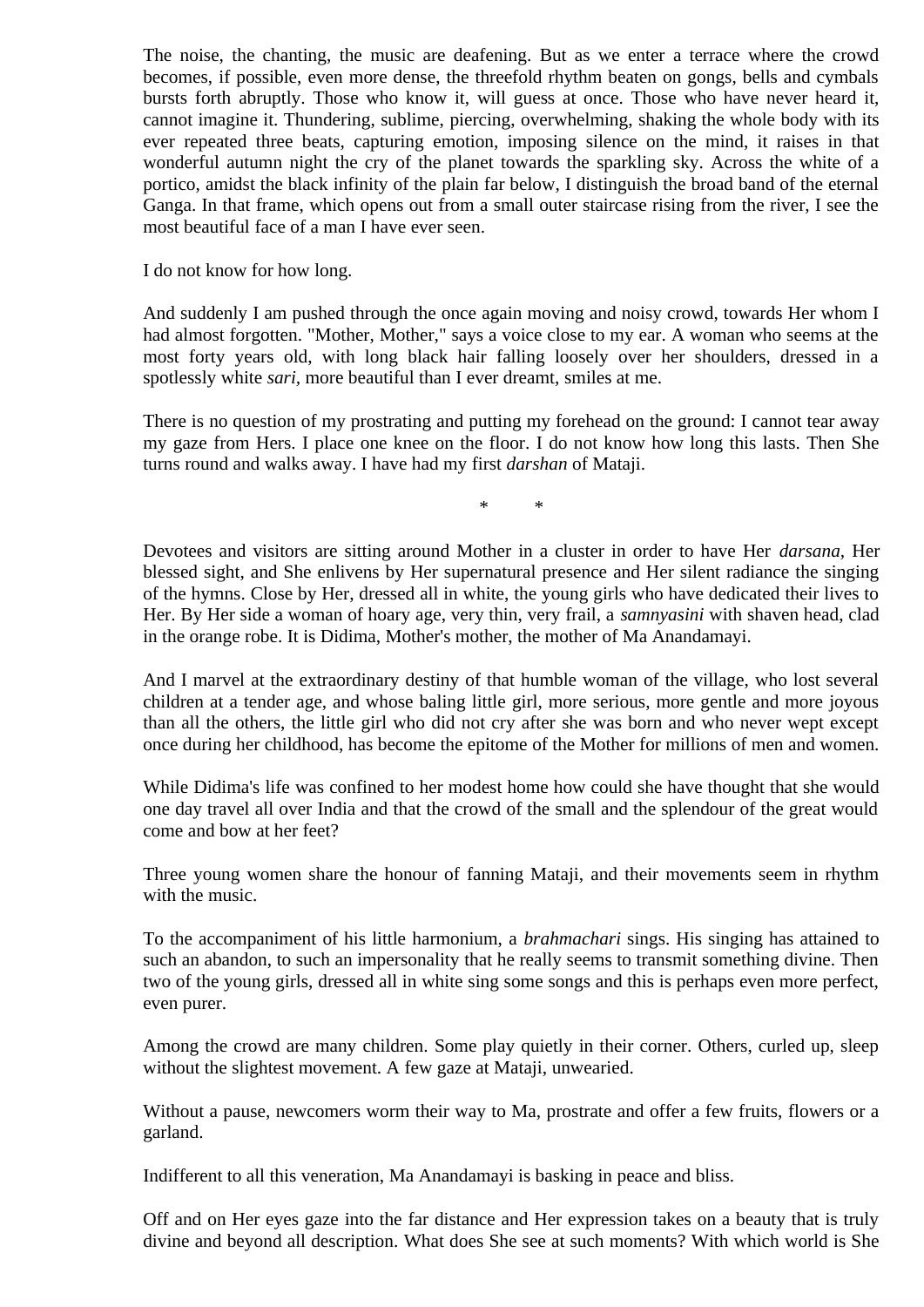in touch? What is the significance of a being in our midst so totally different? She has eyes like ourselves and yet so entirely unlike. She sees us and sees much more than us. Why have we no access to Her vision? Why are we thus banished from the world of which She is a living proof? The more I look at Her, the more fascinated, the more amazed am I.

Sometimes She smiles at a newcomer. Sometimes suddenly, Her gaze fastens on one or the other with such intensity that it is almost unbearable even for those who only witness it. This lasts for a few seconds that seem an eternity.

The hymns follow one another, but now it is Ma who sings, and the crowd repeats in chorus: *"Hari bol, Hari bol, Hari bol, Hari bol".*

Her singing has such force, such vigour that we are shaken in our entire being. This surpasses by far everything of that order that I have had the chance to experience. Something immense that very nearly causes giddiness makes its presence felt among us. We want even more of it. But we feel that we should be unable to bear it.

Her face is so powerful that I cannot disengage myself from it.

Lost in a crowd I have never before known a similar impression of intensity and fullness. At last something has actually happened in my life. And this certainty remains with me day after day for weeks, together with the one, not less forceful, that everything is possible for Mataji.

A sentence comes to my mind: "I am not worthy that you enter my house, but say only one word and my child will be saved." Perhaps I have been capable of really knowing this, for at this very moment Ma Anandamayi slowly turns Her face in my direction and looks at me. Of that instant I will not speak. Now She talks. She speaks with animation and gaiety. She laughs a great deal. "Anandamayi" - does it not signify "permeated by joy"? Everyone seems highly amused. Questions are asked in quick succession.

The atmosphere is completely free, intimate, spontaneous, relaxed. I do not understand anything, for sure. But what does it matter? The French disciple to whom someone remarked: "You don't understand anything of what Ma says?" only replied: "But who does?"

This reply is correct. The teaching of Ma Anandamayi is absolutely beyond words, just like that of Ramana Maharshi. And when She speaks, She still remains beyond Her words and beyond the comprehension of Her listeners. Nevertheless, a teaching of Ma Anandamayi, formulated in words, certainly does exist. One has often been surprised and dumbfounded by the way this unlettered woman replies, without ever a moment's reflection, to the most difficult and perilous questions that are put to Her by very learned men. Her words have for years been recorded by Her disciples, especially by a quite astonishing and indefatigable woman, Sri Gurupriya Devi, and by Brahmachari Kamalda, and some have been translated into English. They are extraordinarily interesting and striking, and represent one of the monuments of metaphysical thought and a prodigious commentary on all *sadhanas* known to us.

I myself have, assisted by the Swami who served me as an interpreter, prepared in minute detail several conversations with Her. Certain sayings, certain utterances have impressed me profoundly.

But this was never the most essential point.

\*\*\*

The more I observe Ma Anandamayi, the more I am struck by the extreme changeability of Her expressions. This is in fact the first thing one notices when comparing all the photos that have been taken of Her: one can hardly believe that they are of the same person. All those who come to Her have observed this diversity.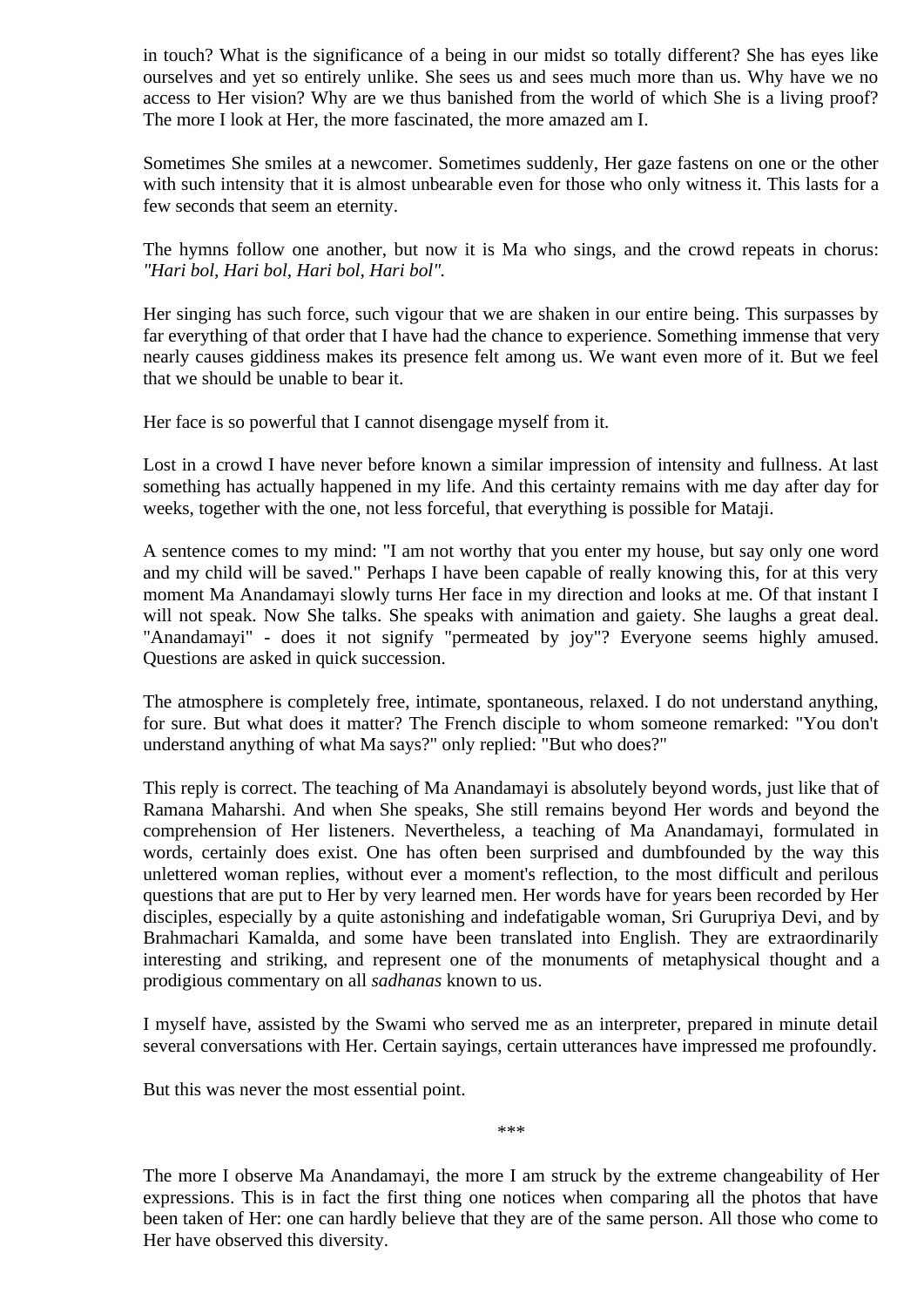At an interval of a few seconds I have seen Her appear thirty and seventy years old, be the image of gentleness and the embodiment of severity; I have seen in Her the laughing little girl and the terrifying man, the radiant saint and the inspirer of a heavy congregation.

This unlimited possibility of diverse appearances giving at the same time the paradoxical impression of ever remaining unutterably the same, reveals that - quite contrary to us who are entirely conditioned and answer to certain types which modern characterology has found - Ma Anandamayi is absolutely free inwardly, devoid of all limitations, always perfectly unencumbered and spontaneous, ready to respond to what every moment demands of Her.

Does She not say of Herself: "This body is like a musical instrument; what you hear depends on how you play."

Mataji has very aptly been compared to a perfectly pure and transparent crystal, which reflects everything that happens around it. I have even asked myself whether ten different people do not at the very same moment perceive Her in ten different ways, depending on their respective inner states. I have just mentioned Her terrifying aspect. Some Hindus will probably not agree to this. But during one moment I have seen in Her the witness to my lie, my impurity, to my contradictions - truths about ourselves of which we usually are not aware.

Is it surprising therefore that I was actually terrified, in spite of all the kindness and love by which I felt myself enveloped?

For weeks and weeks I did not understand anything of what She said. What of it? With hundreds of thousands of Indians and a few dozen Westerners I believe that Ma Anandamayi represents a really miraculous event.

And when I say miraculous, I do not only think of the fact that the consciousness of Oneness in which She lives enables Her readily to know of happenings of which She has not been told, of future events, and of what is taking place in the present at a distance. Neither, as I have often experienced, of Her reading the thoughts of those who approach Her, and replying very clearly to questions that have been put to Her only mentally, and that in a language which She does not understand. Neither do I merely refer to the large number of cures that She has effected. Even less to the fact that She has often produced phenomena of radiating dazzling light, such as other saints have before Her.

For, all these miracles - if one may be allowed to use this word - are still within the world of multiplicity, within the world conditioned by time: everything that has a beginning has also an end and a cause and is limited by birth and death.

What I really find miraculous in Ma Anandamayi is what I should like to call the echo of her Consciousness in the depth of our own.

We can have absolutely no idea of the level of a Master who lives on a different plane to our own. At the most we may be struck by his extraordinary look. But we can, through that look of the Master, become conscious, by our own experience, of what is happening within us, and of the world which he allows us to glimpse.

The majority of men and women who have contacted Ma Anandamayi and who have not been completely closed to Her influence, have felt - and it is here that I find something miraculous - the phenomenon Ma Anandamayi within them-selves and known what Life is in its boundlessness, compared to which our life is not Life; have understood "how the blind can discover light and how the deaf can hear."

This is certainly the most important experience one can be led to have: - I live and until today I was dead.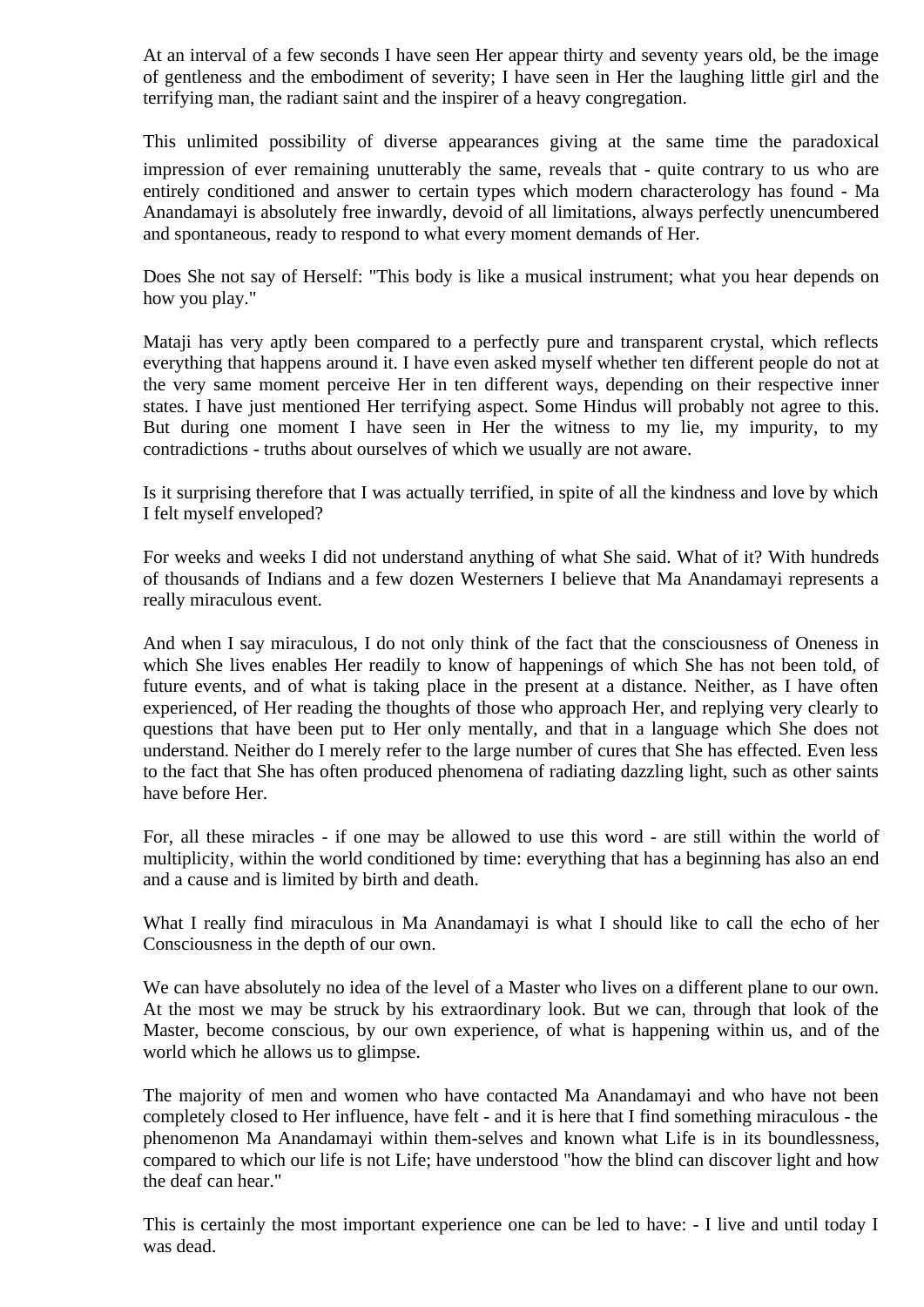Near Ma, no matter where we may follow Her, we live in beauty. Every moment lies in another dimension, larger, wider, of another scale in which there is no room for ordinary petty details. This beauty comes from within, from the propriety of every expression, every attitude, and each of them opens out into the Infinite.

Propriety and conformity to what? To the Law of the Universe, to *Dharma,* to the harmony in which everyone must discover his exact place in order to find also his freedom and his spontaneity, just as the Indian musicians improvise for hours within the strict frame of the various *ragas.*

The music of the morning is different from that of midday, evening or night. There is a time for everything and a place for everything. And the way to the Absolute goes through the respect for that order.

Since that first day at Benares, I have met Ma under many different conditions: in the midst of teeming crowds, surrounded by a few disciples only, and even - very rarely - alone with Her.

But most of all I cherish the memory of the blessed days at Vindhyachal.

After the excitement of the *Durga Puja* celebrations at Benares, Mataji retired far away from the multitude to a very small Ashram, perched on a hill, lost in the midst of the beautiful Indian country-side. On no other occasion did I have so strongly the feeling of our being children gathered round their Mother, as Her disciples like to express it.

No more formality, no more rules for approaching Mataji.

No more formality, no more rules for approaching Mataji. We Went freely to Her room and for walks with Her in the woods. No distance between Her and us, only close companionship, familiarity. Mother behaved alike to each one, full of tenderness and affection so naturally and simply. The whole atmosphere was of friendship and joy.

On a particular evening we are sitting around Her on a small terrace that looks out on the vast landscape of plains and hills. Far away, the Ganges draws its glittering ribbon in the light of the setting sun. All is love and contemplation.

In that silence one of the disciples reads softly. Mataji says nothing. We say nothing. She looks at us. We look at Her. With the gathering night a peace that passes understanding descends on us and we see Her eyes radiate the light of true Life, radiate the message that awakening may pull us out of our world of slumber.

\*\*\*

Here I am, back again near Mother.

Had I really left Her? It is not the human being that attracts us in Her, but something that we feel to be infinitely greater. If it is true that one sole Reality exists, a Consciousness underlying all appearances and happenings in the phenomenal world, and if it is true that Ma Anandamayi is a direct manifestation of that Reality, one with It, should I not say that all is in Her, that I am within Her and She within me?

For Her disciples this would be the right way of expressing it. But it would be equally right to say the same of Ramana Maharshi and Ramdas, for there is only one Guru under different names and forms.

Ma Anandamayi states this frequently. Twice when I said good bye to Her before returning to Paris, She told me that.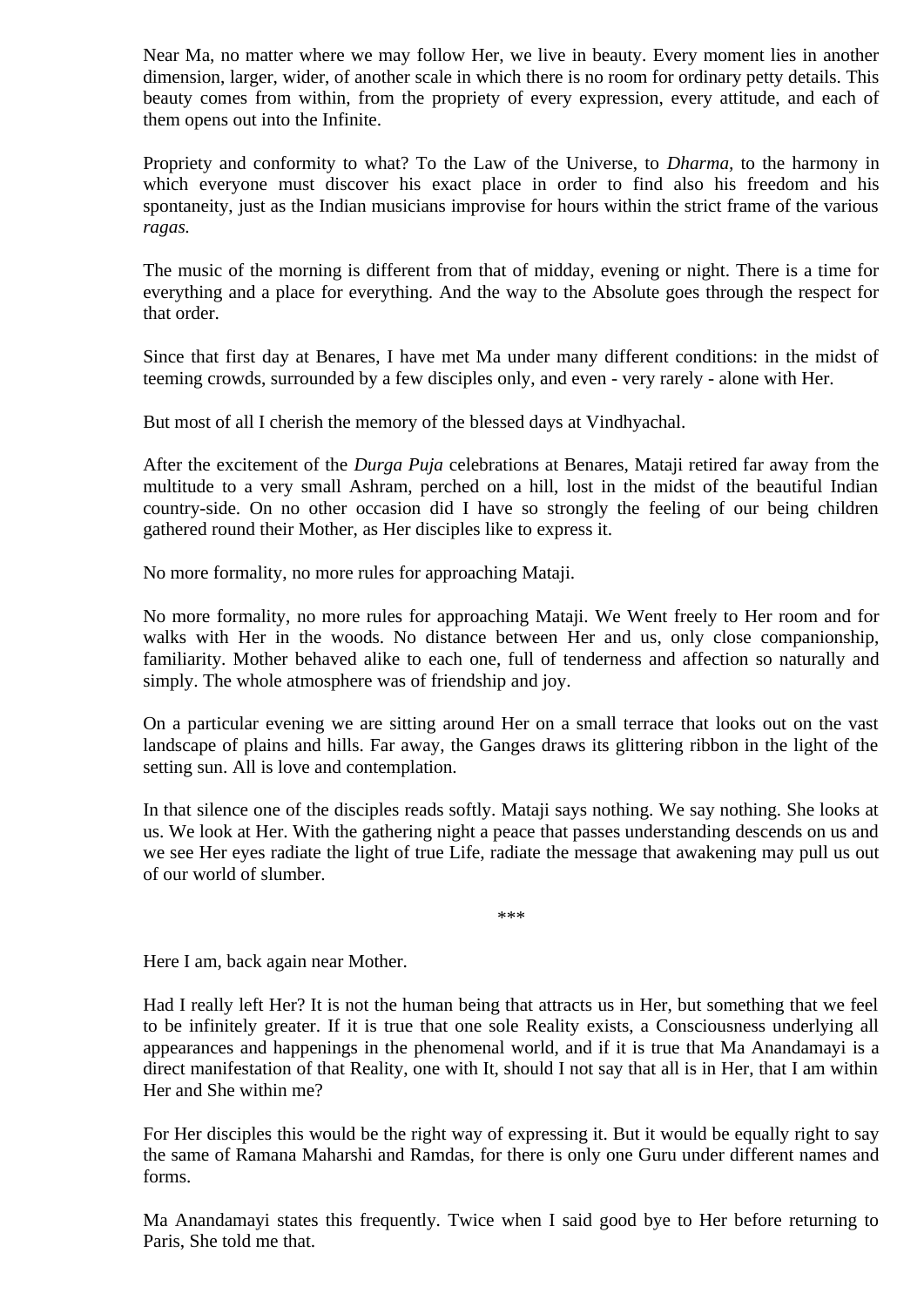She was never far away, that the whole world was Her Ashram. And last time, when the interpreter had finished translating Her message to me, She who does not speak English at all, had known what words to pick up. For She repeated several times with indescribable love: "No boundaries, no boundaries, Paris, Ashram, Paris, Ashram, *Ek:* One, *Ek:* One."

\*\*\*

Mataji has often declared that She is not a Guru. But to us, who live on the plane of duality and relativity, She appears to be a Master and She teaches.

This teaching has two aspects; it depends on Her, on Her presence. And, collected in Her replies, it will live after Her. Yet, should I call it "Her" 'teaching'? All Her glory lies in Her Impersonality, and Her teaching has been born with the world.

The most remarkable characteristic of Ma Anandamayi and this is probably Her most important mission is to awaken or intensify the keen desire for the spiritual life in all who approach Her. In this sense, how many retractions, how many conversions has She not effected.!

What we lack most is that desire more powerful than all the others. Thus, Ma Anandamayi simply makes you long for Reality. The more we see Her live before us, the more the Love, the Joy, the Wisdom, the Serenity, the Freedom and the fundamental absence of all fear that emanate from Her make us yearn for It yearn more than anything else.

We feel that these qualities have their source in something which is not an individuality however exceptional but that we are face to face with reality of another order.

In Her presence we feel that we are required to "seek first of all the Kingdom of God and its justice," without the slightest thought at the back of our minds that "all the rest will be added unto it."

I often marvelled when watching the way in which Mother plays - or seems to play for our spiritual progress, with our attachment to Her: how She keeps this love in its place and prevents us from giving too much importance to Her person. By attachment *(moha)* to Her all other attachment is Annihilated. But later She teaches us to destroy even that fervour. Does She not frequently say: "God is the sole Guru. It is a sin to look upon the Guru as a human being."

One of the most striking features of Her teaching as is the case with all genuine Masters is that for all who live around Her the best conditions for their awakening are always given.

\*\*\*

For one who has lived close to Her, it seems that this aspect of Her role is quite beyond the usual measures.

However large be the number of those who turn to Her at the same time, it appears that the circumstances are at every moment the best for each one of them. Each one is under the impression that, during the weeks that have passed, Mataji has devoted Her whole interest to him and organised all that has happened in the Ashram with a view to his benefit and to what would be the most appropriate teaching for him.

This is something, which is entirely beyond all possibility of explanation. No competence, however outstanding, no genius of organisation, not even the most prodigious efficiency could obtain this result. One is forced to conclude that Ma Anandamayi teaches as the fire heats, as the light illumines. Just as She is Love, Wisdom and Joy, She is also Teaching.

The exceptional conditions for *sadhana* and awakening that ever exist around Her are not due to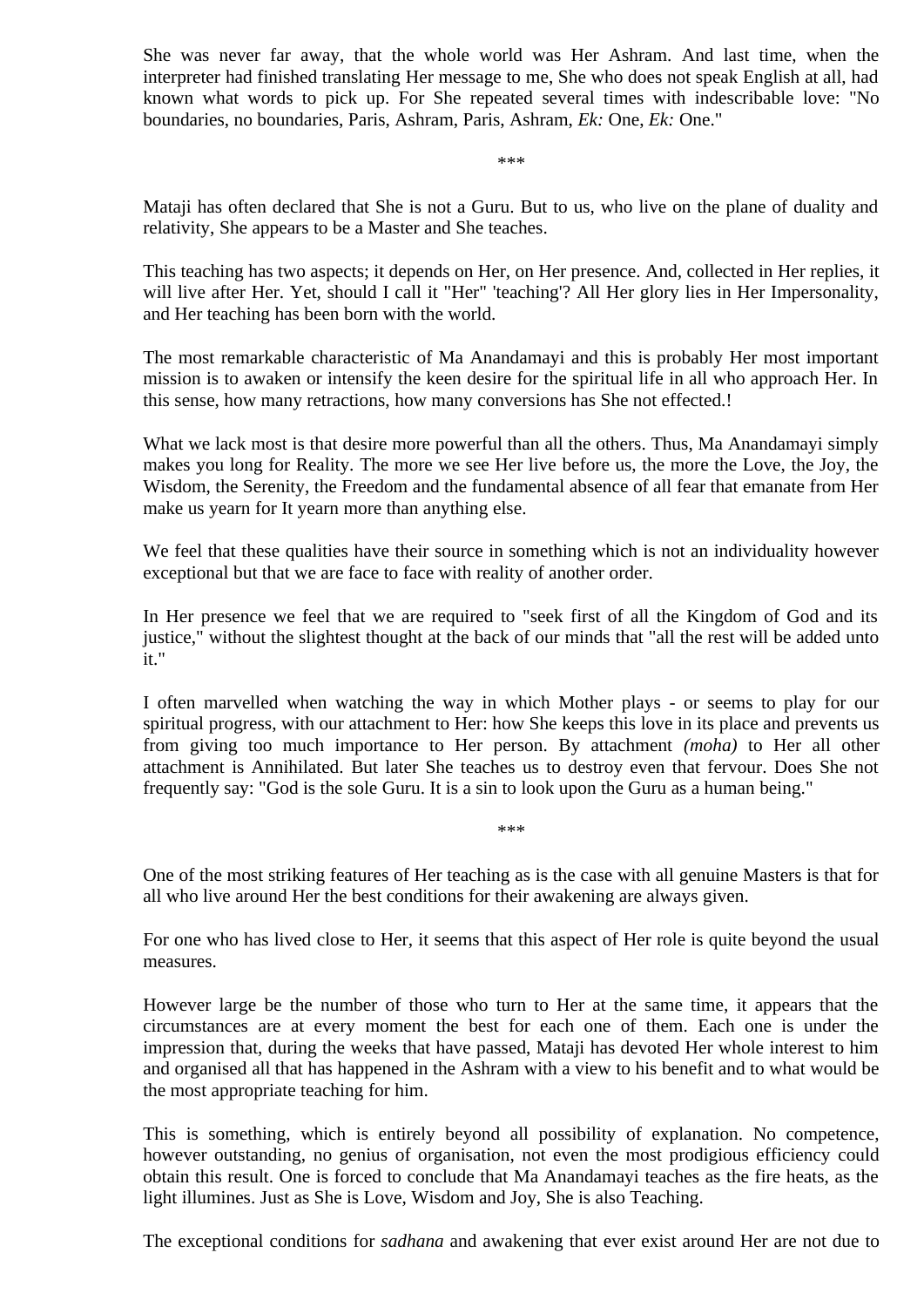Her capacity for execution, however superior, but rather to Her Being.

And Being is able to work in Her the miracle, which Victor Hugo so aptly attributes to all motherhood: of the Love of Anandamayi Ma everyone receives his share and all possess the whole of it.

# **MATAJI GIVES DARSHAN**

#### **Melita Maschmann**

Towards the end of the summer of 1962, I visited India for a few weeks. In the very first days, 'chance' (if there is such a thing) led me to a famous saint. Subsequently I believe that a centre of *karmayoga* has to be seen in his Ashram, and it would surely be presumptuous if I dared to give an opinion.

But at that time I was disappointed. Probably I noticed only the surface.

However, after this experience I decided to keep away from the living saints of India and to let the past speak to me through its temples. But 'chance' brought me straight to Ma Anandamayi at Kankhal. While waiting for Her in the small courtyard of the Ashram, I was angry with myself. What a waste of time! Could I expect anything but new disappointment? If someone had told me that I would a few hours later kneel before a human being, I should have laughed. My religious upbringing forbids such a gesture, except in specially solemn moments of divine worship.

About fifteen people had been waiting together with me. At dusk we were taken to a roof-garden. When later Mataji appeared, I had no choice to decide whether it would be against my convictions to kneel before a human being. 'It' simply threw me on my knees.

What I experienced in the next few seconds cannot be conveyed to a person who has never known anything similar. I can only relate outer signs and speak in metaphors. Just imagine that a tree a beautiful, strong, old beech for instance approaches you with calm steps. What would you feel? "Have I gone crazy?" you would ask yourself.

"Or perhaps I am dreaming?" Finally you would have to concede that you had entered a new dimension of reality of which you had hitherto been ignorant. This exactly was my position.

So far as we know, it is part of the nature of a tree to be rooted into the ground, is it not? According to western thinking, a human being is characterised by his 'I'. In his existence as 'persona' Christians recognise the mystery of his immortality. Here I was suddenly confronted with a human being of whom I felt that She had no 'I' any more. Expressed in non-medical language, it may be said of certain mentally deranged patients that their 'I' is disjoined or diffused and that they have thereby lost the special quality which is the distinctive mark of a human being. I have come across such patients. The profound senselessness of their existence called forth a similar horror as I felt at the sight of a forest in the mountains after a heavy storm: the old pine trees stood with their crowns piercing the earth and their roots sticking up towards the sky.

However, here now is Mataji a human being that has no more. 'I' and just because of this, is not less but *more* than all other men I have ever met!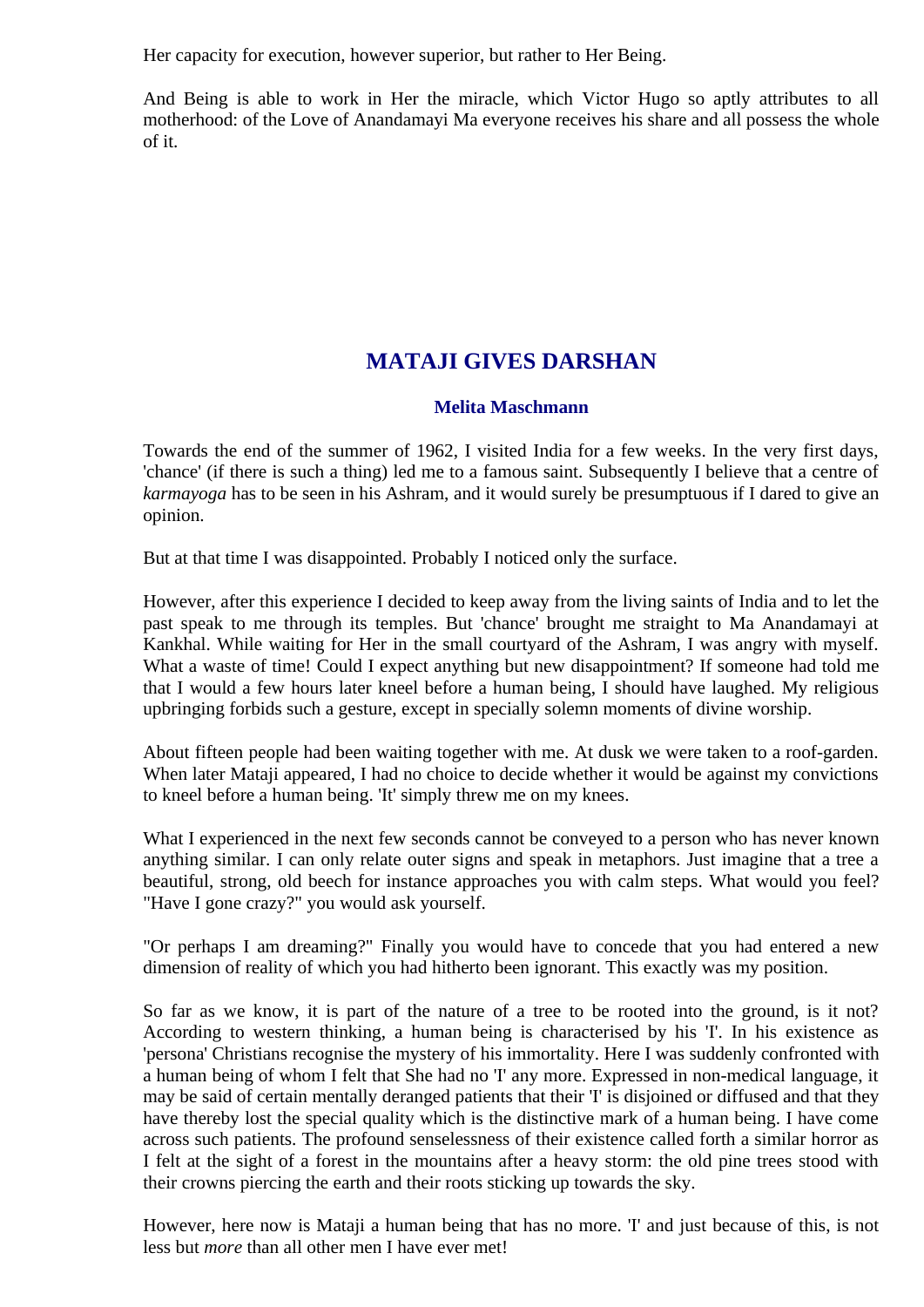Later I read much about this and learnt that ego-lessness is one of the characteristics of a *jivanmukta*. But at that time I did not know anything about it except what I saw with my own eyes. That I did not deceive myself is testified by a letter written to friends, which marks an inarticulate attempt to express what I had experienced.

I wrote: "...She seems to be a human being without an 'I', belonging to the category of Mata Ganga or Pita Himalaya. Looking at Her, one feels that She must have transcended good and evil." (These considerations crowded upon me, while I felt that I did not understand their significance.) Something similar I also said a few days later to one of the ashramites who replied: "Do not imagine it is your merit that you have been able to recognise Her so instantaneously. It depends entirely on Mataji how much She allows anyone to see of Her."

I gladly agreed to this statement. Everything great in our life is a gift, or as the Christians say, Grace.

While writing all this I realize that I am talking much, because I haven't the courage to say something about Mataji Herself, and even less to describe Her. In my travel diary there are a few groping sentences: "Mataji has the super-personal personality that speaks to us when we stand at the seashore or at the foot of a mighty mountain. But what is it that speaks to us in those moments? Surely not the sea, whom men have named as one names a child.

The child is then its name. Mataji also must have been given a name when She was born. But what is the significance of Her existence grasped under that name? Anyone who would address Her by that name may be compared to a man who wants to attach a label to the Indian Ocean.

For about ten minutes Mataji slowly walked up and down along the far side of the roof garden. Sometimes She stopped and gazed at the sky. She did not seem to notice us. The evening clouds were reflected in Her eyes. What I perceived there is quite beyond the ken of rational thinking. The clouds, the woods, the mountain range of the Himalayas dived into that gaze as if it were their own home. When the moon is mirrored in a puddle of rainwater, it becomes tiny and pale. But Mataji's eyes reflected the sky as only the ocean can sisterly, out of the same order of creation.

"While watching Mataji, my whole body was trembling. What confounded and perplexed me so greatly was that this 'phenomenon Anandamayi Ma' did not fit into any place of my scheme of the world. Just as the tree that starts walking cannot be fitted in anywhere and therefore threatens to blow up the habitual order.

"Later Mataji sat down on a couch kept ready for Her, and conversed with the people. The strange bewildering element of Her being receded into the background, but never for a moment entirely disappeared. One could endeavour to forget it. Then, a woman clad in a white sari, I should have estimated Her about fifty, whose hair *fell* loosely over Her shoulders and back, sat there between the cushions.

Gracefully and at the same time with vigour, She was engaged in a lively conversation. Occasionally She broke out into laughter, then again seemed absorbed in some deep contemplation. Off and on affectionate mockery could be detected in the corners of Her eyes, while She discussed some theological problem with a distinguished old Indian dressed in European style. At one moment a tattered old pleasant woman who was almost blind and gave off an indescribable smell, came ad squatted on the floor close to Mataji. Mataji bent down low to Her. For several minutes their heads almost seemed to touch and one could hear a soft murmuring. Mataji listened with Her whole being. A kindness was expressed in this, which represented something human to perfection

That evening I made up my mind to drop all other plans and to proceed to Dehradun where Mataji was expected within the next few days. In the meanwhile I attempted in vain to gain clarity about what I had seen and felt. Finally I decided to postpone this for later and first of all to take in with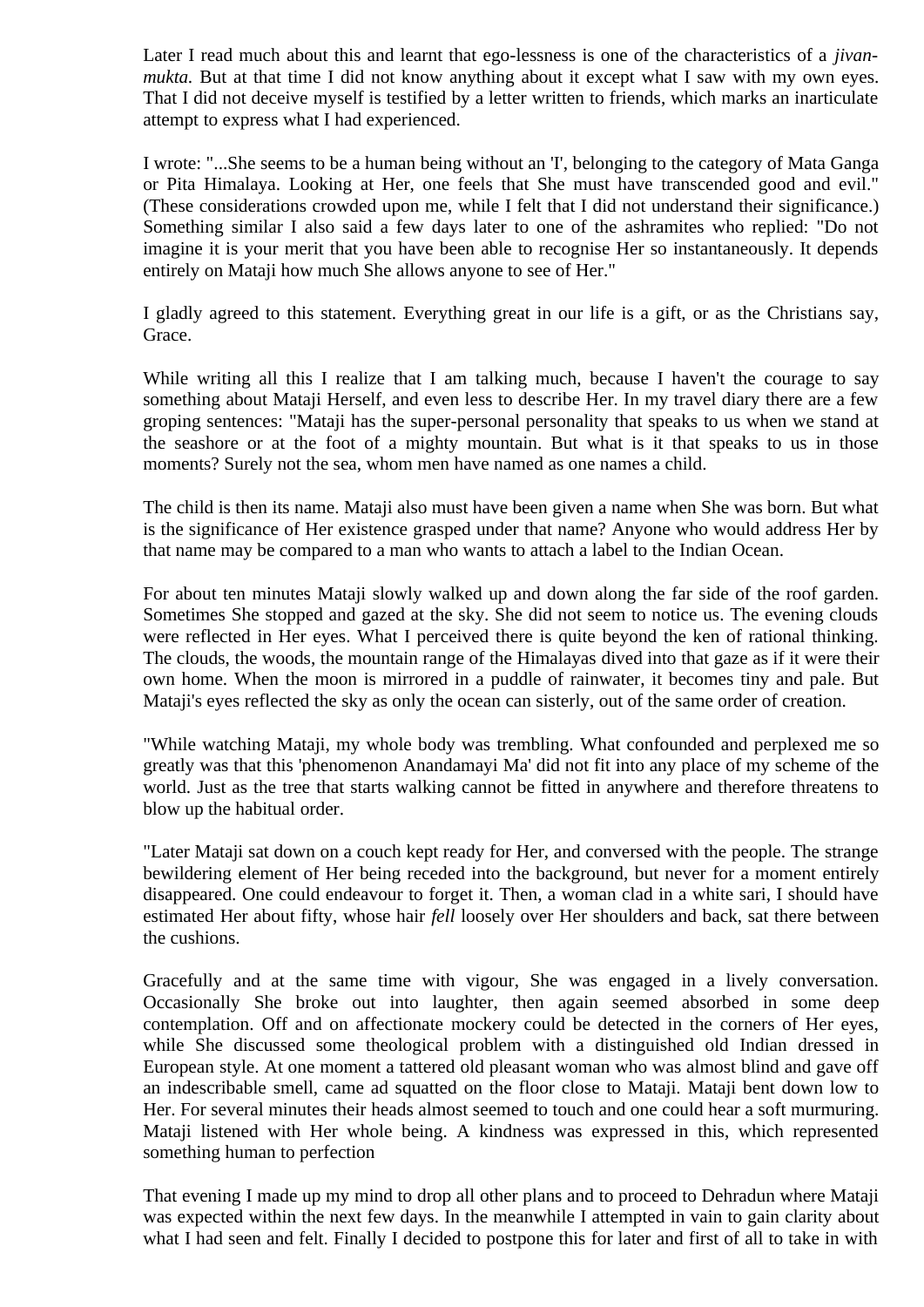all my senses. In Kishenpur Mataji would appear twice daily, usually for about two hours, and was then mostly subjected to the onrush of Her devotees and admirers. Except for a very few hours of sleep, She had 'privates' for the rest of the days and nights.

Several times She Herself saw to it that I could Sit very near Her in spite of the crowd. I felt like an enthusiastic lover of music: while opening himself, heart and soul, to the enchantment of the music, he at the same time observes the way the instruments are played. Mataji's presence filled me with an irresistible mysterious fascination, such as I had never before experienced. And yet I was simultaneously clearly aware of the specific human element in Her. I saw how Her eyes lit up when amongst those who fell at Her feet and touched the ground with their foreheads, a familiar, friendly face turned up. I believed to notice how She suffered from the heat. I felt Her slight resistance when She withdrew Her feet from an importunate adorer. I observed Her pleasure in puns (an ashramite translated to me what was being said). I saw how She dismissed a Parsi lady from Bombay who requested a miraculous cure from Her. "Take your husband to a good doctor and pray to God for peace for both of you." At that moment Her face bad an expression of sadness and inexorability.

I also marked how Her attitude and the deepening shadows in Her features betrayed fatigue before She got up and traced a passage for Herself through the multitude that thronged round Her.

The Christian painters of the early Middle Ages had a simple, yet effective device to express holiness when depicting scenes from the life of Jesus or any saint. Representing, for instance, the birth of Jesus, they would paint the infant and his parents as ordinary human beings, but put them against a background of gold. The golden background symbolised the inexpressible mystery of sanctity. One who wished to give a message of holiness by painting, was not free to let his brush be voluble, he could only tacitly hint at the mystery by the luminous background.

I feel very much like those artists. What is describable in Mataji is the familiar human element. For that which is beyond, for the Divine, I also have no means of expression. But I could use an expedient similar to that of those painters. Sometimes I believed to see a stream of light radiate from Her eyes. But at such moments, I more than ever felt pained at my blindness. I knew that, if only I were more of a seer, I should have beheld Her whole form in this halo. Although incapable of perceiving it, I yet felt it and was able to register its effect by the complete peace that infield me at certain hours.

The mystery in its secrecy shall remain untouched, but perhaps I may be permitted to try and approach it by a few more steps I felt that this divine Light must be connected with Mataji's egolessness. It originates from the eternal Ground of all existence let us unhesitatingly call it 'God.' And it streams through Mataji because it is not impaired by the opaque texture of the I-ness, which, in the case of all of us, is more or less dense.

I have yet to mention how very thoughtful it made me that although millions of men and women of all strata of society fell at Her feet, I could never detect even the faintest trace of pride, neither also of humility in Mataji. Probably there is a connection between this and what I stated when I first met Her, namely that She seemed beyond good and evil. I must confess that, to this day I am unable to understand this fully. I have still to ponder deeply about it, for I know now that this statement is in keeping with one of the elements of Hindu teaching.

Mataji's mysterious power lies in Her being, not in what She does. Without a doubt, She has for many, many years lived solely for Her fellow beings. But this may be said of a fair number of others as well, although with them it has a very different significance. Seen from our angle of vision, Her whole life seems to be one continuous self-sacrifice and could therefore still be called 'action'. Yet, when watching Mataji for a sufficiently long time, one comes to feel that, what is essential in Her existence does no longer fulfil itself by action She is not what She is because She *does* good. Her life seems a manifestation of pure, self contained Being, perhaps I should say 'Being reposing in God.' Hence She corresponds to our highest conception of 'good', but the ethical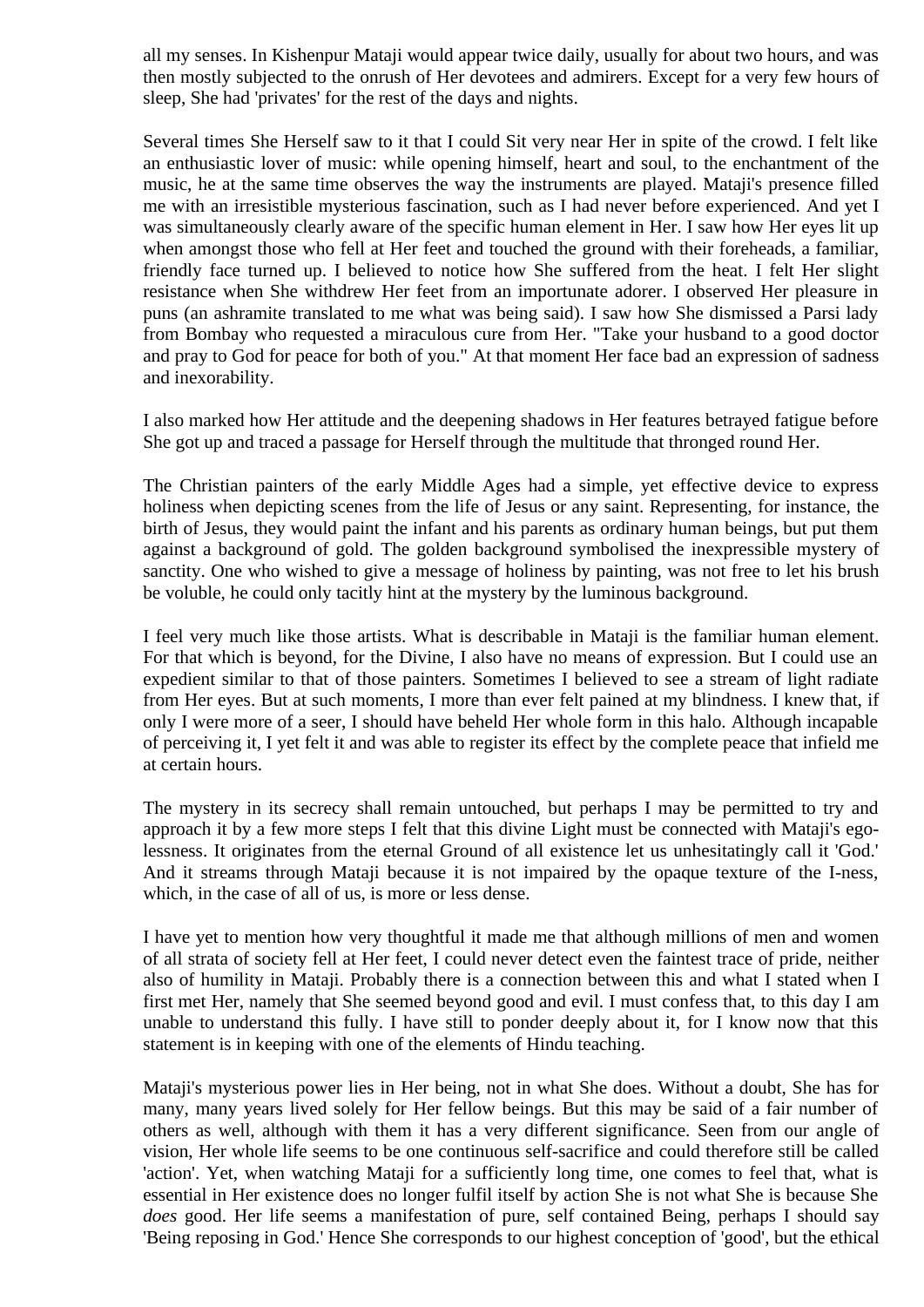laws are for Her not any more a matter of struggle and daily decision as for us who still live fully steeped in action.

The Christian apostle Paul says: "Christ is the end of the law:'

He does not thereby mean the denial of ethical commandments, but their fulfilment as a matter of course. For Him who is "one with the Father" (with God), ethical demands are no more of the nature of commandments. He fulfils them spontaneously by His very Being. This also holds good for Mataji. For One who sees Her with open eyes, not only the beauty of God is reflected in Her, such as we may recognise in a flower or more powerfully in the sea or the mountains, but also God's Love, Moreover Her whole being is a passionate, indefatigable, newly formulated proclamation of self experienced Divine Reality. According to the Christian doctrine, Christ is the most perfect child of God, the Son because His love for God and men was most perfect. The ocean or a mountain cannot testify to Divine Love, but man, if he is wha he should be, gives evidence of God's Love. This is so with Mataji.

While I was sitting at Mataji's feet with Her other devotees and nothing happened except that we looked at Her, I, at certain moments, felt the presence of Divinity more powerfully than I had ever before during Church ceremonies. I believe, I understand that all ritual of that kind exists only because of the want of Divine Presence, as a gesture of longing and invocation of That, which cannot be forced to come. But where Divinity IS, even prayer is silenced. The ritual action is blotted out in the mysterious presence of Divine Being. A strange experience, impossible to convey to others this fullness in the void of gazing. A gazing with closed eyes, and yet with eyes wide open. Once or twice I perceived what can hardly be grasped by a western brain. I do not know how Mataji experiences Her own person. Certainly not as we should express it, namely as a human being in whom the divine spark emits a specially bright light for She lives in Oneness. I believed to observe that She, in whom Holiness is embodied before our eyes, 'joined' us in the reverent contemplation of the Divinity that She Herself IS. In my diary I find the clumsy sentence: "Sometimes one has the feeling as if Mataji revered Herself. But this attitude is completely superpersonal."

Later I discovered the conception of *'Lila.'*

Does it perhaps give the clue?

Mataji's Darshan I have probably experienced only three or four times. The numinous by which it was characterised did not lessen, but to my great surprise a fundamental change took place: My first feeling that I had lit upon a dimension of reality entirely foreign to me was reversed into its opposite. I now felt that I had only just, for the first time, discovered man's own true reality.

It may sound presumptuous, but I should like to say it in all humility: In Mataji, God allowed me to see Him with the closeness of intimacy. Ever clearer I felt, what distinguishes me from Her is nothing essential, it lies where the brightness of a candle is distinguished from that of the sun. This was of course a tremendous discovery.

Mataji's last evening in Kishenpur, which was also my last one, has remained in my memory as a big festival. About two hundred people had assembled in the Ashram. I see Mataji standing in the courtyard, indefatigably distributing *prasad* in all directions. Not in a solemn manner but laughingly, like a mother whose greatest happiness it is to satisfy the hunger of her children. Sometimes She would suddenly throw a fruit over many heads to someone standing at a distance, who had asked for it only with his eyes. Afterwards, for a long while, She walked up and down between us, talking to a child, joking with one or the other, allowing questions to be put to Her, sitting down near the musicians who were singing *kirtana,* then rising again to walk once more between us. It was as if She wished to distribute Herself, and She did this with a hundred hands. Never have I met a more beautiful human being, or more precisely, never have I seen the mysterious beauty of the Imperishable shine with such effulgence through mortal flesh.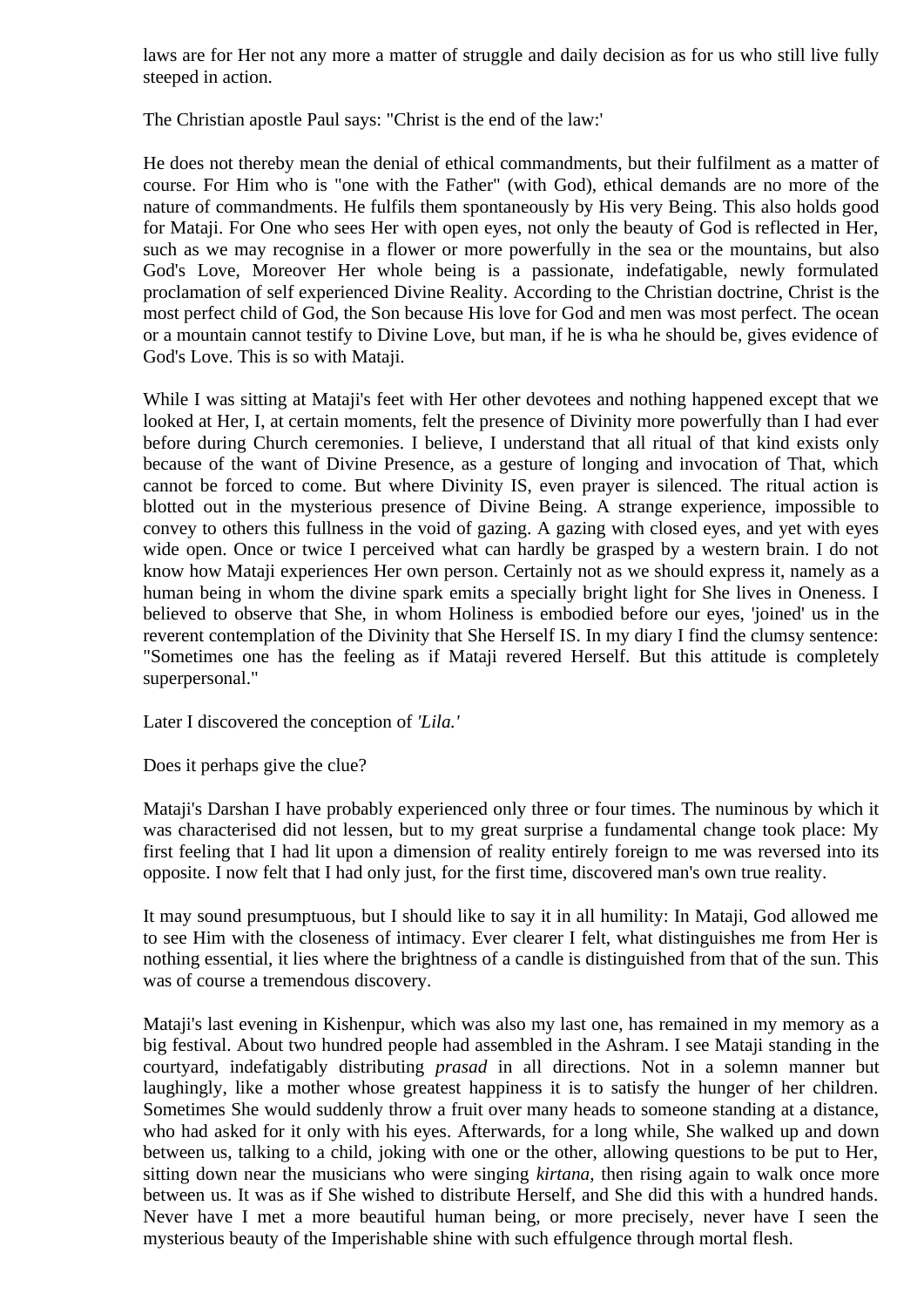Late that same evening, there was a very special moment for me. I stood behind a trelissed window, which looked out over the temples. Mataji stood between them and, for a short while, all the people who had surrounded Her receded far back. My memory shows Her to me standing there all by Herself.

I raised my folded hands to bid goodbye to Her.

From my prison (behind the latticed window) my greeting went out and upwards to Her freedom. She lifted Her folded hands in response, and simultaneously sent a veritable torrent of joy right into the core of my heart. This instant lay outside of time. I felt this with every fibre of my being: here nothing was threatened with transitoriness!

Since then in more than one crisis it has become clear to me how much I owe to Mataji. Just like everyone else I see the danger but quite contrary to my attitude in other crises hitherto, I do not feel afraid. Perhaps I have grasped not with my mind but with my whole being that even the most cruel outer destruction does not touch that which we ARE in Reality.

There is a Zen Buddhist saying: "When an Enlightened one touches a dry twig, it begins to blossom………..."

# **A CALL FROM ABOVE**

### **Ganga Charan Das Gupta, M.A.**

The present age is one of great confusion. There is a widespread feeling of impotent perplexity all over the globe. Horror stories of atomic weapons, of "Baby Atomic Bombs tested at Nevada Testing Grounds", of "Tactical Bombs ready for rapid use to stiffen the defences of the NATO forces facing aggression," of Petrol and Flame Throwers and Napalm Bombs showered in Korea, of brutal assertion of physical supremacy over the weaker peoples of the earth, all these conspire together to deepen the darkening gloom, foreboding disaster and doom to the human race all over the globe. There is moreover the grim apprehension of bacteriological and atomic warfare developing in the near future as feverish preparations for peace offensive in the garb of selfdefence are being pushed on at tremendous speed.

The birth of a New Age was announced with pride and thankfulness to God when in August, *1945,* about two lakhs of innocent men, women and children were exterminated in a few moments and five times that number maimed and crippled for life in Hiroshima and Nagasaki. Since then right up to June, 1952, the atom bomb colossus has gobbled up over eight billion dollars. The present condition of the world today has been summed up the other day by President Eisenhower: "Humanity under the present cloud of threatening war is hanging from a cross of iron ; if no turning could be found to the course of the last eight years, the worst to be feared and the best to be expected would be respectively, 'atomic war' and 'a life of unending fear and tension'." (Note: The Statesman 17.4.1953.)

A new and more formidable monster has been slowly rearing its ugly head since the middle of the last century, threatening to engulf the entire human race in bitter race conflict and mutual selfdestruction. It is race-hatred plus colour prejudice. In Europe the Nazis deliberately exterminated five million Jews, whose only crime was that they were Jews. (Note: Betrand Russel: New Hopes for a Changing World, P 110.)

In Africa, as a result of appalling programs in the Congo Region, the dark races were reduced, within a span of ten years, from twenty to nine millions. (Note: Ibid P 101.) In Abyssinia innocent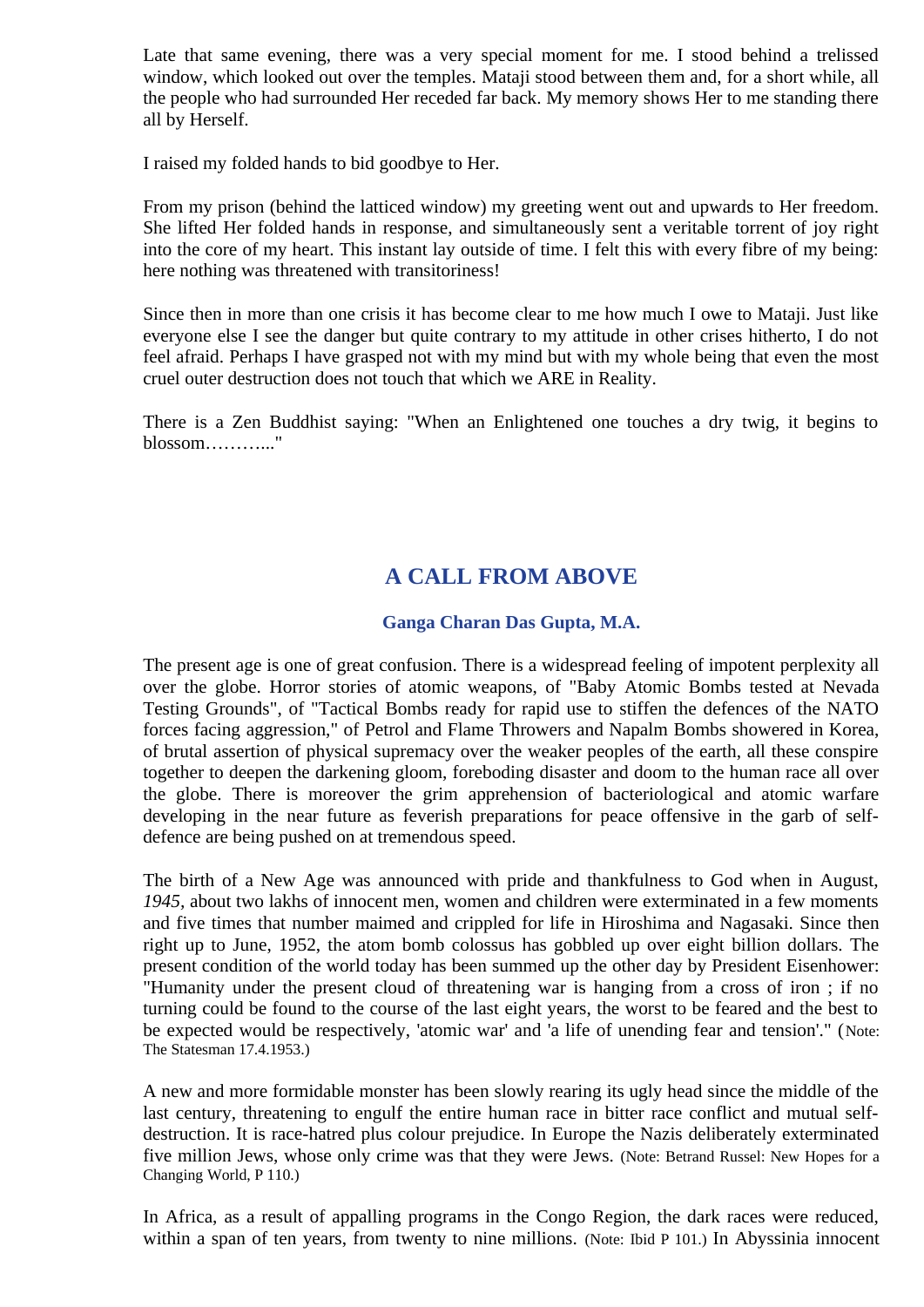Ethiopians were slaughtered on a mass scale in millions most mercilessly for no crime other than their being a dark race. Intolerable hardships and injustices and cruelties and race restrictions are pushing race and colour antagonism to the point of universal disorder and destruction. "This racehatred originates in the desire to feel superior as well as in the dreadful fear of proving inferior to the coloured races of the world." (Note: Betrand Russel: New Hopes for a Changing World, P 110.) This leads to collective enmity between the two groups of people of the world Mahatma Gandhi, shortly before his death, anticipated with horror this prospective catastrophe befalling humanity.

Technological advances in course of the last decade have developed an atom mind, an overweening Imperialism amongst the big powers of the world; their attitude is gradually becoming more and more domineering and violent towards both man and nature. "Modern man no longer considers Nature as being in any sense sacred and divine and feels perfectly free to behave towards Her as an overweening conquer and tyrant."(Note: Aldous Huxley: The Perennial Philosophy P. 79.) Man now no longer seriously believes that God is in the world and is immanent in men and Nature. Man's folly rushes him on towards exploitation of all the resources of Nature, including human reserves, and spurs him on to be Her Master rather than Her collaborator. "

At the present time we are rushing towards the brink of a precipice and a grim dread is creeping into our souls, for we shall have to pay an appalling price for our much-vaunted conquest of Nature. (Note: A. Huxley – The Perennial Philosophy P.78)

The intoxication of atomic power has made man forget the sanctity of human and subhuman lives and look upon them as convenient tools for his aggressive impulses. History often tells us that nemesis has always followed such aggression whether in the nation or in the individual. Germany and Japan, or Hitler and Mussolini are recent examples for all men to remember.

We are at the crossroads. Old ideals have lost their hold upon our mind ; new ones have not yet emerged and taken shape. Man is groping in the dark in confusion. A mental fog is manifest everywhere.

It is refreshing to find that in India, a new personality has been working silently for the last forty years on an intensely human and spiritual plane. She is known everywhere in India as MOTHER ANANDAMAYI. It is not possible to give even a glimpse of Her immense power, working for the good of humanity. She seeks to restore to man the "Unitive knowledge and realization of the Divine Ground" (Note: Ibid: P.80) of all existence, and the vision of the Eternal One, in and through whom the Universe holds together. We can, without any doubt, say of Mother Anandamayi, what Roman Rolland said of Sri Ramakrishna in 1928, forty-two years after the departure of the saint from this world:

"He not only conceived but realized in himself, the Total Unity of the majestic river of God open to all rivers and all streams; so I have given him my love; and I have drawn a little of his sacred waters to slake the great thirst of the world." (Note: Romain Rolland – Life of Ramakrishna, translated by Malcolm Smith, 1930.)

Mother works quietly and almost unnoticed amongst all classes of people. Like the life forces of Nature, Her influence penetrates the supra-physical plane of existence in the region of man's motives, purposes, and principles. It transforms His being, all invisible like the cosmic radiations from above. The rich and the poor, the young and the old, the invalid, men, women and children of all castes and creeds, Hindus, Moslems, Christians, Jews, Parsis and Buddhists - all have free access to Her presence at all times the day.

She welcomes them all and dispels their doubts and difficulties and offers a satisfying solution to all their problems. Foreign people who do not understand any Indian language are drawn by Her personality. Her grace and sweetness and some invisible power draw them on to Her. They obtain what they need most from Her gracious looks, Her silent, inspiring ways of joy and peace.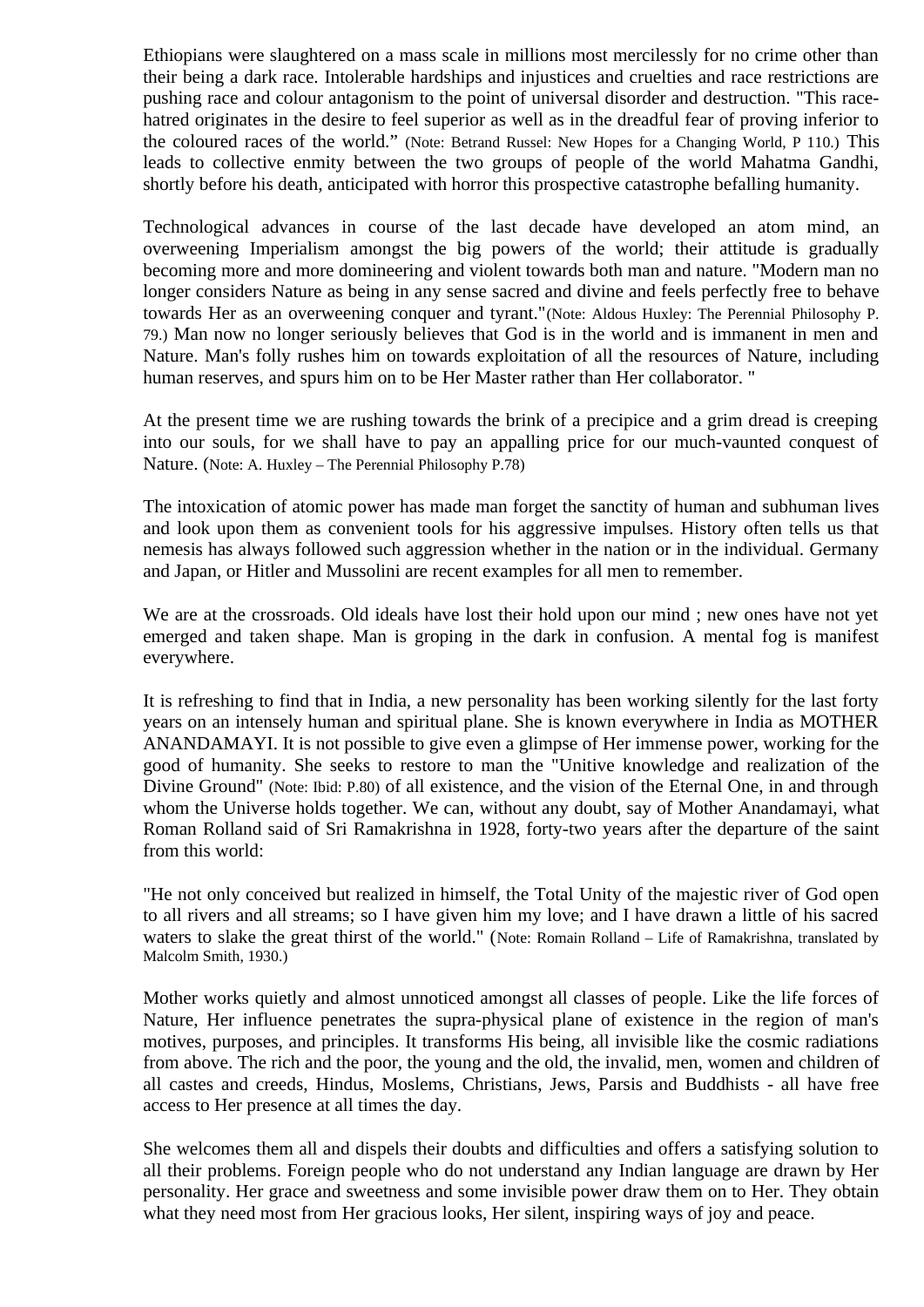Her call urges all men to come out of their dark cells, by breaking the hard crust of their *samskaras*, into the bracing, shining and glorious atmosphere of everlasting life and happiness. At every breath She asks man to realize the Divine Unitive Ground in the world as well as in the core of his own soul. She implores all persons to forsake the evanescent and enter into the one Eternal Reality of all existence. She invites all people to look upon temptations and distractions of life as God given opportunities for their advance and to turn their eyes always towards Him on all levels of conscious activities.

She says : "You can never enjoy the beauty and majesty of God and of His world, till you, under divine intoxication, learn to sing and dance and weep like a mad man." (Note: Compare Srimad Bbagavata 7.7.29.)

She points out with unerring finger how in the midst of apparent joys and comforts of life, a man's soul gets covered up with hard layers of corrosive, internal rust through which the natural beauties of divine bliss and enlightenment, inherent in us, cannot find their way out from the mirror of our soul. She tells us directly, unless man comes to realize the "Unitive knowledge of the Divine Ground in all objects of this world," (Note: A. Huxley The Perennial Philosophy) fear and hatred, jealousy and antagonism, pride and greed amongst men and nations, will never cease, and all the physical power, prosperity, prowess and achievements of Science will lead us nowhere. What is of fundamental importance to every individual, is how he is purging from his mind, by daily practice and devotion, his imperviousness to grace and enlightenment, and dispelling all the mental fog of superstition and prejudice with which it is ever clouded.

Mother was given the name of Anandamayi by Her first devotee:, popularly known as Bhaiji, (Note: J.C. Roy, I.S.O. better known as Bhaiji in Northern India, was born in 1880 and expired in 1937 in Almora. He was the first bhakta of Mother, who announced to the workd that Mother was the incarnation of Divine SAKTI.) because She is found to be, at all times, the human incarnation of Divine Bliss or *Anandam.* Wherever She happens to be present, She carries in Her person a Divine glow, an atmosphere of supreme joy and peace and enlightenment, which brighten up even a cheerless mind. All persons who approach Her become at once conscious of a Divine Presence, so full of love and affection for all that even the meanest and the most sinful fellow comes to feel that he too has a great chance of living a worthy life. Only two instances out of the many, are given below:-

A young man, aged about 20, crazy and wayward, impulsive and self-sufficient, self-willed and ego-centred, suffering from incipient hysteria, ever prone to wrong-doing and wrong being, with the divine springs in his soul almost parched up, happened to come near Mother. In one of Her Ashrams he behaved so very disgracefully that all the inmates of the Ashram got annoyed and demanded, with great indignation and excitement, that he must be expelled from the Ashram. Some Brahmacharis were so much upset by the misconduct of the fellow that they began to fast and would not touch *food,* as long as the culprit was not driven out. There was great excitement amongst all the inmates.

The matter was brought to Mother's notice. At about 9 p.m. all the inmates sat round Mother observing silence for a few minutes as was the usual practice. After the silence period was over, Mother called each one of the inmates to Her and enquired if he would like the erring youth to remain in the Ashram. Everybody said: "No, Ma, he should not stay here."

Mother with Her usual serenity and gracious looks, beaming with divine compassion, said: "When nobody wants such a poor and hapless boy, don't you think that he needs me most? Can a mother forsake her sick child in such distress? Will it do you and the world any good if this perverse young man be allowed to rot in the mire?" These words came from Her lips with so much tenderness and fervour, that the hearts of all persons were visibly moved. They had no answer to offer. They had to change their attitude and outlook on life. And this young man is now grown up and is one of Mother's most ardent devotees. And all admire his wonderful transformation.

Another young man, then a Brahmachari, residing in the Kishenpur Ashram, was very much aggrieved by the unsympathetic treatment meted out to him by some of the elderly inmates. His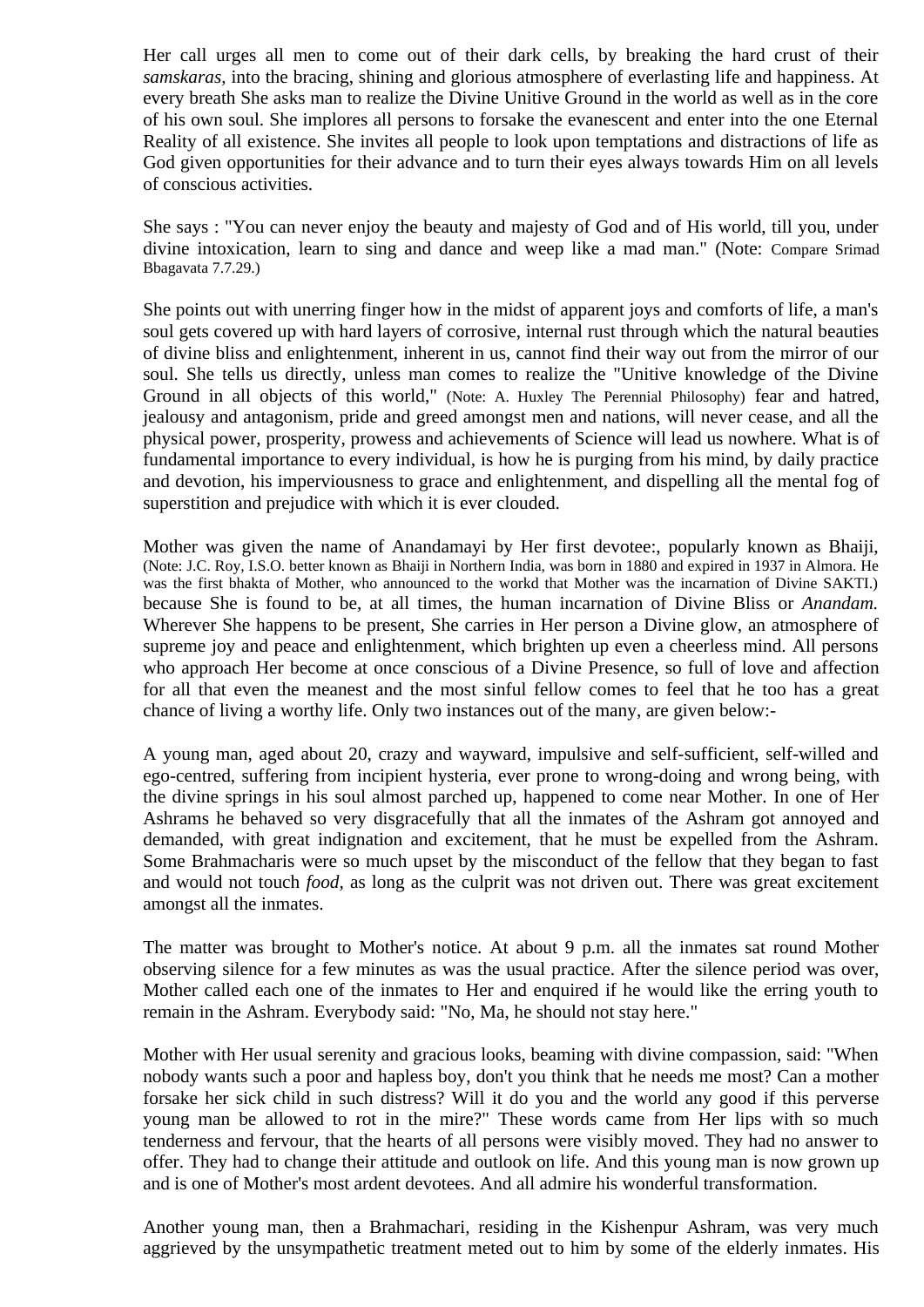heart was very tender. He started a fast. Most of the inmates were indifferent. When two days passed, Mother came to know about it. She at once went to the young man and with so much affection and motherly tenderness sat by his side passing Her hands over his head and body that Her touch soothed his nerves. She next began feeding him with Her own hands; the young man came to forget all about his mental irritation and pain. He is now one of Her most zealous children. Such instances are of common occurrence.

She said on another occasion: 'You may or may not want me; but I cannot pass a single moment without even the poorest or meanest of those that come to me for help and succour. (Note: Sri Sri Anandamayi Prasanga, by Amulya Kumar Dutta Gupta, Pt II P.146.)

On a different occasion Mother said: "In this world nobody stands alone ; one cannot get on without help from others. Therefore, everybody expects some regard or help from other people. The high or the low, the great or the small, everyone stands on an equal footing." (Note: Sad Vani.)

Very few men have the good fortune to see that this universe is a mirror of infinite loveliness, that it is a majestic temple of Mother Divine and a home of peace and plenty, to be shared and enjoyed by all. This is not a world for man alone nor only for his benefit or enjoyment. If a man does not care to find Him here and now, in his every day round of duties and in every creature about him, he will find Him never and nowhere. "Here or nowhere" is Her motto. Those that seek Him in all things about them, will, with continued practice, find all the mental comforts and peace as well as meet the basic needs of their lives in spite of all the privations and handicaps on the path. But those modern idolators of material progress who believe that after securing all the slime of personal comforts and happiness, they would find it easier to reach the immediate "Unitive Experience of the Divine Ground," will be doomed to disappointment. They are bound to lose what little mental wealth they now possess. They gloat over the wonderful achievements of modern Science in the conquest of Nature but they miss the fact that "their flourishing vine does not know yet that its roots are withering beneath the soil." (Note: G.R. Harrison – Physics Today, June 1952.)

On this topic Mother said on one occasion: "Try hard to concentrate on one Aim, namely God, from the very beginning, till by constant practice the habit becomes your second nature. Study of the sacred books, association with saintly persons, listening to their discourses on the Godhead and discussions on spiritual topics are some of the means to focus the mind on that one Aim. In doing your worldly duties always bear in mind that you are doing His work ; this is His creation and He is immanent in all created beings. (Note: Compare "Having created this universe He penetrates into the core of each being." Look upon all the members of your family as so many divine beings and with that attitude offer your services to them. When you do any work, forgetting all ideas of selfhood, it will lead you to your salvation; to work only for your personal self means bondage". (Note: Sri Sri Anandamayi Prasanga, by Amulya Kumar Dutta Gupta, Pt II P.182.)

In this connection Mother said to the students of the Dacca Hall one day with Her exquisitely sweet and loving voice: "My boys, I am your daughter. Will you grant just one request of mine? Assure me that you will." Then the students with one voice said: "Yes, Ma". She added: "I know you will. Just as you pass some time in doing your every day round of duties, devote also a little time every day to the contemplation of God. Devote one hour or half an hour, or at least ten or five minutes a day, to the thought of God. Out of twenty-four hours every day, to spare ten minutes on thoughts of God at a fixed time, is not much. You need not mind where you may be; you are not required to sit in any particular posture. Wherever you happen to be, spend that time silently meditating on His name any name that you like best. If that be not possible, observe silence for a few fixed minutes every day regularly, making your mind absolutely blank, keeping it open for cosmic forces to penetrate every fibre of your being." (Note: Sri Sri Anandamayi Prasanga, by Amulya Kumar Dutta Gupta, Pt II P.200.)

"When you observe silence freeze your mind and heart in the one thought of the Divine. Control of speech only is a minor matter." One student from amongst the audience asked Mother: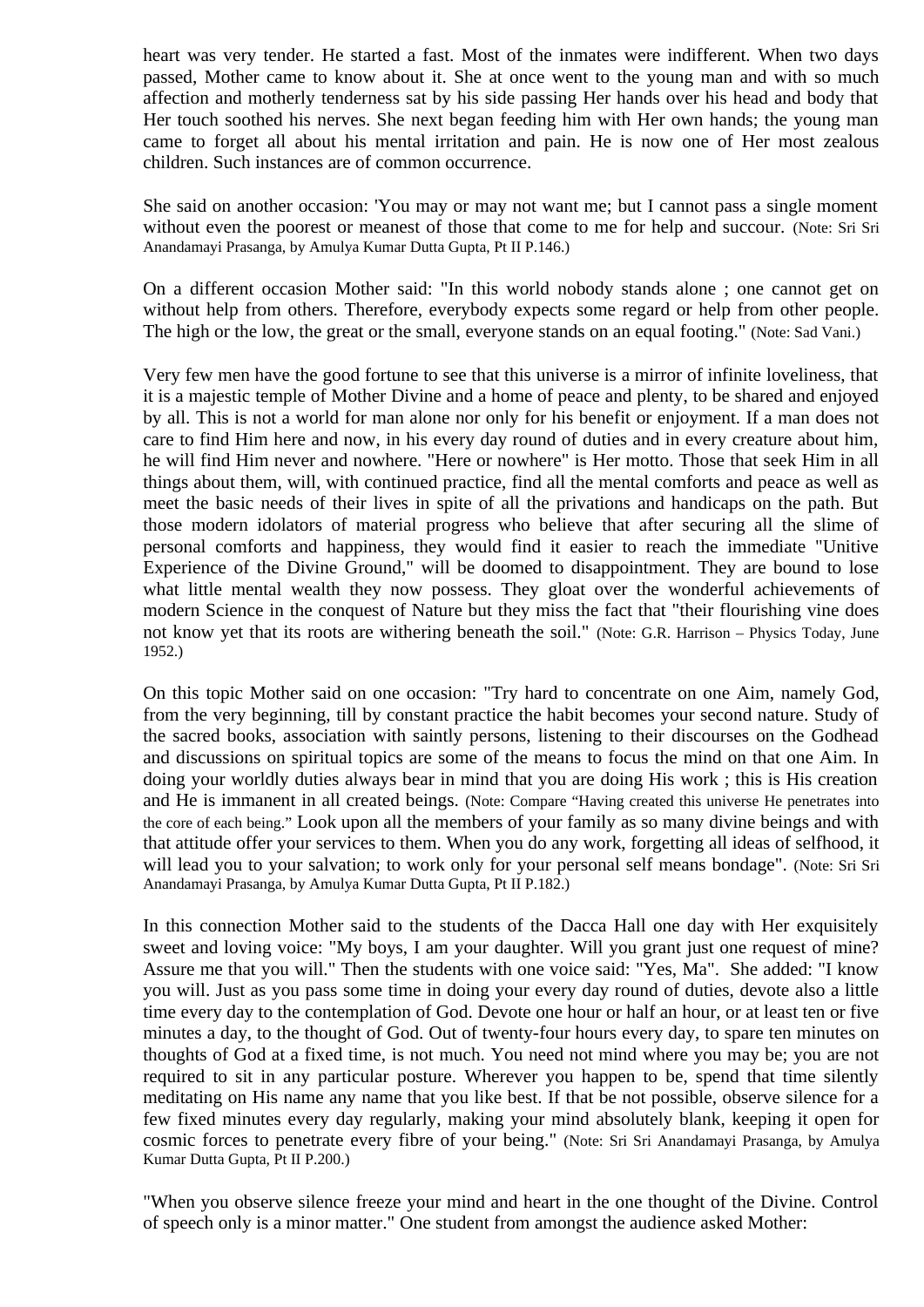"Can a man see God?" "Certainly, one can", was the prompt reply. "He appears before the human eye. Just as you see me before you and are having a talk with me, so a man can have a vision of God and hold conversation with Him." (Note Mother as Revealed to Me.)

By this topic one is reminded of what Ramakrishna Paramahansa said in reply to the same query:

*Q.* Can God be seen?

A. He is; therefore, He can be seen. Because He exists, His Presence must be an object of vision.

*Q.* Does He *exist?*

A. Have a look at His creation; you will have a firm conviction that He exists. Hearing about God is a minor thing; seeing Him is a great affair indeed! But to have conversation with Him requires a far higher ascent. There are some who have heard of milk; others may have seen it; there are a few others who have tasted it.

When one drinks it, it gives joy, strength and nourishment." (Note: The Basumati, Jaistha, 1939 P. 185.)

On this topic the following extract is illuminating:

"Some people want to see God with their eyes as they see a cow and to love Him as they love the cow for the milk and cheese and profit it brings them. This is how it is with people who *love God for some outward wealth or in ward comfort.* They do not rightly love God. The object of their desire, however good, will be a barrier between them and God. (Note: Meister Eckhart – Works, translated by C.B. Evans, quoted in the Perennial Philosophy, P. 84.)

The same idea appears in greater details in Sri Bhagavata when Kunti Devi describes how one can have vision of the Divine:

"Oh! My Lord, those that always contemplate Thy marvellous deeds, sing about Thy glories with love and joy, listen to the discourses of saints on Thy achievements, hold conversation on Thy Grace with fellow devotees or repeat Thy name in a lonely place, can always see Thy lotus feet, the vision of which stops for ever the long cycles of birth and death." (Note: Srimad Bhagavata 1.8.35)

One day Bhaiji desired to know from Mother's own lips who She was and what Her *Swarupa* - the nature of Her human incarnation was on this earth. Some people would identify Her with the Goddess *Kali* or *Durga,* while others would call Her Divine *Sakti* incarnated in human form working for the welfare of all creation; different persons saw Her in different manifestations. In reply to Bhaiji's query Mother promptly said: "You will come to know it later.

A man or woman who has the ego-sense the I-ness, or the sense of body-mind, can easily say, who he or she is. There is no such ego-sense functioning in this body. So whatever you say or observe in this physical vehicle - **I AM THAT – WHAT MORE DO YOU WANT TO KNOW?"**

"This last sentence", added Bhaiji: "was uttered with such an unearthly fervour and vehemence that it sent a thrill through my entire body. Since then I have not questioned Her about it. I stopped with awe and fear; I REALIZED at once, WHO SHE WAS." (Note: Matri Darshan, P.6., Sri Sri Anandamayi Prasanga II, P.117)

These words of Mother exactly correspond with Brahma, said in respect of Shri Krishna:

"Men, according to the instructions of saints, always practise devotional songs and meditation to find out means to realize Thee.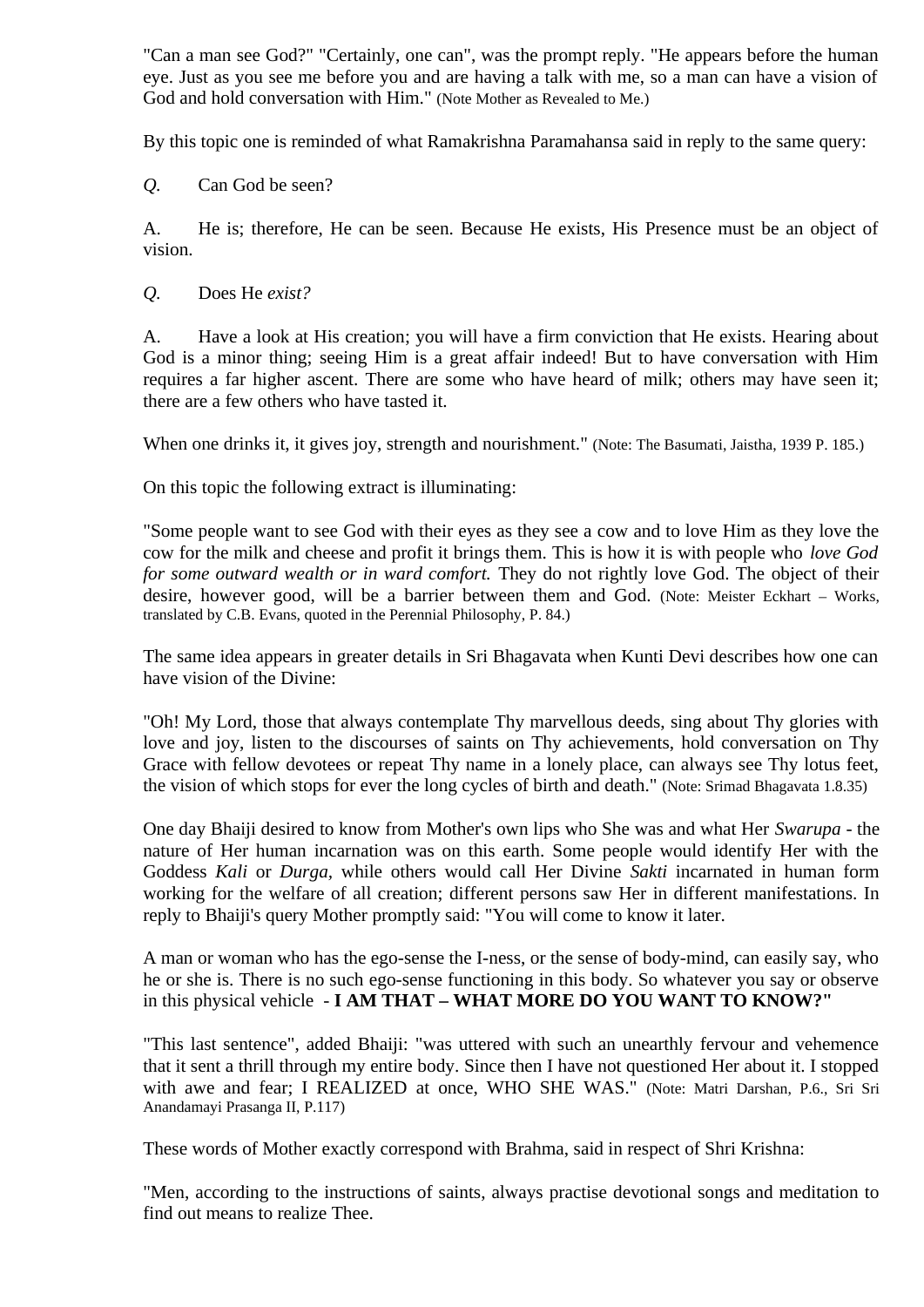When their heart becomes sanctified with intense love and devotion for Thy Godhead Thou dost manifest Thyself exactly in those forms on which they contemplate in the core of their heart according to their intelligence and *samskaras.* Out of Thy boundless love for Thy devotees, Thou dost assume those forms to help them towards the realization of Thy Being." (Note: Srimad Bhagavat 3.9.11.)

Mother said on another occasion: "You find that this body appears to different bhaktas in different Divine Forms. Those are only your lip expressions. You have not developed real faith in the divinity of images of God; without such living faith there is no proper realization of the Divine Ground of all those forms. In the Sastras you read about many manifestations of the Supreme Being; but those are only faint suggestions to direct your attention towards them.

Just as in the Railway time-table you find the names and locations of many stations, but real experience of those places cannot be had from the Railway Guide; so to have real experience of the Supreme Being one must pass through various devotional practices which make concrete realization possible." (Note:Sri Sri Anandamayi Prasanga II, P.179)

Once a question was posed to Mother: "How can a man control the restlessness of his mind ?"

She replied: "Mind is ever restless. It is its nature. It is ever seeking its own treasure the real object of its love; as long as it fails to achieve it, its restlessness does not calm down. To steady the mind one must needs focus all its forces upon one divine object or name of God. Repetition of the divine name or mantra at all times, constant meditation its meaning and on the Divine entity, which it symbolises, purify both body and mind, just as your kitchen utensils become bright and shiny by constant rubbing.

When you find your mind wandering away in spite of your effort to control it, you should persist in taking the name of God, even against your disposition, either orally or by inner speech. Keep yourself in touch with the Divine thought or name, just as the kite moving about in the sky is in touch with one's hand by a thin thread. When such a direct tie is established between man and his Master, the mind will steady itself in the Mantra or Name. Then you will feel a joy emanating from the name of God, which was never experienced by you before.

It is called delight in the Name.

Try to devote three hours every day to this practice and increase the span gradually to six hours a day. The name of God will give you real and abiding happiness, in search of which your mind ever moves restlessly among the various fleeting objects of the world ." (Note: Sri Sri Anandamayi Prasanga I, P.145-46)

Mother lays great stress on *Faith in God.* 

It is the one essential condition to control the mind and to obtain success in spiritual life. She says: "Faith, steady and sincere, leads you directly to the Divine Being. But reasoned debates and discussions will make you recede farther from Him. (Note: Familiar Bengali proverb quaoted by Mother.) God is the Eternal Sound symbolising PARABRAHMAN. Hold on to It and there will be no chance of your slipping away from It.

Of course the strength of your hold is His, but at all times try to lay yourself down before Him with what little faith you possess.

"If you want to talk, talk about Him; if there is a desire to hear, hear all about His glories; if there grows a desire to do any work, always offer your services to Him. Look upon your own body as His Temple, keep it ever pure and clean, just as you do with your shrines. Dwell upon those holy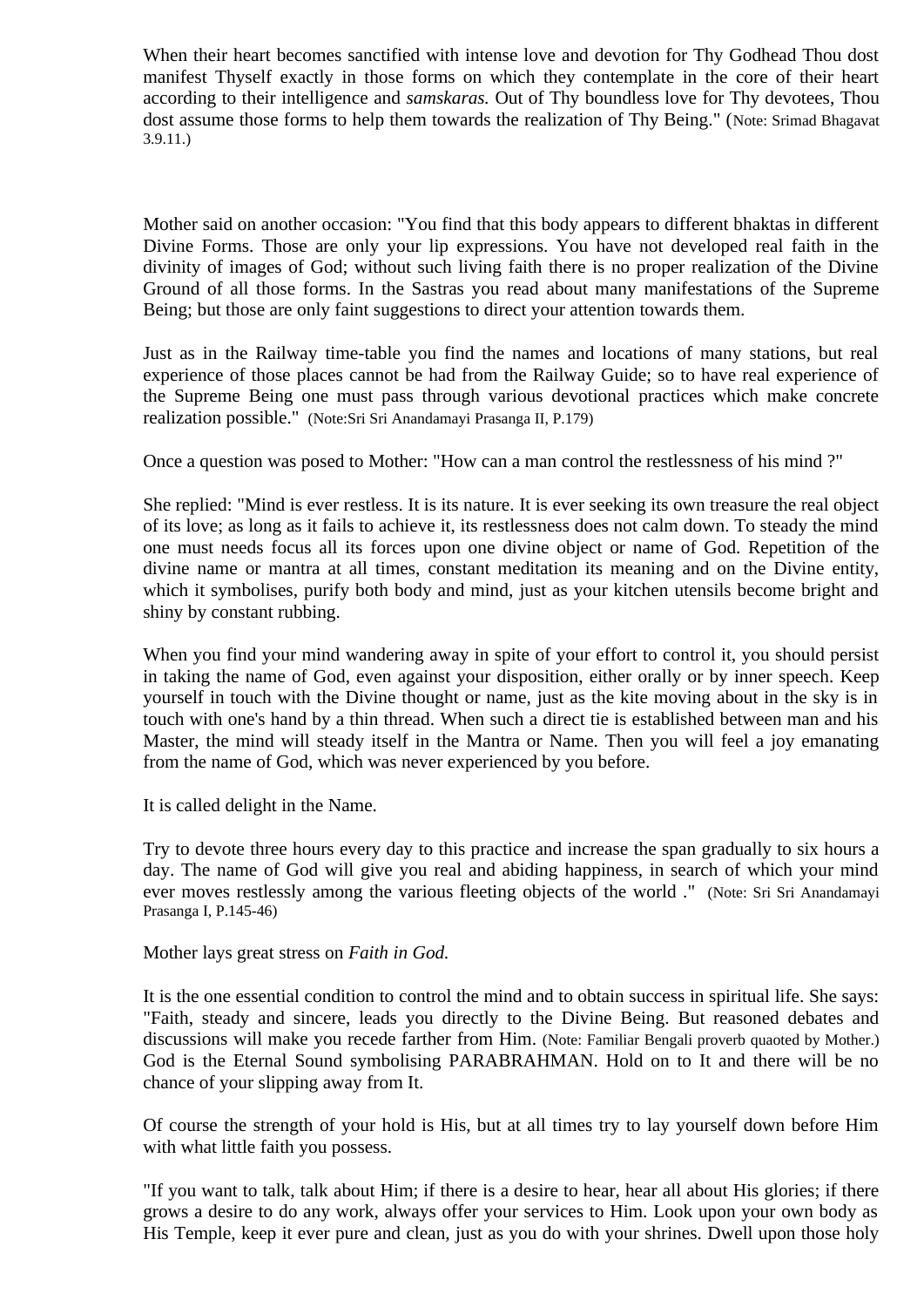thoughts that cleanse your mind and soul. Try to find in the stainless mirror of your mind the reflection of your Real Self, the "I" of your Person.

#### **Find out who this "I" is. All your quest should be directed to discover it.**

You often hear people say: "Keep the mirror of your mind clean". Do it. He will reveal Himself and at the right time. You need not worry about His revelation. With what little He has given you in this life pass your days joyfully, being in vital touch with Him.

"The more your doubts disappear, the nearer will be your approach towards Him. A time will arrive when you will find Him everywhere and you will be ALL-ONE-WITH-HIM."

In another letter (Note: Gurupriya Didi's letter from Vindhyachal Ashram to Gopla, dated 10.4.48, quoting Mother's words.) Mother says: "In your thoughts all strength and driving force come from Him. So He alone should be the object of your thoughts and actions. Behind all your reasoning, His Guidance has to be realized. Your only business is to get on with your contemplation and worship at the appointed hour."

The following words of Mother appear in a different letter: (Note: a letter from Mother to Gopal from Sri Hari Baba's Bund, dated 29.2.47.) "In all affairs of life absolute reliance upon Him must be sought. Wherever you happen to be, pray to Him with as much devotion as you possibly can. There must not be any fear of transgression. He is ever with you in all forms.

What ever happens to you all your opportunities and obstacles are ordained by Him.

When He makes you do anything, He does it Himself; He does, He knows, He hears. The only course left to you is to depend on Him always."

One more letter (Note: a letter written by Renu to Gopal conveying the words of Mother from Solon in the Simla Hills, dated 23.6.49.) from Mother says on the control of the mind:

"Your one duty is to keep Him always in mind; His presence will chase away all distractions; thoughts of the world cannot peep out through Him. The desire to realize Him, the Supreme Truth of all existence, will dominate all your thought processes."

Mother is ever full of love for all men. This enables Her to enter into every detail of the life of Her devotees and of other persons. She looks upon all people as Her own. She finds their doubts and problems, their struggles and distractions to be Hers. She listens to them with great sympathy and understanding. She therefore possesses the Supreme Power of healing all wounds, sorrows and bereavements; so She is often called the "Great Healer" of man's woes.

A small incident of Her life will illustrate what has been stated above.

In the twin temples of Shiva near the lakes in South Calcutta, Mother sat in the S.E. corner of the Temple hall one morning; then the Ekdalia Ashram was not built. A crowd assembled in the small hall to celebrate the Holi festival with Mother. A large number of ladies pressed hard round Mother's body. Mother sat almost bundled up. The temperature was high, the rush of people was too tense for Her. Many persons sitting round Mother were profusely perspiring. It was felt that the pressure of people had become almost oppressive and suffocating to Mother. The following questions, to Mother and the answers they elicited from Her are given below:

Question: Mother, why do you allow these people to crowd round your body?

Answer: Perhaps this body draws them so close to it. It is not their fault.

Q. Don't you find it highly oppressive and disgusting, Mother?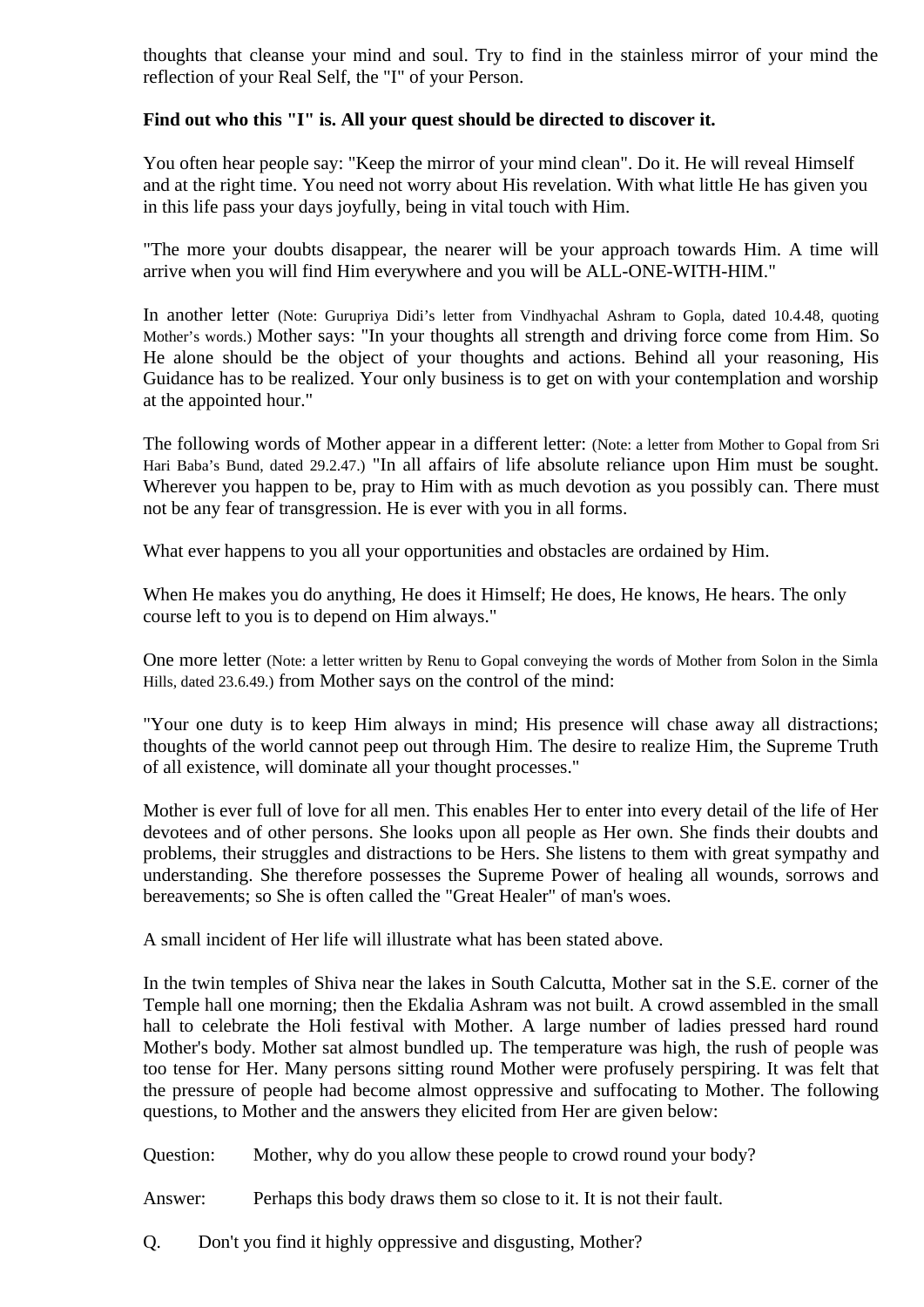A. No. It is a great pleasure to me to find them pressing so close to me.

Q. Ma, we feel it awfully boring to have such a crowd pestering us with tales of their domestic troubles and worries.

A. Because you feel that your own body and theirs are distinctly separate. As you do not feel the weight of your head, of hands and feet, of so many fingers and toes, of legs and thighs, to be a burden nor a heavy load upon yourself because you feel they are but vital parts of your own body, so do I feel that these persons are all organic members of THIS BODY; so I don't feel their pressure nor find their worries weighing upon me. Their joys and sorrows, problems and their solutions, I feel to be vitally mine. Their acts and awards, too, are essentially mine, I have no egosense, nor conception of separateness. Each one of you have the "height and depth of eternity" in me equally. (Note: the conversation was with the writer of this sketch.)

These experiences of Mother, quoted above, find their echoes in these lines:

"How wonderful! In Me, the shore-less expanse of My Being, the ripples of individual selves rise, strike each other down, play about for some time and then finally merge themselves into Me according to their nature." (Note: Ashtavakrasanhita, Ch II, verse 25, translated by Sw Nitya Swarupananda.)

There assembled one day some devotees before Mother at the Kishenpur Ashram. Mother said to them: "You have brought down this body to the physical plane for accomplishing your work here below, for your spiritual uplift." (Note: Mother as Revealed to Me.)

She added : "I am ever with each one of you, wherever you happen to be. But your vision is tied down to worldly matters and you have little time to direct your eyes to this body in all your thoughts and actions. What can I do? But know it for certain, that whatever you do in thought or deed, whether you are near or in distant lands, never escapes my attention." (Note: Mother as Revealed to Me.)

"Just as at a flash of torchlight your faces gleam forth in their bold outlines, all your facial expressions appear in my mind when you meditate on me or talk about me or sit down to pray to me." (Note: Sri Sri Anandamayi Prasanga I, P.115)

Though Mother with Her Body Divine soars in the higher regions of spiritual life, yet we find in Her all the highest and noblest attributes of man, functioning in all their majesty and beauty. She is intensely human in all Her ways. No human mother has such selfless, pure and glowing compassion for the distressed. The highest expressions of human life as manifested in the lives of saints, those that reveal themselves in love, charity and goodwill towards all created beings, figure prominently in all Her actions and thoughts, at all times of the day and night.

There is always, in all Her manners, a heavenly glow of supra-mental Intelligence and Joy in their fullness. She carries in Her Person a perpetual source of Divine *Anandam.* When She rests after day-long work, She lapses into the blissful state named in our *shastras 'Supti - Jagara,* (Note: Yoga Vasishtha – Nirvana Prakarana Part II Ch 165 vesrse 1-2.) i.e. a state in which the body is physically relaxed in light sleep but the mind wide awake in the region of the Over- Mind.

When She retires covering up Her body with a bed-sheet, She says: "I am just going to do my office-work now like you. I move about in other spheres of life holding conversation with higher beings. (Note: Sri Sri Anandamayi Prasanga II, P.174.)

During sleep Her mind remains thus wide awake and responds to appeals of distress from common men. One instance may be briefly cited here:

April 16, 1952*.* An old Brahmin widower, a retired Head Cashier of a large mercantile firm in Calcutta (Note: Sri Anadi Nath Mukherjee, Calcutta (26), who was suffering badly from high blood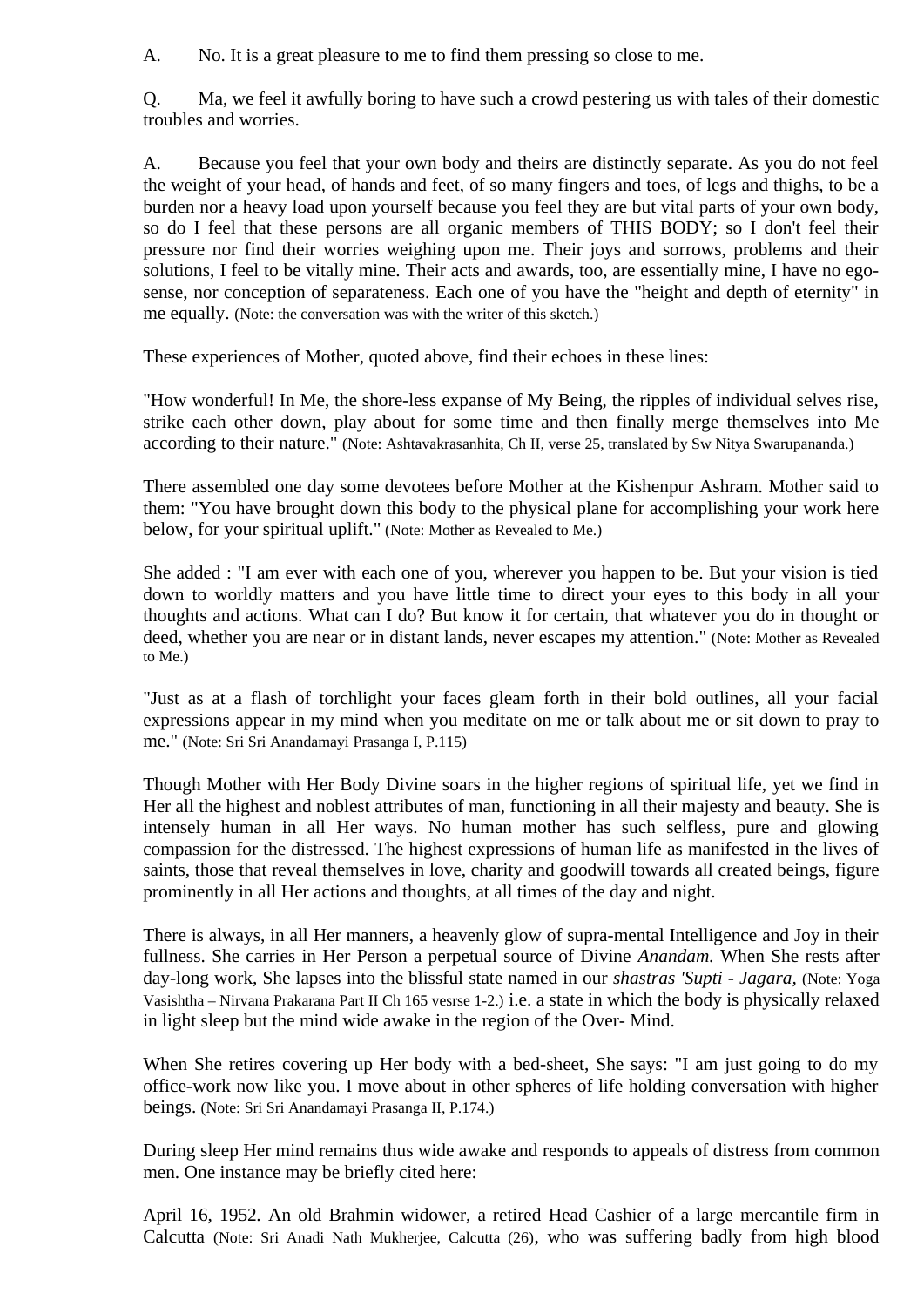pressure and was bedridden for a few years after a prostate gland operation, had a very strong desire to see Mother. But he was forbidden to leave his bed by his attending physician and by his sons and daughters in law. There was a nurse and a servant in constant attendance.

When his sons had gone away to their office during midday, and the ladies of the household were all asleep, the old man, aged about 82, with the help of his servant and the nurse, secretly had a taxi hired, slipped out of his house and arrived at 44, Hazra Road at 3 p.m. in the grilling heat of summer. On getting down from the taxi he barely could take four or five steps supported by his attendants, when he fainted. He was carried to the lawn in front of the premises. When after much nursing he recovered his consciousness, he implored all people present to take him to Mother. Unfortunately She was sound asleep on a bed without any pillow, resting repose fully like a child; the owner of the house peeped into the room but had not the courage to disturb Her repose full tranquillity.

Meanwhile the old man was getting more and more impatient and almost despaired of seeing Mother, before his life passed off. He implored everyone present to take him to Mother. He felt his life was fast ebbing away; his desire to see Mother became so intense that he was about to crawl towards the closed door, but his legs were too feeble to support his tottering body. Suddenly Mother threw the door open and rushed out towards him and said: "Baba, you are so full of love for this little daughter of yours that you have almost forgotten all the acute pangs of disease and braved a great risk by coming to your daughter in a taxi in such terrible heat.

She passed Her hands over his head, cheeks and chest and spoke so sweetly and affectionately that he came to forget all about his distressing pain. Tears flooded his eyes. The soothing words and the healing touch of Mother worked like magic upon him and he returned home full of joy and gratitude. Mother whispered a divine name into his ear to contemplate on and the old man found a new joy and peace in life even in the midst of acute suffering.

Up to this day he looks one full of a quiet, satisfying happiness. (Note: this is an eye-witness account by the writer of this sketch.)

It has been said before that Mother has come down to this world with Her supra-physical body in response to the universal call of the human spirit in agony all over the globe, facing a prospective disaster to human civilisation. Fear and hatred stalk over the land; Mother has brought with Her the brightness of an April morning, the joy of an eternal spring and supreme bliss of the Divine.

Only a few years back the writer of this sketch approached Mother with great heaviness of mind due to the crushing poverty of the masses, privations and the mounting tension against the security of peaceful existence, and implored Her to suggest a remedy. She heard the complaint in silence and paused for a few moments; then said with a smile:

"Baba, don't lose heart; these are all His ways, in which He has chosen to appear m these distressful times before man. Don't be afraid, such birth-throes are inevitable for the coming New Social Order, which He is planning". (Note: This interview was at Kishenpur Ashram, Dehra Dun.)

Mother's vision penetrates deeper than mortal eyes; She sees the hands of God everywhere working out His Will for the ultimate good of His creation.

She knows and feels that all that happens to us and around us is the outcome of the Divine Will and that to "attune one's self to the Supreme Reality is the goal of human life and the only way of attaining to a state of natural and everlasting poise, union and harmony."

Bernard Russel says: "Man now needs for his salvation only one thing; to open his heart to joy and leave fear and hatred to gibber through the glimmering darkness of a forgotten pas He must lift up his eyes and say: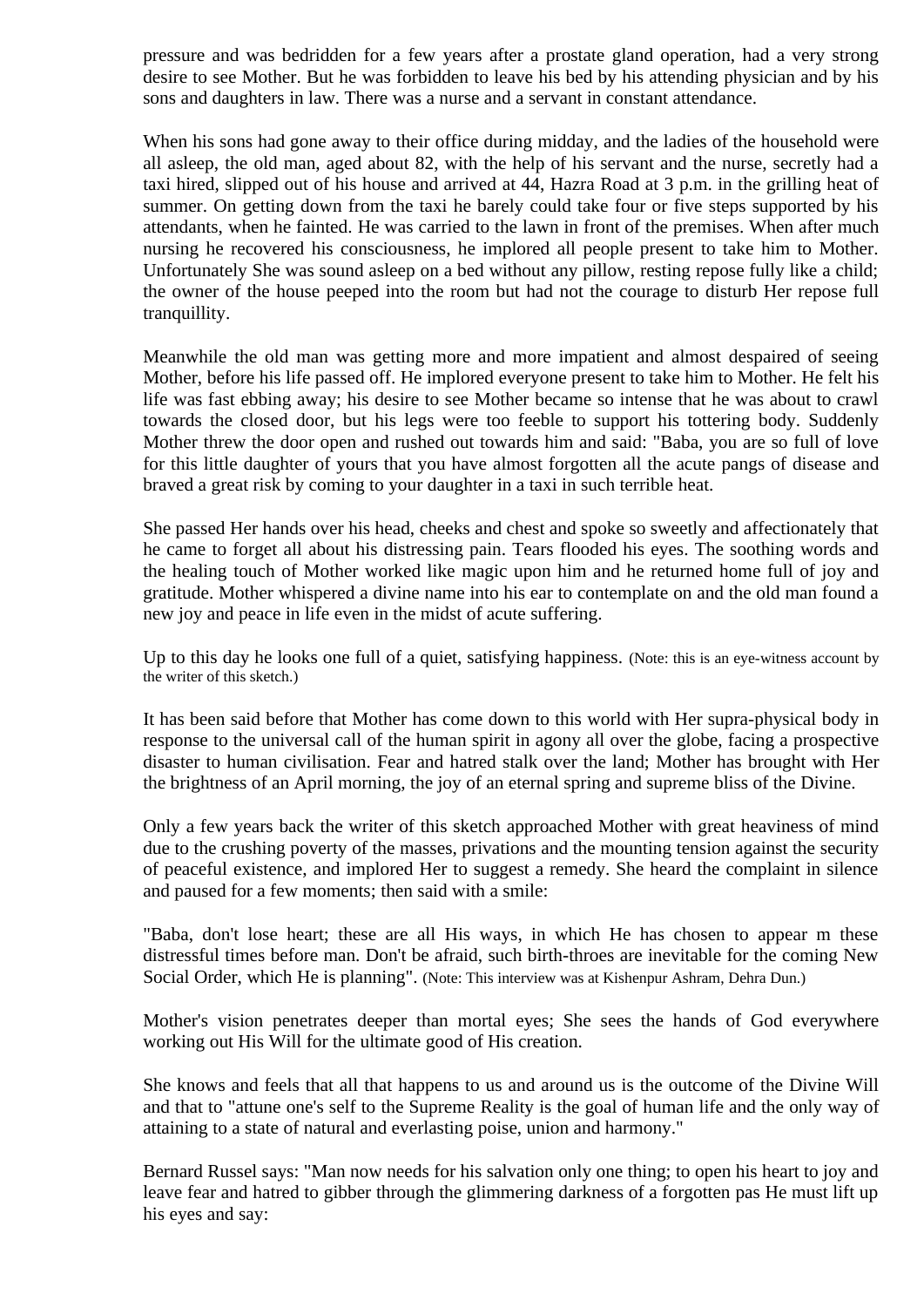'I am not a miserable sinner.

I am a being, who by a long and arduous road, have discovered how to make intelligence master of natural obstacles, how to live in freedom and joy, at peace with myself and therefore with all mankind.'

This will happen, if men will choose joy rather than sorrow, fear and hatred. If not, eternal death will bury man in deserved oblivion.' (Note: Bertrand Russell – New Hopes for a Changing World. pp 217-18.)

What Mother said at different times to her bhaktas who desired Her to enlighten them about the path to follow daily for their spiritual progress is very briefly summed up in these lines:

"This daughter of yours implores you all to do one thing, my good fathers and mothers. You are anxious to obtain relief from all the ills you are burdened with. You know when a person is ill he requires both right diet and medicine; your medicine is the repetition of the Divine Name and contemplation of its meaning; your daily diet will be self-control. Practise these two together on one special day in the week, or in a fortnight or at least one day in the month. The more you can the better.

You should observe the following rules during that special day of devotion, *Samyam Vrata:*

- i. Observe Truth in speech, thought and action.
- ii. Extreme simplicity in food and dress.

iii. Keep the mind serene for that day preferring the eternal to the temporal; with keen devotion dwell constantly on His forms, His messages to man and His glories as revealed in the Gita.

iv. Try during that day always to bear in mind that God sends all the worries of life for edifying your self.

v. Keep up a spirit of service for that day believing that your parents, teachers, children, wives, neighbours, are all so many channels through whom your services to them reach Him.

vi. Strengthen always the conviction that you are dwelling in Truth, growing in the bosom of the Good and losing yourself to find Him more and more from day to day.

vii. Ever remember that the joys and Sorrows of the world are all fleeting shadows of your own self; playing with the divine forces brings in everlasting peace and happiness.

viii. Give your mind a long rope to play with Him; rejoice in the beauties of His forms, attributes and graces, and in what is stated about Him in the *shastras* or what has been said about Him by the saints of all lands.

ix. When you feel you are not progressing spiritually, always think that you alone are responsible for the setback; fortify your will with more and more strength, with a purer or higher ego-sense, i.e. "I must call out His name": "I will worship Him": "I must learn to love Him'. This I-ness pointing to God is better than the self-ego.

x. Ever remember during the whole day that repetition of His name has enough power to wash away all sins if there be any, whether of this life or of the past one.

(Note: English translation of the Bengali extracts from the printed pamphlets posted on the walls of EKDALIA ASHRAM, Calcutta, containing the words of Mother, for the guidance of devotees. By the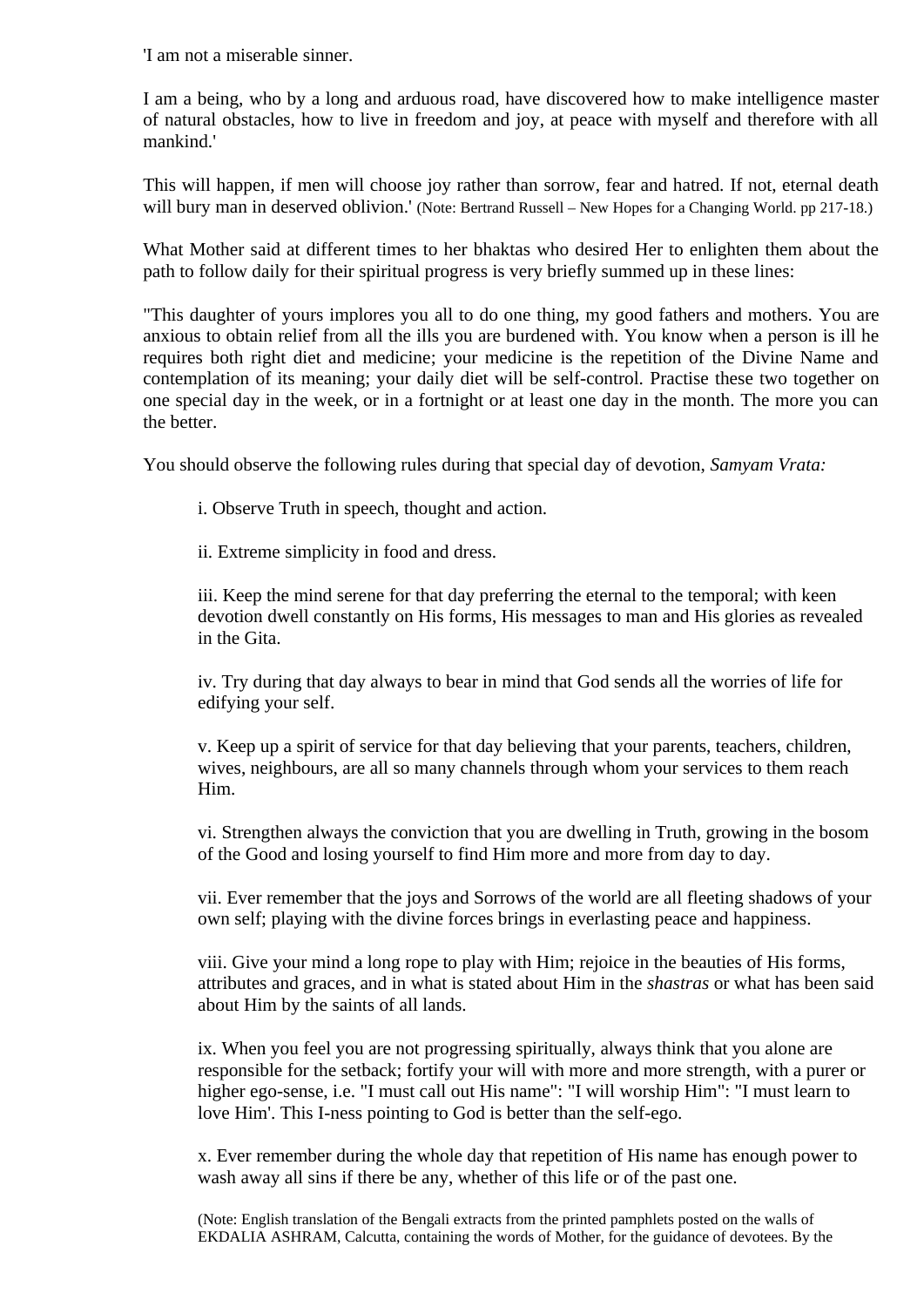In conclusion, let us pray to Mother to draw down more and more Divine Forces through Her Body Divine upon this perplexed world of doubt and dissension, to shower blessings upon man more abundantly, making him a more worthy receptacle for Divine graces, so that those sheep of His fold that have missed their way, may hear His CALL FROM ABOVE and find the path to a new life and happiness in the developing new world order.

Let us all bow down to Mother in all humility with these words:

"I bow down to the Supreme Shakti of the Eternal, that intensely divine force which holds together the universe in one body, which has given birth to *Brahma, Vishnu,* and *Shiva* which has been descending on this earth from above through the hearts of all the Gurus of the world, for human uplift.

O Mother, I bow down to Thee Who art the embodiment of abiding bliss, who dost directly represent the absolute Intelligence and Joy, who art known as PARABRAHMA and whom the Vedas express by the words - THAT ART THOU.

I bow down to Thee, O Mother Divine, who dost guide all the phases of Yoga or Union with the Divine, who art ever the embodiment of Peace and Welfare of the world, every movement of whose lips sheds sweet nectar drops on human life, who art all purity and whose glances remove all fear and dread."

## **MOTHER - AS I HAVE KNOWN HER**

### **Girija Shankar Bhattacharya, M. A.**

Whenever I think of Sri Sri Anandamayi Ma what is uppermost in my mind is Her charming personality the wonderful smile that lights up Her face, the unperturbed sweetness of Her disposition, and the ineffable graciousness of Her speech all combining to bring into everybody's mind the thought of a perfect mother, radiant in her native solicitude for the welfare of her children. It is nothing strange, therefore, that many fortunate persons see in Her an incarnation of the Divine Mother. Thus there are not a few who are prone to identify Her with one of the known manifestations of the Divine Mother Kali, Durga. etc.

Although I cannot, in any way, count myself as one of these devout persons and this is not mere humility I had, at least, two very strange experiences which may well be described here. In 1926, at Shibnibas in the Nadia District (W. Bengal), I was present at a kirtan attended by Mother as well. I was trying to be a little attentive and had closed my eyes. Suddenly I heard almost all people crying "Ma, Ma" simultaneously.

Opening my eyes I was surprised to see a transformation in Mother her natural fair complexion was overlaid, as it were, with a shining dark tinge (the complexion of Goddess Kali). At once my mind formulated the question:

"Is a particular manifestation of the Divine expressing itself through Mother?"

Elsewhere (Note: In my article "Mother, as I have known her,"in Ma Anandamayi" by devotees published in 1946.) I have said how one day in 1927 as I was sitting in Mother's room in Shahbagh, Dacca City and She was on Her cot talking to me. I looked away from Her for the fraction of a second. The next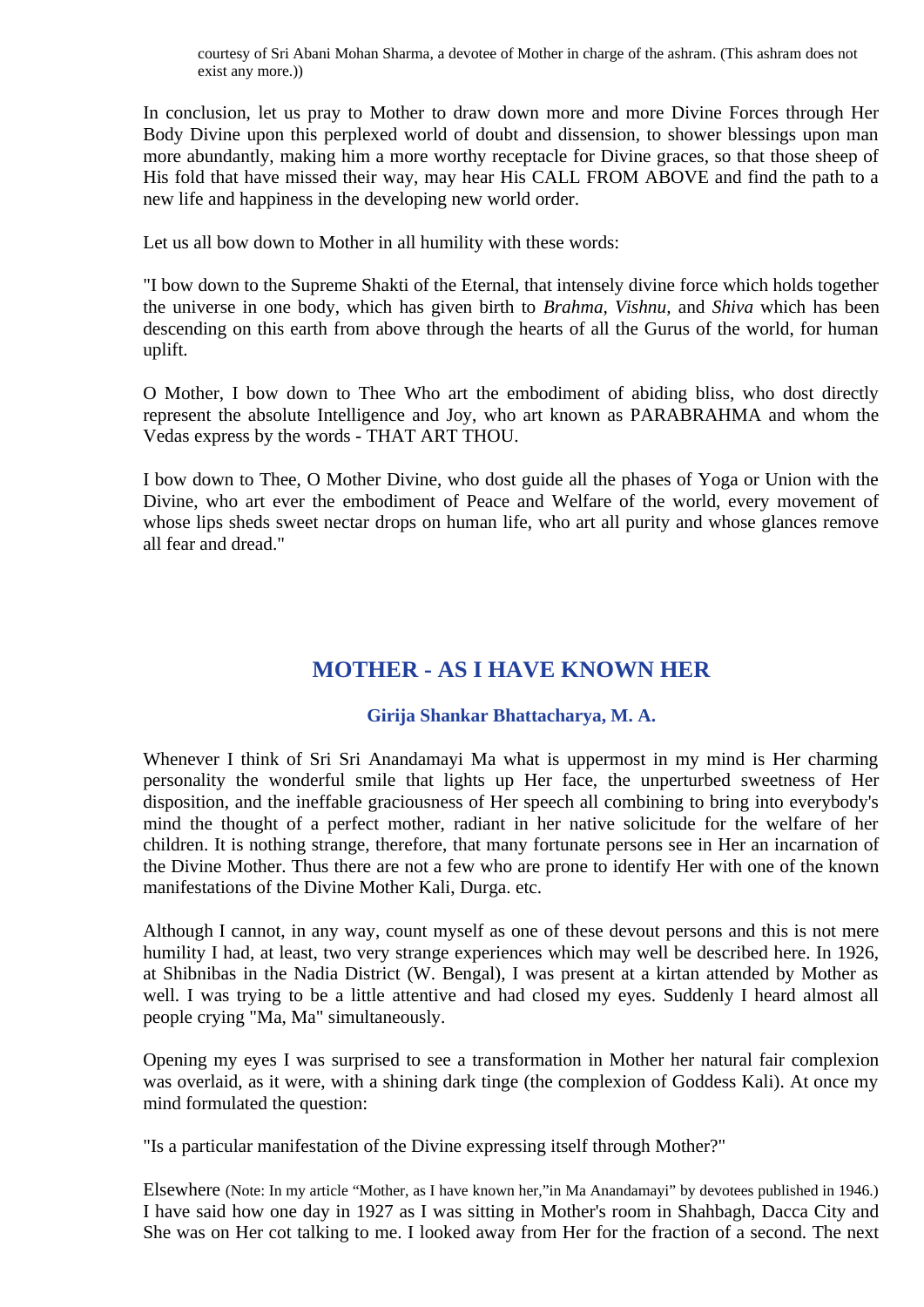moment when I looked at Her again, instead of the gentle Bengali lady sitting on the cot, there appeared, as it were, a goddess radiant in Her glory! So sudden was the transfiguration and so transcendently appealing was the sight that it left me absolutely mute, only one thought hovering in my brain:"Where is the third eye?" i.e. my identification of Mother was instinctive. (Note: the Divine Mother is usually represented with a third eye between the two eyebrows indicating Divine Wisdom – *Jnana*.)

Notwithstanding these experiences, to me personally, Mother is no whit less great as simple Anandamayi, that is, in Her present form and character.

Indeed She seems even greater as such.

What I say is no mere sentimental effusion. Let me explain. In 1946, during the celebration of Mother's birthday in Calcutta, Srijut Gopal Chandra Chatterjee of Allahabad, Satya Gopal Ashram, repeatedly questioned Her regarding Herself. The only reply that he could bring out was: "There is but one thing in stocks and stones, in trees and animals, as well as in man."

About two years ago one of the devotees of Mother, in Calcutta, said to Her: "Mother, I have been seeking *Dakshina Kali;* Can you tell me how I can find Her? Some say that you yourself are *Dakshina Kali* and if I touch you I shall touch Her." The more he said: "You are *Dakshina Kali",* the more did Mother keep on saying: "You (meaning the devotee himself) are *Dakshina Kali;"*

From similar observations at other times, it has been clearly impressed upon my mind that Mother lives constantly in the truth. - Here in this Universe there is no diversity.

All indeed is Brahma; from the tiniest speck of dust, from the most insignificant blade of grass to the Creator Brahma - there is but one and one spirit only underlying the apparent diversity. *"Insignificant blade of grass* ?" No. Nothing whatsoever is insignificant.

When I saw Mother for the first time twenty-eight years ago at *Shahbagh* (Dacca City), She asked me to come to Her again on the *Ambuvachi day* about a month thence. On that particular day She went to the *Siddheshwari* temple and Bholanath (Note: the late Ramani Mohan Chakravarty, husband of Mother Anandamayi, affectionately called Bholanath by Mother and Her devotees and subsequently known by his *samnayasa* name Tibbatananda Tirtha.) performed puja of the goddess. After that Mother suddenly went to the place nearby, where some time here She had in a trance-like state indicated that it was a holy place and about which subsequently She is said to have given out that in a previous birth of Bholanath, it was his place of *tapasya.* This place as I found it then, was fenced round by the late Rai Bahadur Prangopal Mukherjee and an earthen platform built thereupon. Now a house has been built over it, and the platform is lower than the plinth because according to Mother's directions no more earth was put upon it while the plinth had to be raised. Mother sat upon the platform that *ambuvachi* day and the change that came over Her person was simply astounding. Her whole body seemed afire but it was a fire that emitted the sweetest, the most comfortably cool rays that you could imagine. She shone gloriously, but did not cause any pain to our vision. To this day I have a vivid recollection of this transfiguration and probably to the end of my days I shall have it although I cannot find words to give an accurate idea of it. However, She called, one by one, the four or five persons who had then gathered there, except only one.

(Note: By this one person hangs a tale, which I cannot wholly pass over. This was Professor Atal Behari Bhattacharya, a colleague of mine at the Rajshabi College, whom I had invited to Dacca to see Mother after I had seen Her. The words I had used were unwillingly prophetic: "You will probably find in Her what you seek." And he came and was thus treated with apparent neglect. How strange are the ways of Mother! Atal, since that very moment, began to shed tears profuse tears, indeed. I have hardly seen anybody bathed in tears like that. Throughout the next day these tears continued unabated together with *stotras* uttered in a half smothered voice. Both he and I were stopping with the late Rai Bahadur Prangopal Mukherjee and this saintly friend and elder brother, as it were, of mine was fill of joy at Atal's tears. Then came to Atal the abounding grace of Mother - grace that has come to very few. But that is a different story.

She had, I should say here, not yet "come out" and very few people had any knowledge about Her. I remember Mother called Rai Bahadur Mukherjee first and said in an admonishing tone: "You are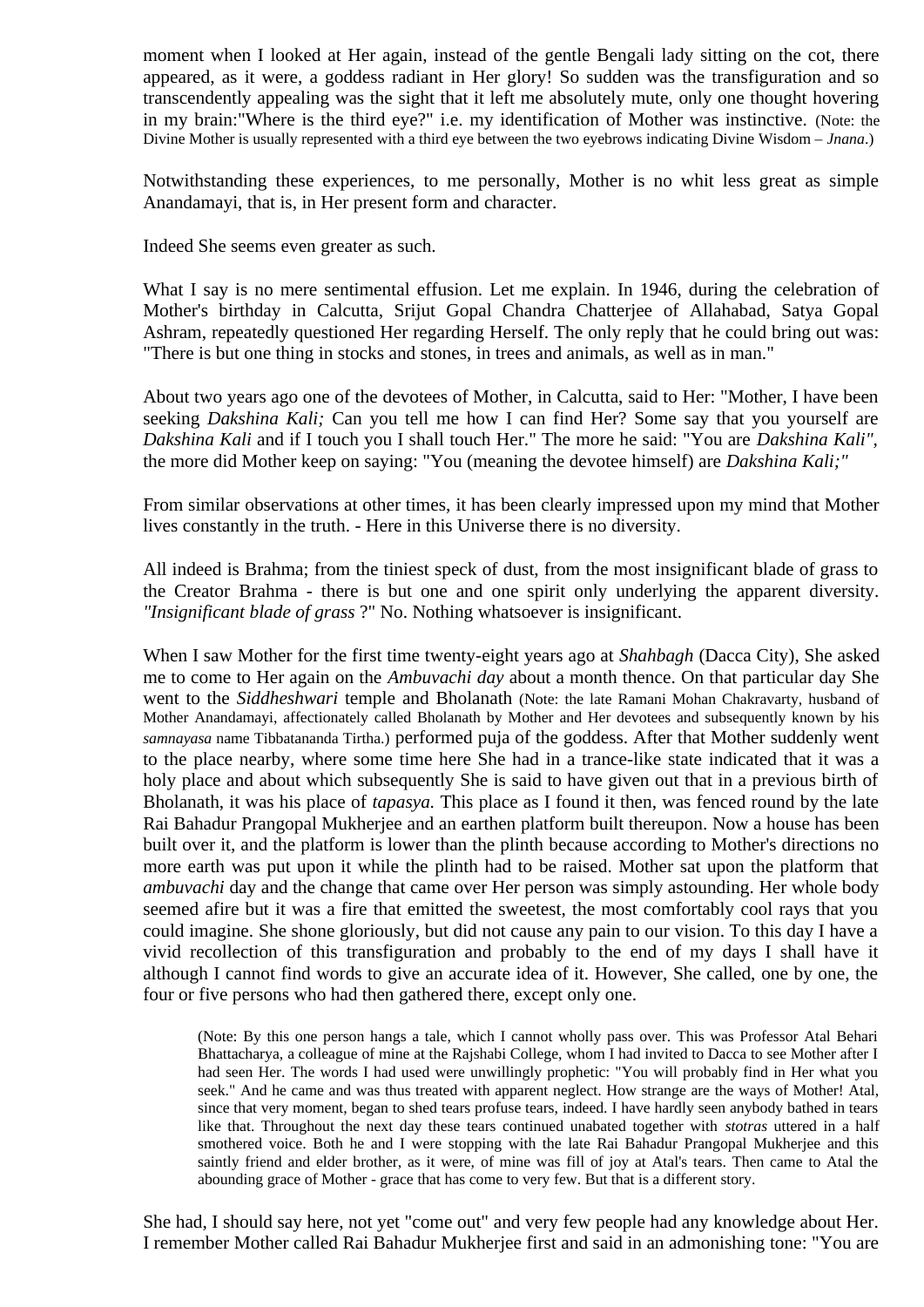publicising me",-Rai Bahadur smiled and replied: "Yes, Mother, I am." She then said something to him, which I cannot remember. The next person to be called was myself and Mother in a deeptoned voice said to me: "I know but One."

Then She launched into a *stotra* the like of which used to gush forth from Her on many an occasion in those days. It was not possible to follow Her in it, so rapid was the stream of words welling forth, but it was clearly understood that She was speaking of the unity of all things, and I seem to remember the word occurring in it. (*abhrahmasatmabhaparyant.*)

Thus even at the beginning of my acquaintance with Her, Mother spoke of the Unity in Diversity the truth, which has been so forcibly borne upon me by Her utterances and conduct subsequently. To me it seems now that unless we learn this lesson from Her, we shall have learnt but little. Her conduct and conversation are all eloquent of this truth - the supreme and basic truth. She, to me, seems to be a shutterless window, wide open, through which you can have a glimpse of the Infinite.

From all Her limbs - nay, from every pore of Her skin, as it were, - shines forth the effulgence of the Divine, softened, however, for our mortal eyes by the utter sweetness, utter kindliness of Her personality. She calls forth the Divine in us, lying hidden by untruths, inspiring the utmost faith in our mind that it nevertheless is whole and complete, unaffected by our weakness and failings. To be sure this call will be fruitful. But when? In the dim distant future or here and now?

It may pertinently be said that if such a person as Mother calls forth the Divine in us, it cannot but manifest itself eve" in spite of ourselves. Why should our co-operation be necessary? Indeed some time ago, someone said to Her:

"Mother, if you have grace upon us, illumination may come to us even without any effort by us." Her reply was: "The grace of God can really work wonders, but such unsolicited grace comes upon a very limited few at all times - to one in a crore."

Thus, I presume, most of us must work our way up, aided and encouraged undoubtedly by Mother. I can hardly think that there is anyone like Her, in whose makeup the godly and the human have mingled in such liberal proportions.

Years ago, I saw a child of three or four dancing almost faultlessly and untired to the music of *mridanga* and the gentlemen who were responsible for the music were pleased spectators encouraging him. To Mother's tune are we not all similarly dancing? Unconscious, however, of the fact that this is a dance replete with 'the rhythm eternal? It may not be possible for us to understand the meaning of the different movements just as the child too had no knowledge that he was really executing a dance and not moving at random. She, who has been setting the tune, however, knows what is what. She is ever with us, holding us by the hand, and if we seem to move away from Her - that is only for a short while.

Since She is Mother, our transgressions do not irritate but fill Her with greater pity and She holds us tighter to Her breast.

She is with us always by day and by night in weal and in woe. Let us but turn to Her to see and realize that ours is a blessed existence blessed by Mother. Therefore, to work our way up, as I said before we have but to turn to Her and say: "Mother, take us with you," and fix our gaze upon Her upon the human form before us, effulgent in the Glory Divine always and unceasingly brooding over it, We shall then trim our own lamps unconsciously, as it were, and illumination will come in due course from the lamp eternal that is ablaze in Her.

That is, it seems to me, the significance of the coming of Mother amongst us.

The humblest of the humble, the most sinful of the sinful is also Her child and has, an cqual claim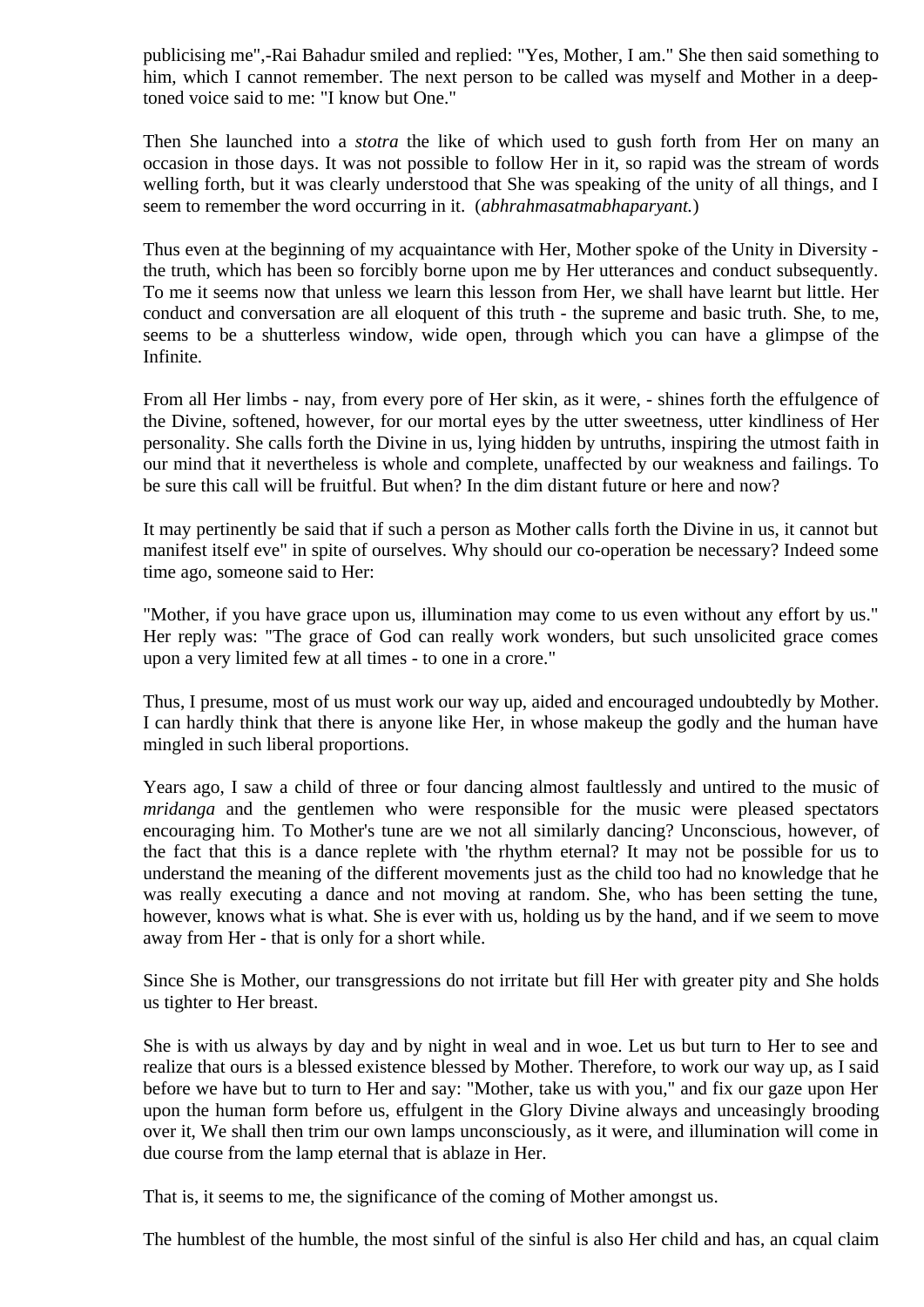upon Her with the saintliest of the saintly.

I remember once, in my foolishness, to have told Her: "Mother, you surely have just a little more affection for those who are always about you and attend to your physical needs and comforts." Her reply was a simple "No",but in a voice that went to the very depth of my heart, and it left 'no room for even the finest shred of doubt in me.

I understood that Her eyes were equally upon those, who were physically near Her for all the twenty-four hours of the day as well as upon those, who probably have but rare opportunities of coming in contact with Her. There are many who have dedicated their wealth to Her, that is, who liberally open their purse strings for any work that they think may please Her any work that She blesses.

And there are those who have dedicated their physical strength and manual skill to Her ; that is, those who have dedicated laborious days and wakeful nights to work sanctified by Her. Again, there are those who, lacking in physical strength and having no purse worth the name, cry out in their anguish: "Mother, here is your worthless child unable to be of any service to you I How can your blessing find its way to him?" I wonder if Mother's blessing does not come upon such a child of Hers the moment this query is formulated in his mind.

I think that Mother's identity with the Supreme is whole and complete, and yet the human element in Her is not extinguished. She is thus Divinity encased in a human body. Everything indeed, is Brahman, but in Her the potential has become kinetic, the latent patent. The manifestation of the Divine in human form, to me, appears to be the greatest, being, as everybody will agree, the sweetest. And Mother, in Her present form of Anandamayi is no whit less great that any other Divine Manifestation.

But what has She done for us? My answer is; "It is enough if She attracts us if by the very sweetness of Her personality our attention is riveted upon Her at first, although it may be but for a short while. For just as admiration for Rabindranath has made hundreds copy his style of handwriting, attraction for Mother is bound to make us follow Her in higher things without much conscious effort."

But She does not merely attract. She sympathises with us in our distress, She soothes us in our pain, and helps us in numberless ways to face the troubles of life. Some say that we ought not to speak to Her about our worldly affairs. I beg to differ. To me, life is not divided into watertight compartments. If religion is something cut off from our ordinary life, the less religion it is.

Why should not Her children, therefore, seek Mother's aid in the perplexing problems of worldly life too? Has Mother told anybody not to trouble Her in that way? To my knowledge She never has. On the contrary, has She not helped many to view these troubles in their proper perspective the perspective of truth, the basic truth - everything in this universe is Brahman?

She does not merely discourse upon high philosophy, but She also brings it down to the earth, to human affairs She lives this high philosophy and teaches how one may live it.

In the Chaitanya Charitamrita Adilila, Chap. 4, we read:

"The purport of the above is: When God Himself is incarnated, (Note: As In Krishna - Krishna is God Himself) all His lesser Powers act through Him, although otherwise they might act as different entities.

Thus the various *asuras* that were killed by Krishna were really destroyed by Vishnu who is the Preservative Power in creation.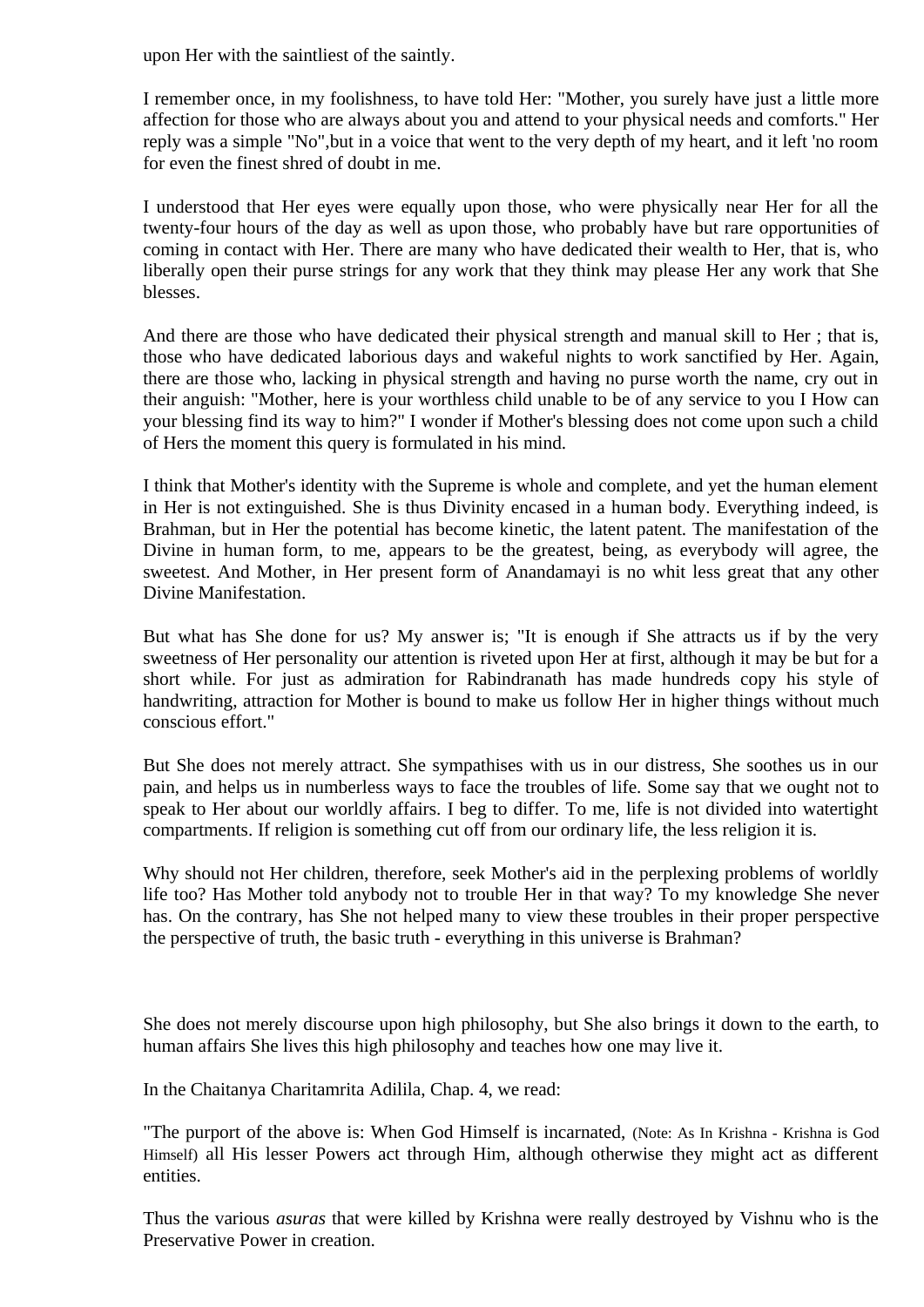To the Vaishnavas God is all-Bliss and no question pertaining to creation, preservation or destruction affects Him in that perfect state.

They are the duty of lesser Powers, which are undoubtedly emanations from Him but do not represent His whole Self and are only partial manifestations. When, however, the Whole incarnates Itself, the parts cannot manifest themselves separately, but act through Him.

This, as I have put it, is in the language of *Bhakti-shastra.* Although the words of the Vedantists will be different, the substance will, I am sure, be the same.

The whole theory of incarnation of Divinity Himself is, undoubtedly, a difficult one; and we must always remember the Gita VII, 24

"It is only the poor in intellect that regard Me as having limited Myself (when I appear thus in the human form as Krishna). They do not know My Supreme Nature, that is never lessened (i.e. is always whole and complete) and transcends everything."

Again in IX, 11

"Only the foolish think little of Me, (thus) incarnated in the human body, ignorant, as they are, of My Supreme Nature as the lord of all creation."

A perfect vehicle like that of the Mother - the body in which She is manifested - fulfils the will of God in many and sundry ways, which cannot all be intelligible to everyone of us. Thus there are incidents, which, although clear enough to some, may not be acceptable to others or the world at large. As an old man with whom the memory of these may die, I should have liked to speak of them; but various considerations, particularly the apprehension that they may be misunderstood, debar me. The conclusion that I draw from these incidents is, however, worth stating here. It is clear to me that even when Mother seems to be in the ordinary wakeful state, like all people around us, She is really merged in the Universal Soul and Her acts therefore are like lila - they do not proceed from any *samskara,* nor do they create any. She is eternally free in the only real freedom, that is, in the freedom of the Infinite.

Here, before us, is the limitless ocean. As far as our eyes can travel, we see nothing but the ocean deep, broad, majestic, mysterious, infinite The sun, the clouds, the wind they come and play with it and are gone! But the ocean is there as ever. The play and interplay of various influences on this ocean too are but on the surface the laughter, the jokes, the sympathy, and yes the tears, responsive to yours, the ocean is ever there with its limpid waters, unaffected in the deep.

Having heard that Mother had said that She had no previous births, I was tempted to ask Her if She had been born this time too. The answer was as could be expected, evasive; but She indicated in clear language that birth and death do not touch Her. (Note: Sri Sri Ram Thakur, also, used to say - he said this to me: "There is but one birth", meaning, as I understood it, that the different incarnations of a person in the material body are but chapters in a single life which continues until the finer bodies are dissolved and he returns to the eternal.

From the "deep" he comes and "to the deep" he travels, now by land (material body) then by water (astral body) and thus probably several times until journeying finally by air (the finest body) he reaches his goal bursts the bonds that separate him from the eternal. Unfortunately I cannot recall the exact words. Her identification with the Infinite is such a reality that nothing else has even the vestige of truth to Her. My question to Her was because I thought that while Sri Krishna said: "O Arjuna, you and I both had many previous births (Note: Gita Ch IV, verse 5 ) – how was it that Mother said he had no previous birth? She must have been speaking from a different platform viewing the whole question of birth aid death from a different angle. Her reply confirmed me in my opinion.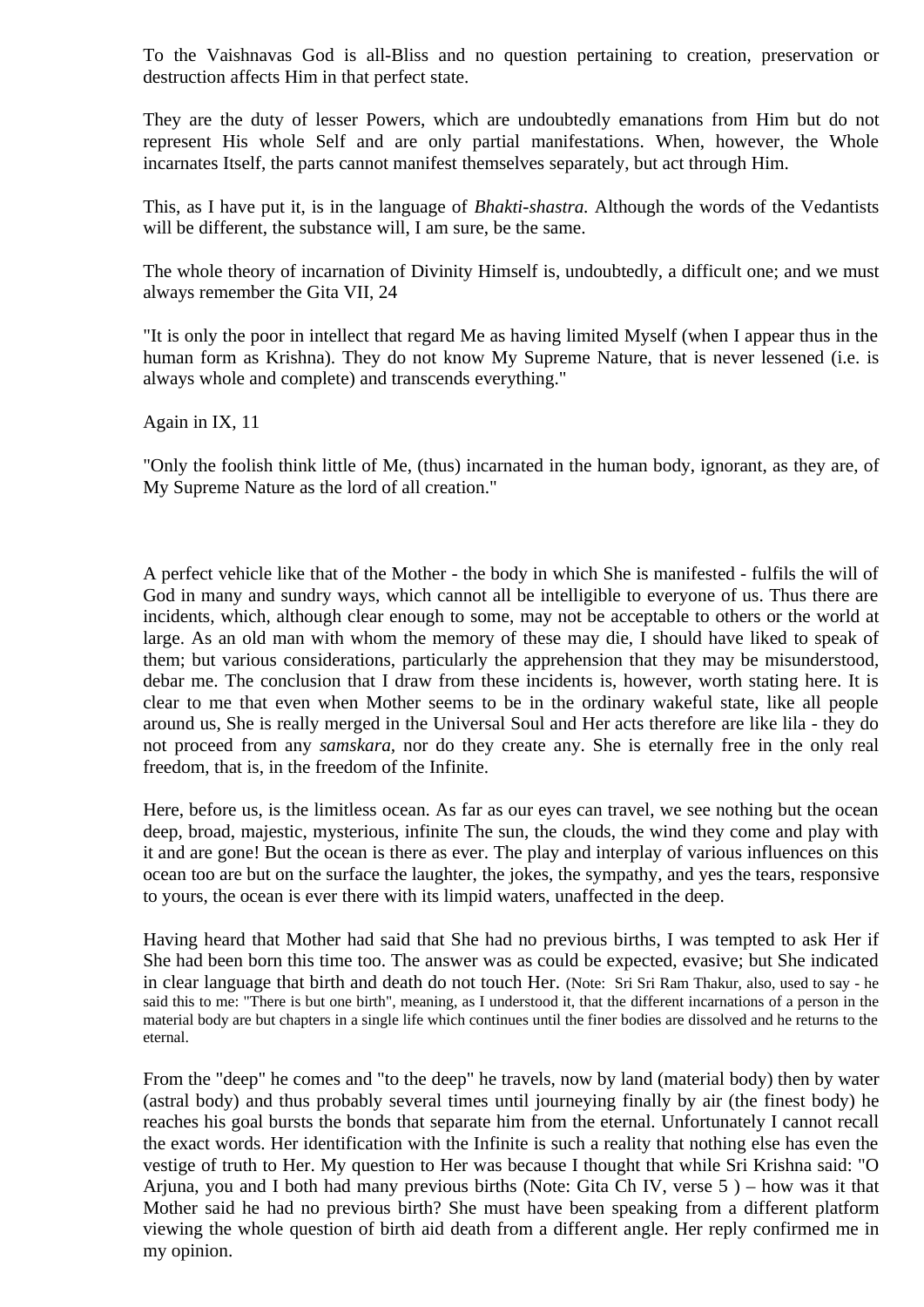Thus, here we have in Her a manifestation, the like of which must be very rare one who, in every deed and thought, in sleep and wakefulness, never loses touch with the Infinite one, through whom the glory of the Infinite is apparent even to weak, mortal eyes.

### **THE DIVINE MOTHER**

(The impression of an ordinary mind)

N. R. Das Gupta, M.A., B.L., Bar-at-Law.

It was a summer evening in the month of Vaisakha of the year 1946, when I had the chance of seeing Mother Anandamayi for the first time.

The occasion was her fiftieth birthday. The celebration was taking place in my locality at Ballygunge, Calcutta. I got an invitation letter and I at once thought of taking the opportunity of seeing Mother about whom I had heard for a long time.

I went and found a very large crowd of men, women and children, not only inside the Ashram where Mother was putting up, but also in the street in front, making it almost impossible for anybody to push through. In any case, it was hopeless for me and I decided to go back, when fortunately a friend of mine, a senior advocate of the Calcutta Bar, accosted me and I told him why I had come there. He said that Mother had gone out for an evening drive in the car of a devotee and would be returning soon. Both of us were standing in the street and my friend requested me to wait. I did so and looked at the crowd waiting in eager suspense for the return of the Mother.

Within a few minutes the car came. In the meantime I was wondering what the Mother looked like. I imagined an austere old woman with long matted hair or perhaps with a head clean shaven a samnyasini in 'gairik' dress. I also wondered as to why such a large crowd of different ages had collected. What did they find in Her?

The car came and I was practically pushed near the door of the car by my friend who was a man of influence there. The door opened and to my utter surprise, instead of a rigid samnyasini of the usual type, a very soft and sweet personality in the form of an extraordinarily handsome woman alighted from the car. She was dressed in a clean white dhoti and a silk chadder was wrapped round Her body.

I bowed as many others did from different directions.

•

I was introduced by my friend who was well known to Her. She seemed to take no notice of me. I looked at Her face and saw a peculiarly distant look in a beautiful pair of dreamy eyes, the like of which I had never seen before. The face and in fact the whole personality was radiating, as it were, with a singular and distinctive glow which it is impossible to describe in words. I was deeply charmed. I realized at once what the people were mad for.

My idea was just to see Her once and perhaps, to talk with Her for a few minutes and finish with it. But after I had seen Her, my attitude changed and during Her short stay in Calcutta for the occasion I went every day, and more often, twice daily, just to have a look at Her from a distance and to hear Her talk if possible.

I heard Her replies to questions put to Her by different members of the crowd. I have heard learned scholars and philosophers asking intricate questions on religion and philosophy as also boys and girls in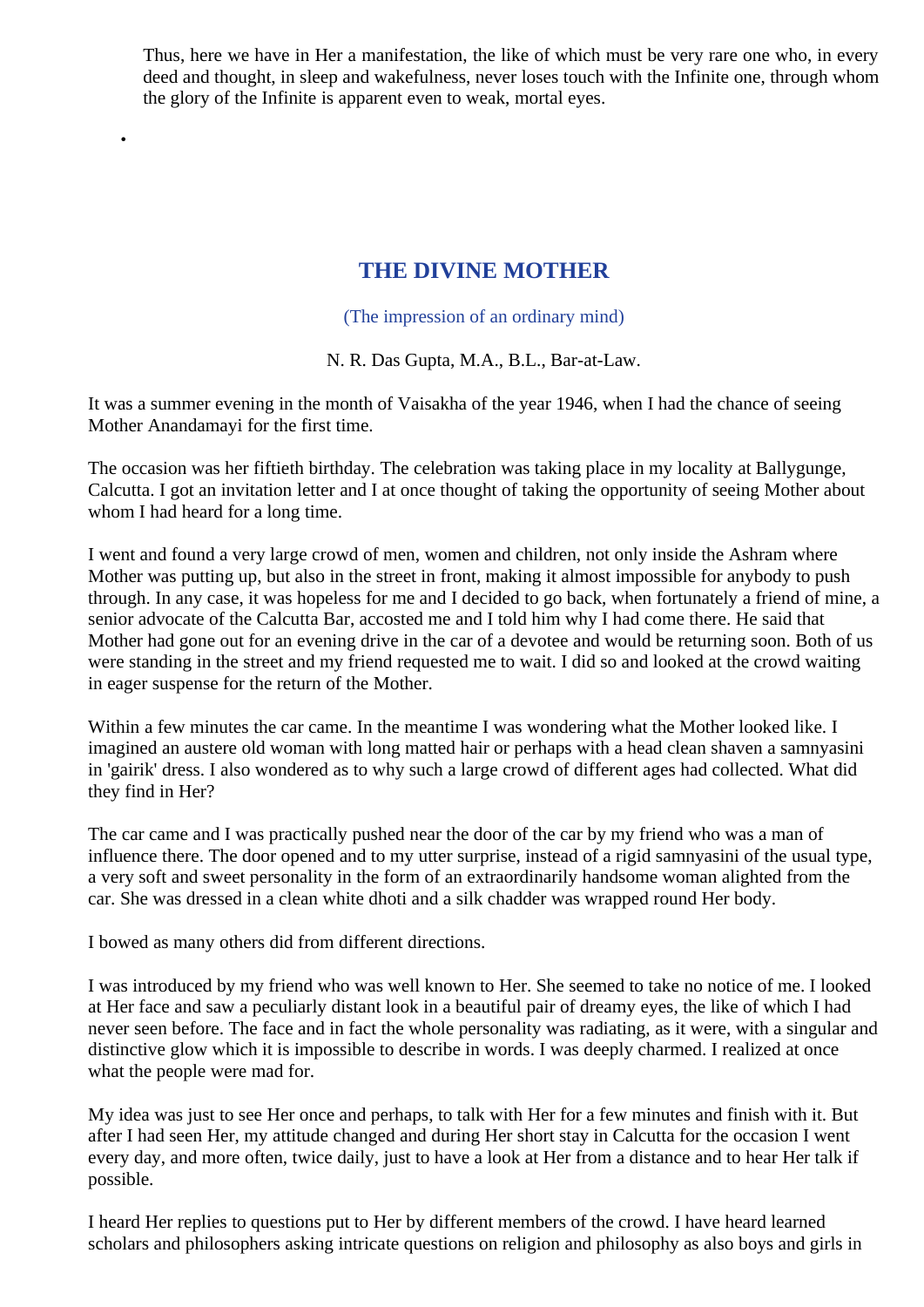their teens asking simple unsophisticated questions. She answers them all and sometimes bursts out into laughter.

Apart from what She says which, as I have been told by experts, reveals the highest philosophical truth in its simplest form though She has never received any education in the ordinary sense of the term, the way She talks fascinates all, and the ring of Her laughter one is bound to bear in mind long after it is heard no more.

During the period I have known Her, I had the good fortune of coming in close contact with Her on more than one occasion.

I have seen, not only in Bengal but all over the northern India, a large number of people of either sex, of different ages, belonging to various strata of society collecting around Her wherever She happens to be, looking at Her for hours and hours in a spirit of deep reverence and, almost without exception, unwilling to move away so long as She can be seen even from a distance.

I have seen many young boys and girls, coming in contact with Mother only for a short while, weeping bitterly at the mere idea of separation. I have seen how She looks at them and how She smiles. I remember an occasion when a young girl of the Matriculation Class, who had been with Mother only for four or five days, started weeping in the evening merely at the prospect of leaving Mother the next day, though she was going back to her own mother and family. What is the secret of this mysterious attraction?

I once asked Mother the question straight. She laughed and said: "I am the nearest and dearest to you all though you may not know it."

I heard later from a very reliable source that Mahatma Gandhi, on an occasion when Mother was with him, asked Her a question, more or less on the same lines to find out the mystery behind it.

I am told by one who knows that the late Sm. Kamala Nehru was a great devotee of Mother. She was always looking for an opportunity to come in close contact with Mother and often took Mother away from the crowd in her car to some solitary place so that she might feel the proximity of Mother's presence all by herself in silence. And on such occasions she often went into a sort of trance and remained like that for a pretty long time. I have been further informed that she wrote a letter to a friend in which she stated that she realized Sri Krishna, her God, in the personality of Mother.

Not only Indians, but I have seen many foreigners too, deeply attracted towards Mother. I shall only cite two or three instances. A young lady from Austria has given up practically everything of her life to be in Mother's company and she is now living the life of Indian Brahmacharini under Mother's care. A doctor from France who, I am told, had a very large practice at Marsailles and who came to India as he became interested in Buddhism and wanted to know more about it, came in contact with Mother and was so deeply touched that he surrendered completely to Mother and is now leading the life of an Indian sadhu under Mother's direction. I have seen him standing for hours with folded hands looking intently and with deep reverence at Mother even though it may be from a great distance, whenever he gets a chance.

The case of a young American engineer is very interesting indeed. He is the only son of his parents and while doing higher studies in Radio Engineering he came in contact with an Indian sadhu who was on a lecture tour in U.S.A. and as such became interested in the spiritual culture of India. He decided to come to India and according to the direction of Mahasiddha Sachchidananda wrote a letter to one of the lady devotees of Maharshi Raman at Maharshi's Ashram.

He booked his passage and started before he got any reply to his letter. He told me that while the ship in which he was sailing was still at sea nearing Bombay, he became very nervous because he had not the slightest idea of where he was going as he hardly knew anything of India or anybody here. Standing on the deck and looking at the sea he was in deep thought when suddenly the image of the face of a woman with long hair and closed eyes appeared before him under the sky. "I was not in a trance or anything of the sort, you know", he said to me: "I was wide awake and fully conscious."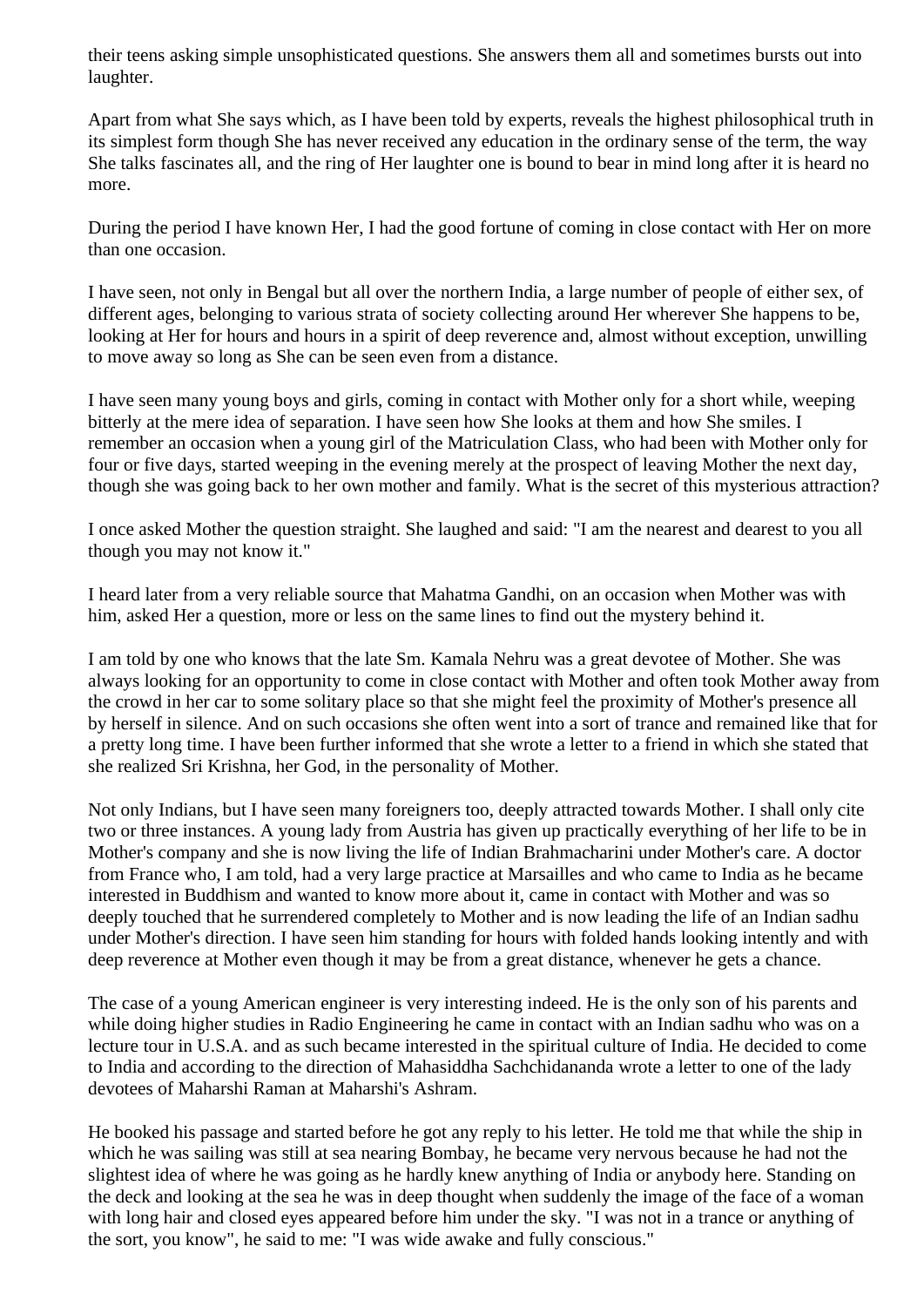However, he came to Bombay and there got the letter from Maharshi Raman's Ashram. In that letter he was directed to go to Benares to Mother Anandamayi.

"I had never even heard the name of Mother Anandamayi before that", he said.

He went to Benares and saw Mother there and at once recognized the face he had seen. "I want to be with you always", he implored. "Will you be able to do whatever you are asked to do?" was Mother's question. He said: "yes" and he told me later: "I said so before I knew what I was saying as it came from within."

That is what I have seen of Mother Anandamayi. What She is I do not know. What She represents I have not realized.

Swami Vivekananda said:

'There is another set of teachers, Christs of the world. They are the Teachers of all teachers, God Himself coming in the form of man. They can transmit spirituality with a touch, with a wish, which in one second make saints of the lowest."

Does Mother belong to that category?

To me She is Divine as She suggests something eternal, something which inspires in us a sense of the Unknown, which is Beauty, which is Purity, which is Love. An all embracing and unchanging kindness of a mystic character seems to radiate from Her personality and everybody in Her company is fascinated by a peculiar sense of joy which is not to be had in the ordinary pursuits of our mundane life. That is perhaps the reason why She is looked upon by about seven lakhs of devotees all over India as the Incarnation of the Great Power which is nursing and sustaining the entire creation the Divine Mother.

### A PAGE FROM MY DIARY

A. K. Datta Gupta, M.A., B.L.

Place: Kishenpur Ashram (Dehradun).

Time: Morning of the 22nd of May, 1941.

Mother was sitting on the eastern veranda of the Ashram. We also were squatting there. Prof. Shyama Charan Babu of Agra College was amongst us. He asked Mother why She had been laughing so excessively the day before.

Mother: "Smiles and tears are indeed such with this body. You saw me laughing only at the time of reading. In the evening also I laughed heartily on hearing the sounds coming out of the water tap in the Ashram yard. You must have noticed that when a water tap is turned, air often comes out of it with a hissing sound.

Yesterday evening the tap of the Ashram yard was emitting a similar sound. When I heard it I was convulsed with laughter. This is because there are some screws loose somewhere in this head. Again, when Swami was reading at night, a slight touch of his hand turned the bookstand upside down. This gave me more convulsions of laughter. But the incident itself was nothing to laugh about. That shows that laughter comes to this body without any apparent reason. Anything may give occasion to a fit of laughter. Any attempt to check it at the time has the effect of only pouring oil on fire."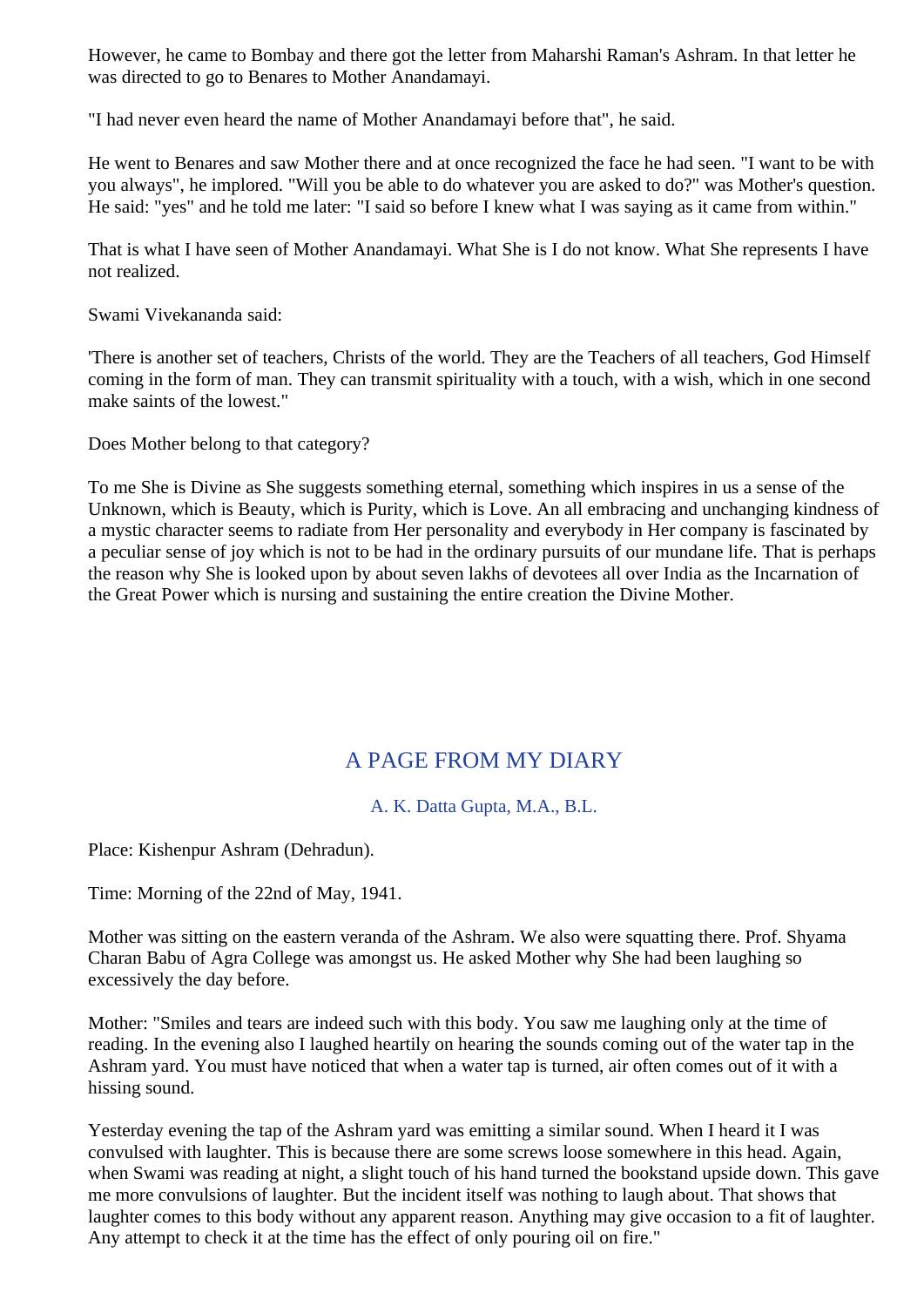Once at the Dacca Ashram there was a Kirtan party.

The Kirtaniya was singing in an inspired mood. His face was suffused with tears. The listeners were visibly moved. Though the singer had plenty of emotion, his literary attainments were no better than those of this body.

While thus singing he mispronounced a word.

Though the slip was slight and did not affect the emotional flow either of the singer or of the listeners - it made me laugh.

Khukuni tried hard to compose me.

She whispered to me that it would hurt the feelings of others. But it was all in vain. They then felt compelled to remove me to some other place. Even there I was rolling with laughter. This may give you some idea as to the character of my laughter.

It is not that this body laughs only when there is something comical. It is shaken with laughter even when there is little or no occasion for it. At the sight of people's grief this body has often burst into laughter. Those who are unacquainted with the vagaries of this body may very well be offended. They may think that I simply laugh at them, which would be far from the truth."

Sometimes it so happens that the incident which seems to move this body to laughter is not the real cause at all. Some incidents of the past or future swim into my ken and give occasion to the laughter.

There was a Gujerati lady amongst us named Miss Mani Ben.

She asked: "Mother, you have just referred to your visions of the past and future. How do you have them? Do you see them with your two physical eyes, or (pointing at the space between the two eyebrows) do you see them with the third eye that is here?"

Mother: "How do I see them? Why, the eyes are all over the body.

Don't you know that everything has in it (the essence of) all other things? Hands, legs, hair, in fact every part of the body can be made the instrument of sight. Of course, it is quite possible to see through the two eyes, which all possess; and the existence of a third eye of which you speak is also true. People do possess such eyes. This may sound strange to you, but nonetheless it is true.

Once this body lived on three grains of rice daily for four or five months. Nobody can live for so long on such a meagre diet.

It looks like a miracle.

But it has been so with this body. It has been so, because it can be so. The reason for this is that what we eat is not all necessary for us. The body takes in only the quintessence of the food, the rest is thrown out. As a result of sadhana the body becomes so constituted that though no food is taken physically, it can imbibe from the surroundings whatever is necessary for its maintenance.

In three ways the body can be maintained without food:

One way has just been referred to viz. the body can take from the environment the nourishment necessary for its maintenance.

Secondly, one can live on air alone. For I have just said that in everything there are all other things; so that the properties of other things are in the air in some measure. Therefore by taking in air alone we get the essence of other things.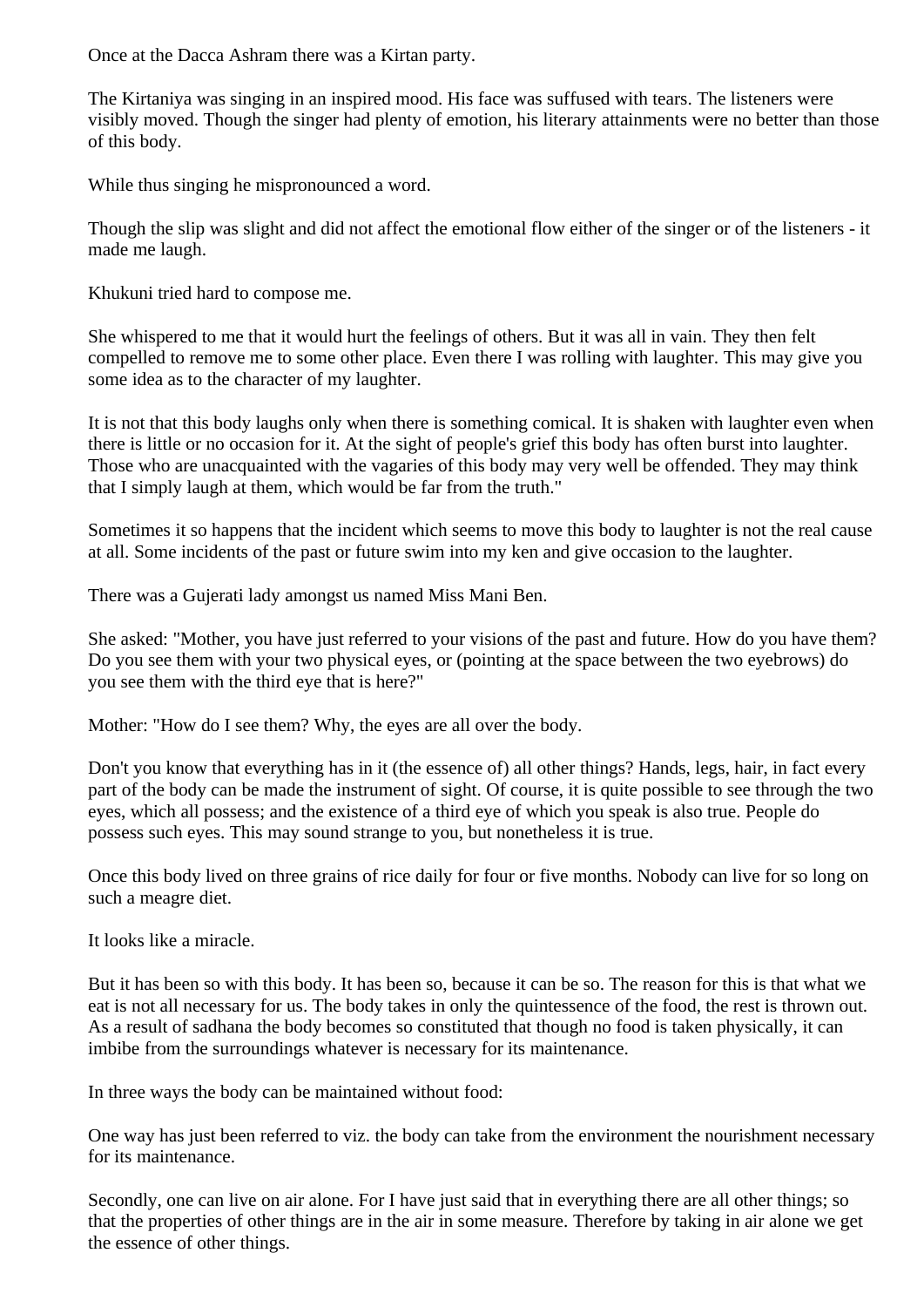Again, it may so happen that the body is not taking anything at all, yet it is being maintained unimpaired as in a state of samadhi. Thus you find that as a consequence of sadhana it is quite possible to live without what we call food. In a similar way sadhana can effect such transformation of the body that by virtue of it any part of it can discharge the function of the eye.

Shyama Charan Babu: We hear that sages can take over the sufferings of other people.

Mother: This is true. Sages can mitigate the sufferings other people in three ways: they can take the suffering upon themselves and thus relieve the sufferer; or without taking those sufferings upon themselves, they may distribute and apportion them amongst some other persons. This lightens to some extent the intensity and acuteness of the suffering. Also, it may so happen that sages out of supreme Grace can relieve an individual from all the consequences of his actions and restore him to Life Divine, which is his true Self. But such incidents are rare. Hence it is said that purification comes through suffering.

Myself: Mother, how is it possible to distribute sufferings amongst others? This looks like sheer injustice.

Mother: "No, there is nothing wrong in it. Sages would divide the sufferings only amongst those who are only too willing and anxious to share them."

Shyama Charan Babu: Why should I allow a sage to bear my cross?

Mother: "That is well said. A bhakta would speak in this way. A devotee would not have the object of his devotion share his sufferings.

He would rather bear his own cross. But sometimes such sufferings are too much for him, and his only concern then becomes how to get rid of them. In such cases only the question of mitigation or extenuation arises. With me, however, everything has happened spontaneously. I have seen that this body has taken upon itself the sufferings of others, not purposely, but without an effort of the will. Once I went to see a patient who was attacked by a severe type of dysentery. On my return I found myself attacked by that very disease. I had frequent motions and passed blood and mucus. This went on for twelve hours. Then I was all right again. For some time something like a blizzard passed over this body, then everything was quiet. The man who had the original attack came round as soon as this body had the disease.

At another time this body took upon itself the fever from which another person had been suffering. Every third or fourth day I used to have a violent paroxysm of fever which lasted for three hours.

The temperature shot up to 103 or 104 deg. We were then at Cox's Bazar. The nature of the fever convinced Dina Bandhu Babu that it was nothing but malaria. Bholanath was of the same opinion, and was anxious to administer quinine. But I flatly refused to take the drug. Dina Bandhu Babu had an almost paternal affection for this body, which used to address him as father. He often would humour me by complying with my requests. Though a Brahmin himself, he had given up the Brahminical practice of uttering Gayatri Mantra. But I induced him to resume.

However, when he found me suffering from repeated paroxysms of fever he lost all patience and wrathfully declared:

"These devotees have conspired to kill my daughter.

I won't listen to anybody. I intend to administer by force, if necessary, quinine this very night." I heard all this, but said nothing. In the afternoon this body fell into a trance-like condition. True to his words Dina Bandhu Babu came with quinine at night. Seeing me in a state of unconsciousness he shook me hard. Though his shaking and hustling made me open my eyes, they remained unmoved in a fixed stare. This pricked his curiosity. He examined me by focussing the light of an electric torch on my eyes and even thrusting his finger into them to see whether they would wink. When all his endeavours failed to restore me to a state of consciousness, he gave up the attempt to administer quinine that night. But he could not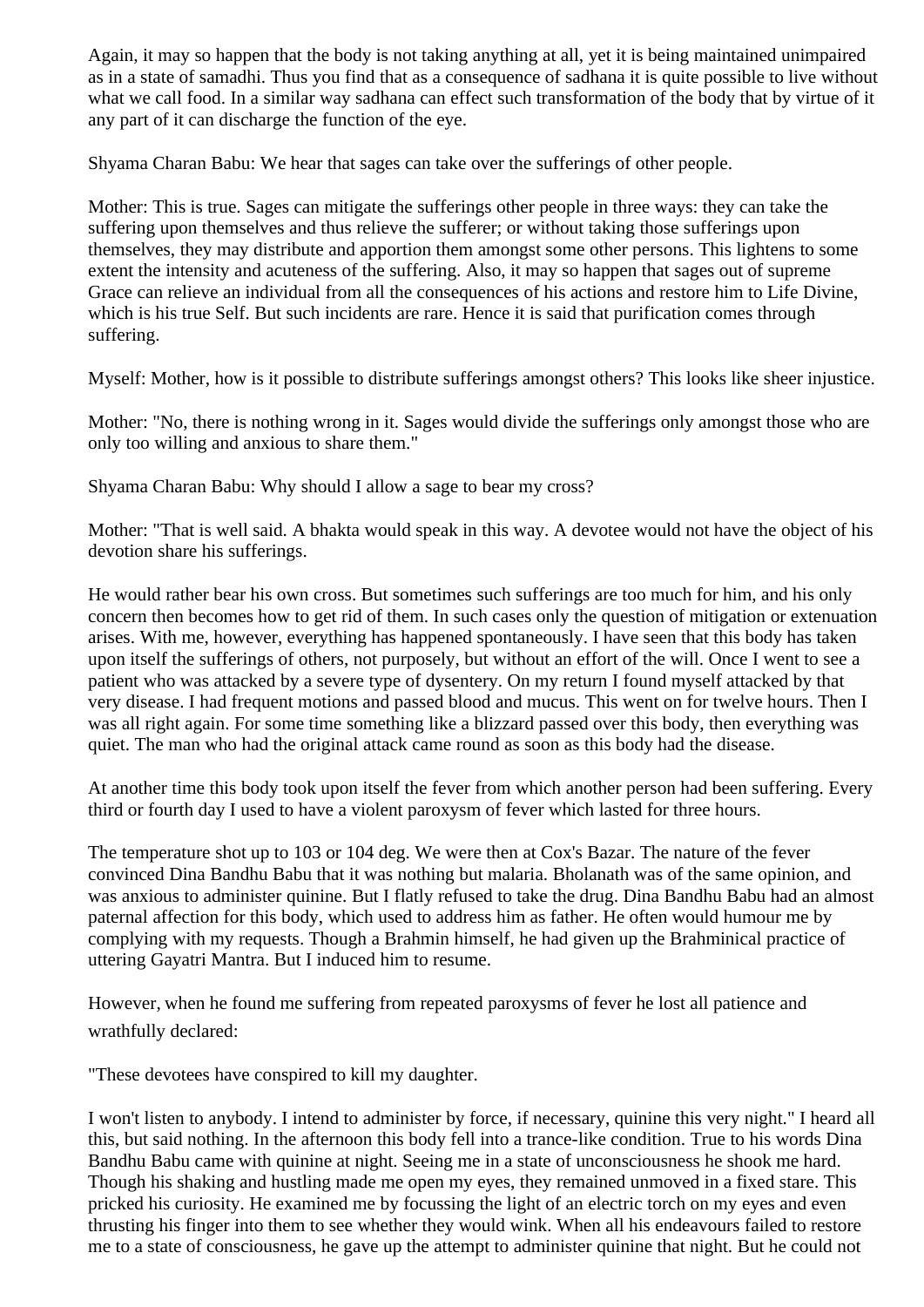abandon the idea of trying the drug on me. Of course I knew how long the fever was to last. So I told him that if the fever persisted beyond a certain period I would take the medicine. But I did not take it, because within the specified period I was all right.

I have just now referred to the incident of my living on three grains of rice per day for four or five months. That is an illustration of how creature comforts can be overcome by renunciation. I have not had that sort of renunciation, which you understand by the term in its ordinary sense. For this body has lived with father, mother, husband, and all. This body has served the husband, so you may call it a wife. It has prepared dishes for all, so you may call it a cook. It has done all sorts of scrubbing and menial work, so you may call it a servant. But if you look at the thing from another standpoint you will realise that this body has served none but God.

For when I served my father, mother, husband and others, I simply considered them as different manifestations of the Almighty and served them as such. When I sat down to prepare food I did so as if it were a ritual, for the food cooked was after all meant for God. Whatever I did, I did in a spirit of Divine service. Hence I was not quite worldly, though always engaged in household affairs. I had but one ideal, to serve all as God, to do everything for the sake of God.

At that time I lived as one who had taken a vow of silence.

I found enough time at my disposal even after the completion of all my household work. Usha lived near our house. She used to read out the Mahabharat at noon. One day I went to hear it. She handed over the book to me for reading. I took it in my hand but could not read; because at that time God's Name always bubbled out of me as from a spring. Somehow it got itself tacked to my natural respiration. Hence I found that any attempt to read the book only resulted in my suffocation. Moreover, you have some idea as to the range of my literary attainments. In order to read I had to spell through every word. When I attempted to read I found that I could not take in two syllables at a time. Suppose I was to pronounce 'aim. I could pronounce 'a' all right, but when it was time to pronounce "mi" I found that I had cleanly forgotten the 'a' and the effacement was so complete that I could not trace its existence in me. In this condition no intelligent reading was possible. But when I sat down to spin, I found that it was no hindrance to repeating God's Name. Both could go on simultaneously. I have spun a good deal of yarn. When I was at Bajitpur I myself prepared a towel and, with the help of a weaver, a pair of dhotis with my hand-spun yarn.

At this stage a lady remarked: "Mother, once I have seen you singing and weeping."

Mother: "There is nothing uniform with this body. Svabhava (Nature) takes Her unhampered course. The singing and weeping you mention are possible at a certain stage of sadhana. Suppose I sat down to sing. At that time my idea was that it was through God's Grace I was uttering His Name. As I went on repeating the Name, another idea took possession of me, and I thought: "Alas! I am praying so fervently and for such a long time, yet God is not revealing Himself to me!" This sense of frustration created a pang m my heart, and at once tears would trickle down my cheeks. These are, of course, stages of ignorance, for with the dawn of Knowledge prayers and sadhana cease.

When the different stages of sadhana were being manifested through this body, what a variety of experiences I then had! Sometimes I used to hear distinctly: "Repeat this mantra". When I got the mantra a query rose in me: "Whose mantra is this?" At once the reply came: "It is the mantra of Ganesh or Vishnu" or something like that. Again the query came from myself: "How does he look?" A form was revealed in no time. Every question was met by a prompt reply and there was immediate dissolution of all doubts and misgivings.

One day I distinctly got the command: "From to day you are not to bow down to anybody." I asked my invisible monitor: "Who are you?" The reply came: "Your Shakti" (Power). I thought that there was a distinct Shakti residing in me and guiding me by issuing commands from time to time. Since all this happened at the stage of sadhana, Jnana (Knowledge) was being revealed in a piecemeal fashion. The integral knowledge which this body was possessed of from the very beginning was broken, as it were,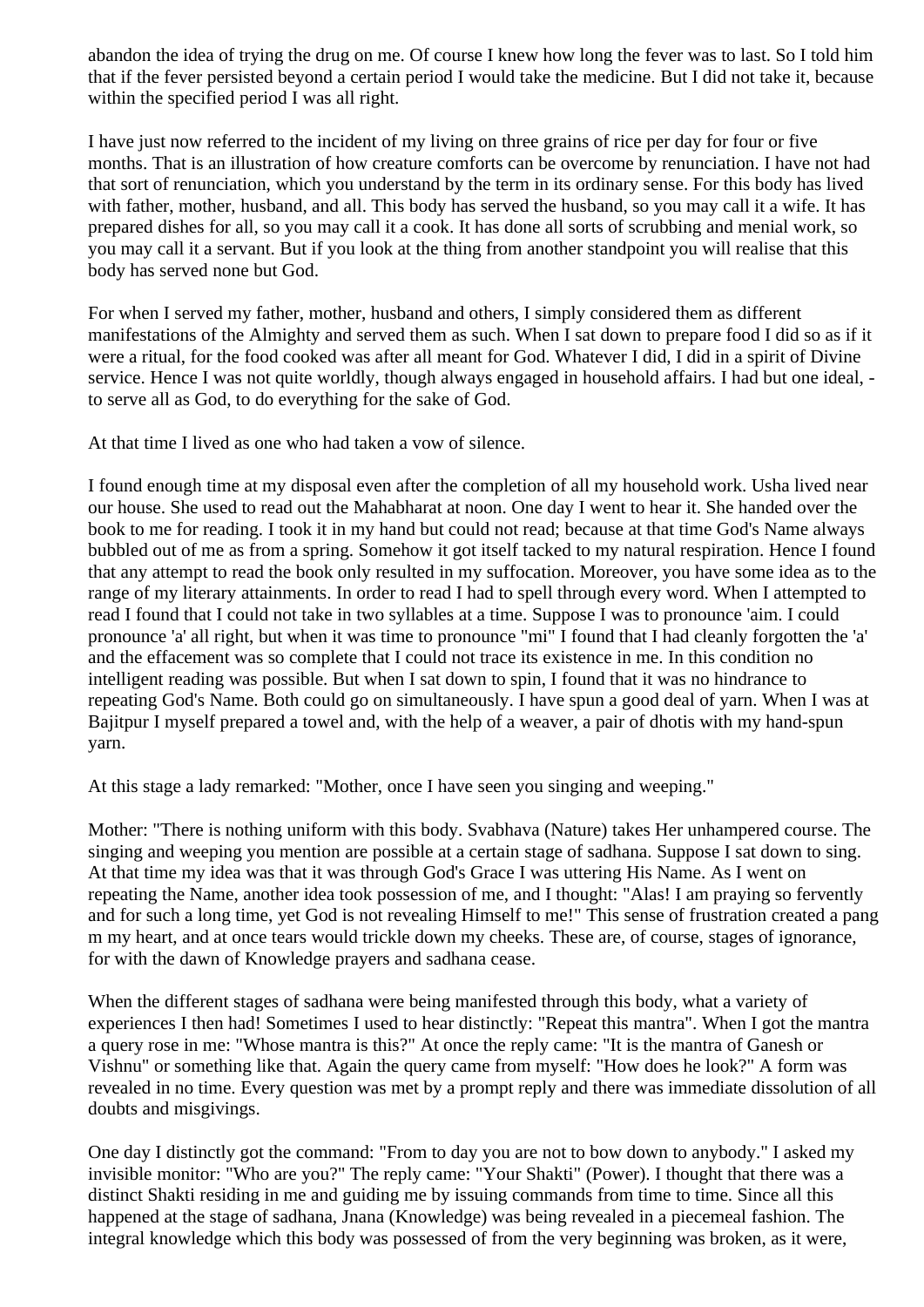into parts and there was something like a superimposition of ignorance.

At that time I was *mouni* (observing silence). This was also due to particular commands. The father of this body came to see me at that time. I could not make obeisance to him. Not that I refrained from doing it intentionally, but this body refused to do anything contrary to the commands it received from time to time. When the father of this body saw that I was not doing my duty by him, he took it to heart. But as I was mouni at that time I could not explain the situation to him. He came to regard me with suspicion. He argued that if my various moods and experiences had a spiritual origin, there was no reason why I should be disrespectful to those to whom respect was due. This led him to consult different persons regarding my condition.

In the meantime Siva Ratri (auspicious night for the worship of God Siva) came.

On such occasions it was customary with the father of this body to sit up the whole night and worship the God Siva. Corresponding to the four quarters of the night he used to perform puja four times. Each puja was meant for the well-being of a particular individual. This time also he proceeded as usual with the puja; and I sat up with him to make arrangements for it. When after finishing puja three times during the first three quarters of the night, he proceeded to perform the puja for the fourth quarter for the benefit of this body, a curious thing happened. He found that as he was proceeding with the worship, this body was uttering aloud all the relevant mantras and prayers quite automatically. This surprised him very much. Though he said nothing, he could not help looking at me from time to time. However, to proceed with the account of my sadhana.

After some time I again heard the voice within myself which told me:

"Whom do you want to make obeisance to?

You are everything."

At once I realized that the Universe was all my own manifestation. Partial knowledge then gave place to the integral, and I found myself face to face with the ONE that appears as many. It was then that I understood why I had been forbidden for so long to bow down to anybody."

Myself: How long was the period intervening between these two stages?

Mother: "Quite long.

But in the meantime various Vibhutis were being manifested through this body. These manifestations have again occurred in various ways Sometimes they have been manifested in ignorance, e.g., I found that as soon as I had touched a particular patient he recovered in no time; but I did not know beforehand that he would be cured in that way. Sometimes the manifestation occurred with knowledge mixed up with ignorance, e.g., on seeing a patient I used to argue in this way:

"I know from my past experience that my touch has a healing effect. If I touch this patient he may also get well."

To verify this I touched him and found that he was cured immediately. Then again manifestations of Vibhuti have taken place with full knowledge and consciousness on my part. Thus I knew for certain that I could cure a disease by a mere touch, and I touched in full confidence of success."

Jiten Babu: In what other ways have your Vibhuti been manifested? And how do they manifest themselves now?

Mother: Vibhutis have now become a part and parcel of Svabhava.

Jiten Babu; I do not quite follow you.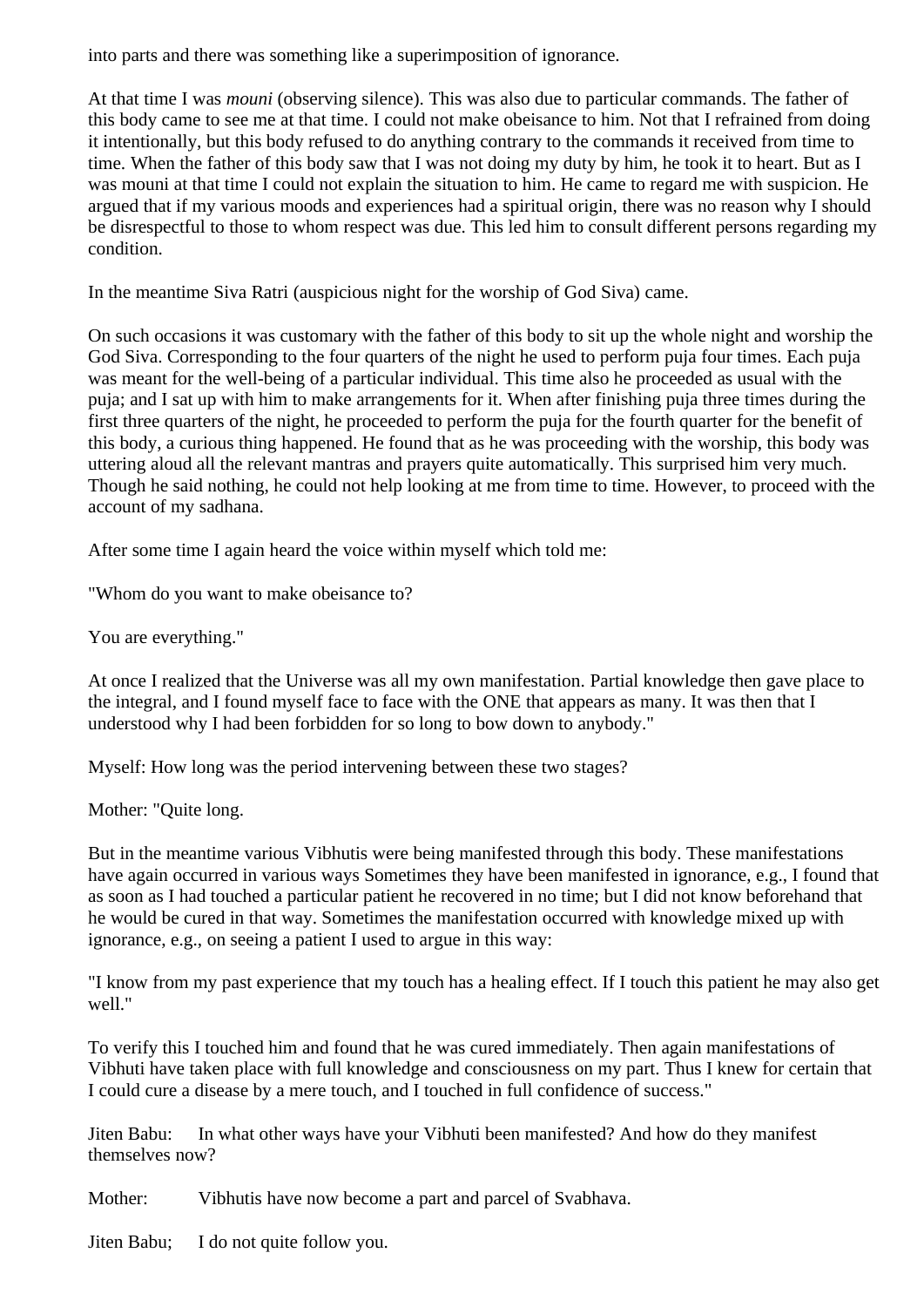Moiher: Vibhutis becoming a part of Svabhava means that everything is now regulated by Svabhava or the Supreme Self.

Here there is no scope for the play of a limited self. This was so with this body from its very infancy. Such disclosures are not always made by this body. Since they are coming spontaneously now, I give them out. Let me tell you that what I am, I have been from my infancy. But when the different stages of sadhana were being manifested through this body there was something like a superimposition of aja (ignorance). But what sort of *ajnana* was that? It was really *Jnana* masquerading as *ajnana*.

Let me tell you a story relating to my childhood.

In childhood, when this body was at Vidyakut, a woman became pregnant, and her child was born when I was still there. I knew from the beginning that the child was not to live long. He came only to complete his cycle of births and deaths. However, the child became one year old. He was not very nice to look at. His complexion was jet black, but his body was very soft.

That is why he was always seen in the arms of others, who all wanted to have the luxury of the touch. And the child was all smiles. When he was over a year and a few months old, his span of life came to an end; and he became seriously ill.

I went to see him on the day he was to die.

On my way I took with me a hibiscus flower, but rubbed it so that the people might not know what I had in my hand. I left the flower under the child's pillow. Those who were present there thought that I had left some 'nirmalya', seeing that the child was near his end.

I did all this under the urge of *Svabhava.*

At the stage of sadhana, *Vibhuti* first manifests itself as joy which comes from the recitation of God's Name.

When people experience this, they think that they have got everything that sadhana can yield; and their upward progress is thereby arrested. But he who keeps himself always on the move without being overwhelmed by such manifestations of joy, finds himself in possession of various miraculous powers. But those powers are not meant for display. They should be carefully kept under control. He alone can know his true Self, who keeps alive within him an insatiable thirst for the Divine without being contented with the possession of supernormal powers, powers which enable him to cure any disease by a mere touch of the hand or which lead to the instantaneous fulfilment of all his desires.

### "MOTHER"

#### Raja Durga Singh of Baghat (Yogi Bhai)

A mother is the most loving being in this world. When a child starts babbling, the first word that comes out of its mouth is "Ma", i.e. Mother. The affection of a mother is such that the most worthless child is as dear to her as the most worthy one. Her love is as unselfish as it is impartial and deep. It expects no return. Everybody else in the world loves from some selfish motive and in one form or another wants a return for his love or devotion. Looked at in this light, Sri Sri Ma Anandamayi is a true mother. She loves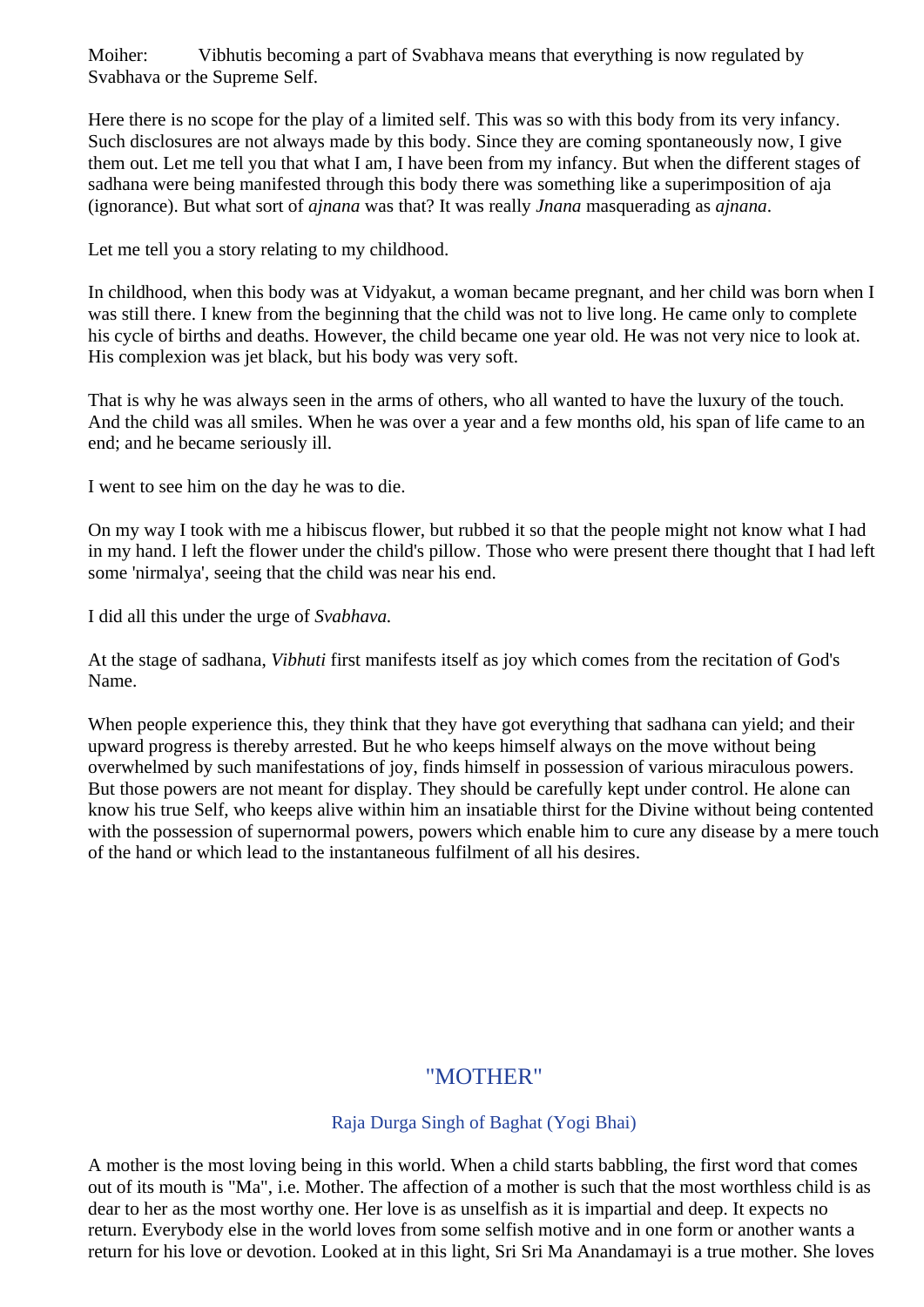all of us alike. Some of us may not at all be worthy of it, neither as regards our characters nor our dealings with other people. But this makes no difference to Her attitude towards us. I am an utterly worthless fellow, but still I am not turned out of Her fold. That shows the breadth and greatness of Her heart. Mother knows all that everyone does, but She never despises anyone. She is all powerful and yet behaves like an innocent girl and takes pleasure in calling Herself a little child. This supreme simplicity as well as complete absence of egoism are the most remarkable features of Mother's great personality, not to speak of other qualities which are countless. The infinite can never be described fully.

I had my first darsana of Mother in Solan in the year 1934.

In the preceding winter I had gone to Calcutta with my wife.

It was my first visit to Calcutta and naturally I was full of excitement. I had previously read the life of Sri Ramakrishna Paramahansa Deva and had a great desire to visit the Dakshineswar temple.

I consider myself fortunate that this desire was fulfilled. The whole place appeared to me very attractive and charming. The image of Goddess Kali gave rise to feelings in my mind which I cannot fully describe.

I silently prayed for Her Kripa and soon after that I had the darshan of Sri Sri Ma Anandamayi.

I have no doubt that it was by the kindness of Mother Kali that I met Mother Anandamayi.

To me both are one and the same.

When Mother Anandamayi came to our side of the country, She went direet to Salogra where She remained for some time. There is a small cave in Salogra where She stayed. This was built by one Nath Babaji. Salogra is about four miles from Solan. It was there that I had the good fortune of having Mother's darsana for the first time. When Mother was in Salogra, the late Bhaiji (J. C. Roy) of blessed memory was with Her.

One day I had to go to Simla for some work. It was raining the whole day. On my way back I stopped at Salogra to see how Mother was faring in that heavy rain.

I found Her sitting in the cave with water running all round Her inside it. Bhaiji had made fire in a basin to keep Her warm. As soon as Mother saw me, She asked me to come into the cave and when I did so She laughed heartily. I shall never forget that pleasant and radiant face of Mother. I requested Her to come with me to Solan lest She should catch cold in the cave; but She said that She was quite happy there. I requested Bhaiji also to persuade Mother to come to Solan. But he replied that Mother would act only according to Her own inclination. My motive in asking Mother to visit Solan was twofold. First, She would be better protected against rain and cold and secondly, my mother and wife would also have the opportunity of having Her darsana. However, I was not successful in inducing Mother to come to Solan on that day. After this, I visited Mother another day and sought Her permission to bring my mother and wife over there for darsana. But Bhaiji said that as Mother Herself would go to Solan, it was not necessary to take the ladies to Her. As far as I can remember, Mother visited Solan the next day and came straight to my place where arrangements had been made for Her stay. She, however, did not enter the house, but preferred to sit in a tennis court, which was near it. There my mother and wife were fortunate enough to have Mataji's darshana. The present Ashram of Mother in Solan is on that tennis court. Mother returned from Solan the same day to Salogra.

It would not be out of place to mention here that when Mother visited Salogra, there was an old saint, known as Sri Shoghi Babaji in Solan.

Many people from different places used to come to him for darsana.

Mother decided one day to visit Shoghi Baba without any previous intimation.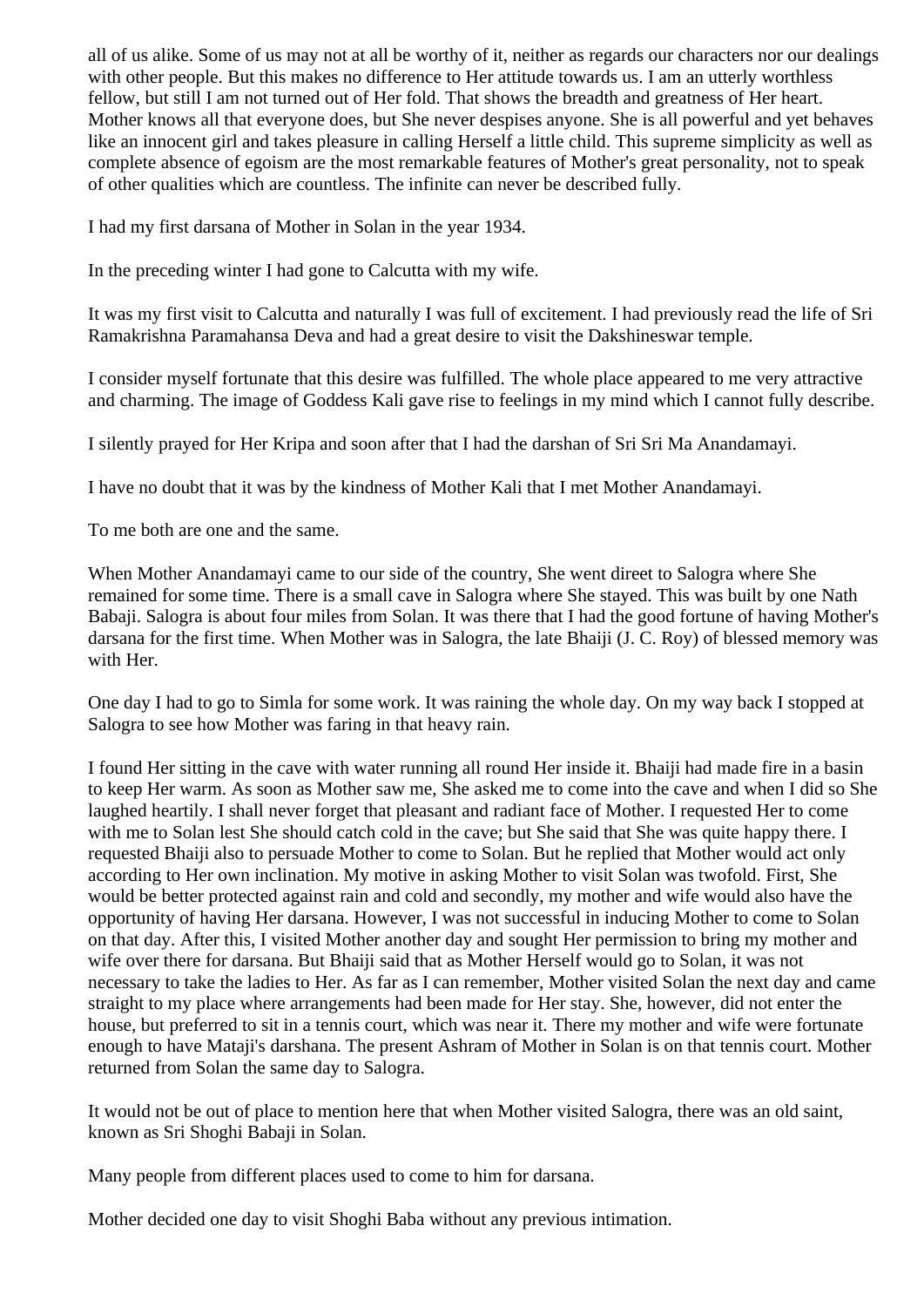She came in a car and went straight to Shoghi Baba who was staying in an old school building in Solan. To the utter surprise or everyone Shoghi Baba received Mother most cordially and had a very hearty talk with Her. Babaji was known to be a man of a somewhat stern disposition and often of rude behaviour towards those who dared to go to him without first obtaining his permission.

This was the first meeting between Mother and Shoghi Babaji. After this She visited the sadhu often when She came to Solan. When the first meeting between Mother and Babaji took place, I had not yet seen Her. It was after this that I went to Salogra to have Her darshana. I have already referred to Her second visit to Solan when my mother and wife saw Her. We failed to persuade Her to stay overnight. It was on. Her third visit that She stayed in Solan for some nights in a small mud house near the Narsingh Temple.

One day I had a memorable vision. Mother was sitting in a crowded room. I was in a corner facing Her.

Suddenly it occurred to me that people said that Mother was an incarnation of Goddess Kali; should I be fortunate enough to have some proof of this fact?

All at once I noticed a fly sitting on Mother's face. Sri Hansa Dutta Tewari, who had come from Dehra Dun with Her, tried to drive the fly away but it was repeatedly trying to sit on Mother's face.

At this Mother started laughing heartily and to my great surprise I noticed that the complexion of Her face was changing. It looked quite dark for a few minutes and then resumed its natural complexion. I silently offered my pranamas and congratulated myself on my good fortune. No doubt it was due to Her kripa; Mother's views are so catholic that men of all shades of religious thought and belief come to Her, and everyone feels satisfied with what he sees and hears. I fully believe, as I have already stated, that our Mother and the great Goddess at Dakhineshwar to whom I offered my obeisance as the one frequently invoked by Sri Sri Ramakrishna Paramahansa, are one and the same.

She has appeared in the present form for the salvation of all of us.

# **MOTHER THE GREAT HEALER**

#### Rajmata Anandapriya of Tehri Garhwal

When I first met Ma, in June 1947 only for a few hours at my brother in law Raja Sahib's place at Solan, I had no idea that some day She would mean so much to me and cause such a change in my life.

I remember the scene of that first meeting very clearly. I bowed to Her, just a formal bow it was, and when I sat down to study Her, I found Her gaze on me, so I looked away, but when again trying to look at Her, I still found Her looking at me. I must confess that I did feel a bit uneasy. I had the impression that She could see through and through me. I am only a mortal after all, with many faults and failings, and I did not want to become an open book even to Ma at that time. I do not remember the conversation, as I was busy trying to look at Her, which I was unable to do due to the above reason. After some time I returned to the Raja Sahib's house which is situated a few yards away on a higher level. Just before going in, I turned towards the house where Ma was staying and saw Her standing on the verandah. She had tied Her hair up, as many devotees must have seen it.

It gave me the impression that She was looking like Lord Siva. She appeared much taller also from what I could judge while She was sitting down.Didi sent some prasada of Ma to me through someone else. I did not see Didi at that time, but knew later that the sweets that had been given to me and that we all so much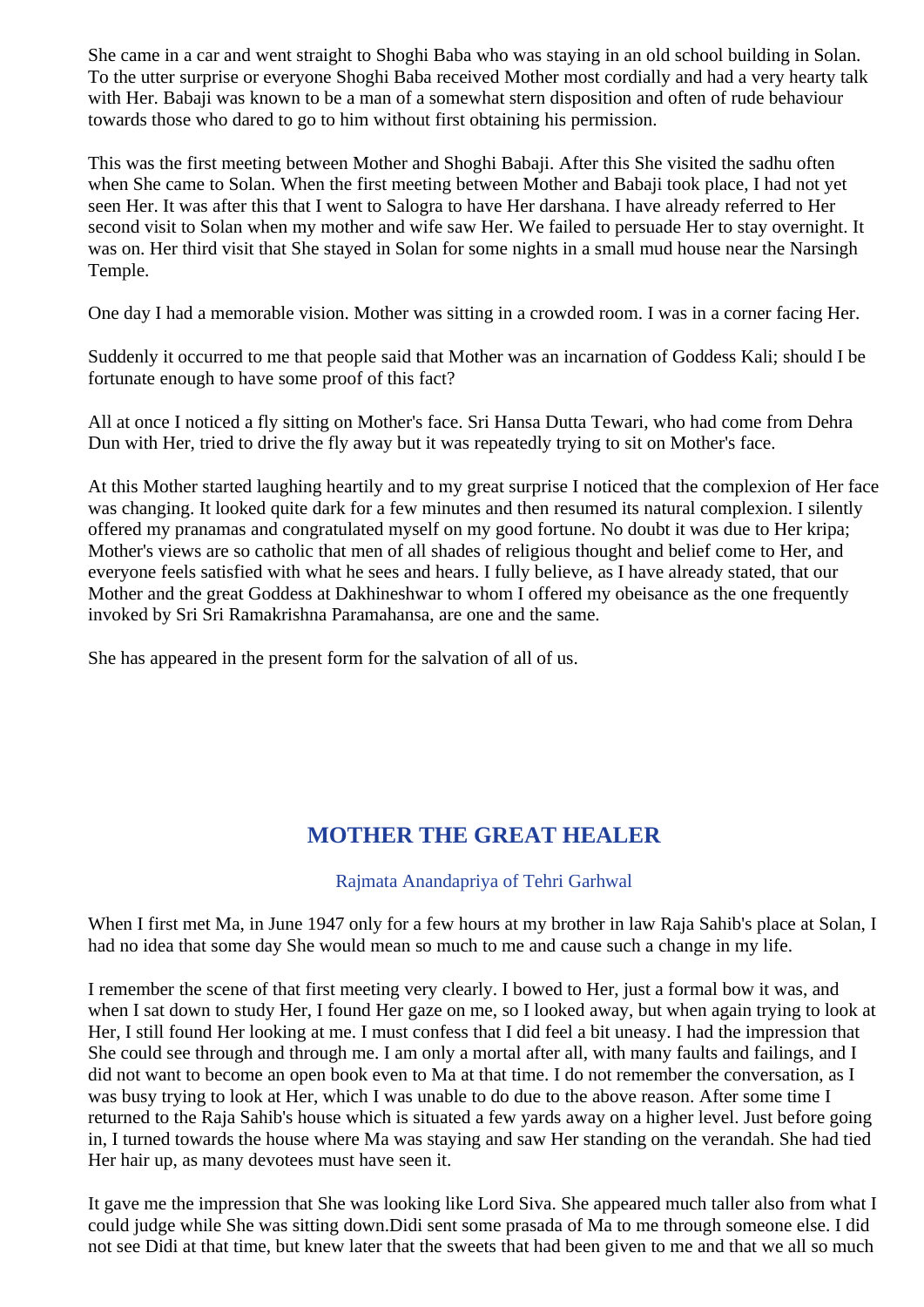relished had been prepared by her.

After three years I was fortunate to have Ma's darshana again.

What difference there was between these two meetings!

Then I had been a person of a more or less carefree disposition. Now, my mind was in a tumult that very few may be able to imagine. I had lost my husband in a motor accident and there seemed nothing left for me in this world. I felt that fate had been extra cruel to me, but I believe each sufferer feels the same way as I did. Time is called the great healer. My healer was Ma.

Bhaiji (Raja Sahib, Solan) seeing me in that condition of mind, advised me to call Ma. In fact, it was he who had planned Her whole programme to come to our side. I was looking forward to Her visit and yet I was fearing it also.

My fear was that perhaps She would ask me to forget my husband, since he was dead and gone. Instead of that, She explained to me in such a fine way how I could try and find him everywhere. After seeing Her and knowing Her better, one can never feel the great sting of grief any more. There is nothing more to be felt but a great love for Her. This love is so infectious that you can feel nothing but love for everyone and everything and there cannot exist what is called dislike or hate for anyone. She stayed with us for only a week but that week changed my whole outlook. I began to take interest in life. I started to plan out a small cottage for Her at Ananda Kashi (a place situated on Devaprayag road) when She next came. This kept me busy and cheerful, there was something to look forward to in this life, a life that had, otherwise, become quite useless and empty. There seemed a support extended from Ma, no matter how far She was. I felt a great strength within me, followed by a confidence in whatever I undertook. I didn't feel the need of looking to anyone for any help or decision. I knew that I could do things, things that I would never have believed I was capable of doing. I felt so free, light and almost happy. I believe no one can help this feeling as it is one's birthright. Those seven days of Ma's halt there were a never to be forgotten period in my life. The strength and courage that I. felt within me is helping me along the line I have taken in life. The teaching of Ma, 'Jo ho jal', is there with its great and deep meaning.

So, why should anyone worry, when what is to happen will happen. Who is to stop or change the map or programme laid out by a greater hand than ours? All this philosophy, though studied by me long before, unfolded its meaning only when Ma explained it, and I am sure that no great scholar would be able to do it. Now comes the part one may call blind faith or imagination. It may be termed anything but there it is. What does it matter, as long as it can help and save one from the torture I was undergoing? I will now try to disclose to my readers some of the things I experienced, in the form of hearing and seeing, about Mother.

The first instance when Ma visited us at my home: One morning, just as I was finishing my prayers, a thought came to my mind. I wanted from Ma a garment used by Her. After a few minutes I went out to where She was staying. (It was a tent). I greeted Her and to my pleasant surprise She offered me a shawl, which She used to wear every day. She took it from underneath Her pillow and put it into my lap. I know, one may say that She always gives Her things away to the devotees, so this was nothing special. All I can say is that She could have given this shawl to me when She gave things to the rest of the family, the day She left. Why had it to be only a few minutes after my wishing for it?

Once when we were returning from Vindhyachal, where we had gone with Ma to spend a fortnight, I travelled by lorry as something had gone wrong with the car I was in. I was feeling a bit sick as I do not like the smell of petrol. As we arrived before Ma, I went straight to my room to rest. I must have dozed off, all the time thinking that I would like to go to Ma when She arrived. Meanwhile a girl came with some food for me. She woke me up. I looked past her towards the wall in front of me where I had hung a painting of the Goddess. This painting used to be my husband's and I take it with me wherever I go. Just underneath it, there was a carpet on which I used to sit down during the day. My eyes travelled from that carpet upwards.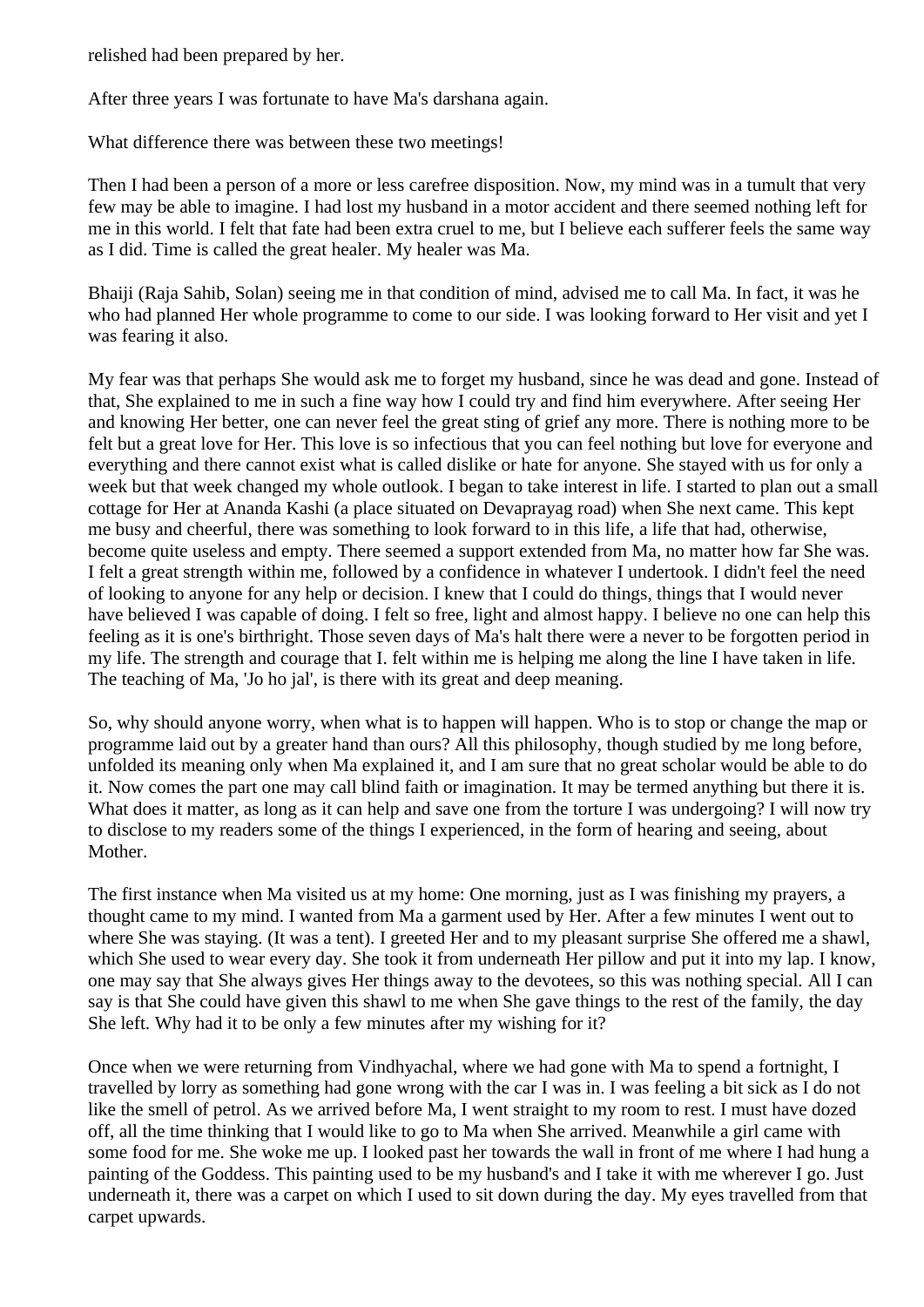On that carpet I saw Ma's white sandalled feet and then just as I was thinking as to who could be standing on my carpet with the sandals on, I realized that it was Ma. My eyes travelled up to Ma's face and head. It was touching the lower edge of the painting. It was so very clear that I was attempting to get up, saying to the girl that Ma had come, when the girl replied that Ma was in Her room. I pointed out to her where I could see Ma standing. She turned her head to see and then the scene disappeared.

Some time back it became my habit to think at once of Ma whenever I misplaced or lost something. I just say: "Ma, where can I find it?" and I can rest assured that I will not be disappointed. This has happened not once or twice but many times.

When last April Ma visited me at Ananda Kashi, I used to go to Her room in the mornings and wait near Her bed for Her to get up. She soon used to move and turn towards me. I would ask Her to sing to me and She was kind enough to do so. Now I imagine that I can hear Her sing those songs m the mornings or whenever I come to think of them. They simply vibrate in my mind.

In the end I will close with these words that it is the great fortune or thousands in this world that we find Ma among us to console us and bring peace and happiness to our tortured minds. That She may remain amongst us for a long, long time, is the prayer from my heart, and I feel sure that all Her devotees will join me.

# **WHAT MOTHER SAYS**

#### Abhaya

In my own humble way I want to try and discuss what Mother generally says. Mother talks of a great variety of subjects. Sometimes she speaks of the Ultimate Reality. She then unravels deep philosophical mysteries, which are beyond the reach of human reason.

When expressed in simple colloquial language, they sound very much like puzzles to common people.

For instance, when She says, "There is motion in rest and rest in motion", or

"Everything is contained in everything", who is able to grasp the meaning of these words unless his vision can penetrate the depths of Truth?

Concerning the different conclusions of philosophy, we get the following from Mother: "Whatever a man thinks, feels or realises about the Supreme is true from his particular standpoint and has its full significance for him."

We have heard from Her of infinite movement, infinite rest and infinite revelation.

Mother talks most often in Bengali, but She speaks Hindi quite fluently. English words also are uttered by Her occasionally.

Sometimes She speaks in a tongue that is not of this world. It gushes out of Her in a fit of inspiration or at times quite normally.

Not infrequently She talks about the affairs of our everyday life, such as the management of the Ashram, details about the performance of pujas, provisions for the entertainment of sadhus, nursing of the sick, the duties of a brahmachari, and so forth.

At times She directs Her attention to things that appear very trivial to us, e.g. what things are to be kept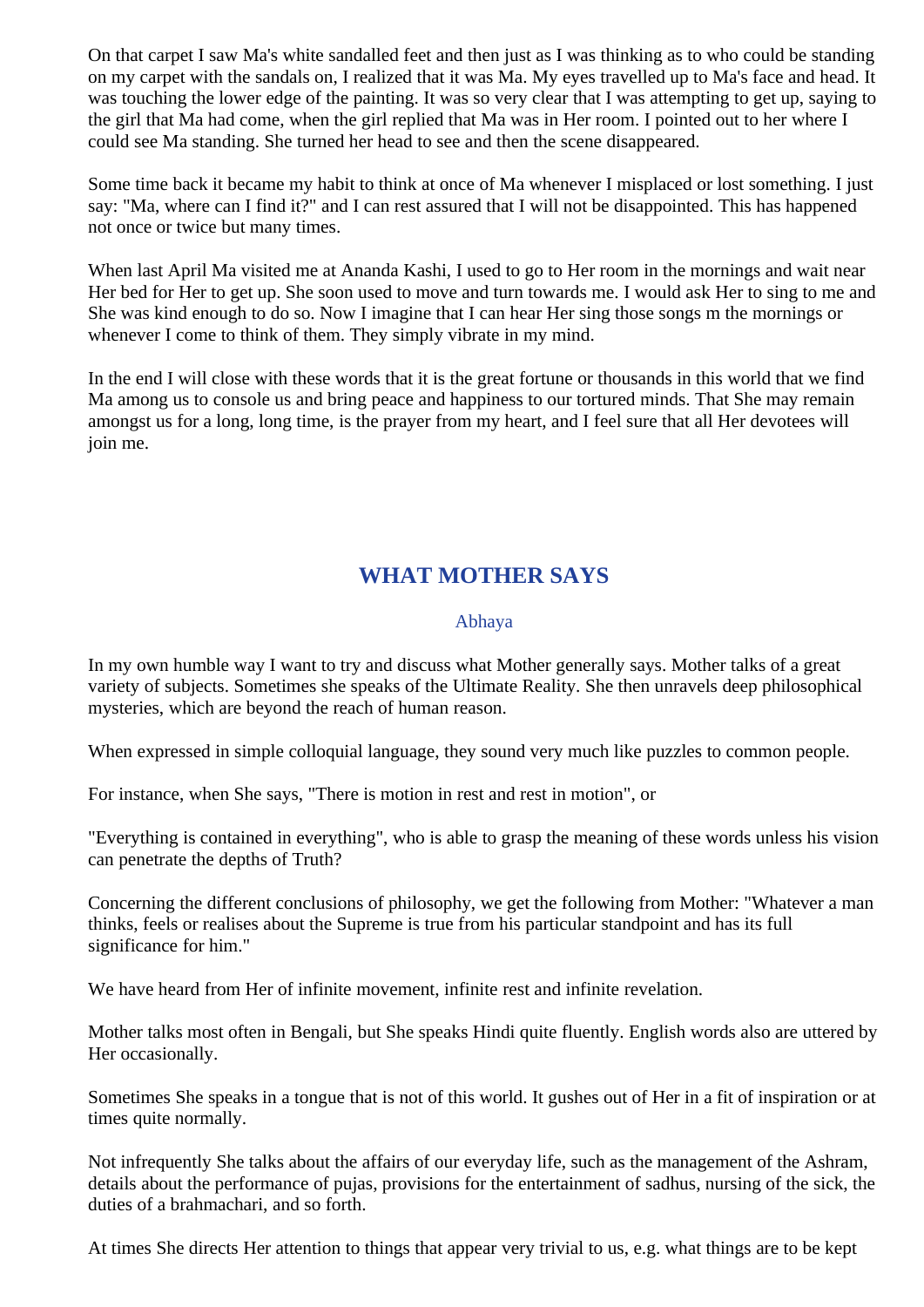where, how vegetables are to be cut for the kitchen, and similar topics. Again, in a jocular mood She would relate such funny stories and humorous episodes as would excite peals of laughter from the audience. Nobody can beat Her even in Her lighter moods.

On rare occasions Mother's speech takes a turn which seems both unkind and piercing - soft yet pricking. Needless to say, this mood is not for all.

What else does Mother say? She encourages everybody to aspire to the realm of light. With unerring finger She points to the road that leads to the Goal of human existence, and asks us all to move in that direction, explaining that otherwise our lives would be spent in vain. Mother is very definite in this that if anyone would have true peace and happiness he must take straight to the path of God.

In Mother shines forth the light of ultimate Truth and She sees its presence in every soul though hidden under a cover. Hence rings out Her clarion call: "Awake, arise and turn your gaze towards God who resides within you as your eternal companion, the Goal of all your spiritual endeavour."

Mother's message to the people at large is simply this:

God is. Whatever you behold is nothing but a manifestation of Him. Once you know Him and live in Him, there is an end to all your sorrows and sufferings. You then realize supreme Bliss, eternal Joy. Strive hard, therefore, to realize Him. Remember, there is no peace without God.

How are you to take to that Path? Be desperately eager; sincerely desire to find out. This will make your path easy. Pray to Him who is ever gracious: "My Lord, I want you. Have mercy upon me." Weep for Him.

If you have been initiated by a Guru, well and good. Follow is advice scrupulously. Remember, it is God who manifests Himself as the Guru. Even if you have not been initiated, do not cease to strive.

Take refuge in Truth. At all times engage yourself in such activities as would kindle within you a longing for God. Always try to see that He is in everything and everyone, that all creatures are but manifestations of Him. No matter what you may do, the underlying idea should be that by doing it you are only serving Him, fulfilling His purpose. Your son is nothing but God in the guise of a child.

Who is your daughter? She is Kumari, the primeval Shakti.You r husband is a manifestation of the Lord of the universe. Your wife represents Lakshmi, the goddess presiding over the household. Ideas of this kind should be cherished in the mind. Further let truthfulness, renunciation, continence and patience be always with you as your constant companions.

Rely on God in all circumstances. This is essential. He alone is to be depended upon. He is always with you.

Do you know how to conduct yourself in life? Take your food after offering it first to the Lord, sleep in His Presence - whatever you do, do it for the Lord of your heart. Do you understand?

Are you in trouble? Remember, one is born to experience various kinds of joys and sorrows according to one's desires. For the time being, God has come to you in the guise of suffering. He is purifying you in this manner. You yourself do not know which way lies your salvation, do you? Pray therefore: "My Lord, may Thy Will be done!" He is your Supreme Father, Mother, Friend. Can He ever harm you? Whatever He does is for your ultimate good.

Come what may, your duty is to aspire to Him for His sake only. Once He is realized there will be peace for all times to come. Your cravings are due to the fact that you have not found the One.

Do you follow? Moreover, divine contemplation is the panacea for all ills of life.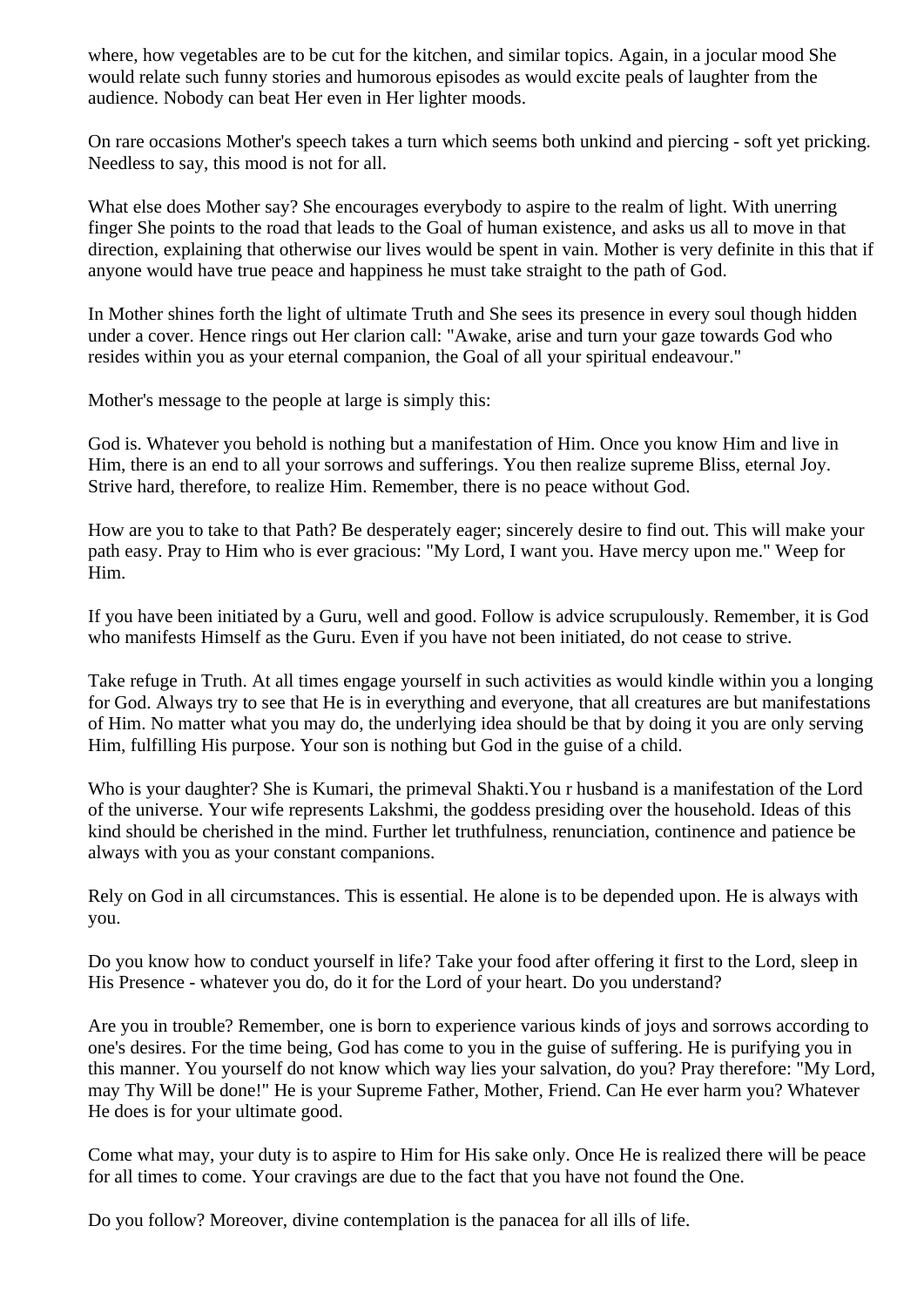God alone is your father, mother, husband, friend and all. Do not consider yourself helpless; God is with those who have none else in this world. In whatever circumstances, the Lord may place you, try to remain calm, feeling God within you.

Contemplate Him and repeat His name to the best of your ability. Keep in mind that there is no difference between Him and His Name. Our heart is cleansed by the constant remembrance of God's Name, just as utensils are cleaned by the application of tamarind.

Dive deep into divine contemplation. Whenever you find any leisure, pray to Him. Engage yourself in kirtana and the study of sacred books. Try to abide in Him heart and soul. He alone should be your constant companion. If you are lost in thought let it be for Him alone. Ever keep Him in remembrance. Do you know what is the duty of every man and woman? To contemplate Him.

What is essential? The contemplation of God. All else is without a solid core. Bear in mind that He is always watching you, no matter what the conditions in which you may be placed. You are ever in His embrace. Every form is His form. Try to see Him everywhere. Do not consider anything your own; everything belongs to God. You have to lose yourself in order to find Him, which means to find your Self. Try to make your own that which is already yours.

Although you may say that you do not feel inclined to meditate, still you should do it. In spite of your reluctance keep your mind turned in that direction. Even if contemplation does not deepen, do not give it up. Though not tasty, medicine has to be taken and will have its effect. Let your determination be adamant that so long as the goal remains unrealized there can be no end to your striving for it. Try to devote your entire energy to Self-Realisation, with the firm faith that God will take care of all else. There the matter ends.

Know for certain that the time you devote to Him is usefully spent. Anything that you do, leaving Him out, is sure to result in sorrow.Time is moving fast. When will you have your provisions for the journey properly packed? How long can your body last? Would you thus spend your life in vain? Time is precious and must be used well.

Is not the world called '*jagat*', which implies coming and going? You have to free yourself from the bonds of this coming and going - the cycle of birth and death.

Mother's spiritual discourses at times find expression in verse. Here is the translation of one:

Relying upon His saving Grace

Back to Home your steps retrace.

Mother calls young boys and girls Her friends. She often addresses children as follows:

"My friends, keep five things in mind:

1. On rising in the morning pronounce or remember God's Name, choose the name you like best. Pray to Him: 'My Lord, please make me a good boy (or girl)'.

2. Always speak the truth

- 3. Be obedient to your parents and teachers.
- 4. Learn your school lessons carefully.

5. Having observed those four precepts, you may play and amuse yourselves as much as you please.

Mother's words nave consoled the disconsolate, restored peace of mind to many a soul. They have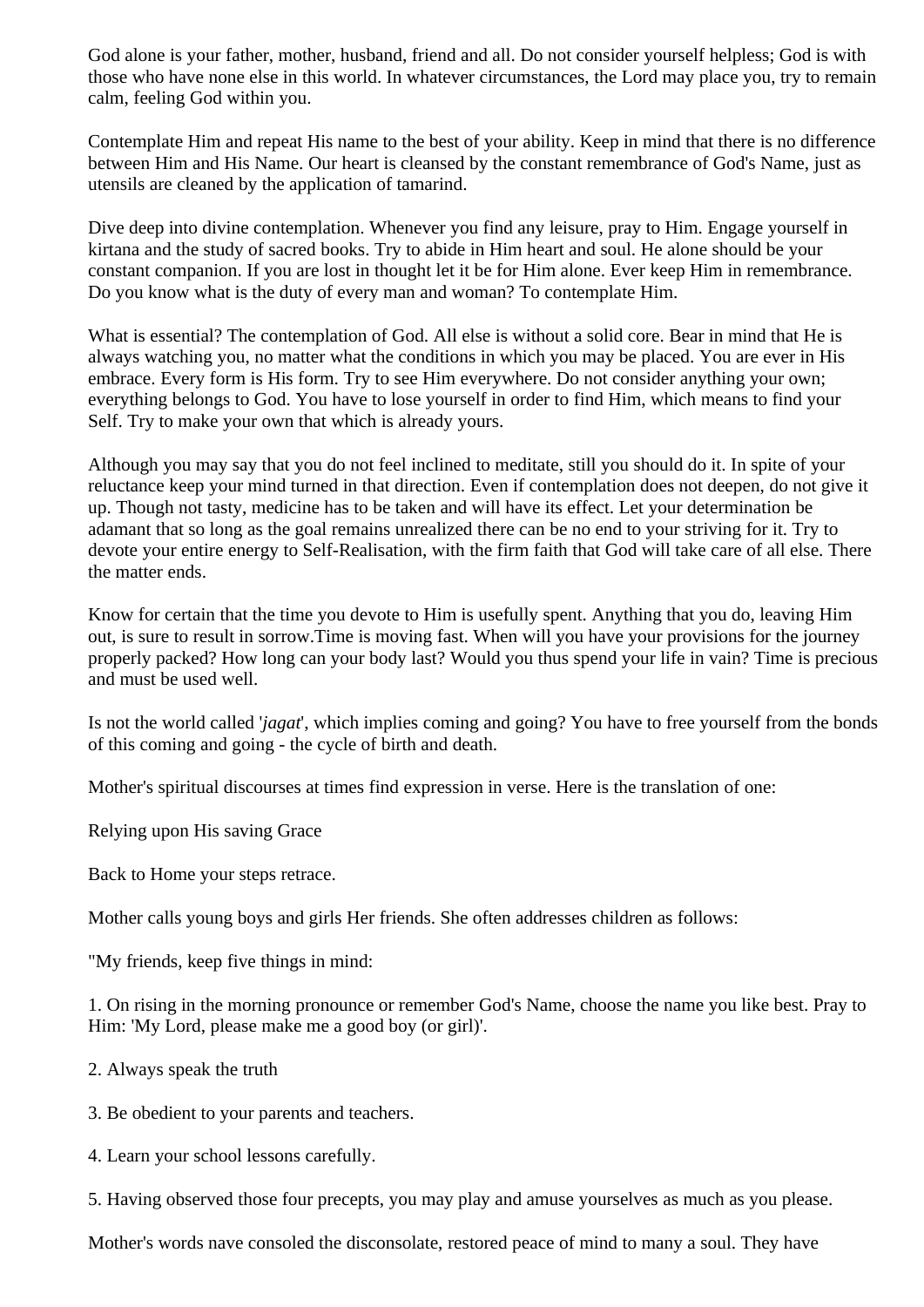inspired not a few to advance on the path of truth and spirituality. Men are bewildered by materialism rife in the world. Let them find out the Truth in the light of Mother's teaching and move forward with confidence towards the Supreme Goal.

# **MOTHER ANANDAMAYIJI LILAMRITA**

### M. M. Thakore, B.A., LL.B.

### Principal, Law College, Ahmedabad (Rtd.)

It is not without great hesitation, born of the full consciousness of my personal limitations, that I venture to narrate a few of my own experiences by way of a humble tribute to the Divine Shakti of which I believe Mother to be the embodiment in physical form.

It is impossible for me to describe even faintly the infinite Greatness of Mother. She is Perfection itself and any attempt to give an idea of Her glory in any particular aspect would only mean imposing limitation upon the Unlimited and the Perfect.

It was in or about the year 1937 that I heard Mother's name from one of Her bhaktas. It was only a casual mention, but as soon as I heard it I felt convinced that if any person were able to save a fallen creature like me from the clutches of ignorance and worldly attachment, it was Mother and Mother alone.

From that day, I experienced an inner urge for Mother's darsana and grace.

A few years later I learnt, by accident I then thought, but as I now know, by Mother's grace, that Mother had arrived in Vyasji on the bank of the sacred Narbada river. Immediately on receipt of this information my wife and I left Ahmedabad for Vyasji, which is an island a few miles away from Chandod, the railway terminus of this line. We had to go to Vyasji by boat from Chandod, and the journey was to be of about two hours.

We reached Chandod at about seven in the morning and secured accommodation in a dharmasala. At nine o'clock we hired a boat for Vyasji and not being sure of accommodation for a stay in Vyasji, we also bespoke the boat for the return journey. We reached Vyasji at about eleven thirty and made inquiries about Mother. We were sorry to learn that Mother had left only a few hours before for another place, some three miles from Vyasji, on the other bank of the river. It. could only be reached by crossing the dry sandy bed of the river on foot. We felt that it was no use returning to Chandod without Mother's darshana and therefore decided to proceed. We had to walk all the way in scorching heat and were naturally tired. When we reached the place we were told that Mother had retired to Her room, which was closed, and Her darshana could not be had for some time.

We waited in the temple nearby longing for Mother's darsharna Hours passed and the doors did not open. To our surprise the boatman had followed us and requested us to leave the place immediately as it was necessary for us to cross from the island of Vyasji before dark. He also demanded the fare for the return journey as originally fixed, in case we did not like to come away with him forthwith. We decided not to leave the place without Mother's darsana and paid the boatman his fare. After he had gone away, the doors of the room opened and we were graced with Mother's darshana. We were so thrilled that we sat near Mother with tears of joy in our eyes. Mother cast Her glance at us full of overwhelming love and said: "So you have come. Do you know why I kept you waiting so long? You came with a return ticket. This habit of taking a return ticket must be given up. Even when a person dies he goes with a return ticket in the expectation of coming back soon to the world."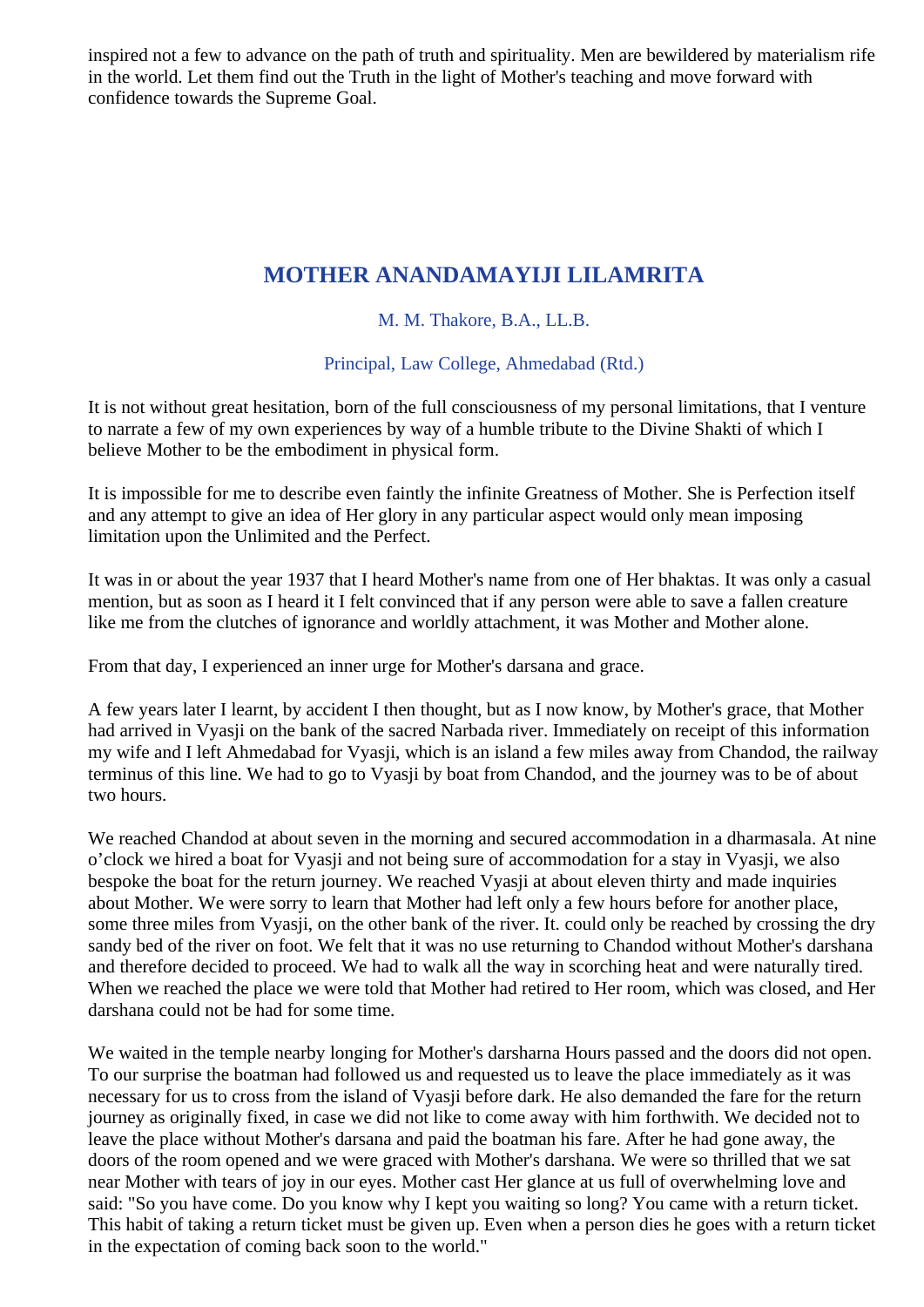We felt positive that Mother was not different from the Mother of the World who is all- knowing.

Mother's method of teaching is unique. Her voice is the Voice of Silence, Her advice most practical. Surrender to Mother becomes a spontaneous act as soon as a disciple realizes that Mother is ever watching him wherever he may be and that everything in him or concerning him takes place at the will of Mother. Mother is often heard to say that everything in Nature happens by the Will of the Divine.

As an instance of the above the following may be mentioned. Once in Ahmedabad I had a strong urge for Mother's darsana. I went near the photo of Mother, bowed at Her feet and prayed for Her darsana. Suddenly, as I was engaged in this, I received a wire informing me that Mother was reaching Ahmedabad that very night.

All of us were overjoyed to receive the news. On Her arrival at the station we were surprised to find Mother as fresh and cheerful as ever. We inquired if Mother had not felt the strain of the railway journey of nearly twenty-four hours. Mother replied laughingly that She was always at rest (in Atma) and that strain was unknown to Her.

The next morning I saw a devotee cleaning Mother's teeth. Mother was casting Her glance at the devotee. There were rays of powerful blue light emanating from Mother's eyes. I do not even to this day understand the significance of this, though I have seen such blue light emanating from the eyes of saints. After a few days' stay in Ahmedabad Mother left for Vyasji. By Mother's grace I could go to Vyasji and enjoy Her blissful company. One day we received a wire from a devotee, announcing his family's arrival at Vyasji for Mother's darsana the next day.

We tried to arrange for a room in the dharmasala. Mother laughed heartily at this and stated that nobody could come unless the Divine so willed. Such wires have no meaning. To our surprise the devotee did not turn up and Mother's utterance, as usual, proved true.

A lady devotee desired to celebrate New Year's eve at Vyasji by presenting to Mother a garland of fresh roses and also desired that Mother should be dressed in a new silk sari which she had kept in a trunk in Chandod, a few miles away from Vyasji. As roses were not available in Vyasji, she requested some of Mother's devotees to go to Chandod by boat and to bring back roses as well as her trunk with the silk sari. No disciple was ready to do this as it meant wasting the whole day and it was also uncertain if roses could be had in Chandod in sufficient numbers for making a garland. In despair the lady approached me and requested me to go to Chandod. I was reluctant to do so. I told her, however, that Mother was "Kalpataru" and whatever one willed in Her presence was bound to be fulfilled, if only one had faith.

The lady protested and said: "I do not know how anyone except myself can know where I have kept my trunk at Chandod and how the person in whose custody I have left it can hand it over to anybody without my instructions."

At about seven o'clock in the evening a few of Mother's devotees came to Vyasji via Chandod and brought with them from Baroda a bucketful of roses. They also handed over to the lady her trunk stating that when they were engaging a boat for Vyasji some passer-by overheard them and requested them to carry that trunk to Vyasji to be handed over to the owner whose name and address was given. As the trunk had been in his care for some days, the custodian was anxious to return it to the owner and was making inquiries about Vyasji. All of us had a very agreeable surprise at this and the celebrations were held as desired by the lady devotee.

"Behave as if the Mother is always looking at you, because she is, indeed, always present." ( Sri Aurobindo).

I can now say from personal experience that the aforesaid statement is literally true. Once in Almora I was graced with Mother's darsana. Mother was then in the Pataldevi Ashram. There was a natural spring below it where we used to go for bathing. Once when I was bathing I heard someone shouting my name from the Ashram above. He said that Mother had been presented with a bottle of jasmine hair oil and was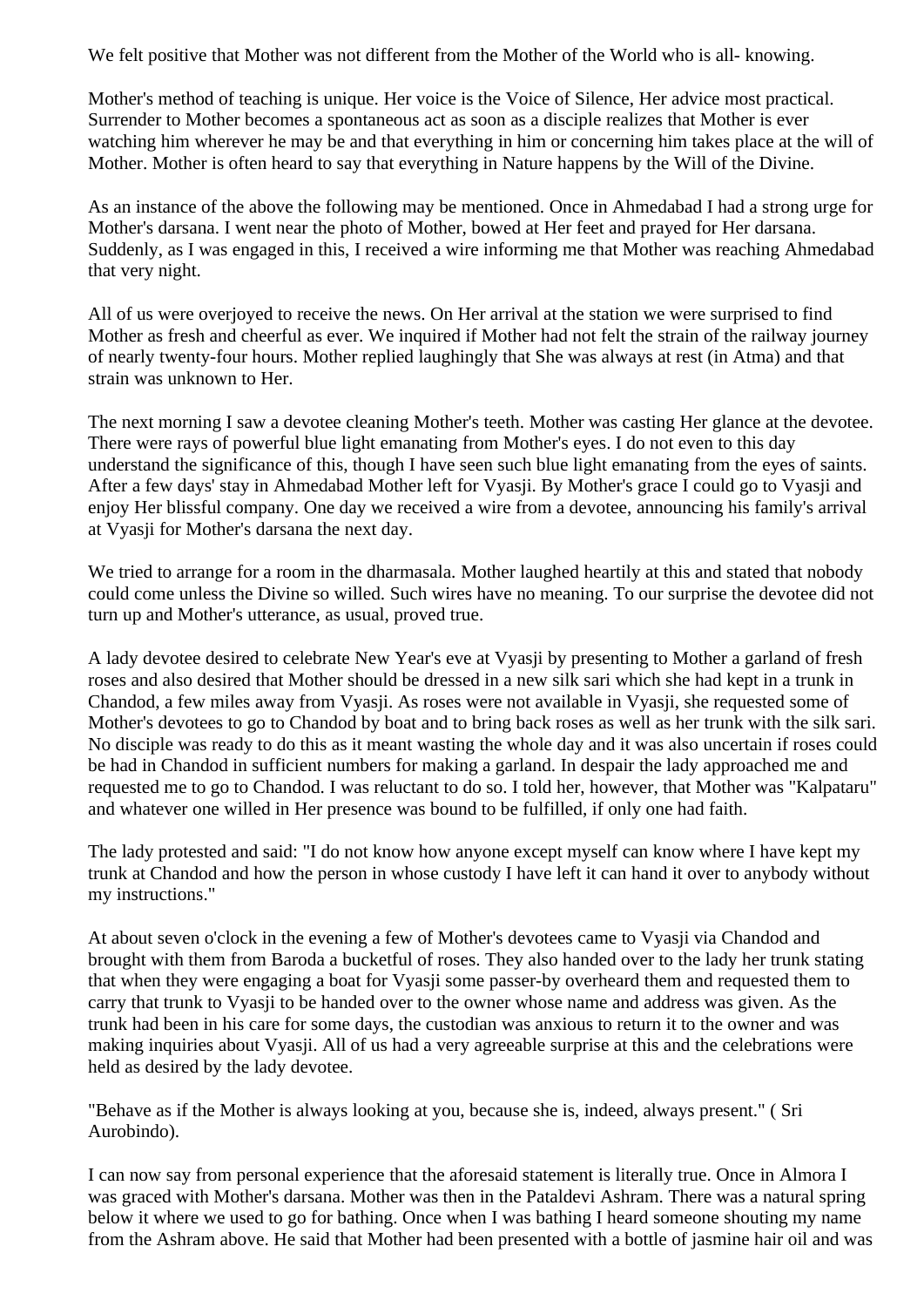distributing the contents amongst the bhaktas as prasada.

On bearing this I returned to the Ashram as soon as I could, but when I reached there about ten minutes later I found that the contents of the bottle were exhausted and nothing was left for me. Mother however called me near Her and showed me Her palms, which were smeared with oil. I bowed down before Mother and immediately Mother placed both Her palms on my head and applied the oil to my hair saying, "Have you understood?"

For a moment I could not grasp the meaning of Mother's words, but the idea soon crossed my mind that Mother wanted to convey to me that She had been watching what I did during my hour of worship. It is my usual practice to apply sandal paste to Mother's head on the photo during puja each day just in the same way as Mother had done to mine. With Mother distance does not matter. Mother's watchful eye is ever on those who remember Her.

Here is another incident, which took place in Vrindaban. I had been to Delhi for some work and hearing that Mother was in Vrindaban, I went there after completing my work in Delhi. As soon as I bowed down, Mother laughed and inquired if all were well at my home. I replied with tears in my eyes that Mother knew it much better than myself. I had left Ahmedabad about a week before and could not give the information Mother desired. Mother gazed at me and in a few minutes spoke, 'It is all right'.

I did not understand the meaning of this at the time. On my return home I learnt that just at the time Mother was making the above inquiry my nearest relative had been to a surgeon for a very minor operation. As chloroform was being given the heart suddenly stopped working and the surgeon believed that the patient had expired. However, artificial breathing was resorted to and the patient began to breathe again in a few seconds. The life, which was regarded as extinct, revived. I could then understand the meaning of Mother's words, 'It is all right'.

It is well said: 'Nothing is secret from Nature'. So also from Mother who is not only in tune with the Infinite? But is the Infinite personified. A disciple prayed before Mother for blessings. Mother simply laughed in Her usual Divine way. The disciple went on repeating his prayers, whereupon Mother said: "That you are alive today is due to a saint's blessings and grace. His blessings are ever on you. Remember him and be conscious of his grace. Your mother knows all about this. Ask her." The disciple on his return home inquired from his mother as to the real import of Mataji's words and was surprised to learn that once when he had been eighteen years old he had had an attack of typhoid, being in a very serious condition. The doctors had given up all hope, whereupon his mother, being devoted to saints, hurried to one of them, bowed before him and prayed for her son's life.

The saint was very compassionate and his heart was moved by the heart-rending weeping and wailing of a mother praying for the life of her only son, and he gave her some Vibhuti prasada saying: 'God is giving new life to your son'. It was really surprising how Mother could know all about this, particularly when the disciple himself knew nothing.

To Mother all are alike, whether living or dead. Once when Mother was sitting among Her bhaktas She put a question to one of them as to when his father had died. He replied that his father had died many years ago. When all the other bhaktas had left, he sought a private interview with Mother and inquired as to why She had been inquiring about his deceased father. Mother said that just at the time the inquiry was made, his father had come and given some message to Her to be conveyed to his son. The bhakta in all humility stated to Mother that he wanted definite proof that it was his father who had come and not an imposter, whereupon Mother with Her usual laugh replied: "There was a black spot on the back of your father's body just near the end of the spinal cord. You can verify this fact by asking your mother."

The bhakta was thoroughly satisfied on inquiry that what Mother had said was absolute truth and he carried out the instructions conveyed by the deceased through Mother.

It is not an exaggeration to say that even Divine Personages come near Mother for Her darsana. Once, in Dehra Dun, we were seated round Mother in Her room on the first floor near Lord Siva's temple adjacent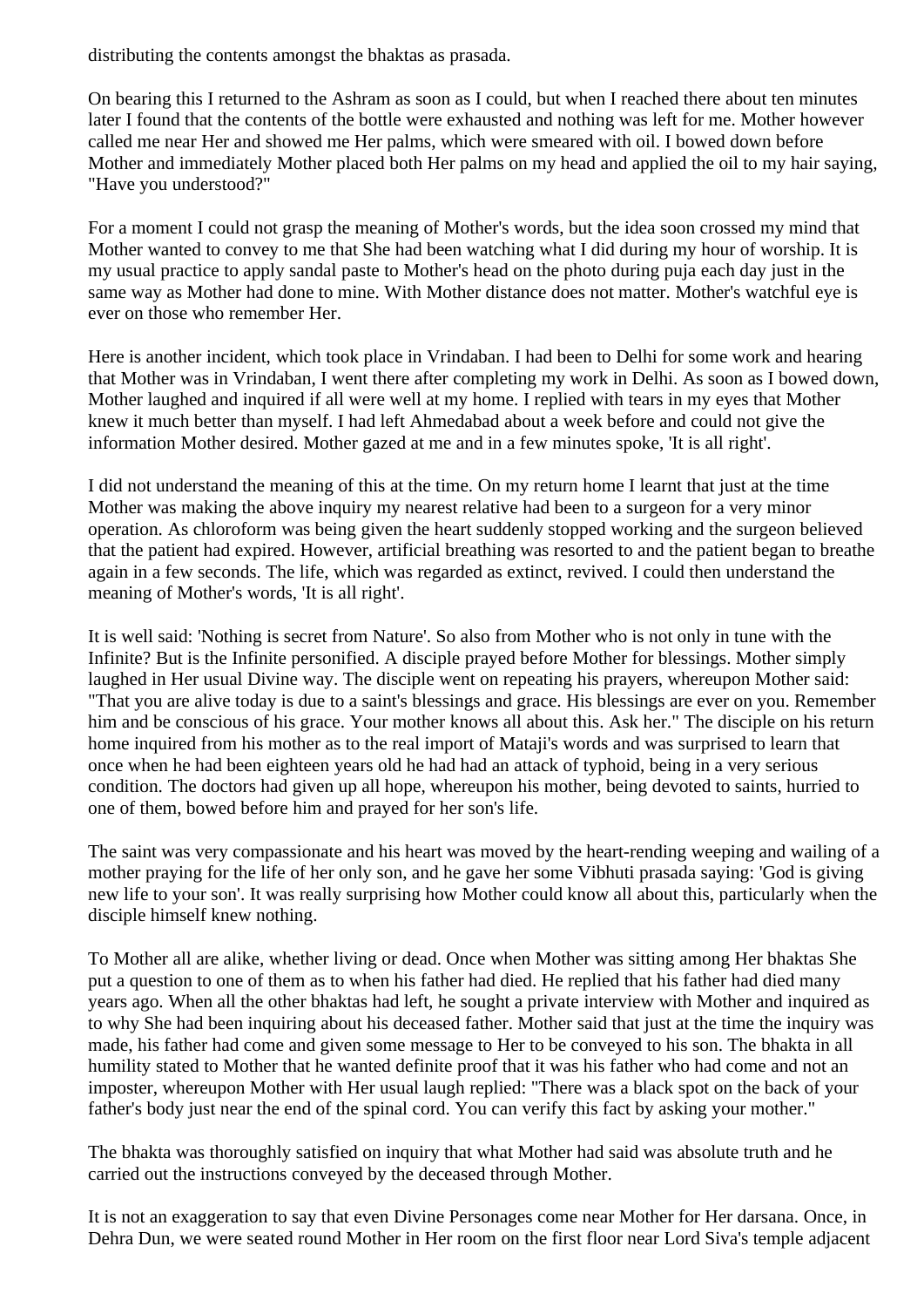to the terrace. Mother was seen to be gazing into the distance and making some signs. After some time Mother explained that Sri Yogini Kumari had come with her disciples and was talking to Mother.

On another occasion when we were sitting round Mother on the open terrace, a child who was amongst us gazing at a tree nearby, suddenly screamed and cried loudly. Mother explained saying that a Brahma Rakshasa was sitting on the tree and the child could see him. He had assumed a terrific form, but could do no harm to anybody. Mother is often heard to say that all that we see around us is nothing but the Lila of Caitanya (Play of Supreme Consciousness). In this Lila even time and space are spontaneous expressions of Cit Shakti. Mother gave to a bhakta a practical demonstration of the workings of Maha Shakti.

This incident happened in Bombay. Mother was staying in Sion, a suburb of Bombay. A devotee went to Mother at about midnight and asked Her permission to go to Khar, where he was staying with a friend of his. That place at Khar was very familiar to him as he used to stay there often. Mother was just free from the influx of visitors and laughingly replied to the devotee:

"I am not going to rest till 2 a. m. Why not wait till then?" The bhakta not being able to understand the real import of Mother's words left the place in a car. Khar is a few miles away from Sion. The car reached Khar in a few minutes time, but to the surprise of the bhakta he could not locate the residence of his friend. He searched in vain for some time and then went to the Police station to seek information. He was told that the place was nearby. So he searched again and again. All his efforts were useless. He moved about for an hour and a half when suddenly the owner of a building lighted a lamp just near the entrance of his building. As soon as the lamp was lit the devotee discovered that that was the very house he was searching for. On entering the place he looked at his watch and found that it was two o'clock.

Next day he went for Mother's darsana, Mother laughed and said: "Do you know how maya works? She puts a veil of ignorance over the knowledge you possess and makes you roam round the object which is very familiar to you, but she does not allow you to be conscious of the object you are searching for until her appointed time and this too in spite of all your efforts."

A bhakta went for darshana of Bhagavan Sri Ramana Maharshi and after having stayed in the Ashram for a few days begged leave of Sri Bhagawan to go, saying: "I do not know if Sri Bhagawan's contact has brought about any change in my nature." Bhagawan, on hearing this, replied: "The influence of a saint works into you in silence."

Mother's influence also works in silence, most effectively. In some the effect is produced immediately, in others after a lapse of time. Mother's influence brings about a wonderful transformation of the entire being of an individual. Mysterious indeed is the working of Nature and equally mysterious this process of transformation. It takes place even though the individual may not be in the least conscious of it. It is for this reason that some of the devotees even feel that instead of progressing they are deteriorating.

To such a mentality Mother's words are very encouraging. Mother often says that a pool, which is full of filth, gives out the most offensive odour when it is being cleared. Many a filthy thing, which is lying undetected in deep waters, on being brought to light, presents a most offensive appearance. The extent and depth of dirt can only be judged in the cleansing process.

Mother also says : "Once a child is in his mother's grasp there is no danger of a fall. It may be that the Divine Shakti in Her Infinite Play may allow the child to fall, but in such a case She always prepares the ground for it and never allows the child to sustain any injury."

All the actions of Mother are easy, natural and spontaneous manifestations of divine Ananda. Hers is a miracle working influence. But for Mother's Presence many who are now living would have been dead long ago.

Once I had the good fortune to accompany Mother to Morvi. To go there from Ahmedabad, we had either to go by train and change at Viramgam and then again at Vankaner or to go up to Viramgam by car and then catch the train to Morvi via Vankaner.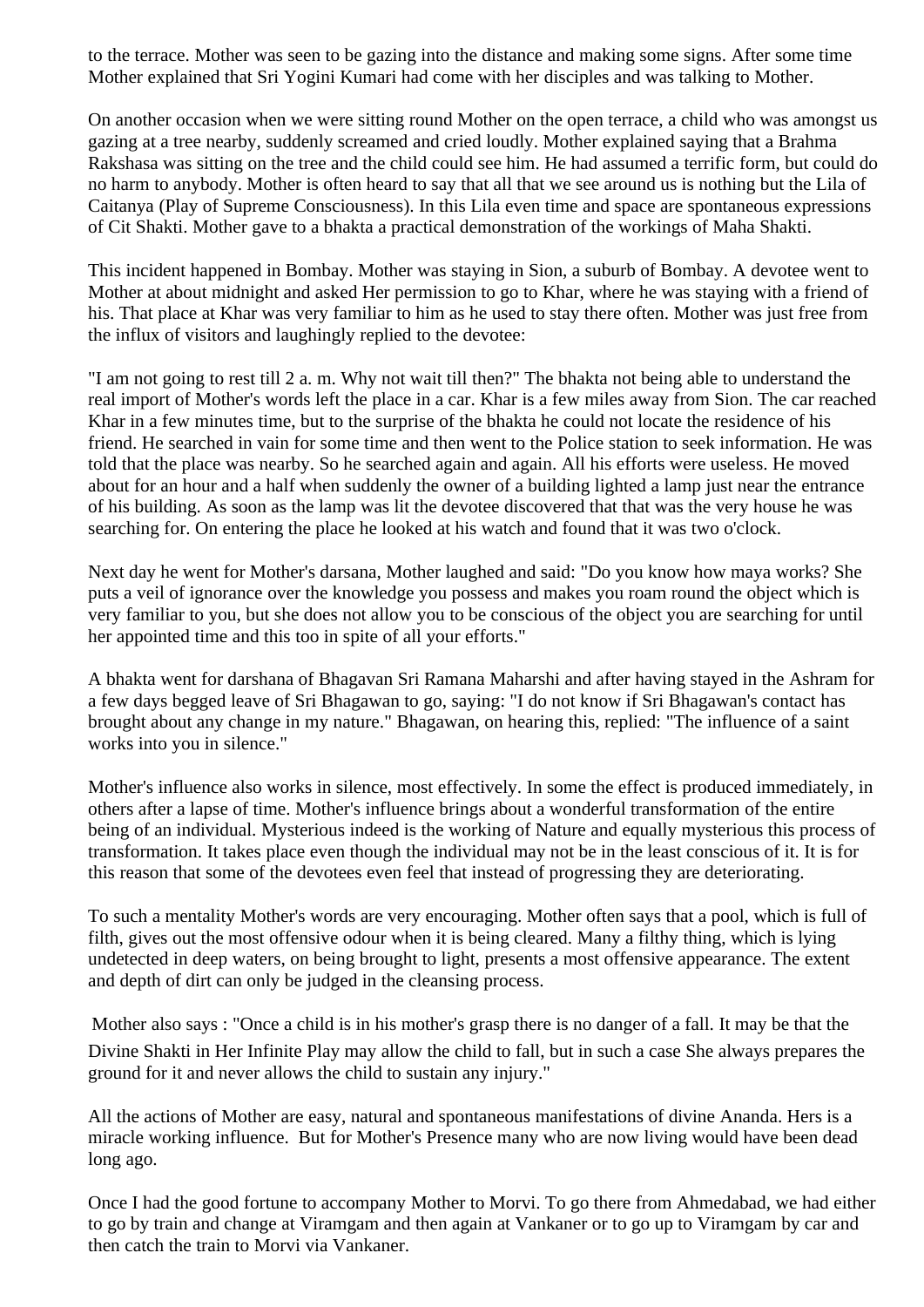As Mother was leaving for Morvi, a few other bhaktas thought of going to Dwaraka. To go to Dwaraka also it was necessary to change at Viramgam and Rajkot via Vankaner. To go to both the places one had to pass through Vankaner. A party of about seven devotees left by train for Dwaraka and five of us, went with Mother to Viramgam by car. Mother was to stay in Morvi only for a day and to return to Ahmedabad the next night at about nine o'clock.

We met the Dwaraka party at the Viramgam station. They were expected to reach Dwaraka late at night that day, so there was no possibility of darsana on that day for them. The train by which Mother was to return to Ahmedabad the next day was scheduled to leave Dwaraka early in the morning at about seven o'clock and as *darshana* could not ordinarily be had before eight, there was no possibility of the party returning by the same train with Mother to Ahmedabad the next day.

We reached Morvi at about two o'clock that very day. The Ex-Maharaja was overjoyed at Mother's darshana. The Maharanis also spared no pains to provide full opportunity for all those who desired Mother's darsana. They personally rendered all kinds of services to Mother.

The Maharaja and the Maharanis requested Mother to prolong Her stay in Morvi by at least a couple of days more, but Mother in Her usual pleasing manner persuaded the Maharaja to consent to Her leaving Morvi the next day at noon to catch the train for Ahmedabad from Vankaner. The Maharanis went with Mother by car to Vankaner station.

On arriving there, Mother told me that the Dwaraka party would come from Rajkot by the same train by which we had to go to Ahmedabad. I was surprised at this statement as it was not possible for the Dwaraka party to catch the train early in the morning after darsana of Sri Dwarakadhish.

Mother further said that amongst the members of the Dwaraka party there would be a lady bhakta whose name She gave me, whom I should request to go with Mother by car from Viramgam to Ahmedabad and not by train along with the others. At Viramgam station Mother caught hold of the bhakta's hand and made her sit in the car with Her. I was seated in front. After the car had left Viramgam station, we saw a cart full of grass standing on the road in the direction in which the car was proceeding. The driver too saw the cart, but for some unknown reason the mudguard of the car came in contact with the cart and we were all shaken. The owner on seeing this got angry with the driver. Thereupon Mother again repeated that it was not his fault and the proper explanation could only be had from the lady disciple who was made to sit near Mother. On enquiry from her we learnt that just at the time the accident had happened, she had felt that she was dying and someone was carrying away her life substance. But Mother intervened and snatched away her life substance from the hold of that being and placed it in her body which appeared to her to be a new one, because Mother had thrown away the old body in the form of a piece of steel on the road. The broken piece of mudguard was in place of her corpse. That is why Mother did not allow any of us to know what had happened lest we should bring with us the said broken piece representing her corpse. Miraculous indeed was the working of Mother and a new lease of life was given by Her to this lady disciple When asked, Mother stated laughingly:

"After all, is not divine play but the infusion into and the withdrawing from the so called material forms?"

Another instance of a similar nature took place when Mother was being taken for a drive in a car. Mother was sitting in the car with a surgeon who had come from Calcutta for Her *darsana*. As the car was proceeding, those who were accompanying Mother saw a human body lying on the road. They stopped the car, and the owner and the doctor went to make inquiries about the person lying on the road. The doctor, on examination found that the man was dead, having been run over by some car. He came and reported this fact to Mother, whereupon Mother said that She wanted to see the person Herself. On going near, Mother said that he was saved, and asked for a cup of hot milk to be administered to him. The milk was brought from a neighbouring house, and to the surprise of all, the life which had been regarded as extinct, revived. Mother stated that the spirit had been leaving the body and soaring high but it had been brought again into contact with the body.

A disciple in Ahmedabad requested Mother to go to Dakore with him for a darsana of Sri Ranchhodji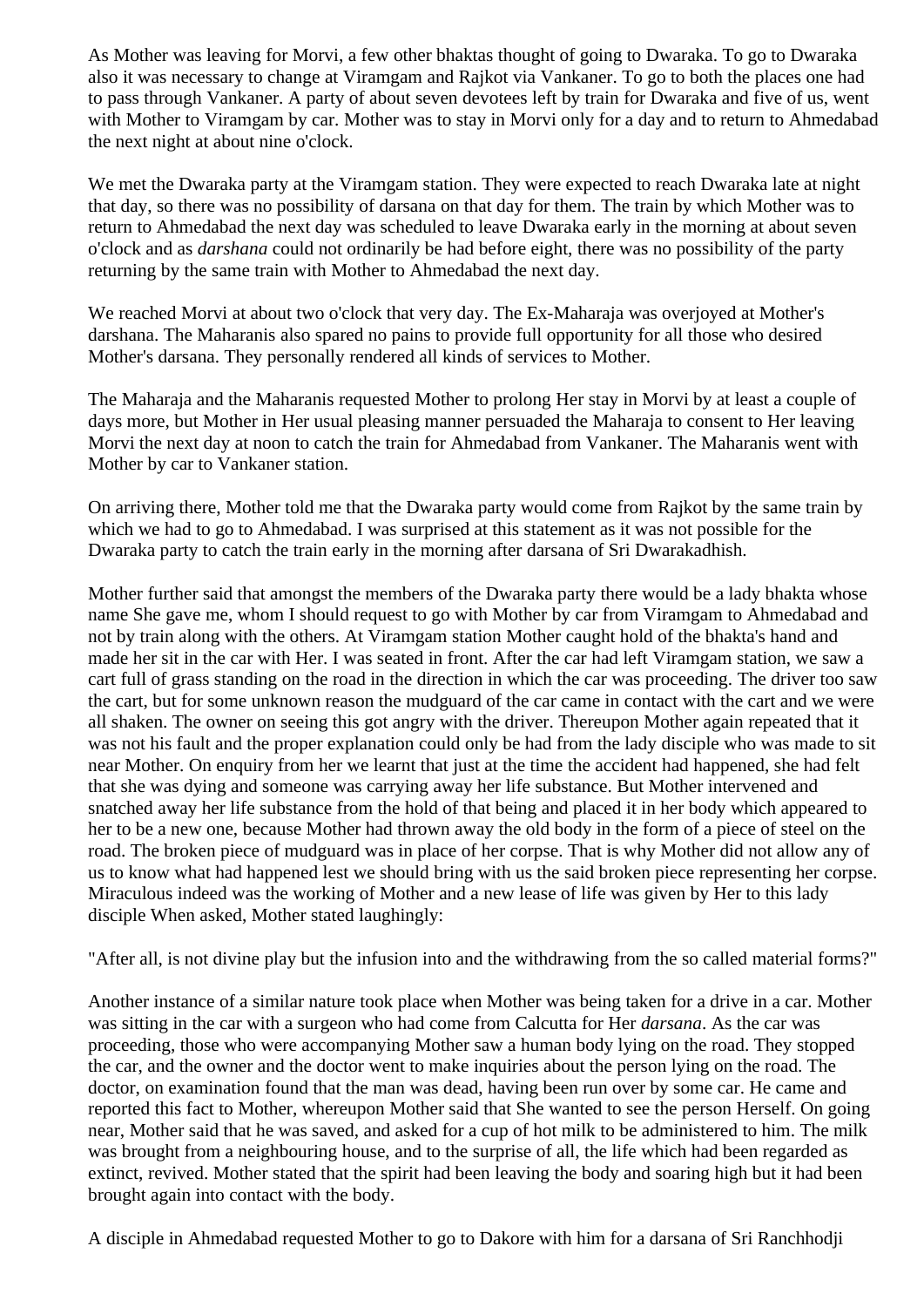(Lord Vishnu). Mother agreed, if the disciple took Her with him. The disciple arranged for a new car and it was decided that Mother would leave for Dakore early morning on a fixed day. I went to have Mother's *darsana* prior to Her departure. Mother inquired if there was room for me in the car and on receiving an answer in the affirmative, asked me to occupy one of the front seats. The owner was himself driving the car. The owner's wife was seated in one of the back seats above the left wheel. Mother sat near her. After the car had gone a few miles, Mother inquired if the drive was comfortable for all. I replied saying that since the owner was an expert in the art of driving, the journey was bound to be comfortable. Just as I was saying this, the tyre of the left wheel of the car burst into pieces and the owner lost his hold over the car. On both sides were fields on a much lower level than the road, and our escape was miraculous due to Mother's presence. The car had a spare wheel and it was soon fitted to the car. For the second time, after we had gone a few miles, Mother put the question as before, inquiring if the journey was comfortable. I replied in the affirmative when the same incident repeated itself and the tyre of the new wheel burst into pieces. The owner was naturally perplexed. An idea dawned in his mind to borrow a spare wheel from one of the buses that were plying on hire on the road. Fortunately the driver of a bus consented and the new wheel was fitted in place of the old. For the third time after the car had been driven a few miles, Mother repeated Her question, and on an answer being given in the affirmative, exactly the same thing occurred once more; the tyre again burst into pieces.The pieces in all cases were so numerous that even car repairers expressed surprise as to how the tyre could have burst into such small fragments.

The tyres were irreparable. The owner was nonplussed and did not know what to do. Mother suggested that we should go for a walk. So, three of us, Mother, Sri Gurupriya Devi and myself went on foot for

some time. It was a most pleasant walk in the company of Mother. After we had covered a certain distance, I inquired of Mother as to what these incidents signified. Mother did not speak, but Her silence suggested what Lord Krishna had said, viz. "Every action of mine is Divine."

We returned after the walk and were resting by the side of the road when some fruits were offered to Mother and She distributed them amongst us all. The owner of the car appeared much worried, because it was at his instance that Mother had consented to go to Dakore.

Mother pacified him saying that a vacant car might possibly pass by and all of us be accommodated in it. Soon after, we saw an empty car coming near us and the driver was good enough to give us a lift up to

Nadiad. When repeatedly requested to explain the reasons for those strange happenings, Mother stated that the life of one of the inmates of the car had been in danger, which could only be averted by warding the evil forces off on to the wheel of the car.

Another lady devotee once narrated to me that her husband had suddenly fallen ill and the illness had lasted for a very long time. The disease was regarded as incurable by the doctor. So she left with her husband for a change of air at a place in Saurashtra. Mother was then in the U. P. One night she saw, as in a vision, that Mother was seated near her husband's bed and was drawing out the intestines from his body. After the intestines were brought out, the lady disciple heard Mother say:

"See how these intestines are full of dirt, mucus and the like. How can a cure be effected unless these injurious substances are removed?"

So saying Mother removed all those substances from the intestines and then said: "Bring your husband to the Ashram soon." The man quickly recovered after this and went for Mother's darshana.

Those who know how the goshala (Dairy Farm) had spontaneously come into existence for supplying pure *ghi* at the time of the *havana* ceremony (Note: this refers to the great *yajna* that was performed in the Vranasi Ashram from 1947-50.), how and under what circumstances a regular supply of *ghi* and other articles was sent for that purpose in spite of so many restrictions and obstacles, and how wonderfully and miraculously the *purnahuti* ceremony took place, can only say without hesitation that Mother's workings are all Divine. The miraculous cure of the leper at Ambala by Mother's touch also bears testimony to this.

To Mother, physical distance does not matter. Her healing and merciful influence is ever working for the well-being of Her children.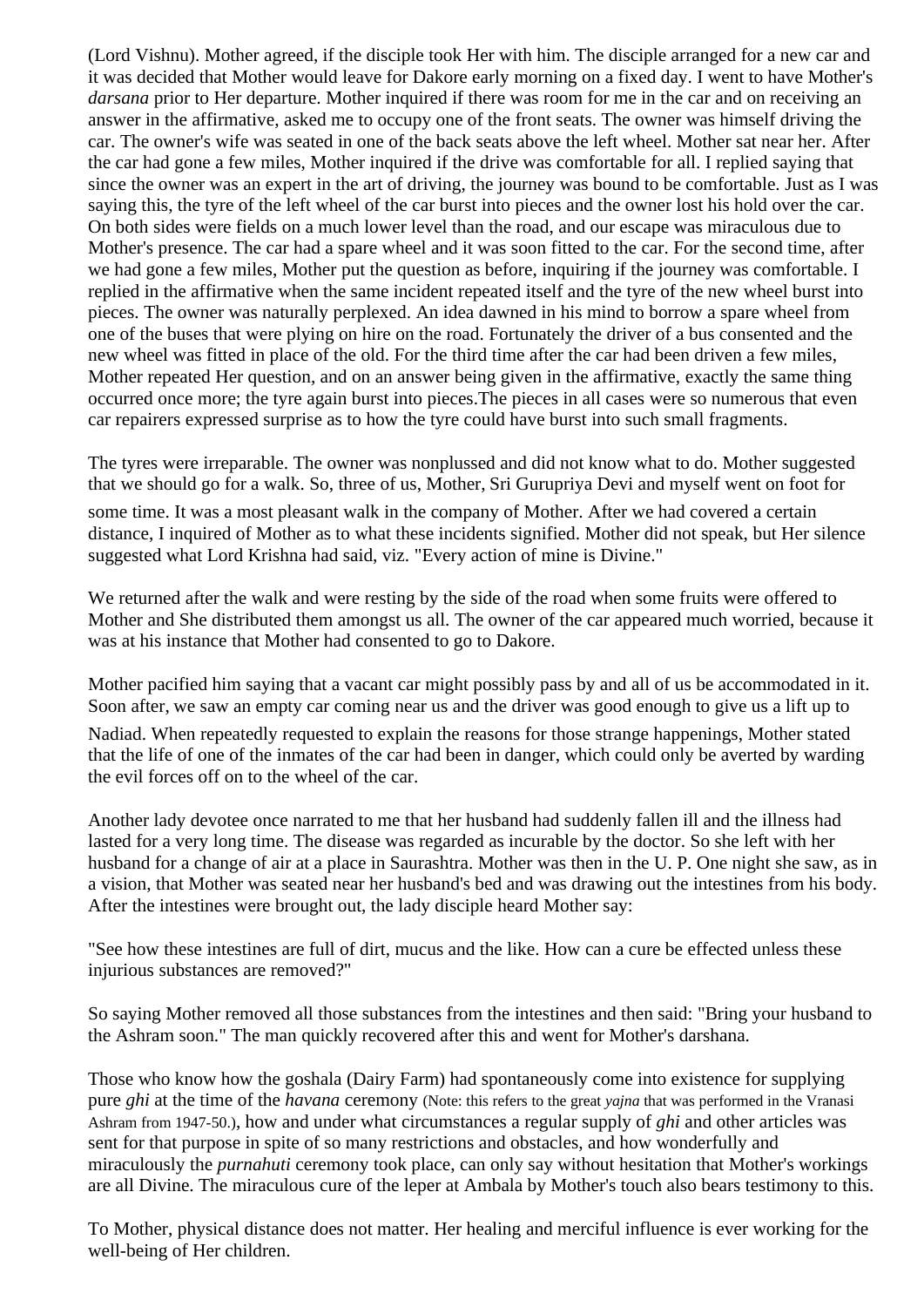By Mother's grace we were fortunate enough to purchase a building for our residence. When we completed the negotiations, my wife prayed to Mother that She should bless our home by Her visit during Her sojourn at Ahmedabad and should enter the room on the first floor meant for worship and remain there till at least five Garba dances were performed in Her presence.

A few months after this, Mother was good enough to come to Ahmedabad and readily consented to come to our residence. On the day of Mother's visit, we arranged Mother's seat in the open Chowk. After we had finished our *pranama* and the *prasada* had been distributed, Mother of Her own accord went to the prayer room and sat there for some time. She then called upon the ladies to perform Garba dances to the tune of devotional songs and after five dances were over She said to my wife : "Are your wishes fulfilled?"

Mother is a great transforming influence. By a mere touch or look Mother can rouse the inner shakti and bring about awakening in any being. Once Mother decided to go to Dwaraka from Ahmedabad. The reason for this, as stated by Her, was that some of the devotees who had come with Her, were anxious to visit Dwaraka. One morning Mother started for Dwaraka by train and reached there at night. Early next morning, She requested the bhaktas to go for darshana while She herself went to a place close by where sannyasins were residing. The Head of the Math was bedridden. Mother went to see him. He felt so overjoyed at the new experience that he shouted for his disciples to come and have Mother's darsana, saying: "A Divine Person has come. Do not miss this opportunity." Before the disciples could arrive, Mother left the place and went straight to the station to catch the train. We learnt that the Head of the Math soon gave up his body in a state of ecstasy.

It is indeed rare for such Divine Personages to assume human form. It is equally rare to have the good fortune of their *darshana* and personal contact.

Blessed indeed are those who are favoured by Mother' s darsana even once. To those who have not had this rare and unique good fortune, I pray in all earnestness and with all strength at my command to seize the very first opportunity that offers itself.

My pranamas over and over again at the sacred feet of Mother. When will the day dawn when we shall understand and know Mother in all Her Infinite Greatness, Power and Love? All depends on Her Will alone.

### **ANANDAMAYI MA**

S.C. Sarkar, J. C. S.

I write this for a man, the unsophisticated and unbiased one, who does not scoff at and scout all that cannot be turned into logical propositions and tested through scientific experimentation in a laboratory.

I ask such a man: - have you met Anandamayi Ma? No?

Well then, let me see if I can give you some idea.

Can you conjure up the vision of an angel in flesh and blood, without a pair of wings, a fair-skinned elderly lady who looks ten years younger than her actual age and who is gracefully and immaculately attired in a spotless, white and narrow-bordered "dhoti" and in a baggy blouse, the like of which will be found only on her person?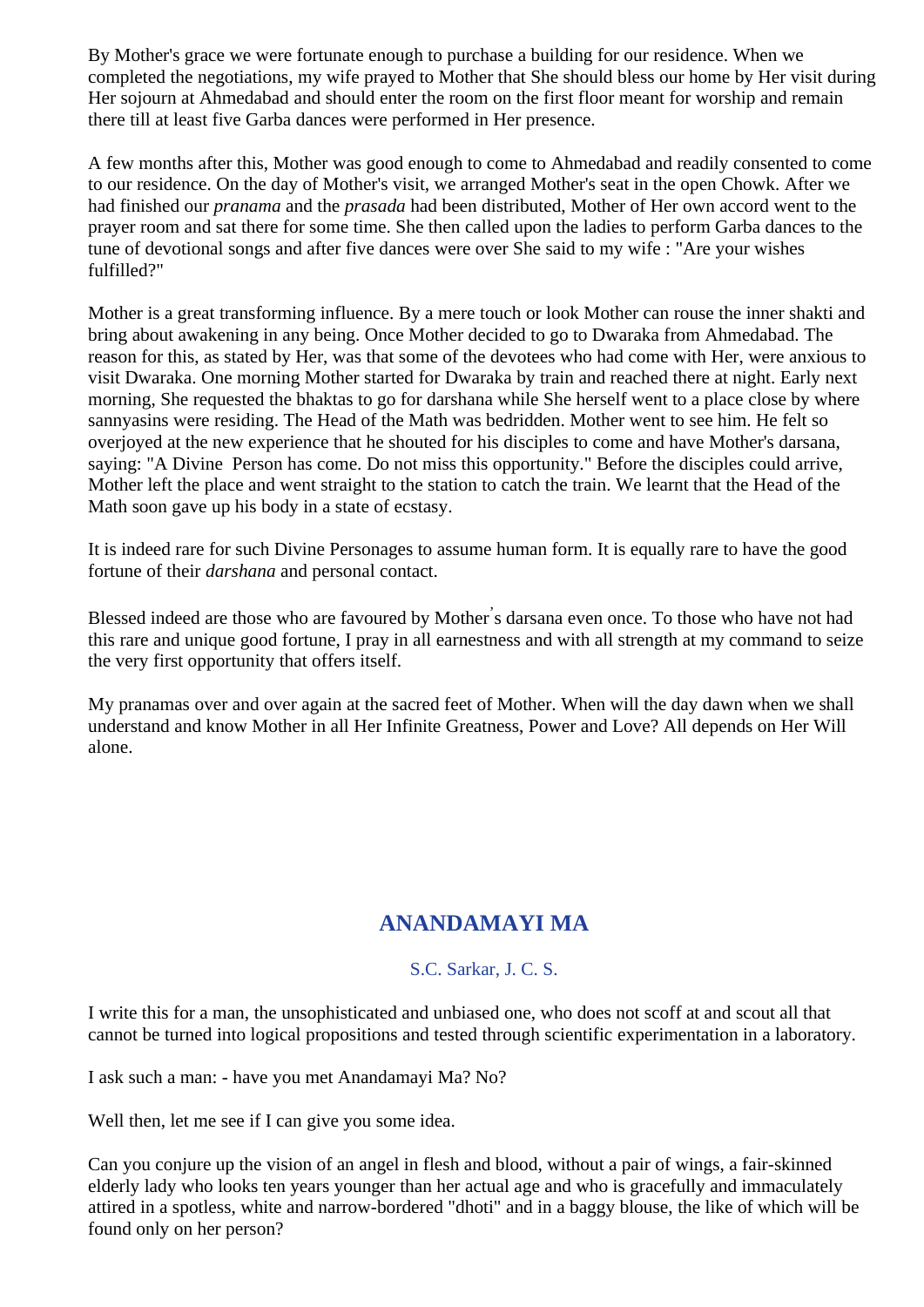Again, can you imagine a lady whose intelligent, responsive face effulges against a silhouetted background of flowing silky-black hair, a face adorned by a pair of shining grey eyes, the gaze of which will dive deep into the innermost regions of your heart and, to crown all, a face which is highlighted by a pair of thinly carved lips which will quite unexpectedly break into ripples of gentle smiles or loud laughter, exposing a string of lustrous ivory beads which constitute her teeth?

If your imagination has traversed so far, you may take it that you have had a prevision of Anandamayi Ma as She will appear to you when you meet Her.

And, when you actually meet Her, you will make the amazing discovery that Anandamayi Ma has a compelling attraction. Although judged by the accepted standard She can hardly be called beautiful, yet you will feel that She is a most interesting and fascinating personality, who like a flame, which attracts flies, will draw you closer and closer to Her, the more you come in contact with Her.

As a matter of fact, Her powers to attract are almost irresistible. Not only is She the centre of a surging throng, all agog to have Her *darsana* wherever She goes or stays, She exercises a strange fascination over people of the most diverse sorts, characters, creeds and occupations. Caste, creed or religion are no barriers, for amongst Her devotees and admirers, I have met Parsis, Muslims, Christians, Hindus, Sikhs and Jains, Arya-Samajists, Brahmos and Atheists.

I have met in the crowd round Her Englishmen, Frenchmen and Austrians, as well as people of other nationalities. I have seen Punjabis, Sindhis and Gujeratis, Marhattas, Madrasis and Unyas, Kashmiris, Beharis and Bengalis. At the same time I have noticed philosophers, scientists and professors, authors, doctors and legal luminaries, business people, artists and sadhus rubbing shoulders, engrossed in Her talks or Her songs. To mention a few names only of those who have visited Her again and again, eminent sadhus and religious leaders like the late: Oriya Babaji, Hari Babaji, Avadhutji, Prabhudatta Brahmachariji, Gopal Thakur, etc.; also the Rajas and Ranies of Solan, Mandi, Tehri Garhwal, the late Jamunalal Bajaj, the late Kamala Nehru, Himmat Singhji, Dr. Pannalal, Mahamahopadhyaya Gopinath Kaviraj, etc. Mahatma Gandhi had expressed a keen desire to meet Her and actually did meet Her twice. That he felt attracted and immensely interested in Her is known to all who know about these meetings.The mighty magnet which draws people in this way is a simple and dignified being, who is the very essence of purity and all that is good and noble in human conception.

Anandamayi Ma is what may be called a *crux criticorum*, a puzzle for critics, because judged by common yard sticks, She appears to be a bundle of contradictions!

Since Her marriage when almost a child, Anandamayi Ma lived and shared the same room with Her husband. During the earlier part of Her married life, She performed the usual household duties, to wit, cooking, drawing water, sweeping, cleaning utensils, etc.

She prepared Her husband's hooka for smoking and even massaged his feet and limbs to induce sleep. And yet, She has remained all throughout a pure virgin in body and soul!

She never received formal initiation from a preceptor and yet She had all that a disciple could ever expect to have from a Guru and more.

Asanas, mudras and samadhis came to Her automatically, without any effort on Her part.

She is practically illiterate and yet She is the repository of all wisdom. The wisest of the wise sit mute at Her feet, drinking through rapt ears the nectar, which flows from Her, lips when She talks. And She does not talk of anything else but *'Hari-Katha*', talks only of the Supreme Being. She often reminds her hearers, "If talk you must, talk about Hari only; all other talk is useless and leads to sorrow."

She was never taught music and yet, when She sings, Her sweet melodious voice fills the heavens with harmony.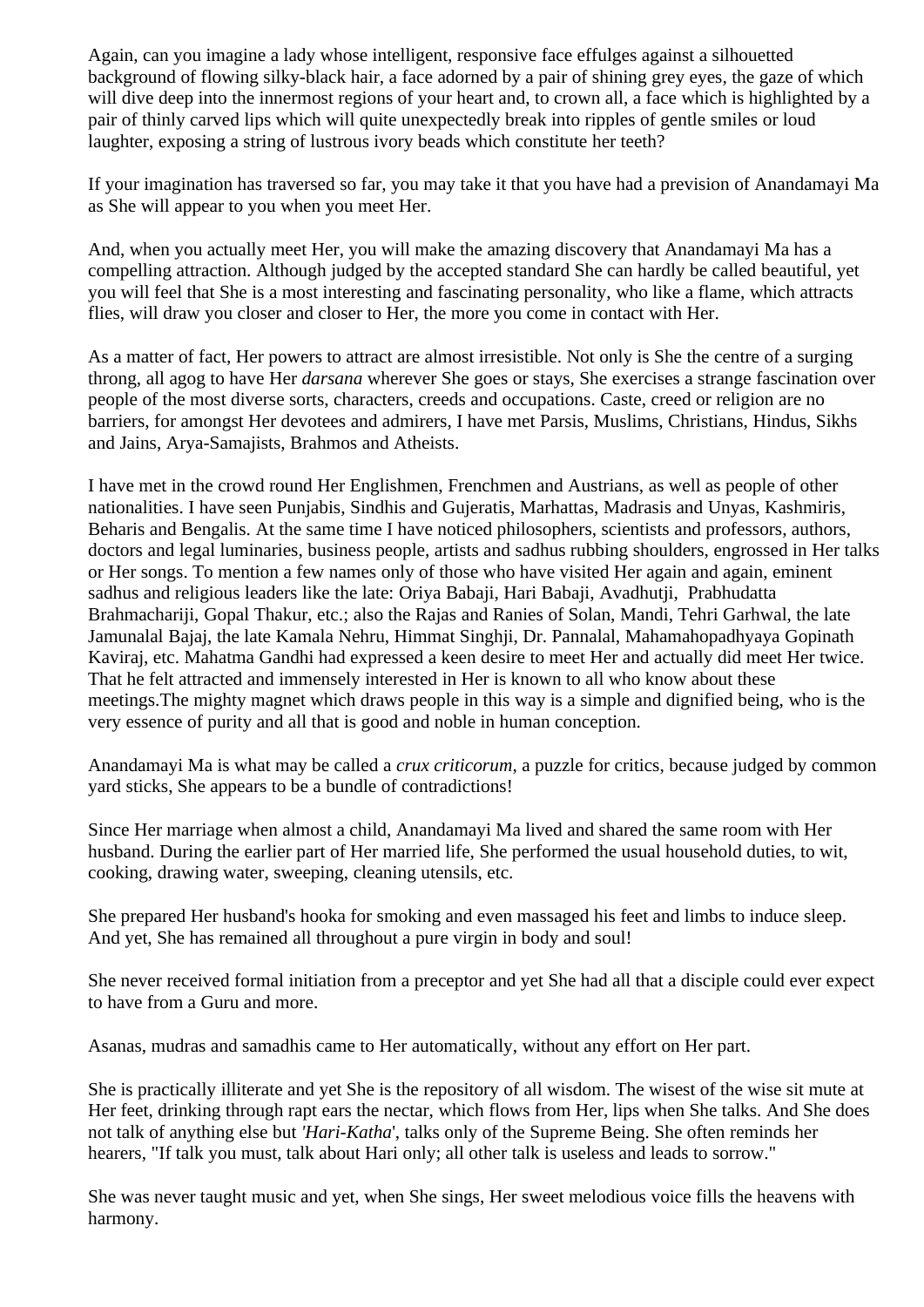She is a simple village maiden and yet She embodies a culture, the fringe of which is never touched by the highly cultured people.

In spite of what is stated above, there are no real contradictions in Her. She is endowed with a perfect balance of mind, is ever cool, collected and unruffled. Nothing can upset Her nor sway Her. She has a perfect sense of proportion and propriety, a strong common sense, which never errs, a high sense of decency and decorum which moulds Her ideal manners. Her sense of humour is highly developed and Her intelligent; witty and quick repartees and Her talks full of effortless alliterations are matters of genuine enjoyment.

Correct to a fault in Her relationship with people with whom She has contact, She easily becomes an innocent little child to the grown-ups and friend to the young ones. She never deviates, even by a hair's breadth, from the strictest path of verity. She never touches money nor is She interested in the numerous presents and offerings She receives from Her admirers, including amongst other things, lands, buildings and motor cars. Her attendants have a constant headache to prevent Her from making presents of everything She gets.

She has an astounding memory and never fails to locate a person whom She has once met. And yet, She is unattached in the strictest sense of the term. Quite a large number of Ashrams have grown up bearing Her name and for Her use, but She leads a nomadic life travelling ceaselessly throughout the length and breadth of the country, with short breaks here and there.

She often describes Herself as a bird on the mast of a moving boat, free to fly across to another mast at any time.She is surroundings. She is absolutely indifferent to physical needs and comforts.

She is the soul of purity and harmony and Her mighty influence is silently working wonders in all who come in contact with Her. She interprets Her teachings through Her life. Her acts speak louder than Her words. She is poised in Her inner Self and it is no exaggeration to say that She is the personification of the teachings of the Gita. There are no pretensions, no affectations, no window dressings and no 'isms', including 'I-ism'. If you want to meet a '*Sthitaprajna'*, go and meet Her.

One thing about Her which you may not like (at least I do not) is Her pronounced partiality for sadhus and sannyisis and Her indomitable iron will which She has playfully nicknamed as *kheyala.* If she has a *kheyala* to do - a thing, no one can make Her give it up.

I shall now narrate some of my personal experiences. It was in Solan, near Simla, where we had been invited to take part in a *Nama Yajna* in the presence of Anandamayi Ma. We went in a batch from Simla on a Saturday and did our best till about 9 o'clock at night. We felt tired and moved into a room situated at some distance from the temple of Siva where the ceremony was being held.

There we spread ourselves to rest our aching limbs. It was a dark night and the sky was overcast with clouds. Soon a very heavy downpour followed. We were smoking and talking and our talks naturally centred round Anandamayi Ma. One of our party wanted to convince us that She had supernatural powers. A disbeliever in miracles, I sneered at him and blurted out: 'Better keep your cock and bull story to yourself. If your Anandamayi Ma is anywhere near about the position you ascribe to Her, let Her appear before us here and now and I shall then believe your stories'.

I had hardly finished when we heard a bang from outside.

The door, which we had shut to prevent rain water coming in, went ajar and, believe it or not, there appeared before us a figure robed in white, thoroughly drenched from head to foot. We were startled by a loud laughter, which we knew to be Anandamayi Ma's. Before we could collect our wits, the figure had vanished into darkness!

It was still raining cats and dogs, but we did not mind.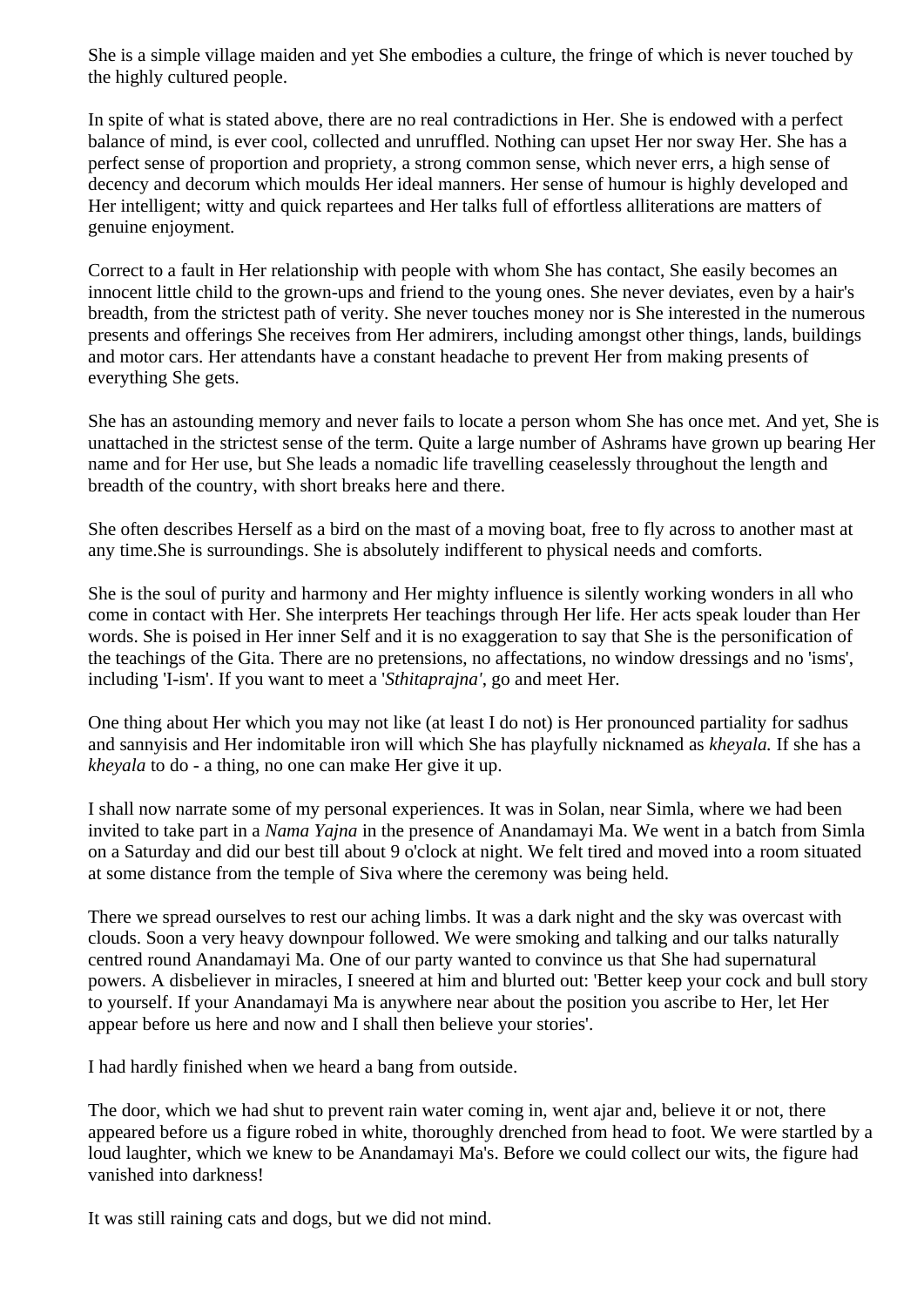We sprang to our feet and ran out in the torrential rain to the temple, to be told that Anandamayi Ma had gone o unnoticed and had just returned thoroughly drenched.

Another story: Once, while slaving away in office, I had a ring on the phone telling me that Anandamayi Ma had just come. This was unexpected and I immediately rang up my wife to say that I was coming home to take her along with me. Before long, I was driving along Baird Road, New Delhi.

My wife said if we had had some time we could have purchased a garland for Anandamayi Ma. By then we were passing through the Baird Square. All on a sudden something struck the windscreen of the car and the steering wheel in my hand became unsteady! I curbed the speed and looked out. To our utter astonishment we found a garland of marigold flowers hanging on the screen as if invisibly nailed! It was not a Tuesday when garlands of marigold abound in and near the Hanuman Temple and our anxious gaze did not discover a pedestrian anywhere near about us!

We caught hold of the garland, which was fresh and wet and felt that it was meant for Anandamayi Ma. We took it to Her and told Her the story. She smiled and said, such things did happen!

During Anandamayi Ma's first stay in my house at 27, Asoka Road, New Delhi, a Kirtan had been arranged by me under a Shamiana on a bright sunny day. Sadhus like Hari Babaji and Chakrapaniji were there along with a big crowd. Rain came all of a sudden and it became so heavy that someone proposed that Anandamayi Ma should be seated in my car to avoid getting drenched. This was suggested, as She does not enter anyone's house, but stays under canvas or in temples, ashrams or dharmasalas. I felt miserable, as there was a risk of the Kirtan being stopped. I did not know why, but I suddenly started offering fervent prayers to Anandamayi Ma begging of Her to stop the rain!

She smiled and suddenly joined us in singing. In a trice Her face became flushed and Her voice loud and She became oblivious of Her surroundings. Within a couple of minutes, the source of that torrential rain dried up and the hot sun came out again in the sky!

I could go on multiplying instances but that may be tiresome.

A pall of gloom sits heavily over the world at present and humanity is heading towards a crisis. At this juncture it may be wise for us all to meet and keep in touch with the living phenomenon of peace and bliss, which is Anandamayi Ma.

### **MOTHER ANANDAMAYI**

Mahamahopadhyaya Dr. Gopinath Kaviraj,

Padma Vibhuana M.A., D.Lit.

Principal, Government Sanskrit College, Varanasi (Retd.)

1

It was on a fine autumn morning in 1928 that I first came to know the name of Mother Anandamayi.

I was getting ready to go to College.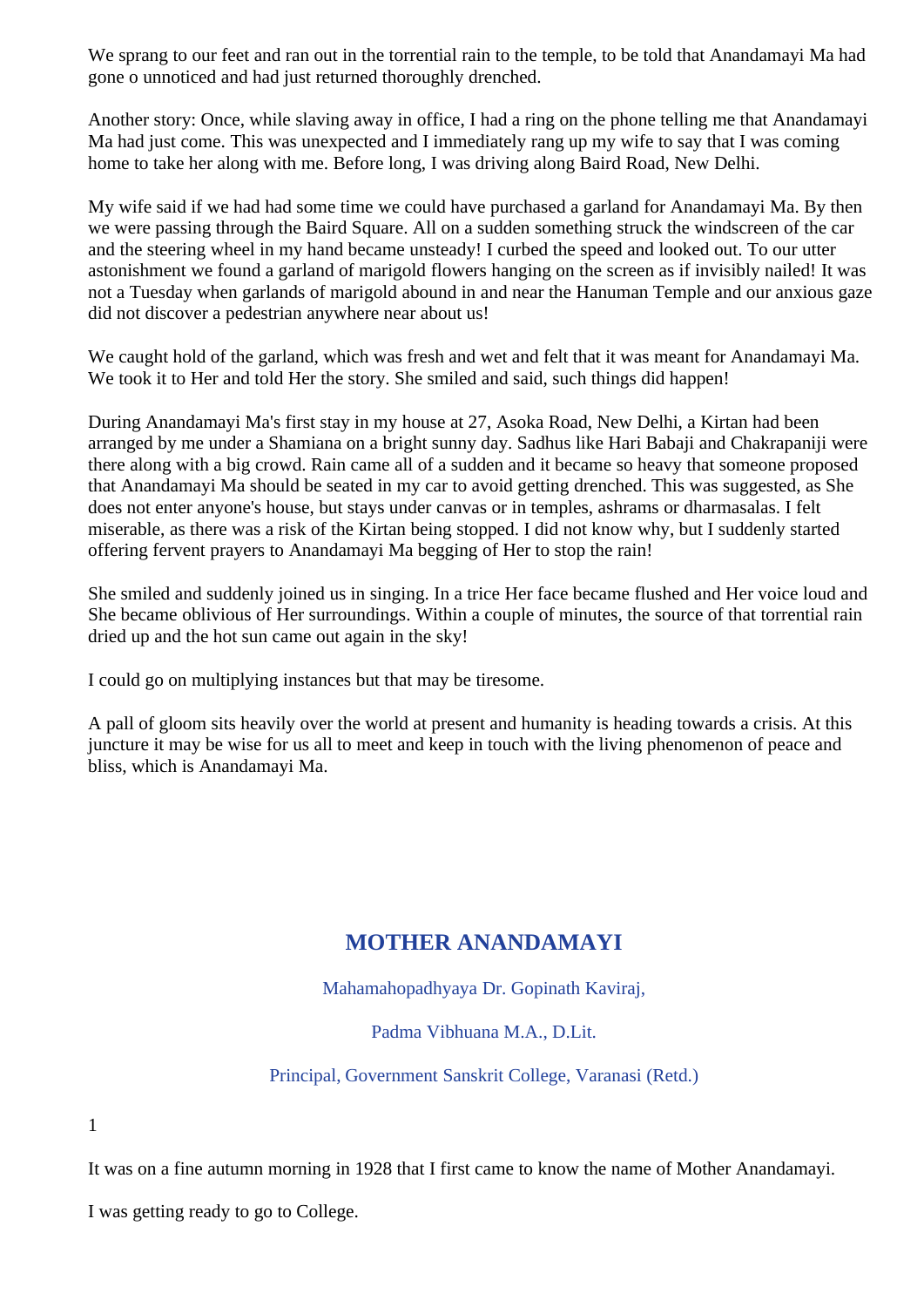I had not then retired when the late Mahamahopadhyaya Pt. Padmanath Vidyavinoda, M.A., came and met me in my house and informed me that Mother Anandamayi of Dacca had come to Benares. He presented me with a pamphlet written by the late Mr. Kunja Mohan Mukherji alias Swami Turiyananda on Mother and on the miraculous deliverance of his son from an impending snakebite through Her grace. He said to me that the sight of Mother absorbed in samadhi was really an ennobling one and he asked me to go and see Her, if possible. This commendation from the lips of a person who was known to be a fastidious critic of men and things and who spared none from his attacks, seemed to me to carry special weight.

Mother was staying then in the house of Kunja Babu at Ramapura. I made up my mind to see Her there. Accordingly, that same evening I went to Kunja Babu's place where both he and his elder brother Sasanka Babu (the late Swami Akhandananda) very kindly undertook to help me in having Mother's darsana.

They introduced me to Bholanathji immediately and the latter took me to a small room on the ground floor where I found Mother absorbed in samadhi, surrounded by a number of bhaktas. Bholanathji was anxious to see Her come back to Her senses soon and made various unsuccessful attempts to that end.

Knowing that a trance must be allowed to run its full natural course and that every artificial method of breaking it up was fraught with grave risks, I asked him to desist from doing anything calculated to interrupt it. I was waiting for Her return to normal consciousness, but noting that even in two or three hours Her condition did not come down to normal, and apprehending that it might take an indefinitely long time, I returned home with the intention of coming back and seeing Her the next day.

It was on the 6th of September that I paid my first visit to Mother. I came to learn that She had come a day or two earlier and also that this was Her second visit to Benares, Her first was in 1927 on Her way to Hardwar on the occasion of the Great Kumbha Fair.

I came back to Mother's place on the 7th as already arranged. In fact I came twice every day during Her short stay at Benares till the 12th of September. I remember I did not miss a single day on that occasion. It is difficult to analyse after a lapse of over 17 years my first impressions of Mother and to explain in words what exactly I then felt.

I can only say that what I actually saw with my own eyes far exceeded anything of a like nature I had ever seen before; it was a dream, as it were, realized in life. During the few days that Mother was at Benares, Kunja Babu's house presented a spectacle of festive jubilation where an unending stream of visitors continued to flow in every day from before sunrise till after midnight. The doors of the house were kept open all the time and everybody was always welcome. High officials, pandits, university students, shopkeepers, sadhus, samnyasis, priests, laymen and men in the street - all flocked in numbers, each at his own convenient hour; to have a glimpse of Her darsana, to pay their respects to Her and if possible, to exchange with Her a few words. People of both sexes, of all ages and of all ranks, were to be found in the crowd.

Some came to have Her *darshana* only, a few to have their doubts solved, while others still were there out of mere curiosity. The beauty of it was that all felt a sort of magnetic charm in Mother's personality, so that those who had come once out of curiosity could not resist the temptation of coming back again, no longer out of curiosity which had been satisfied but owing to some mysterious attraction.

The fact is that all felt that they were like little children in the presence of their own mother. The bleakness of cold formalities was replaced by the warmth of familiarity and intimacy. Mother behaved with them as if they were Her own children dear, affectionate and very familiar. There was not the least reserve in Her look nor any note of constraint in Her expression. The whole atmosphere was one of a friendly gathering imbued with vivacity and joyousness.

Every evening a sort of informal meeting would be arranged in the courtyard where the visitors would be seated round Mother and ply Her with questions. She used to reply to each question resolving the doubts of the inquirers with a few short sentences in Her sweet and inimitable manner. As the enquirers hailed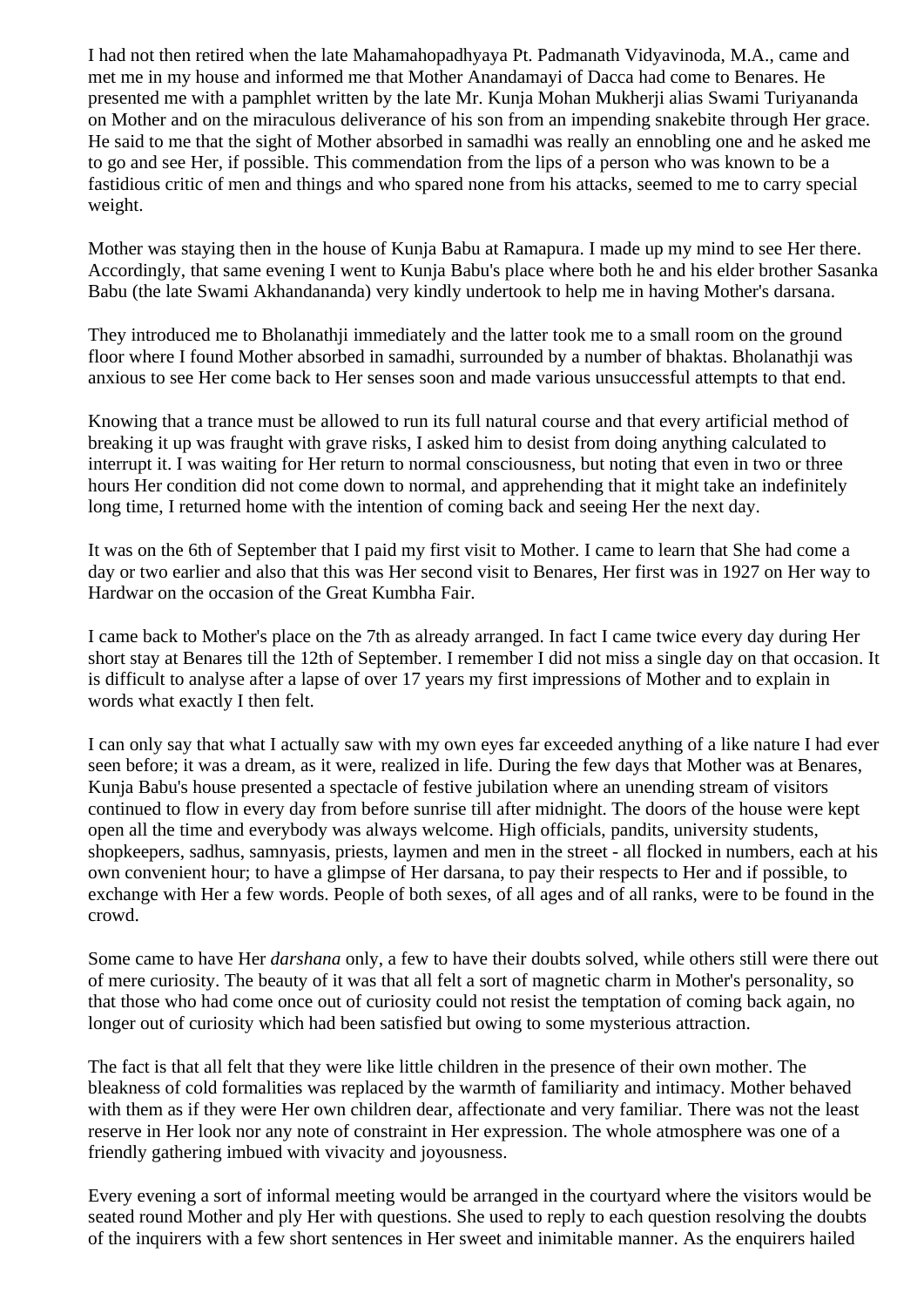from different cultural levels and represented different intellectual and spiritual points of view, it is only natural that the questions should range over many different topics, and be of varying interest and value. It was wonderful how Mother tackled all these questions with the same ease and spontaneity and without requiring a moment's reflection to deal with even the most abstruse and knotty problems brought before Her. Her replies were as a rule very pertinent, going straight to the heart of the questioner, couched in a language remarkable for its terseness and expressiveness.

Every word that fell from Her lips carried weight; and humour too was not wanting when occasion demanded it. Mother as a conversationalist was seen at Her best in those days it was a quality to which everybody who has had the privilege of talking with Her in later years is in a position to testify. It was interesting to observe that She maintained an attitude of strict reticence in regard to questions, which were not bona fide in nature but were either academical or intended to elicit opinions likely to hurt the feelings of others.

Different *kirtan* parties vied with one another in singing daily before Her the glories of the Divine and His Name. Individual devotees with a melodious voice considered it a distinct honour to themselves to be permitted to regale Her with their songs.

On such occasions generally, when the music flowed spontaneously out of the deeper feelings of the singer's heart, and also on other occasions when in the course of conversations a crucial point was reached, it was observed that Mother's appearance became aglow with *bhava* and the normal gave way to the supernormal. It seemed as if Her usual personality with which Her bhaktas were familiar was replaced for a while by an altogether different one. At such moments various unusual phenomena were observed. Stotras and mantras of an extraordinary kind used to gush from Her lips with a rapidity that made it practically impossible for anyone to record them. (Note: In subsequent years attempts were sometimes made to record these spontaneous utterances, which were held to be as valuable as the srutis revealed to the rishis. In Mother as Revealed to Me (P45-47) some illustrations are found. The difficulty experienced in recording these was two-fold: firstly they were generally of a sudden emergence; and there was no knowing when they would come. Even Mother Herself did not know. Secondly, it was really impossible to reproduce them exactly, except through some mechanical device. There was also the fear lest some letters might be missed or alteration or corruption made in their transcription as Her utterances deserved to be treated as mantras, in which, besides other considerations, the constancy of the phonetic value of each sound had to be maintained.)

The language of these utterances was unique ; it was not, strictly speaking, Sanskrit nor even any of its derivative vernaculars, though there were a few Sanskrit words here and there. Several words were unfamiliar and even the so called Sanskrit words did not perhaps convey their usual sense. Besides, very often - monosyllabic *'bijas'*, known or unknown, were interspersed. The pronunciation was so perfect that even a conjunct sound, made up of several consonants without any inter-vocalic linking, was distinctly audible. Sometimes on these occasions Mother melted into tears or ejaculations, or even would become rigid and pass into a trance-like condition.

The trance-like state was also induced in those days when bhaktas offered flowers at Her feet or in other ways tried to propitiate her. The response was immediate.

There was a difference of opinion at that time concerning the precise status of Mother. Some held that She was a Goddess in human form - Kali according to some, Durga according to others, Sarasvati or Radha according to others still. Some thought that She was a human aspirant, who had attained perfection in this life, after a series of births during which Her spiritual progress had been continued. Others again entertained the view that she was a *Brahmavadini* as of yore or perhaps an Incarnation of the Divine come down to earth to relieve its sufferings. She was identified with Sukadeva by some and with Sri Krishna Himself by others.

People of worldly nature used to think that some higher spiritual entity, human or celestial, was in possession of Her body and utilised it as an instrument to serve its own ends. A certain gentleman, then living in a house adjacent to my own and working in one of the local High Schools, went to the length of telling me that Her case was clearly one of obsession, though by a good spirit and that it was desirable to bring back the soul from the control of the. spirit. This gentleman, who was old and had the reputation of being a practical Tantrik of long standing, claimed to have the power of restoring Her to her normal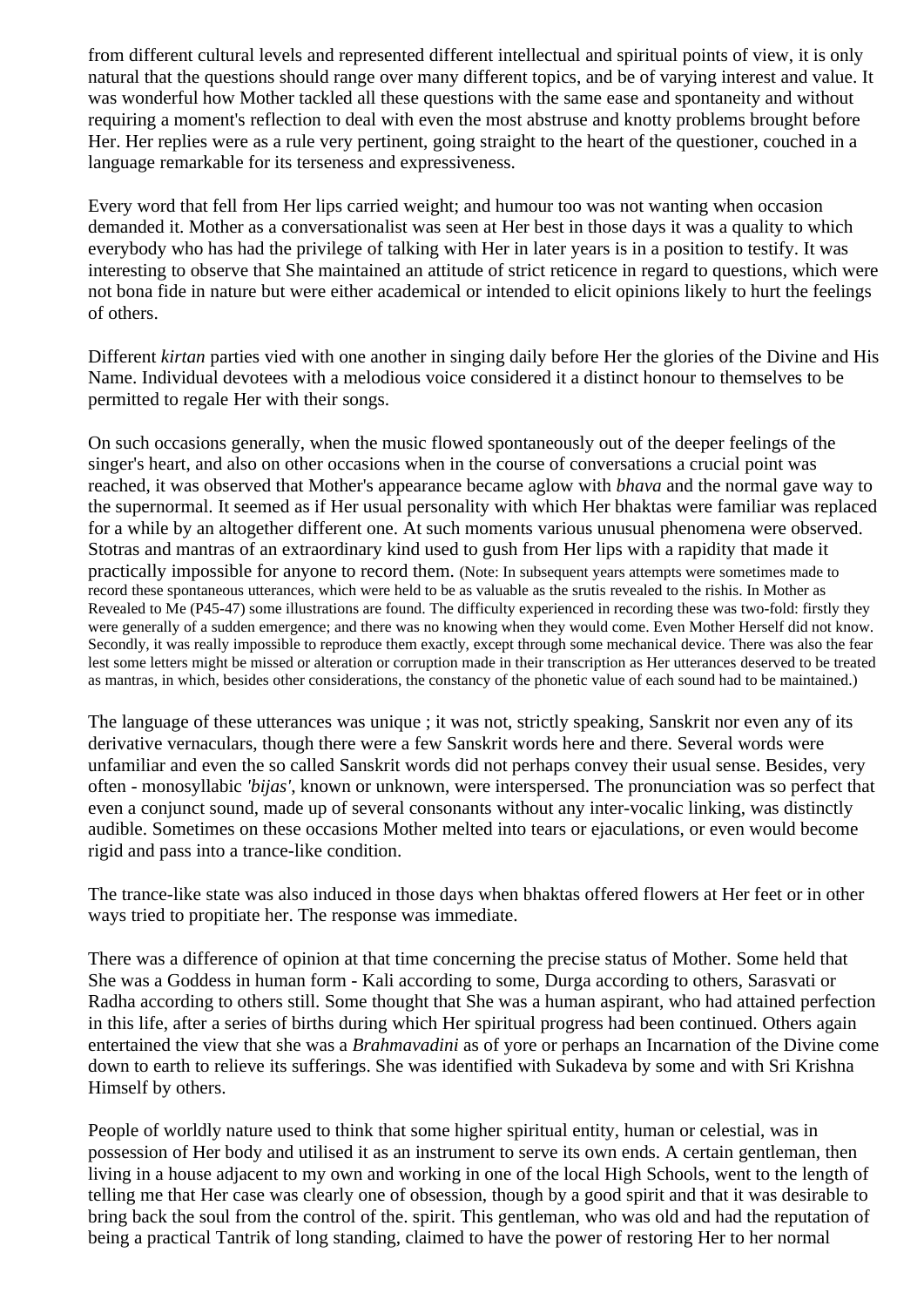condition, provided that Her husband and lather were agreeable.

He was under the impression that the appointed course or evolution of Her life was being impeded in this way and that in the interest of Her own spiritual welfare this setback should be removed. It goes without saying that nobody cared to attach any importance to these words. One day, the great speaker, the late Swami Dayananda of the Bharat Dharma Mahamandal, came to see Mother and had a personal talk with Her. Though the interview of Swamiji was intended to be more or less of a private character, it was arranged that the late Sasanka Babu and myself should be allowed to be present on the occasion. Swamiji put several questions to Mother, which She answered. Thus:-

| Swamiji: | Mother, what are you in fact? People hold different views regarding you and no agreement<br>seems to exist. What have you to say of yourself?                                                                                                                                             |
|----------|-------------------------------------------------------------------------------------------------------------------------------------------------------------------------------------------------------------------------------------------------------------------------------------------|
| Mother:  | You want to know what I am. Well, I am what you consider me to be - not more not less.                                                                                                                                                                                                    |
| Swamiji: | What is the nature of your samadhi? Is it Savikalpa or Nirvikalpa? Does mind then persist?                                                                                                                                                                                                |
| Mother:  | Well, it is for you to decide this question. All that I can say is that in the midst of all<br>apparent changes of state in body and mind, I feel, I am aware, that I am always the same. I<br>feel that in me there is no change of states. Call it by any name you like. Is it samadhi? |

Several such questions were put and answered.

Those few days of Mother's stay at Benares sufficed to convince me of the greatness of Her personality and the unusual sanctity of Her life. I learnt Her past history from those around Her, including Bholanathji, Sister Gurupriya, Sasanka Babu and others, and I still remember with delight those happy occasions when Mother Herself condescended to narrate the story of Her early life and its development at Bajitpur and Dacca. In was a story of gripping interest to us all.

This story which relates to Her earlier life at Astagram, Bajitpur and Dacca, much of which has since been recorded by Her admirers and devoted followers and the story of Her later life (Note: Matri Darshan (Hindi), Matri Darshan Bengali 1938), Mother as Revealed to Me (English translation of Bhaiji's Matri Darshan,) by G, Das Gupta (1952), Sri Sri Ma Anandamayi by Gurupriya Devi in 16 volumes, (Bengali) and 19 volumes (Hindi), Sri Sri Anandamayi Prasanga, by Amulya Kumar Datta Gupta, Part 1 (1938) Part 2 (1942) (Bengali,) From the Life of Sri Anandamayi Ma by Bithika Mukerji, Vol 1 (1970), Ma Anandamayi Lila, Memoirs of Hari Ram Joshi (1974) A Mystic Sage Anandamayi, Shyamananda Banerjee (1973).) throw a flood of light on Her unique personality.

The greatest thing that struck me in those days in Her was Her personality. Her physical features were magnetic. Her smiling countenance, the sweetness of Her expression, the simplicity of Her life and behaviour, Her unassuming and genial manners, the cordiality and warmth of Her relationship with all, coupled with Her extraordinary holy life and wisdom, made Her an object of universal attraction and adoration.

 $\overline{2}$ 

During succeeding years I was privileged to come in closer touch with Mother and to know Her more intimately. But it is not possible for me to state what Her exact role is or what particular rank she occupies in the spiritual hierarchy of this country.

That different persons should hold different opinions regarding Her personality is of course natural. For in a matter like this, a correct analysis on an intellectual basis is not possible, nor can ordinary human judgement yield any useful result.

Still however, an attempt is being made here at the request of friends to discuss briefly some of the most prominent features of Her life and character. It is expected that this discussion will not be taken as amounting to a final solution of the problem, for it offers no solution at all. It is intended rather to serve as a possible aid to a clearer appreciation of Her or as a suggestion in that direction. The basis of this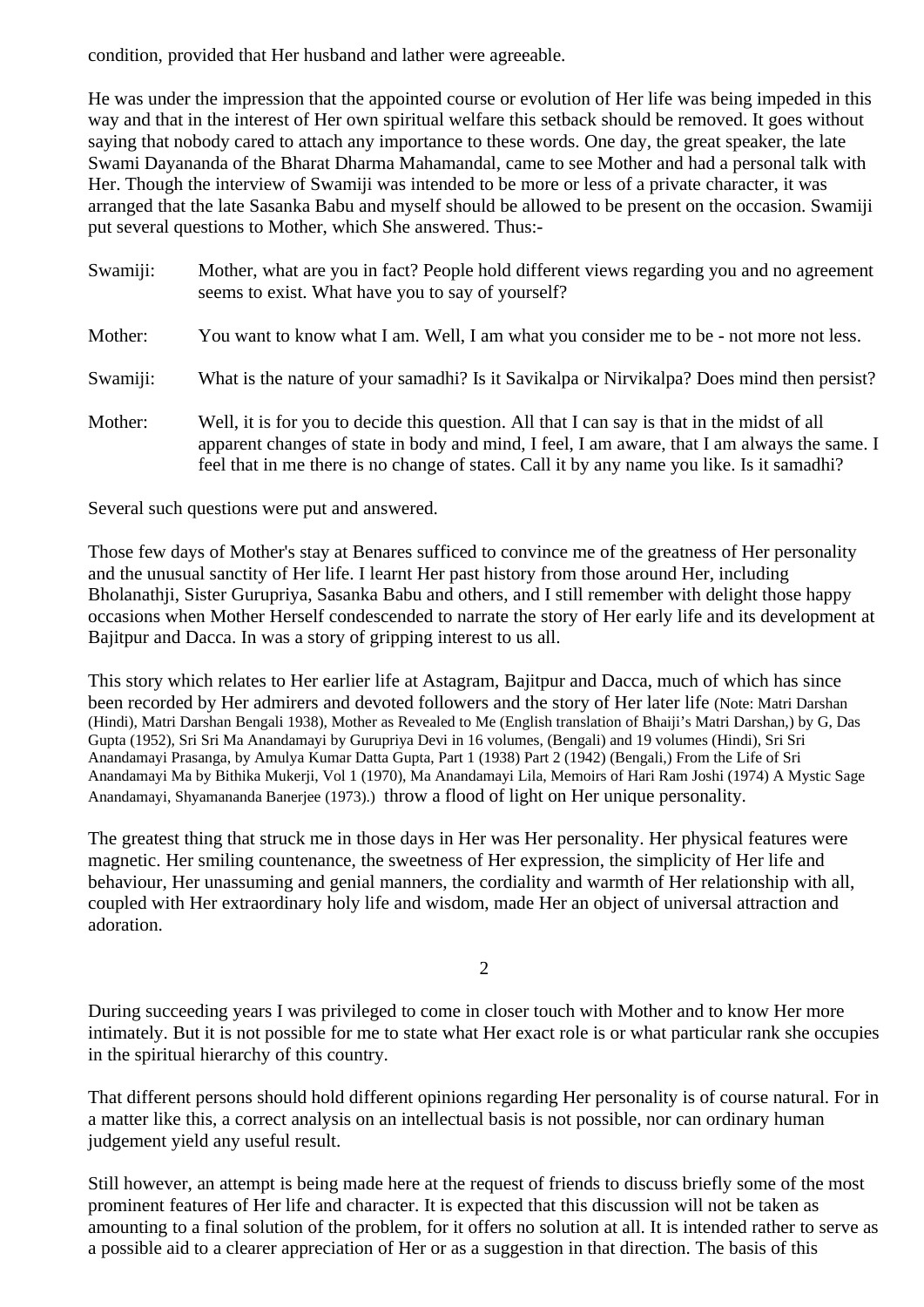discussion is furnished by the data in Her own utterances, whether embodied in books, already published or awaiting publication, or otherwise.

Firstly, it is well known that Mother received no *diksha* or initiation of any kind from an external Guru and also that She herself does not give *diksha* to anybody. In other words, in the technical language of the shastras She claims to be neither a Guru nor a *sisya*.

But an informal *diksha*, not one taken from an outside agency, She certainly had. We know that this informal *diksha* took place in the month of August in the year 1922 when She was twenty-six years of age. Mother Herself admitted this fact shortly afterwards to one of Her cousins. This *diksha* was not of the usual type known to us, but it did represent the initiation of a certain spiritual activity within Her body, an activity which did not owe its origin to any source other than Her own self. In the conventional language of the world it may not be termed diksha at all, but it is recognized as such in the traditional teachings of the mystical Science.

That a systematic course of sadhana, including physical and psychical disciplinary exercises, followed this event in Her life is well known. In the Tantrik literature it has been made abundantly clear that diksha is a spiritual necessity, though it is true that in every case external ceremonials or other forms of activity may not be needed.

Inner *diksha* consists in an act of self-purification. The kind of diksha is determined by the intensity of the Divine Power of Grace descending upon the soul. So far as the fundamental variety of this purification process is concerned, we have to recognise four ultimate types Viz. *anupaya, sambhavopaya, saktopaya*  and *anavopaya.* When the descending grace is extremely powerful the first type of *diksha* follows as a natural sequence. With diminishing power the others are employed.

In *anupaya* diksha perfection is realized at once. In *sambhayi diksha* or even in *Shakti diksha* the necessity for external kriyas as an aid to inner purification is not recognized.

In the history of mysticism it is recognized everywhere that in exceptional cases illumination is possible, and this takes place, even when an external source is lacking. We know of the Pratyekabuddha who neither received his wisdom from any previous Buddha nor communicated it to others. He was a Buddha no doubt, having attained to Enlightenment, but he was neither a *sisya* in relation to an earlier Buddha nor a Guru in relation to a future Bodhisattva or Buddha. Had he been a Guru he would have been a perfect Buddha.The illumination in this case had its source within.

In the Vedic literature we come across cases of Rishis who, having been blessed with spontaneous illumination, were the seers of mantras which are associated with their names. This self-generated wisdom is really an example of the so called *Pratibha Jnana* of which we read so much in the Patanjali and other Yoga systems and in the Tantrik literature. The origin of *Pratibha Jnana* is explicable as the result of Divine Grace descending on the soul of a man.

The Grace or *Shakti*, which comes down on the matured soul, is of different degrees of intensity. These degrees belong in the main to three categories - intense, mild and dull. Each of these three varieties is again subdivided into three classes, so that there are nine degrees in all. If Grace of the second degree (counted from the beginning) descends on the soul, one is not required to have recourse to a Guru for illumination and one gets the Light from within. This Light is spontaneous and does not come from an external source. In such cases the necessity of an external Guru is dispensed with.

But the *prarabdha karma* remains and the body which is an outcome of this karma persists till the karma is worked out through *bhoga*. When however Grace of the first degree descends, the *prarabdha* itself is destroyed. And with the exhaustion of *prarabdha* the impure body also falls off. The question of an external Guru does not at all arise in this case, as it does not in the case of the second degree of Grace.

In Sant literature we hear of *Swayam Siddha* Sants or persons who are saints from their very birth and not due to the accident of knowledge from an external source. These men take no diksa from others, but they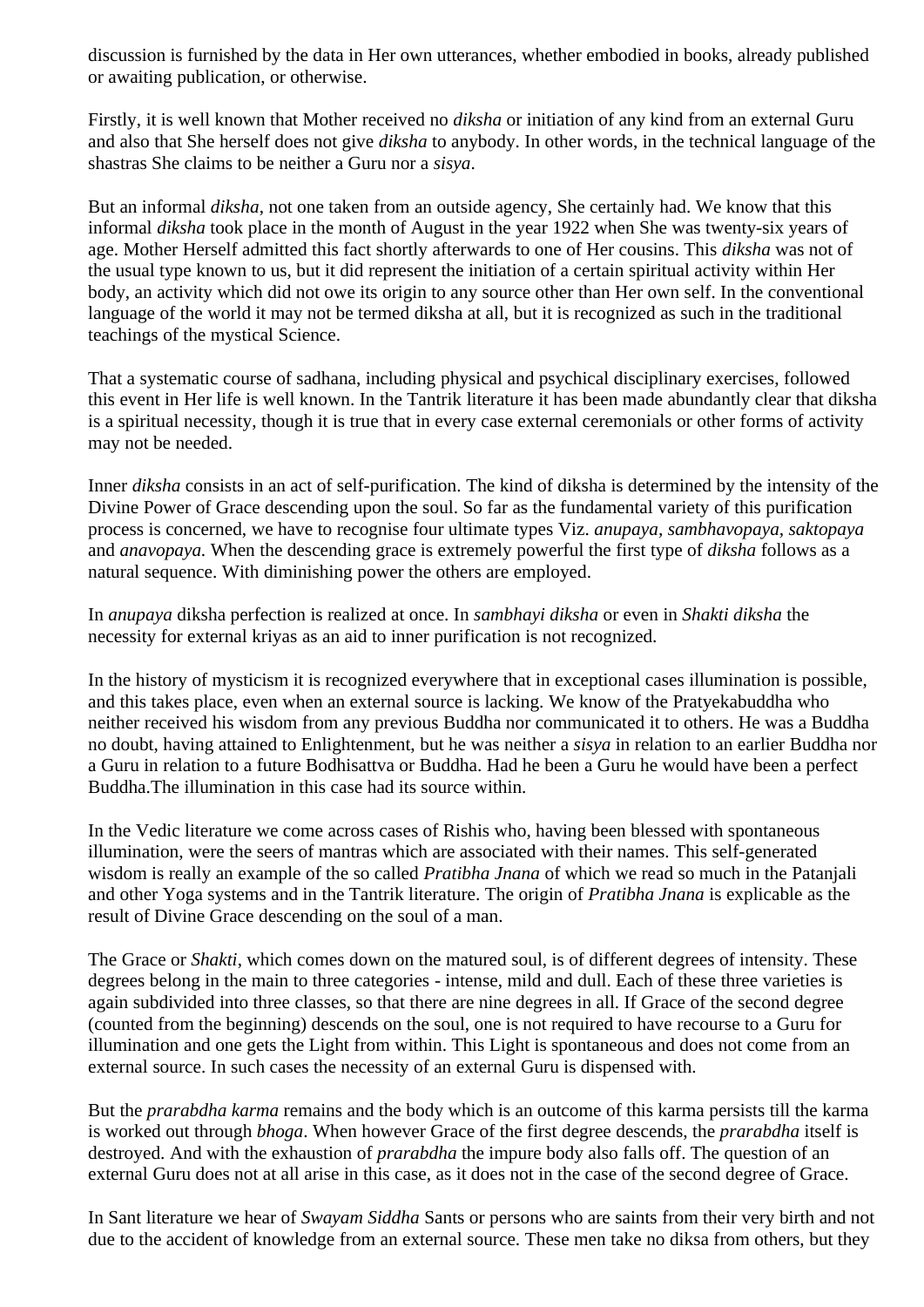are in a position to give *diksha* to deserving candidates. These great Souls descend from transcendent regions, especially from the Divine World, beyond the Cosmic Mind and the Great Void. And when embodied, their centres of consciousness never come down below the middle of the two eyebrows. In the literature of other countries also the record of similar cases is not altogether wanting.

I do not know if any of the above types of self-generated illumination is analogous to the nature of Mother's personality. It seems that Mother is not comparable to a Pratyekabuddha, for, while a Pratyekabuddha is exclusive and isolated in his blissful seclusion, indifferent to the fact of Universal misery, Mother is too keenly sensitive to the sorrows of the world to remain contented with an isolated existence, even if it were possible. All Her thoughts and activities have their bearing on the transformation of the world. And as a matter of fact She has always the Cosmic and Trans-cosmic Consciousness precluding any possible exclusiveness of outlook.

We know of cases of souls which are always perfect and which dwell permanently on the Divine Plane as eternal associates of the Divine Person to whom they are related as inalienable aspects of the integral whole. These souls are very similar in nature to the *Svayam Siddha* type mentioned above. As a matter of fact they are not subject to the action of Ignorance or Time Spirit and are never required to come down to earth except in company with the Supreme Lord during His descent or otherwise as directed by Him in regard to the time, place and manner of descent. Such souls considered from the standpoint of spiritual status and attitude are varied in nature. It would be unfair to place Mother under this category, for the simple reason, that while these souls are characterised by a sense of intimacy with the Divine which seldom encroaches on identity, Mother represents an integral self-awareness which never tolerates even in the slightest degree an idea of separation or distinction from the integral Central Being. Her confession concerning Her consciousness of identity with the Cosmic and the Super-cosmic existence and with all the powers and attributes associated with it, is a clear argument against the inclusion of Mother in this category.

The view which accepts Mother's personality as a case of *Avatara* may be dismissed with a few words of comment. The question of *Amsa* or *Kala* may be left aside, but it seems to me that even the possibility of a Plenary Avatara is excluded in Her case. The fact is that every *Avatara* unless he is of the plenary type, represents an aspect of the Divine Power and can never represent the Divine Essence or even the Divine Person *in toto.* 

In several cases *Avatars* are self-forgetful Divine emanations, whereas in others in which selfconsciousness is retained, integral consciousness seems to be always lacking. In case of the Plenary *Avatara* also, if there be any, unbroken consciousness of his plenary nature does not appear to exist. A careful study of Mother's utterances and a critical attitude towards Her life and activities would perhaps reveal the fact that Her case is altogether different. She Herself has confessed to some that She never loses her Supreme Self-consciousness, *Samadhi* or no *Samadhi*, She is where She always has been; She knows no change, no modification, no alteration: She is always poised in the selfsame awareness as a Supreme and Integral University, transcending all limitations of time, space and personality and yet comprehending them all in a great harmony.

She has said times without number that Her body is not like that of an ordinary person generated through *prarabdha karma* under the dominating influence of Ignorance and that She has had no previous life to account for Her present existence; nor will She have a future life in continuation of and for the adjustment of Her activities in the present life. The fact that She was aware of Herself and conscious of what was happening around Her immediately after Her birth is an illustration to show that Her self-awareness was born with Her and was not the effect of either Her so-called *diksha* or Her so-called sadhana in Bajitpur.

Mother says that all Her activities are really spontaneous and not prompted by will or purpose, nor influenced and coloured by desires. Willpower is not the spring of Her actions. The untrained will of the layman and the trained will of the yogi are equally absent in Her and what appears like will is only an expression of the Great Power beyond the will working from within.

She distinguishes between *MahaShakti* and *Ichchashakti*, saying that while the former is like the fire, the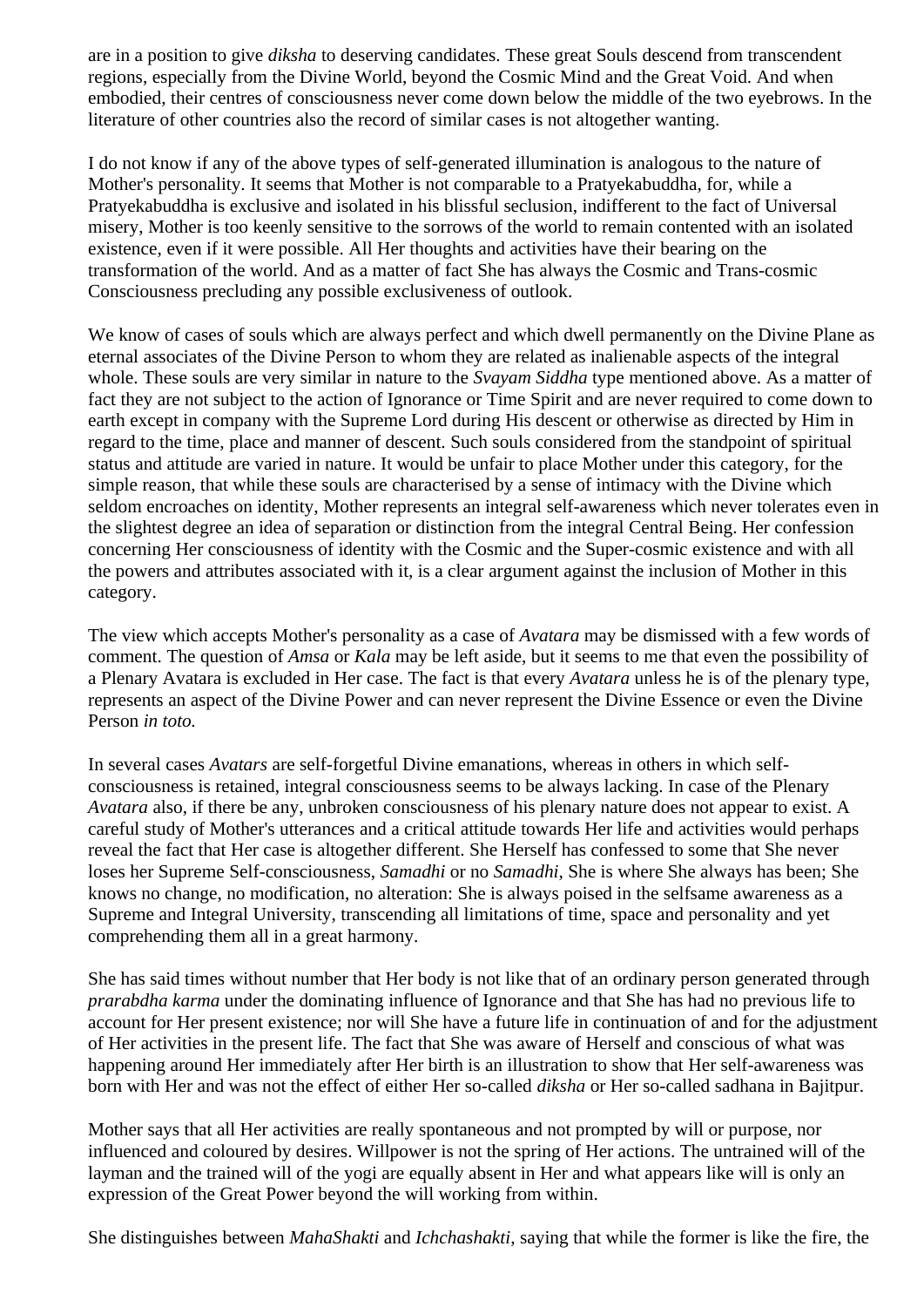latter is like the smoke that issues out of it.

*Ichchashakti,* or will-power cannot exist in a person who, whether considered as an individual or as the Universal, is essentially impersonal. The power of the Impersonal or the Power which is impersonal expresses itself in the Cosmic Mind as the universal will and in the individual will, but in itself it can

hardly be described as will of any kind. It is pure, ineffable and absolute. Of course, there is such a thing as Divine Will, but we have to interpret it as identical with the Supreme Power rather than as will analogous to the human will, though it must be admitted that the human will and the Divine Will are in a sense the same Power.

Will implies self-limitation to a certain extent, even though that limitation is an imposition by itself on itself. What is technically known as *karma* is really an outcome of the individual will of man with an egoistic background and functioning under ignorance. Freedom of will implies a removal of this limitation. If the limitation is self-made its disappearance is equally self-initiated. In the Self, which is really free from all limitations, the will is absolutely free. In other words, it is not will in the ordinary sense of the term but is an expression of the Divine Power, free and unobstructed in its functioning. That Mother has no will of Her own as distinguished from the so-called Divine Will shows that all Her movements take place spontaneously and that we cannot hold Her separately responsible for any of them. Her movements are guided neither by the predispositions of the past nor by any considerations of the future. They are confined to the present and they rest there as in the heart of Eternity.

From this it might be inferred that She is always in a state of purity and that what comes to pass in Her life is determined not by Herself as She appears to us but by the forces working from above. Her system is like a stringed instrument giving out notes, not of its own initiative but in response to shocks or vibrations received from outside.

It is very difficult for a man to conceive a personality, which is so impersonal or the Impersonal actually embodied in such a Person. In Mother we have a curious combination of these contradictory elements, for which reason one finds it so hard to form an estimate of the truth of Her Being.

Willpower being really absent, the absence of karma as a moral force becomes intelligible. That Mother is untouched by *karma* of any kind need not therefore be an enigma. There being no previous karma, the origin of Her body is to be explained by the play of the Supreme Power, either in itself or as reacting to the collective aspirations of humanity. As to why the Supreme Power should have expressed itself in a particular human body is a question to which an ordinary man is not in a position to reply.

The experience of *Sarvatmabhava,* to which all mystics look forward after their realization of the Self, is found to be a normal experience with Mother even in Her earliest days. The fact is so patent to all acquainted with Her life that no illustration is needed to substantiate it.

The true ideal of *samadhi* which Mother has held out before Her admirers is intended to show that She does not attach undue importance to the Static Brahman realization or to the Dynamic one. She views the Supreme Truth as consisting of and yet exceeding both these lower truths.

The gradual evolution of the human soul in the direction of this Absolute Reality is represented by Her as an integral spiritual movement in which there are certain relative poises. *Chitta Samadhana, Bhava Samadhana* and *Vyakta Samadhana* are the three successive stages of inward development leading to its culmination in what is called by Her Purna *Samadhana*. The first stage stands for the incipient condition of the evolutionary movement in which the mind is dried up and rendered light and combustible, owing to the elimination from it of the waters of worldly desires and passions under the influence of inner culture in the form of meditation or otherwise. Just as dry fuel, free from all moisture, takes fire easily and burns, in the same way the mind thus purified catches easily the fire of knowledge and becomes aglow. This spiritual condition, usually known as *Bhavasuddhi* or purity of *Bhava,*is called *Chittasamadhana.*

It arises under the influence of the Supreme Reality through different channels of expression. Human nature being divergent, it is not strange that in some cases this state should represent an overpowering of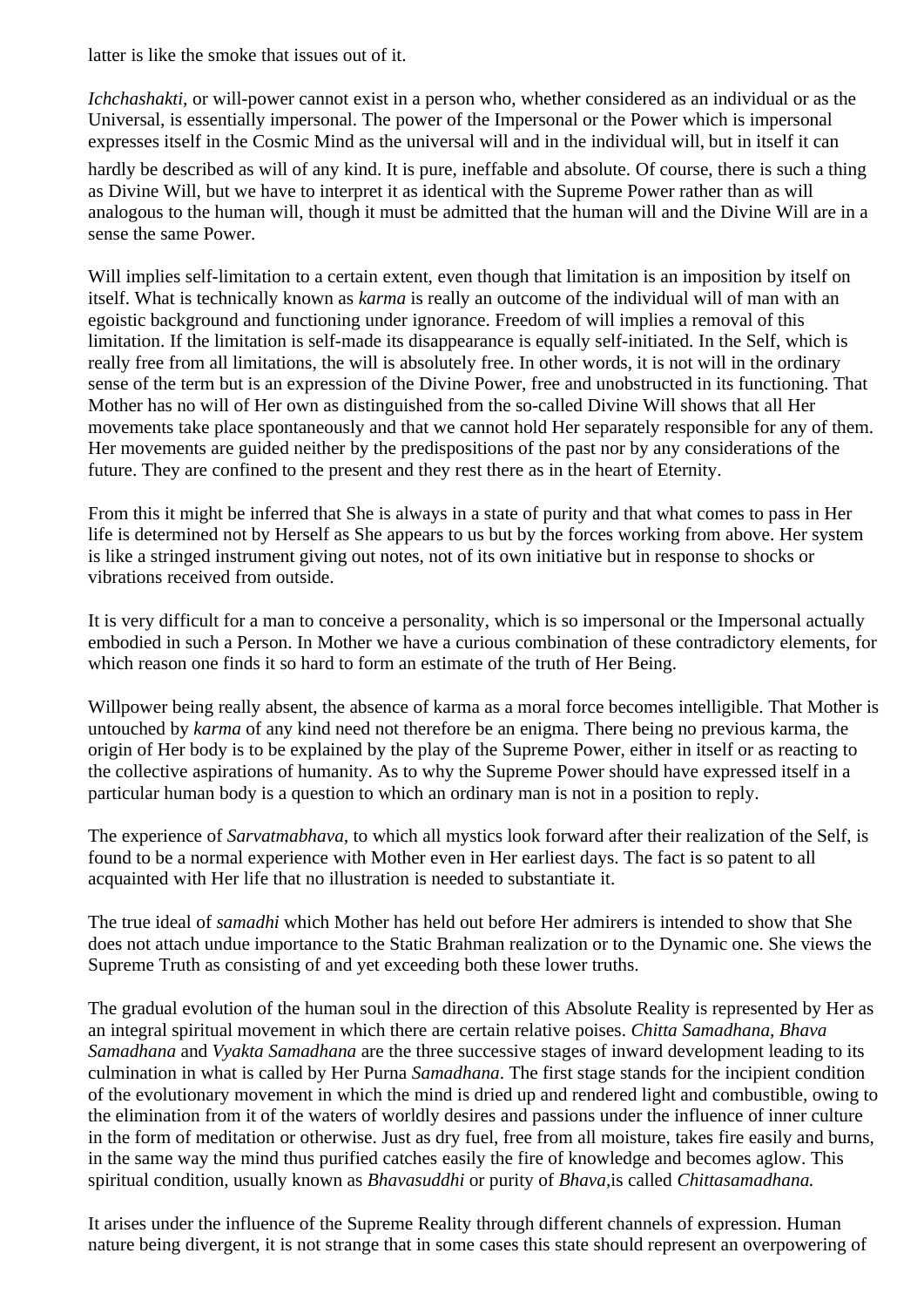the mental structure of the aspirant under the pressure of divine sentinent.

The second stage, called *Bhava Samadhana*, represents a more advanced condition than the first one. In this state the seeker remains immersed in the integral *bhava*, insensible to the stimuli of outer nature. The body becomes, as it were, paralysed under the domination of this *bhava*. Outwardly speaking, the body loses its mobility and power of responsiveness and becomes more or less like an inert clod, though inwardly the *bhava* which has influenced it, begins to flow on in an uninterrupted stream. When this state matures into perfection what is left behind is only the play of the Integral Idea having unified the outer and inner elements of human nature. In this stage the individual being is charged and permeated with integral *bhava* and there is an overflowing of it into outer nature. In other words, the integral bhava fills up the entire mind of the *sadhaka* and flows over into the world outside him.

The third state is called *Vyakta Samadhana*. In this condition the fire of knowledge burns as fully within the individual as it does outside. The soul is then absorbed in one undivided Universal Being. Even in this state the duality of Form and Formless persists.

But in the next stage which represents perfection and is called *Purna Samadhana* all sorts of dualities melt away, having been for ever transcended in Supreme Unity of Absolute Truth. This state is transcendent and yet immanent, is *Nirguna* as well as *Saguna, Sakara* as well as *Nirakara* at one and the same time, and yet it transcends both. This is really the so-called - *Bhavatita* condition free from the ripples of thought vibrations. This is *Samadhi* in the proper sense of the word, for it signifies *Samadhana* or completion of every sort of activity and thought, a state beyond ignorance as well as beyond knowledge. The stability of the body and the mind is based upon concentration on a particular principle or vision which, in the end, universalises itself, dissolves the egoistic sense remnant within it and stands out in its unique splendour.

In course of time, this sense of basic unity also disappears. What is left behind is beyond the power of mind to grasp or of words to describe. This appears to be the highest perfection of *Nirvikalpa Samadhana.* Mother says that in this state all the activities of the body, even the vibrations of the cells, are stopped and that if the condition continues for a long time the body is likely to be destroyed. But one whose descent has for its object the welfare of the world continues in the body as long as such continuance is necessary in the interest of humanity. This is a state of *Mahayoga* and is to be sharply distinguished from the yoga of the ordinary class. While an ordinary yogi retains his sense of physical identity to the last moment of his life and is subject to action, a Mahayogi is above such limitations and is immune from the necessity of any action initiated by himself.

It is evident from the above that the state of *Mahayoga* bears a faint resemblance to Mother's own condition, with this difference that while *Mahayoga* is the logical culmination of a series of prior *sadhanas*, Mother's state, as such, was not evolved in that way. It has appeared with Her and will disappear with Her.

There is a tendency in some quarters to consider Mother as belonging to the category of a *Devata*. Those people are inclined to think, each according to his own point of view, that She is not a normal human being but is celestial in origin. In reply to the contention of these persons it may be said that there is no specific ground to regard Her in this light. That different devotees see in Her Person different heavenly manifestations is easily explicable on the hypothesis of their unconscious predispositions crystallized into visions of the gods and goddesses associated with their subliminal mind and may also be interpreted as due to the action of the Supreme Power functioning as Will through Her body. That She Herself as an individual did not exercise any willpower is to be assumed on Her explicit disowning of the use of such a power.

It is the intensity of *bhakti* in a worshipper which visualises its object in a concrete form. The foundation of the Supreme Power is of course assumed. We know of three layers of beings one connected with the earth plane, the other with the intermediate plane and the third with the heavenly plane known respectively as Men, S*iddhas,* and *Devas.* Knowing Mother as one does at present, one cannot pretend to say that from the standpoint of *Brahmavidya*; the distinction of the three classes counts for much. The